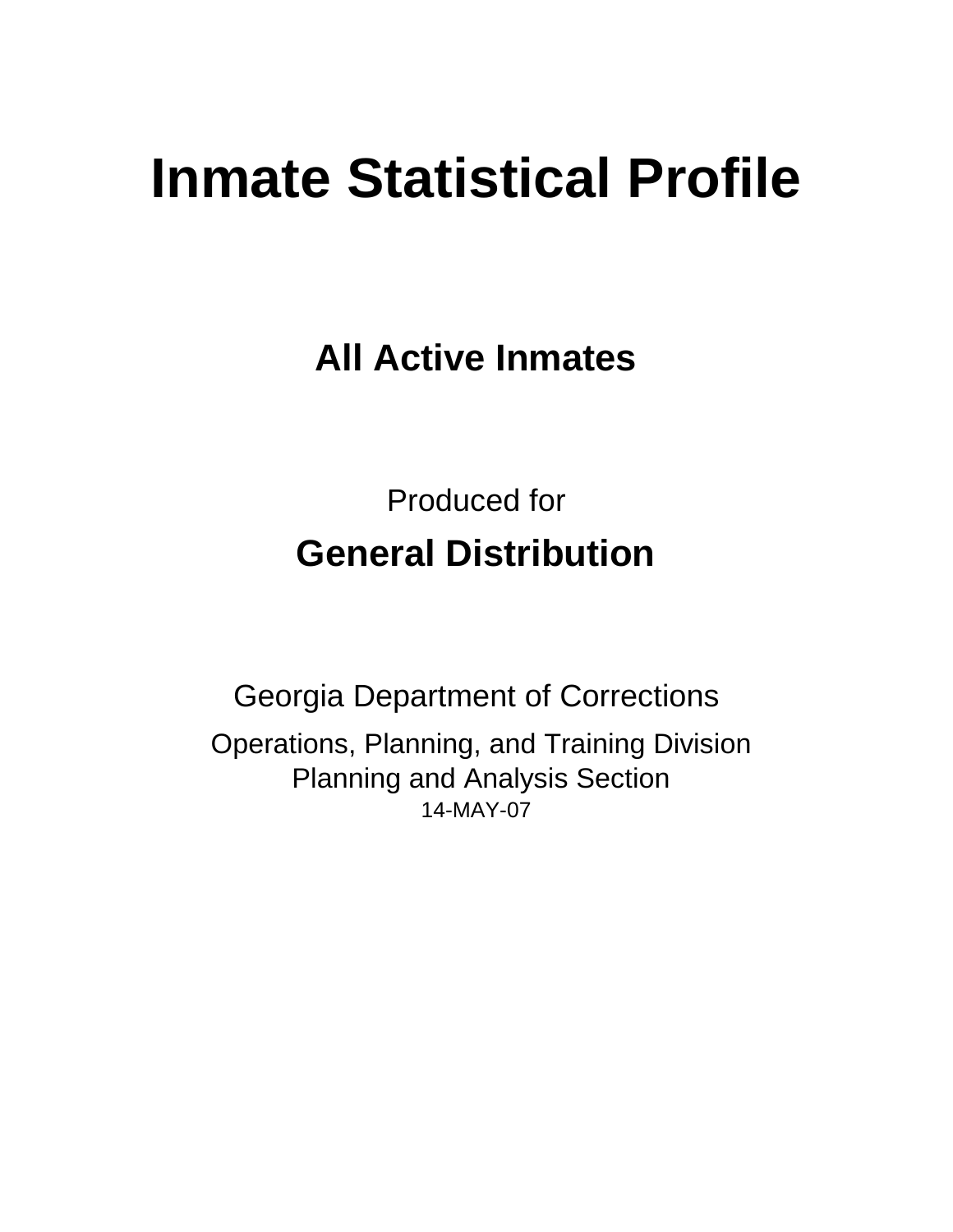**Contents** 

**All Active Inmates**

Produced for **General Distribution**

# Table of Contents

|    | <b>Demographic information</b>                                 |
|----|----------------------------------------------------------------|
|    | 5 Current age, broken out in ten year age groups               |
|    | 6 Race group                                                   |
|    | 7 Hispanic Origin                                              |
|    | 8 Marital status, self-reported at entry to prison             |
|    | 9 Number of children, self-reported at entry to prison         |
|    | 10 Religious affiliation, self-reported at entry to prison     |
|    | 11 Home county - self-reported at entry to prison              |
|    | 16 Environment to age 16, self-reported at entry to prison     |
|    | 17 Guardian status to age 16, self-reported at entry to prison |
|    | 18 Age at admission                                            |
|    | 20 Age at release                                              |
|    | 21 Height, measured at entry to prison                         |
|    | 23 Weight, measured at entry to prison                         |
|    | 25 Military service                                            |
|    | <b>Correctional information</b>                                |
|    | 26 Type of admission to prison                                 |
|    | 27 Current / last security status                              |
|    | 28 Current / last institution type                             |
|    | 29 Institution type - transitional centers                     |
|    | 30 Institution type - mental hospitals                         |
|    | 31 Institution type - county prisons                           |
|    | 32 Institution type - state prisons                            |
|    | 34 Institution type - private prisons                          |
|    | 35 Institution type - prison annexes                           |
|    | 36 Institution type - pre-release centers                      |
| 37 | Institution type - inmate boot camp                            |
|    | 38 Number of disciplinary reports                              |
|    | 39 Number of transfers                                         |
|    | 40 Number of escapes                                           |
|    | 41 Probable future release type                                |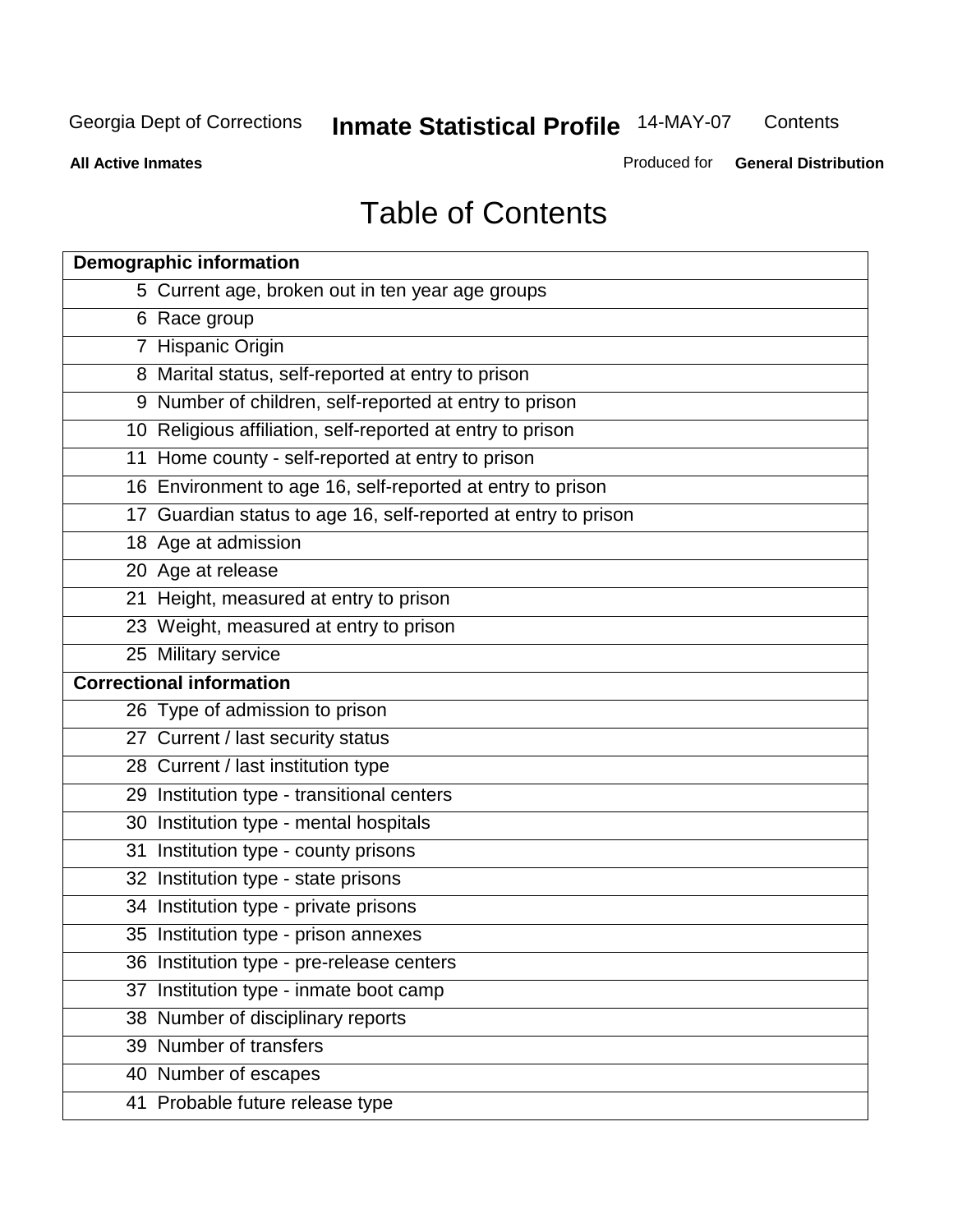**Contents** 

**All Active Inmates**

Produced for **General Distribution**

# Table of Contents

| <b>Correctional information</b>                                  |
|------------------------------------------------------------------|
| 42 Actual release type                                           |
| 43 Time served in current (or last) institution                  |
| <b>Educational, psychological and physical information</b>       |
| 44 Highest grade level attained                                  |
| 45 Culture fair IQ scores                                        |
| 46 Wide Range Achievement Test (WRAT) reading score              |
| 47 Wide Range Achievement Test (WRAT) math score                 |
| 48 Wide Range Achievement Test (WRAT) spelling score             |
| 49 Scope of substance abuse - summary                            |
| 50 Scope of substance abuse - detail                             |
| 51 Current / last mental health treatment level                  |
| 52 PULHESDWIT medical scale - 'P' overall condition ('P'hysical) |
| 53 PULHESDWIT medical scale - 'U' upper body                     |
| 54 PULHESDWIT medical scale - 'L' lower body                     |
| 55 PULHESDWIT medical scale - 'H' hearing                        |
| 56 PULHESDWIT medical scale - 'E' vision                         |
| 57 PULHESDWIT medical scale -'S' psychiatric                     |
| 58 PULHESDWIT medical scale - 'D' dental                         |
| 59 PULHESDWIT medical scale - 'W' work ability                   |
| 60 PULHESDWIT medical scale - 'I' impairment                     |
| 61 PULHESDWIT medical scale - 'T' transportability               |
| 62 Criminality in family, self-reported                          |
| 63 Alcoholism in family, self-reported                           |
| 64 Drug abuse in family, self-reported                           |
| 65 Subjected to frequent beatings, self-reported                 |
| 66 Father absent during inmate's childhood                       |
| 67 Mother absent during inmate's childhood                       |
| <b>Crimes and criminal history information</b>                   |
| 68 Number of prior Georgia incarcerations                        |
| 69 Prison sentence in years                                      |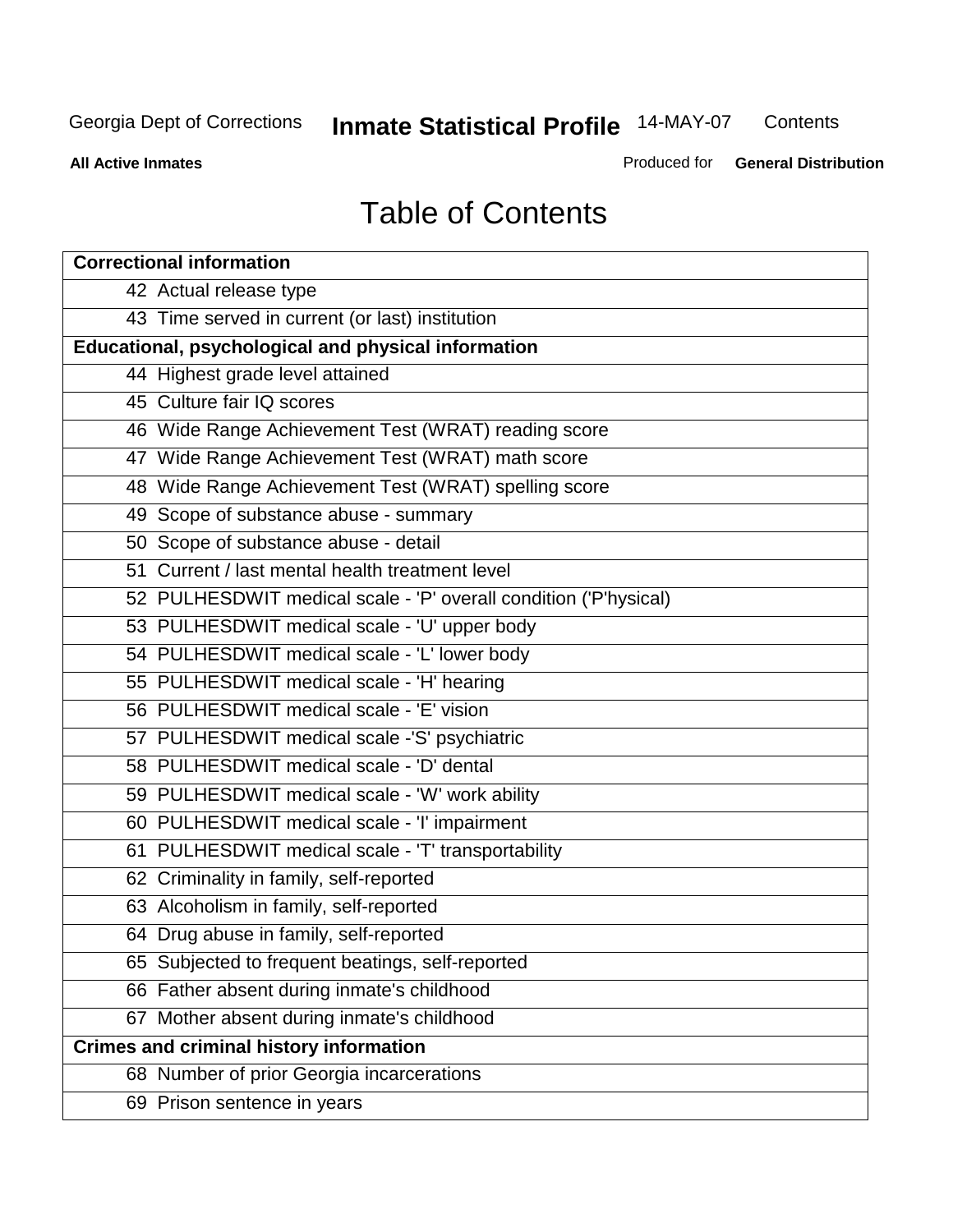**Contents** 

**All Active Inmates**

Produced for **General Distribution**

# Table of Contents

| <b>Crimes and criminal history information</b>                 |
|----------------------------------------------------------------|
| 70 Primary offense, broken out into felonies vs misdemeanors   |
| 71 Primary offense, broken out into six broad crime categories |
| 72 Primary offense, detailed offense code                      |
| 79 County of conviction of primary offense                     |
| 84 Circuit of conviction of primary offense                    |
| 86 Years served (jail + prison) in this incarceration          |
| <b>Medical information</b>                                     |
| 87 Results of most recent HIV test                             |
| 88 Results of most recent tuberculosis test                    |
| 89 Results of most recent syphilis test                        |
| 90 Results of most recent Hepatitis-C test                     |
| 91 Results of most recent pregnancy test                       |
| 92 Results of most recent diabetes test                        |
| 93 Results of most recent hypertension test                    |
| 94 Results of most recent asthma test                          |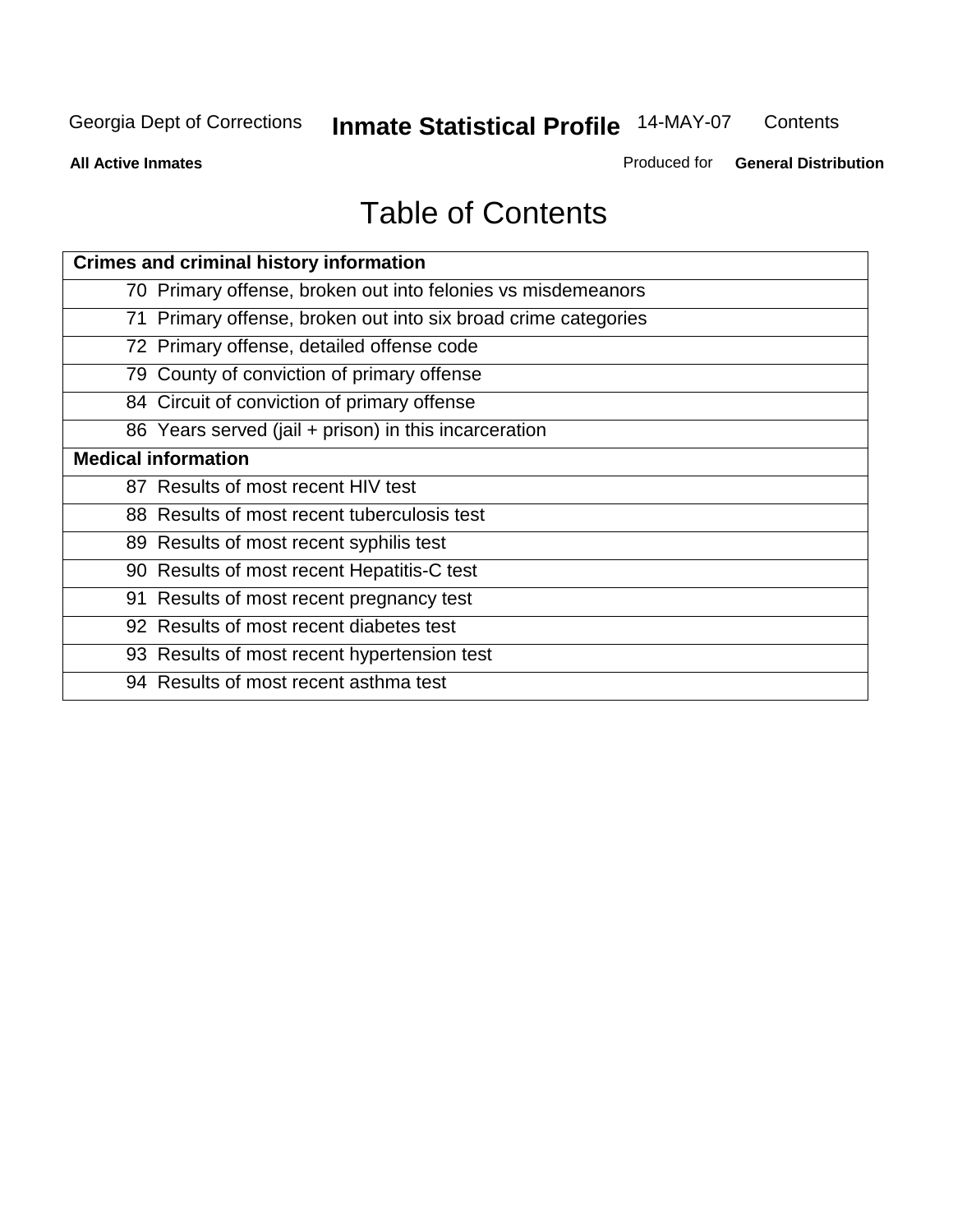#### **All Active Inmates**

#### Produced for **General Distribution**

#### Current age, broken out in ten-year age groups

|                       |              | <b>Male</b> |        |              | <b>Female</b> |          | <b>Total</b> |               |
|-----------------------|--------------|-------------|--------|--------------|---------------|----------|--------------|---------------|
| <b>Current Age</b>    | <b>Count</b> | Col %       | Row %  | <b>Count</b> | Col %         | Row %    | <b>Total</b> | Col %         |
| <b>Teens</b>          | 2,832        | 5.76%       | 95.35% | 138          | 3.88%         | 4.65%    | 2,970        | 5.63%         |
| <b>Twenties</b>       | 15,727       | 31.98%      | 93.98% | 1,007        | 28.29%        | $6.02\%$ |              | 16,734 31.73% |
| <b>Thirties</b>       | 14,125       | 28.72%      | 92.34% | 1,171        | 32.90%        | 7.66%    |              | 15,296 29.00% |
| <b>Forties</b>        | 11,315       | 23.01%      | 92.13% | 967          | 27.17%        | 7.87%    |              | 12,282 23.29% |
| <b>Fifties</b>        | 4,136        | 8.41%       | 94.58% | 237          | 6.66%         | 5.42%    | 4,373        | 8.29%         |
| <b>Sixties</b>        | 892          | 1.81%       | 96.54% | 32           | $0.90\%$      | $3.46\%$ | 924          | 1.75%         |
| Seventy +             | 157          | 0.32%       | 95.73% | 7            | 0.20%         | 4.27%    | 164          | 0.31%         |
| <b>Total Reported</b> | 49,184       | 100%        | 93.25% | 3,559        | 100%          | 6.75%    | 52,743       | 100%          |

| <b>Not Reported</b> |        |       |        |
|---------------------|--------|-------|--------|
| <b>Total</b>        | 49,185 | 3,559 | 2,744ه |

| <b>Mean</b><br>(average)       | 36.01     | 36.39 | 36.04     |
|--------------------------------|-----------|-------|-----------|
| <b>Median (middle)</b>         | 25<br>JJ. | 36    | 35        |
| <b>Mode</b><br>(most frequent) |           |       | ^7<br>. . |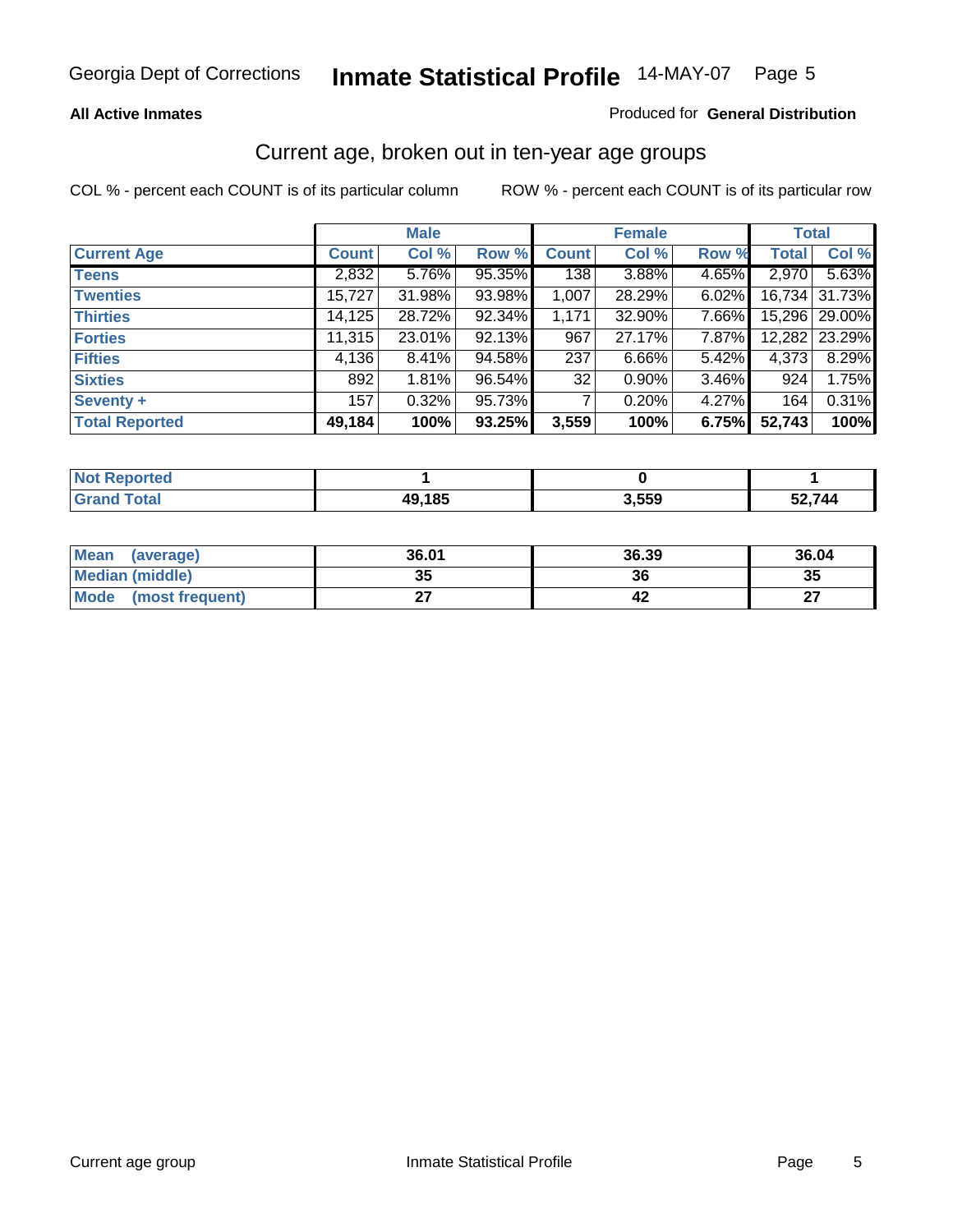#### **All Active Inmates**

#### Produced for **General Distribution**

### Race group

|                       |              | <b>Male</b> |             |          | <b>Female</b> |          |              | <b>Total</b> |
|-----------------------|--------------|-------------|-------------|----------|---------------|----------|--------------|--------------|
| <b>Race Group</b>     | <b>Count</b> | Col %       | Row % Count |          | Col %         | Row %    | <b>Total</b> | Col %        |
| <b>White</b>          | 18,297       | 37.37%      | 90.62%      | ا 894. ا | 53.43%        | 9.38%    | 20,191       | 38.46%       |
| <b>Black</b>          | 30,561       | $62.43\%$   | 94.89%      | 645. ا   | 46.40%        | $5.11\%$ | 32,206       | 61.34%       |
| <b>Indian</b><br>3    | 56           | $.11\%$     | 94.92%      | 3        | $.08\%$       | $5.08\%$ | 59           | .11%         |
| <b>Asian</b>          | 42           | .09%        | 93.33%      | 3        | .08%          | $6.67\%$ | 45           | .09%         |
| <b>Total Reported</b> | 48,956       | 100%        | 93.25%      | 3,545    | 100%          | 6.75%    | 52,501       | 100%         |

| 229       | 14    | 243    |
|-----------|-------|--------|
| AC<br>AC. | 3,559 | 59 711 |

|  | $Mc$ | Black | White<br>$ -$ | 21904<br>DIACK |
|--|------|-------|---------------|----------------|
|--|------|-------|---------------|----------------|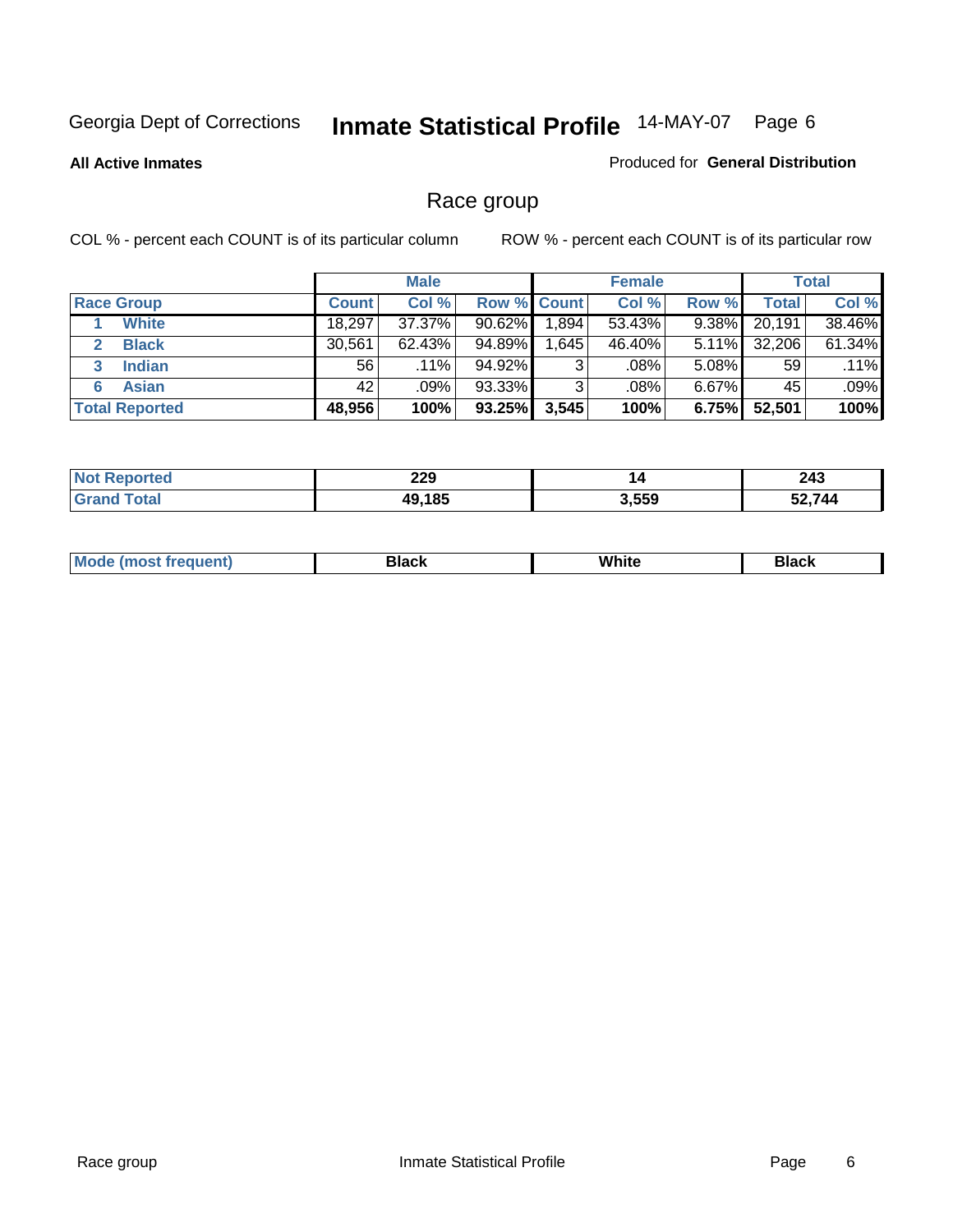**All Active Inmates**

Produced for **General Distribution**

Hispanic Origin

COL % - percent each COUNT is of its particular column ROW % - percent each COUNT is of its particular row

|                        |              | <b>Male</b> |                    |    | <b>Female</b> |          |        | <b>Total</b> |
|------------------------|--------------|-------------|--------------------|----|---------------|----------|--------|--------------|
| <b>Hispanic Origin</b> | <b>Count</b> | Col %       | <b>Row % Count</b> |    | Col %         | Row %    | Total  | Col %        |
| <b>Non Hispanic</b>    | 47.146       | $95.85\%$   | $93.13\%$ 3.480    |    | 97.78%        | $6.87\%$ | 50.626 | $95.98\%$    |
| <b>Hispanic</b>        | 2,039        | 4.15%       | 96.27%             | 79 | 2.22%         | $3.73\%$ | 2,118  | 4.02%        |
| <b>Total Reported</b>  | 49,185       | 100%        | $93.25\%$ 3,559    |    | 100%          | 6.75%    | 52,744 | 100%         |

**An inmate is counted as Hispanic if** 

**(a) he self-reported as Hispanic during the diagnostic process, or** 

**(b) his primary language is Spanish, or** 

**(c) he claimed birth or citizenship in Spain or a Latin American country, or** 

**(d) he had a common Spanish surname such as Lopez or Garcia**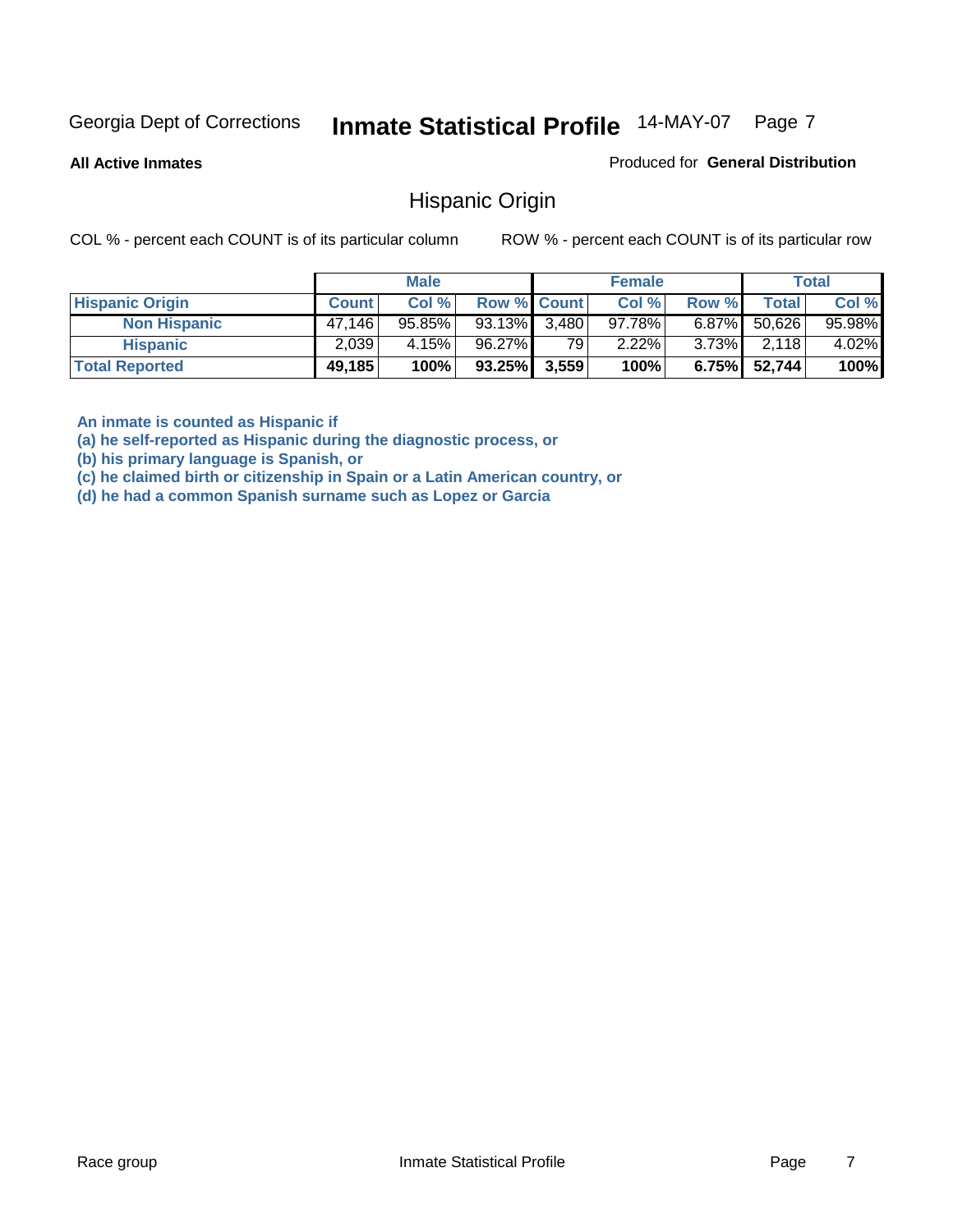**All Active Inmates**

#### Produced for **General Distribution**

### Marital status, self-reported at entry to prison

|                                | <b>Male</b>  |        |        | <b>Female</b> |        |        | <b>Total</b> |        |
|--------------------------------|--------------|--------|--------|---------------|--------|--------|--------------|--------|
| <b>Marital Status</b>          | <b>Count</b> | Col %  | Row %  | <b>Count</b>  | Col %  | Row %  | <b>Total</b> | Col %  |
| <b>Single</b>                  | 29,228       | 60.93% | 94.37% | 1,744         | 50.11% | 5.63%  | 30,972       | 60.20% |
| <b>Married</b><br>$\mathbf{2}$ | 6,090        | 12.70% | 91.63% | 556           | 15.98% | 8.37%  | 6,646        | 12.92% |
| <b>Separated</b><br>3          | 2,531        | 5.28%  | 86.24% | 404           | 11.61% | 13.76% | 2,935        | 5.70%  |
| <b>Divorced</b><br>4           | 5,994        | 12.50% | 92.31% | 499           | 14.34% | 7.69%  | 6,493        | 12.62% |
| <b>Widowed</b><br>5            | 597          | 1.24%  | 80.57% | 144           | 4.14%  | 19.43% | 741          | 1.44%  |
| <b>Common Law</b><br>6         | 3,528        | 7.35%  | 96.37% | 133           | 3.82%  | 3.63%  | 3,661        | 7.12%  |
| <b>Total Reported</b>          | 47,968       | 100%   | 93.24% | 3,480         | 100%   | 6.76%  | 51,448       | 100%   |

|       | 247<br>, <i>.</i>      | 70<br>ч | ,296 |
|-------|------------------------|---------|------|
| _____ | $A$ OF<br>24 L<br>l O. | 550     | --   |

| <b>Mode (most frequent)</b><br>Sinale<br>≒ınale |
|-------------------------------------------------|
|-------------------------------------------------|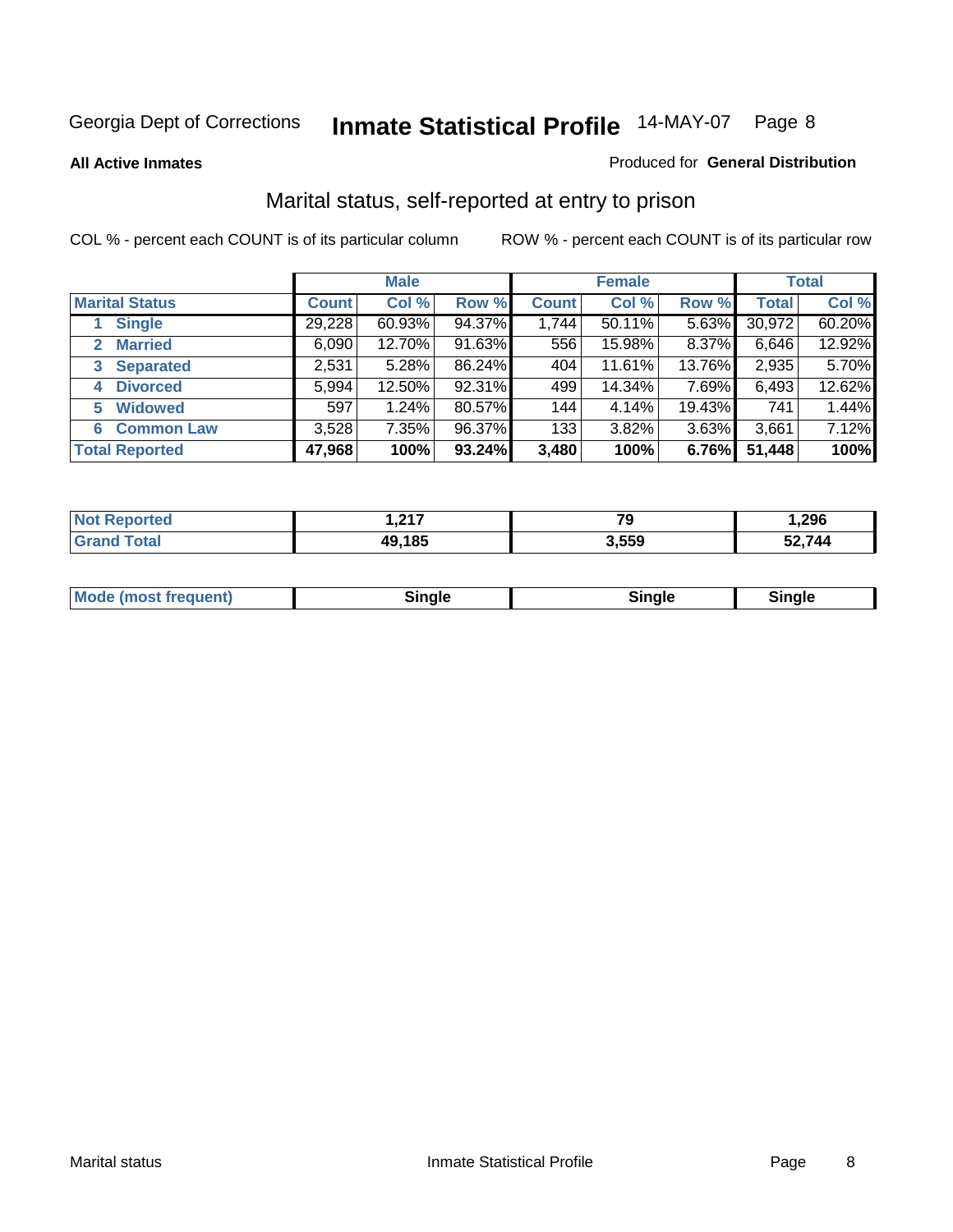#### **All Active Inmates**

#### Produced for **General Distribution**

### Number of children, self reported at entry to prison

|                           |              | <b>Male</b> |        |              | <b>Female</b> |          | <b>Total</b> |        |  |
|---------------------------|--------------|-------------|--------|--------------|---------------|----------|--------------|--------|--|
| <b>Number of Children</b> | <b>Count</b> | Col %       | Row %  | <b>Count</b> | Col %         | Row %    | <b>Total</b> | Col %  |  |
| $\bf{0}$                  | 19,568       | 40.31%      | 96.07% | 800          | 22.55%        | 3.93%    | 20,368       | 39.10% |  |
|                           | 11,054       | 22.77%      | 94.56% | 636          | 17.93%        | 5.44%    | 11,690       | 22.44% |  |
| $\overline{2}$            | 8,337        | 17.18%      | 90.68% | 857          | 24.15%        | 9.32%    | 9,194        | 17.65% |  |
| 3                         | 4,927        | 10.15%      | 87.78% | 686          | 19.33%        | 12.22%   | 5,613        | 10.78% |  |
| 4                         | 2,393        | 4.93%       | 88.66% | 306          | 8.62%         | 11.34%   | 2,699        | 5.18%  |  |
| 5                         | 1,235        | 2.54%       | 89.11% | 151          | 4.26%         | 10.89%   | 1,386        | 2.66%  |  |
| $6\phantom{a}$            | 545          | 1.12%       | 89.49% | 64           | 1.80%         | 10.51%   | 609          | 1.17%  |  |
| 7                         | 244          | 0.50%       | 90.04% | 27           | 0.76%         | $9.96\%$ | 271          | 0.52%  |  |
| 8                         | 112          | 0.23%       | 91.80% | 10           | 0.28%         | 8.20%    | 122          | 0.23%  |  |
| 9                         | 53           | 0.11%       | 94.64% | 3            | 0.08%         | 5.36%    | 56           | 0.11%  |  |
| 10                        | 23           | 0.05%       | 76.67% | 7            | 0.20%         | 23.33%   | 30           | 0.06%  |  |
| Over 10                   | 50           | 0.10%       | 98.04% |              | 0.03%         | 1.96%    | 51           | 0.10%  |  |
| <b>Total Reported</b>     | 48,541       | 100%        | 93.19% | 3,548        | 100%          | 6.81%    | 52,089       | 100%   |  |

| . | 643      |       | 654    |
|---|----------|-------|--------|
|   | 10A<br>œ | 3,559 | 52,743 |

| <b>Mean</b><br>(average) | .35 | 2.01 | 1.40 |
|--------------------------|-----|------|------|
| <b>Median (middle)</b>   |     |      |      |
| Mode<br>(most frequent)  |     |      |      |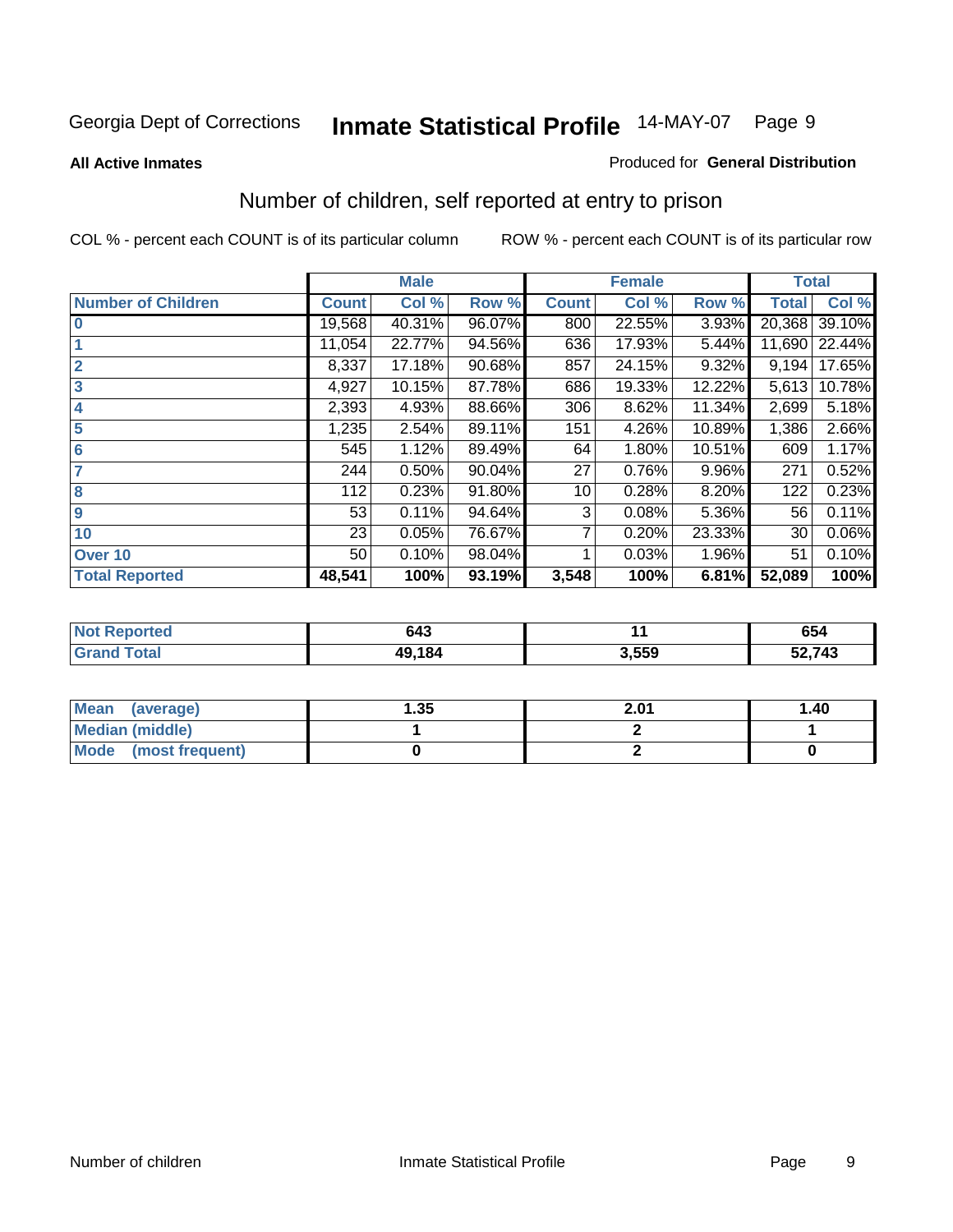#### **All Active Inmates**

#### Produced for **General Distribution**

### Religious affiliation, self-reported at entry to prison

|                  |                              | <b>Male</b>    |        |         |                  | <b>Female</b>             |        | <b>Total</b> |        |
|------------------|------------------------------|----------------|--------|---------|------------------|---------------------------|--------|--------------|--------|
|                  | <b>Religious Affiliation</b> | <b>Count</b>   | Col %  | Row %   | <b>Count</b>     | $\overline{\text{Col}}$ % | Row %  | <b>Total</b> | Col %  |
| 1                | <b>Islam</b>                 | 1,458          | 3.44%  | 98.51%  | $\overline{22}$  | .65%                      | 1.49%  | 1,480        | 3.23%  |
| $\overline{2}$   | <b>Catholic</b>              | 2,176          | 5.13%  | 92.75%  | 170              | 4.99%                     | 7.25%  | 2,346        | 5.12%  |
| 3                | <b>Baptist</b>               | 20,701         | 48.82% | 91.25%  | 1,984            | 58.27%                    | 8.75%  | 22,685       | 49.53% |
| 4                | <b>Methodist</b>             | 914            | 2.16%  | 87.72%  | 128              | 3.76%                     | 12.28% | 1,042        | 2.27%  |
| 5                | <b>EpiscopIn</b>             | 62             | .15%   | 86.11%  | 10               | .29%                      | 13.89% | 72           | .16%   |
| 6                | <b>Presbytrn</b>             | 114            | .27%   | 95.80%  | $\overline{5}$   | .15%                      | 4.20%  | 119          | .26%   |
| 7                | <b>Chc Of God</b>            | 510            | 1.20%  | 89.47%  | 60               | 1.76%                     | 10.53% | 570          | 1.24%  |
| 8                | <b>Holiness</b>              | 1,590          | 3.75%  | 88.09%  | $\overline{215}$ | 6.31%                     | 11.91% | 1,805        | 3.94%  |
| $\boldsymbol{9}$ | <b>Jewish</b>                | 49             | .12%   | 96.08%  | $\overline{2}$   | .06%                      | 3.92%  | 51           | .11%   |
| 10               | <b>Anglican</b>              | 7              | .02%   | 87.50%  |                  | .03%                      | 12.50% | 8            | .02%   |
| 11               | <b>Grk Orthdx</b>            | $\overline{9}$ | .02%   | 81.82%  | $\overline{2}$   | .06%                      | 18.18% | 11           | .02%   |
| 12               | <b>Hindu</b>                 | 9              | .02%   | 100.00% |                  |                           |        | 9            | .02%   |
| 13               | <b>Buddhist</b>              | 50             | .12%   | 98.04%  | 1                | .03%                      | 1.96%  | 51           | .11%   |
| 14               | <b>Taoist</b>                | 5              | .01%   | 100.00% |                  |                           |        | 5            | .01%   |
| 15               | <b>Shintoist</b>             | 7              | .02%   | 100.00% |                  |                           |        | 7            | .02%   |
| 16               | <b>Seven D Ad</b>            | 138            | .33%   | 95.17%  | 7                | .21%                      | 4.83%  | 145          | .32%   |
| 17               | <b>Jehovah Wt</b>            | 403            | .95%   | 92.22%  | 34               | 1.00%                     | 7.78%  | 437          | .95%   |
| 18               | <b>Latr Day S</b>            | 51             | .12%   | 94.44%  | 3                | .09%                      | 5.56%  | 54           | .12%   |
| 19               | Quaker                       |                | .01%   | 100.00% |                  |                           |        |              | .01%   |
| 20               | <b>Other Prot</b>            | 6,258          | 14.76% | 90.72%  | 640              | 18.80%                    | 9.28%  | 6,898        | 15.06% |
| 96               | <b>None</b>                  | 7,887          | 18.60% | 98.49%  | $\overline{121}$ | 3.55%                     | 1.51%  | 8,008        | 17.48% |
|                  | <b>Total Reported</b>        | 42,399         | 100%   | 92.57%  | 3,405            | 100%                      | 7.43%  | 45,804       | 100%   |

| <b>Not Reported</b>  | 6,786  | 154   | 6,940  |
|----------------------|--------|-------|--------|
| <b>Total</b><br>Grar | 49,185 | 3,559 | 52,744 |

|  | Mode,<br>frequent)<br>umost 1 | 3aptist | Baptist<br>$  -$ | Baptist |
|--|-------------------------------|---------|------------------|---------|
|--|-------------------------------|---------|------------------|---------|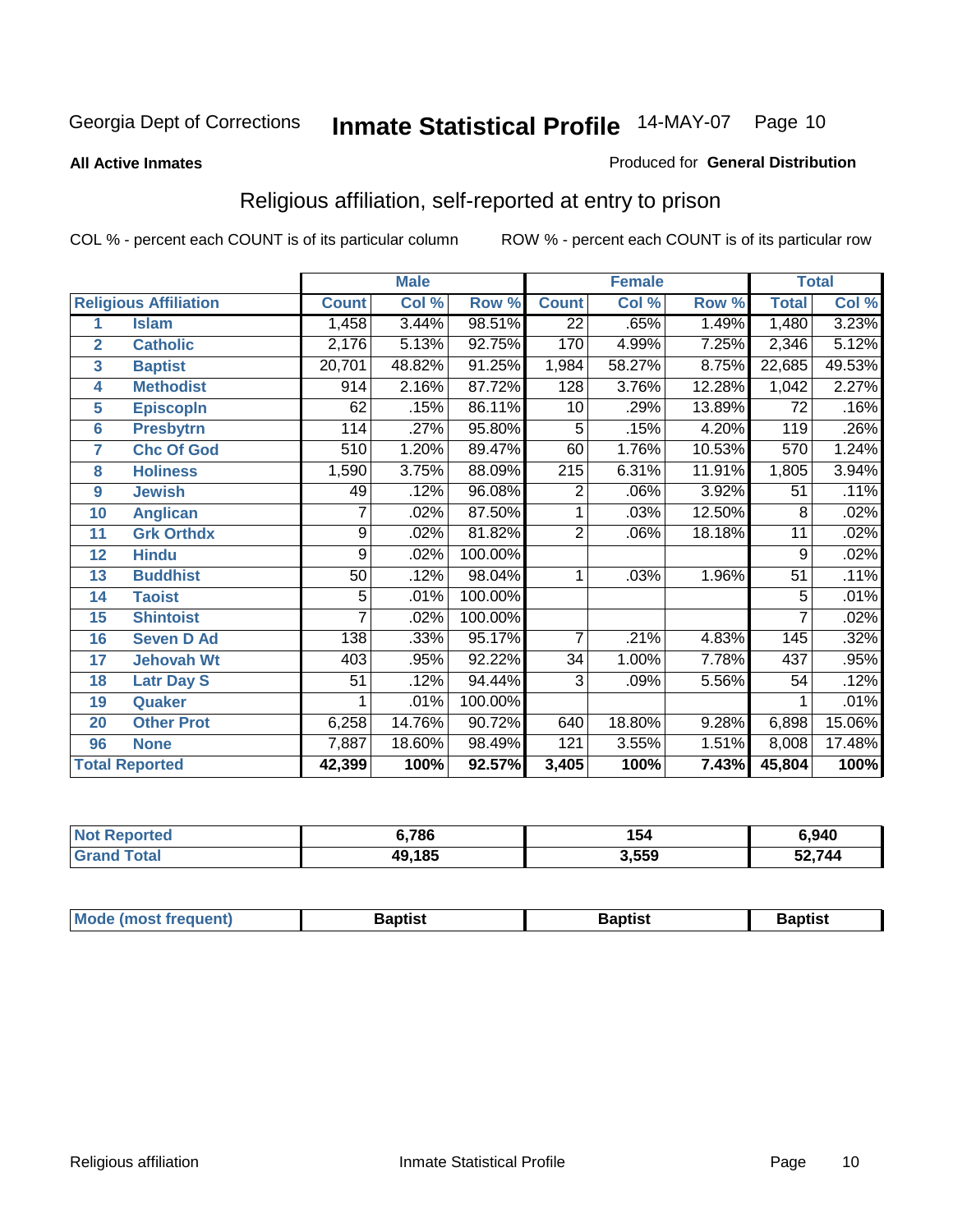**All Active Inmates**

#### Produced for **General Distribution**

### Home county, self-reported at entry to prison

|                 |                      |                  | <b>Male</b> |        |                  | <b>Female</b> |          | <b>Total</b>     |                            |
|-----------------|----------------------|------------------|-------------|--------|------------------|---------------|----------|------------------|----------------------------|
|                 | <b>Home County</b>   | <b>Count</b>     | Col %       | Row %  | <b>Count</b>     | Col %         | Row %    | <b>Total</b>     | $\overline{\text{Col }^9}$ |
| 1               | <b>Appling</b>       | 95               | .20%        | 94.06% | $\overline{6}$   | .17%          | 5.94%    | 101              | .20%                       |
| $\overline{2}$  | <b>Atkinson</b>      | $\overline{38}$  | .08%        | 95.00% | $\overline{2}$   | .06%          | 5.00%    | $\overline{40}$  | .08%                       |
| 3               | <b>Bacon</b>         | $\overline{57}$  | .12%        | 93.44% | $\overline{4}$   | .12%          | 6.56%    | 61               | .12%                       |
| 4               | <b>Baker</b>         | $\overline{7}$   | .01%        | 87.50% | $\mathbf{1}$     | .03%          | 12.50%   | $\overline{8}$   | .02%                       |
| 5               | <b>Baldwin</b>       | 284              | .61%        | 95.30% | $\overline{14}$  | .40%          | 4.70%    | 298              | .59%                       |
| $6\phantom{a}$  | <b>Banks</b>         | $\overline{53}$  | .11%        | 91.38% | $\overline{5}$   | .14%          | 8.62%    | $\overline{58}$  | .12%                       |
| $\overline{7}$  | <b>Barrow</b>        | 260              | .55%        | 92.86% | $\overline{20}$  | .58%          | 7.14%    | 280              | .56%                       |
| 8               | <b>Bartow</b>        | 550              | 1.17%       | 88.71% | $\overline{70}$  | 2.02%         | 11.29%   | 620              | 1.23%                      |
| 9               | <b>Ben Hill</b>      | $\overline{213}$ | .45%        | 91.42% | $\overline{20}$  | .58%          | 8.58%    | 233              | .46%                       |
| 10              | <b>Berrien</b>       | $\overline{72}$  | .15%        | 88.89% | $\overline{9}$   | .26%          | 11.11%   | $\overline{81}$  | .16%                       |
| 11              | <b>Bibb</b>          | 1,201            | 2.56%       | 95.17% | 61               | 1.76%         | 4.83%    | 1,262            | 2.51%                      |
| 12              | <b>Bleckley</b>      | $\overline{88}$  | .19%        | 88.89% | $\overline{11}$  | .32%          | 11.11%   | 99               | .20%                       |
| $\overline{13}$ | <b>Brantley</b>      | $\overline{53}$  | .11%        | 91.38% | $\overline{5}$   | .14%          | 8.62%    | $\overline{58}$  | .12%                       |
| 14              | <b>Brooks</b>        | $\overline{69}$  | .15%        | 98.57% | $\overline{1}$   | .03%          | 1.43%    | $\overline{70}$  | .14%                       |
| 15              | <b>Bryan</b>         | $\overline{97}$  | .21%        | 95.10% | $\overline{5}$   | .14%          | 4.90%    | 102              | .20%                       |
| 16              | <b>Bulloch</b>       | 358              | .76%        | 93.96% | $\overline{23}$  | .66%          | 6.04%    | 381              | .76%                       |
| $\overline{17}$ | <b>Burke</b>         | 191              | .41%        | 95.02% | $\overline{10}$  | .29%          | 4.98%    | $\overline{201}$ | .40%                       |
| 18              | <b>Butts</b>         | 149              | .32%        | 94.90% | $\overline{8}$   | .23%          | 5.10%    | 157              | .31%                       |
| 19              | <b>Calhoun</b>       | $\overline{45}$  | .10%        | 97.83% | $\mathbf{1}$     | .03%          | 2.17%    | 46               | .09%                       |
| 20              | <b>Camden</b>        | 103              | .22%        | 96.26% | $\overline{4}$   | .12%          | 3.74%    | 107              | .21%                       |
| 21              | <b>Candler</b>       | $\overline{85}$  | .18%        | 94.44% | $\overline{5}$   | .14%          | 5.56%    | $\overline{90}$  | .18%                       |
| $\overline{22}$ | <b>Carroll</b>       | $\overline{511}$ | 1.09%       | 89.49% | $\overline{60}$  | 1.73%         | 10.51%   | $\overline{571}$ | 1.13%                      |
| 23              | <b>Catoosa</b>       | 199              | .42%        | 86.90% | $\overline{30}$  | .87%          | 13.10%   | 229              | .45%                       |
| 24              | <b>Charlton</b>      | $\overline{34}$  | .07%        | 97.14% | 1                | .03%          | 2.86%    | $\overline{35}$  | .07%                       |
| 25              | <b>Chatham</b>       | 2,280            | 4.86%       | 94.92% | $\overline{122}$ | 3.52%         | 5.08%    | 2,402            | 4.77%                      |
| 26              | <b>Chattahoochee</b> | $\overline{18}$  | .04%        | 90.00% | $\overline{2}$   | .06%          | 10.00%   | $\overline{20}$  | .04%                       |
| 27              | <b>Chattooga</b>     | $\overline{222}$ | .47%        | 89.88% | $\overline{25}$  | .72%          | 10.12%   | $\overline{247}$ | .49%                       |
| 28              | <b>Cherokee</b>      | $\overline{422}$ | .90%        | 89.79% | $\overline{48}$  | 1.39%         | 10.21%   | 470              | .93%                       |
| 29              | <b>Clarke</b>        | $\overline{502}$ | 1.07%       | 93.83% | $\overline{33}$  | .95%          | 6.17%    | 535              | 1.06%                      |
| 30              | <b>Clay</b>          | $\overline{16}$  | .03%        | 88.89% | $\overline{2}$   | .06%          | 11.11%   | $\overline{18}$  | .04%                       |
| $\overline{31}$ | <b>Clayton</b>       | 1,371            | 2.92%       | 93.78% | $\overline{91}$  | 2.63%         | 6.22%    | 1,462            | 2.90%                      |
| 32              | <b>Clinch</b>        | 39               | .08%        | 90.70% | 4                | .12%          | $9.30\%$ | 43               | .09%                       |
| 33              | <b>Cobb</b>          | 2,034            | 4.34%       | 91.25% | 195              | 5.63%         | 8.75%    | 2,229            | 4.43%                      |
| 34              | <b>Coffee</b>        | $\overline{224}$ | .48%        | 89.24% | $\overline{27}$  | .78%          | 10.76%   | 251              | .50%                       |
| 35              | <b>Colquitt</b>      | 292              | .62%        | 94.50% | $\overline{17}$  | .49%          | 5.50%    | 309              | .61%                       |
| 36              | <b>Columbia</b>      | 186              | .40%        | 92.08% | 16               | .46%          | 7.92%    | 202              | .40%                       |
| 37              | <b>Cook</b>          | 114              | .24%        | 91.94% | $\overline{10}$  | .29%          | 8.06%    | 124              | .25%                       |
| 38              | <b>Coweta</b>        | 447              | .95%        | 90.30% | 48               | 1.39%         | 9.70%    | 495              | .98%                       |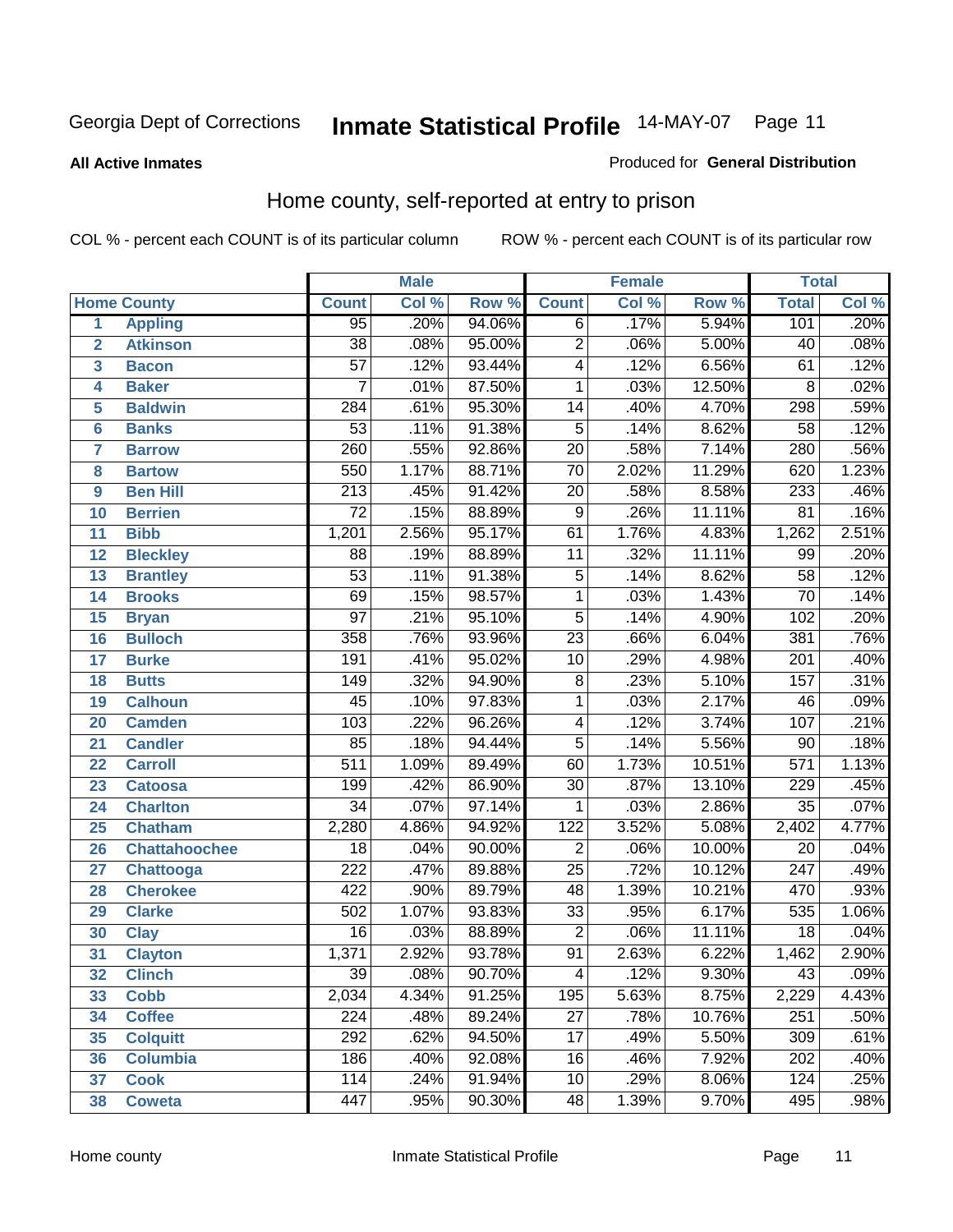#### **All Active Inmates**

#### Produced for **General Distribution**

### Home county, self-reported at entry to prison

|                 |                    |                  | <b>Male</b> |                  |                 | <b>Female</b> |        | <b>Total</b>     |        |
|-----------------|--------------------|------------------|-------------|------------------|-----------------|---------------|--------|------------------|--------|
|                 | <b>Home County</b> | <b>Count</b>     | Col %       | Row <sup>%</sup> | <b>Count</b>    | Col %         | Row %  | <b>Total</b>     | Col %  |
| 39              | <b>Crawford</b>    | $\overline{32}$  | .07%        | 86.49%           | 5               | .14%          | 13.51% | $\overline{37}$  | .07%   |
| 40              | <b>Crisp</b>       | $\overline{224}$ | .48%        | 94.92%           | $\overline{12}$ | .35%          | 5.08%  | 236              | .47%   |
| 41              | <b>Dade</b>        | 69               | .15%        | 95.83%           | $\overline{3}$  | .09%          | 4.17%  | $\overline{72}$  | .14%   |
| 42              | <b>Dawson</b>      | 79               | .17%        | 94.05%           | $\overline{5}$  | .14%          | 5.95%  | $\overline{84}$  | .17%   |
| 43              | <b>Decatur</b>     | 253              | .54%        | 94.76%           | $\overline{14}$ | .40%          | 5.24%  | 267              | .53%   |
| 44              | <b>Dekalb</b>      | 2,488            | 5.30%       | 94.14%           | 155             | 4.48%         | 5.86%  | 2,643            | 5.25%  |
| 45              | <b>Dodge</b>       | 147              | .31%        | 94.23%           | 9               | .26%          | 5.77%  | 156              | .31%   |
| 46              | <b>Dooly</b>       | $\overline{76}$  | .16%        | 97.44%           | $\overline{2}$  | .06%          | 2.56%  | $\overline{78}$  | .15%   |
| 47              | <b>Dougherty</b>   | 986              | 2.10%       | 93.55%           | 68              | 1.96%         | 6.45%  | 1,054            | 2.09%  |
| 48              | <b>Douglas</b>     | 585              | 1.25%       | 90.84%           | 59              | 1.70%         | 9.16%  | 644              | 1.28%  |
| 49              | <b>Early</b>       | $\overline{70}$  | .15%        | 97.22%           | $\overline{2}$  | .06%          | 2.78%  | $\overline{72}$  | .14%   |
| 50              | <b>Echols</b>      | 6                | .01%        | 100.00%          |                 |               |        | 6                | .01%   |
| $\overline{51}$ | Effingham          | 139              | .30%        | 89.68%           | 16              | .46%          | 10.32% | 155              | .31%   |
| 52              | <b>Elbert</b>      | $\overline{141}$ | .30%        | 93.38%           | $\overline{10}$ | .29%          | 6.62%  | 151              | .30%   |
| 53              | <b>Emanuel</b>     | 133              | .28%        | 93.01%           | $\overline{10}$ | .29%          | 6.99%  | $\overline{143}$ | .28%   |
| 54              | <b>Evans</b>       | $\overline{87}$  | .19%        | 96.67%           | $\overline{3}$  | .09%          | 3.33%  | $\overline{90}$  | .18%   |
| 55              | <b>Fannin</b>      | 102              | .22%        | 95.33%           | $\overline{5}$  | .14%          | 4.67%  | 107              | .21%   |
| 56              | <b>Fayette</b>     | 136              | .29%        | 89.47%           | $\overline{16}$ | .46%          | 10.53% | 152              | .30%   |
| 57              | <b>Floyd</b>       | 670              | 1.43%       | 89.10%           | $\overline{82}$ | 2.37%         | 10.90% | 752              | 1.49%  |
| 58              | <b>Forsyth</b>     | 182              | .39%        | 89.66%           | $\overline{21}$ | .61%          | 10.34% | $\overline{203}$ | .40%   |
| 59              | <b>Franklin</b>    | $\overline{121}$ | .26%        | 90.30%           | $\overline{13}$ | .38%          | 9.70%  | 134              | .27%   |
| 60              | <b>Fulton</b>      | 5,580            | 11.90%      | 95.42%           | 268             | 7.74%         | 4.58%  | 5,848            | 11.61% |
| 61              | Gilmer             | 114              | .24%        | 94.21%           | 7               | .20%          | 5.79%  | $\overline{121}$ | .24%   |
| 62              | <b>Glascock</b>    | $\overline{7}$   | .01%        | 100.00%          |                 |               |        | $\overline{7}$   | .01%   |
| 63              | <b>Glynn</b>       | 398              | .85%        | 95.90%           | 17              | .49%          | 4.10%  | 415              | .82%   |
| 64              | <b>Gordon</b>      | $\overline{294}$ | .63%        | 89.91%           | $\overline{33}$ | .95%          | 10.09% | $\overline{327}$ | .65%   |
| 65              | <b>Grady</b>       | 183              | .39%        | 91.04%           | $\overline{18}$ | .52%          | 8.96%  | 201              | .40%   |
| 66              | <b>Greene</b>      | $\overline{79}$  | .17%        | 92.94%           | $\overline{6}$  | .17%          | 7.06%  | $\overline{85}$  | .17%   |
| 67              | <b>Gwinnett</b>    | 1,403            | 2.99%       | 93.41%           | 99              | 2.86%         | 6.59%  | 1,502            | 2.98%  |
| 68              | <b>Habersham</b>   | 113              | .24%        | 93.39%           | $\overline{8}$  | .23%          | 6.61%  | $\overline{121}$ | .24%   |
| 69              | <b>Hall</b>        | 666              | 1.42%       | 91.61%           | 61              | 1.76%         | 8.39%  | 727              | 1.44%  |
| 70              | <b>Hancock</b>     | 66               | .14%        | 98.51%           | 1               | .03%          | 1.49%  | 67               | .13%   |
| 71              | <b>Haralson</b>    | 124              | .26%        | 91.18%           | $\overline{12}$ | .35%          | 8.82%  | 136              | .27%   |
| 72              | <b>Harris</b>      | 80               | .17%        | 93.02%           | 6               | .17%          | 6.98%  | $\overline{86}$  | .17%   |
| 73              | <b>Hart</b>        | $\overline{92}$  | .20%        | 95.83%           | 4               | .12%          | 4.17%  | $\overline{96}$  | .19%   |
| 74              | <b>Heard</b>       | $\overline{57}$  | .12%        | 93.44%           | 4               | .12%          | 6.56%  | 61               | .12%   |
| 75              | <b>Henry</b>       | 479              | 1.02%       | 90.72%           | 49              | 1.42%         | 9.28%  | 528              | 1.05%  |
| 76              | <b>Houston</b>     | $\overline{518}$ | 1.10%       | 93.84%           | $\overline{34}$ | .98%          | 6.16%  | 552              | 1.10%  |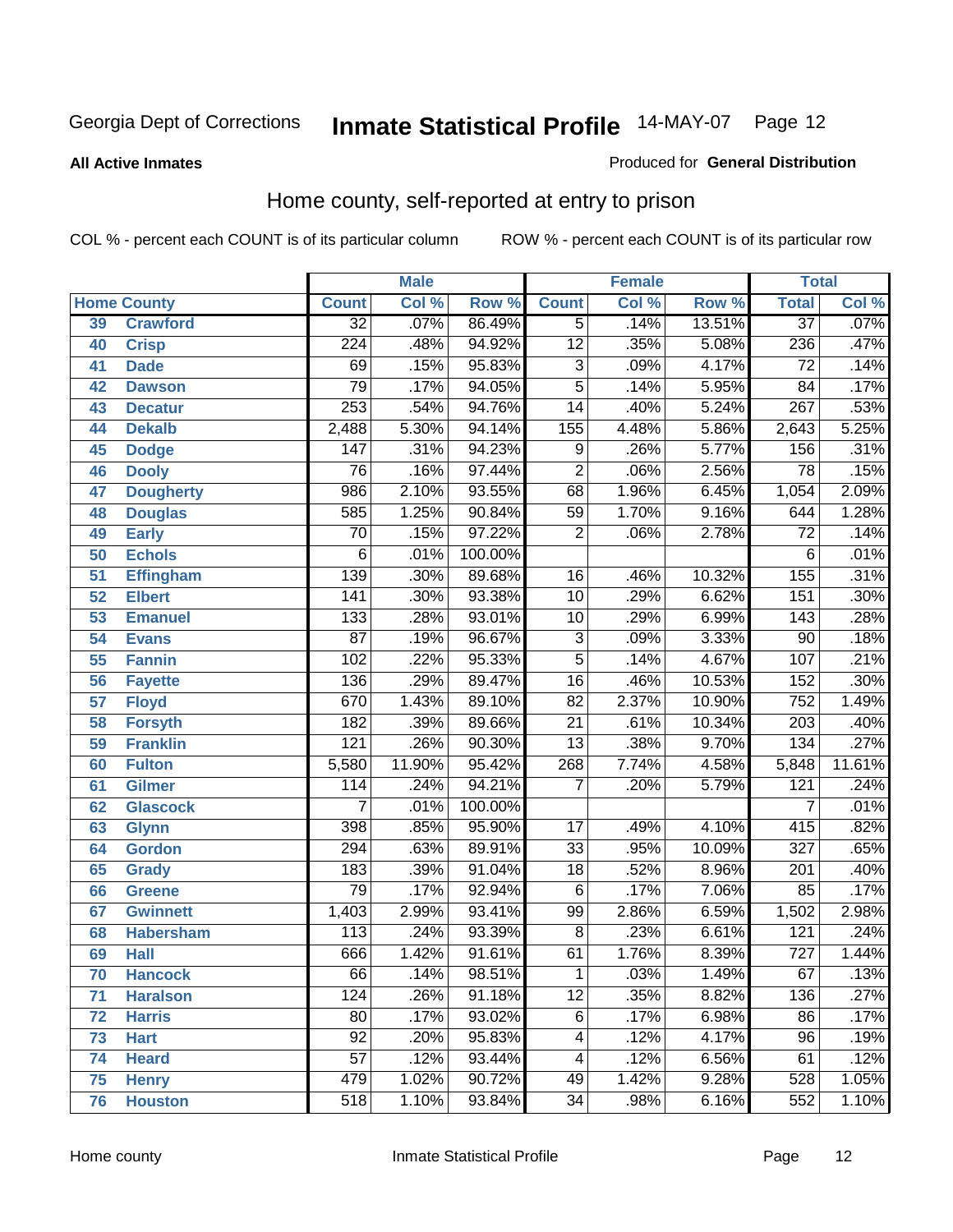#### **All Active Inmates**

#### Produced for **General Distribution**

### Home county, self-reported at entry to prison

|     |                    |                  | <b>Male</b> |         |                           | <b>Female</b> |        | <b>Total</b>     |       |
|-----|--------------------|------------------|-------------|---------|---------------------------|---------------|--------|------------------|-------|
|     | <b>Home County</b> | <b>Count</b>     | Col %       | Row %   | <b>Count</b>              | Col %         | Row %  | <b>Total</b>     | Col % |
| 77  | <b>Irwin</b>       | 67               | .14%        | 100.00% |                           |               |        | 67               | .13%  |
| 78  | <b>Jackson</b>     | $\overline{205}$ | .44%        | 91.11%  | 20                        | .58%          | 8.89%  | $\overline{225}$ | .45%  |
| 79  | <b>Jasper</b>      | 64               | .14%        | 96.97%  | $\overline{2}$            | .06%          | 3.03%  | 66               | .13%  |
| 80  | <b>Jeff Davis</b>  | $\overline{77}$  | .16%        | 95.06%  | 4                         | .12%          | 4.94%  | 81               | .16%  |
| 81  | <b>Jefferson</b>   | $\overline{102}$ | .22%        | 96.23%  | 4                         | .12%          | 3.77%  | 106              | .21%  |
| 82  | <b>Jenkins</b>     | 68               | .14%        | 94.44%  | 4                         | .12%          | 5.56%  | $\overline{72}$  | .14%  |
| 83  | <b>Johnson</b>     | $\overline{52}$  | .11%        | 88.14%  | $\overline{7}$            | .20%          | 11.86% | $\overline{59}$  | .12%  |
| 84  | <b>Jones</b>       | $\overline{68}$  | .14%        | 91.89%  | $\overline{6}$            | .17%          | 8.11%  | $\overline{74}$  | .15%  |
| 85  | <b>Lamar</b>       | $\overline{79}$  | .17%        | 96.34%  | $\overline{\overline{3}}$ | .09%          | 3.66%  | $\overline{82}$  | .16%  |
| 86  | <b>Lanier</b>      | $\overline{37}$  | .08%        | 84.09%  | $\overline{7}$            | .20%          | 15.91% | $\overline{44}$  | .09%  |
| 87  | <b>Laurens</b>     | 289              | .62%        | 92.93%  | $\overline{22}$           | .64%          | 7.07%  | 311              | .62%  |
| 88  | <b>Lee</b>         | $\overline{58}$  | .12%        | 98.31%  | 1                         | .03%          | 1.69%  | $\overline{59}$  | .12%  |
| 89  | <b>Liberty</b>     | 239              | .51%        | 93.36%  | $\overline{17}$           | .49%          | 6.64%  | 256              | .51%  |
| 90  | <b>Lincoln</b>     | $\overline{38}$  | .08%        | 100.00% |                           |               |        | $\overline{38}$  | .08%  |
| 91  | Long               | $\overline{38}$  | .08%        | 90.48%  | 4                         | .12%          | 9.52%  | $\overline{42}$  | .08%  |
| 92  | <b>Lowndes</b>     | $\overline{514}$ | 1.10%       | 95.19%  | $\overline{26}$           | .75%          | 4.81%  | 540              | 1.07% |
| 93  | <b>Lumpkin</b>     | $\overline{82}$  | .17%        | 90.11%  | $\overline{9}$            | .26%          | 9.89%  | $\overline{91}$  | .18%  |
| 94  | <b>Macon</b>       | $\overline{92}$  | .20%        | 95.83%  | 4                         | .12%          | 4.17%  | $\overline{96}$  | .19%  |
| 95  | <b>Madison</b>     | $\overline{127}$ | .27%        | 92.03%  | $\overline{11}$           | .32%          | 7.97%  | 138              | .27%  |
| 96  | <b>Marion</b>      | $\overline{43}$  | .09%        | 95.56%  | $\overline{2}$            | .06%          | 4.44%  | $\overline{45}$  | .09%  |
| 97  | <b>Mcduffie</b>    | 156              | .33%        | 95.71%  | $\overline{7}$            | .20%          | 4.29%  | 163              | .32%  |
| 98  | <b>Mcintosh</b>    | $\overline{57}$  | .12%        | 90.48%  | $\overline{6}$            | .17%          | 9.52%  | 63               | .13%  |
| 99  | <b>Meriwether</b>  | 199              | .42%        | 93.43%  | $\overline{14}$           | .40%          | 6.57%  | $\overline{213}$ | .42%  |
| 100 | <b>Miller</b>      | $\overline{33}$  | .07%        | 94.29%  | $\overline{2}$            | .06%          | 5.71%  | $\overline{35}$  | .07%  |
| 101 | <b>Mitchell</b>    | 176              | .38%        | 91.19%  | $\overline{17}$           | .49%          | 8.81%  | 193              | .38%  |
| 102 | <b>Monroe</b>      | 140              | .30%        | 90.91%  | $\overline{14}$           | .40%          | 9.09%  | 154              | .31%  |
| 103 | <b>Montgomery</b>  | $\overline{39}$  | .08%        | 95.12%  | $\overline{2}$            | .06%          | 4.88%  | 41               | .08%  |
| 104 | <b>Morgan</b>      | $\overline{79}$  | .17%        | 91.86%  | $\overline{7}$            | .20%          | 8.14%  | 86               | .17%  |
| 105 | <b>Murray</b>      | $\overline{222}$ | .47%        | 91.36%  | $\overline{21}$           | .61%          | 8.64%  | $\sqrt{243}$     | .48%  |
| 106 | <b>Muscogee</b>    | 1,503            | 3.20%       | 92.95%  | $\overline{114}$          | 3.29%         | 7.05%  | 1,617            | 3.21% |
| 107 | <b>Newton</b>      | 478              | 1.02%       | 91.75%  | $\overline{43}$           | 1.24%         | 8.25%  | 521              | 1.03% |
| 108 | <b>Oconee</b>      | 48               | .10%        | 92.31%  | 4                         | .12%          | 7.69%  | 52               | .10%  |
| 109 | <b>Oglethorpe</b>  | $\overline{52}$  | .11%        | 94.55%  | $\overline{3}$            | .09%          | 5.45%  | $\overline{55}$  | .11%  |
| 110 | <b>Paulding</b>    | $\overline{247}$ | .53%        | 89.49%  | $\overline{29}$           | .84%          | 10.51% | 276              | .55%  |
| 111 | <b>Peach</b>       | 111              | .24%        | 95.69%  | $\overline{5}$            | .14%          | 4.31%  | 116              | .23%  |
| 112 | <b>Pickens</b>     | 93               | .20%        | 87.74%  | $\overline{13}$           | .38%          | 12.26% | 106              | .21%  |
| 113 | <b>Pierce</b>      | $\overline{55}$  | .12%        | 90.16%  | $\overline{6}$            | .17%          | 9.84%  | 61               | .12%  |
| 114 | <b>Pike</b>        | 61               | .13%        | 95.31%  | $\overline{3}$            | .09%          | 4.69%  | 64               | .13%  |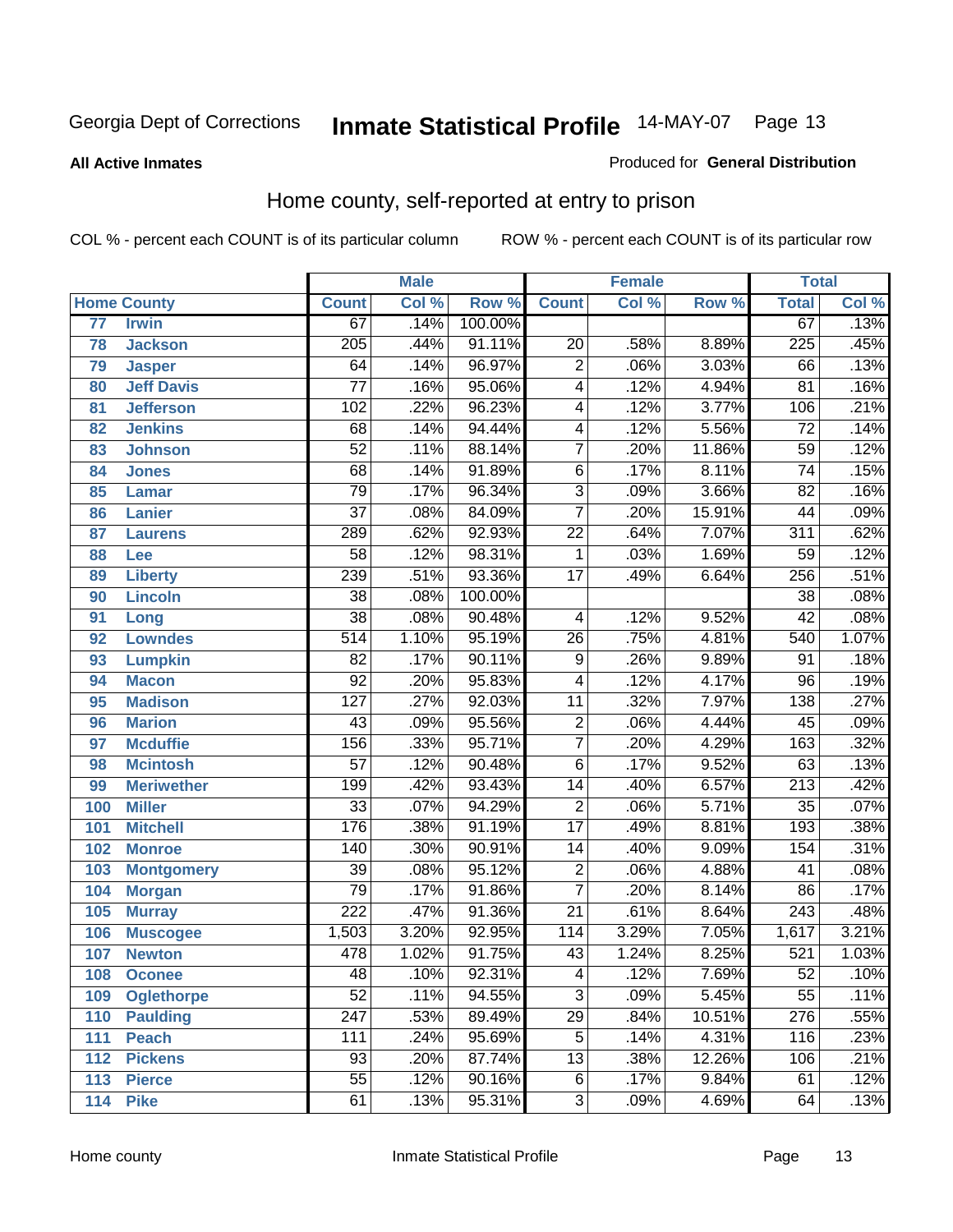**All Active Inmates**

#### Produced for **General Distribution**

### Home county, self-reported at entry to prison

|     |                    |                  | <b>Male</b> |         |                         | <b>Female</b> |        | <b>Total</b>     |       |
|-----|--------------------|------------------|-------------|---------|-------------------------|---------------|--------|------------------|-------|
|     | <b>Home County</b> | <b>Count</b>     | Col %       | Row %   | <b>Count</b>            | Col %         | Row %  | <b>Total</b>     | Col % |
| 115 | <b>Polk</b>        | 190              | .41%        | 91.35%  | $\overline{18}$         | .52%          | 8.65%  | 208              | .41%  |
| 116 | <b>Pulaski</b>     | 83               | .18%        | 87.37%  | $\overline{12}$         | .35%          | 12.63% | $\overline{95}$  | .19%  |
| 117 | <b>Putnam</b>      | $\overline{126}$ | .27%        | 96.92%  | 4                       | .12%          | 3.08%  | 130              | .26%  |
| 118 | Quitman            | $\overline{12}$  | .03%        | 85.71%  | $\overline{2}$          | .06%          | 14.29% | 14               | .03%  |
| 119 | <b>Rabun</b>       | 63               | .13%        | 90.00%  | $\overline{7}$          | .20%          | 10.00% | $\overline{70}$  | .14%  |
| 120 | <b>Randolph</b>    | 48               | .10%        | 96.00%  | $\overline{2}$          | .06%          | 4.00%  | $\overline{50}$  | .10%  |
| 121 | <b>Richmond</b>    | 1,772            | 3.78%       | 94.41%  | 105                     | 3.03%         | 5.59%  | 1,877            | 3.73% |
| 122 | <b>Rockdale</b>    | 295              | .63%        | 91.05%  | 29                      | .84%          | 8.95%  | 324              | .64%  |
| 123 | <b>Schley</b>      | $\overline{18}$  | .04%        | 100.00% |                         |               |        | $\overline{18}$  | .04%  |
| 124 | <b>Screven</b>     | 128              | .27%        | 94.81%  | $\overline{7}$          | .20%          | 5.19%  | $\overline{135}$ | .27%  |
| 125 | <b>Seminole</b>    | $\overline{57}$  | .12%        | 90.48%  | $\overline{6}$          | .17%          | 9.52%  | 63               | .13%  |
| 126 | <b>Spalding</b>    | $\overline{521}$ | 1.11%       | 91.89%  | 46                      | 1.33%         | 8.11%  | 567              | 1.13% |
| 127 | <b>Stephens</b>    | 168              | .36%        | 91.80%  | $\overline{15}$         | .43%          | 8.20%  | 183              | .36%  |
| 128 | <b>Stewart</b>     | $\overline{35}$  | .07%        | 97.22%  | 1                       | .03%          | 2.78%  | $\overline{36}$  | .07%  |
| 129 | <b>Sumter</b>      | 226              | .48%        | 93.78%  | $\overline{15}$         | .43%          | 6.22%  | $\overline{241}$ | .48%  |
| 130 | <b>Talbot</b>      | $\overline{50}$  | .11%        | 92.59%  | 4                       | .12%          | 7.41%  | $\overline{54}$  | .11%  |
| 131 | <b>Taliaferro</b>  | $\overline{8}$   | .02%        | 100.00% |                         |               |        | 8                | .02%  |
| 132 | <b>Tattnall</b>    | 138              | .29%        | 93.88%  | 9                       | .26%          | 6.12%  | $\overline{147}$ | .29%  |
| 133 | <b>Taylor</b>      | 67               | .14%        | 93.06%  | $\overline{5}$          | .14%          | 6.94%  | $\overline{72}$  | .14%  |
| 134 | <b>Telfair</b>     | $\overline{137}$ | .29%        | 92.57%  | 11                      | .32%          | 7.43%  | 148              | .29%  |
| 135 | <b>Terrell</b>     | $\overline{72}$  | .15%        | 94.74%  | $\overline{\mathbf{4}}$ | .12%          | 5.26%  | 76               | .15%  |
| 136 | <b>Thomas</b>      | 284              | .61%        | 94.35%  | $\overline{17}$         | .49%          | 5.65%  | $\overline{301}$ | .60%  |
| 137 | <b>Tift</b>        | 293              | .62%        | 96.07%  | $\overline{12}$         | .35%          | 3.93%  | 305              | .61%  |
| 138 | <b>Toombs</b>      | 229              | .49%        | 92.71%  | $\overline{18}$         | .52%          | 7.29%  | $\overline{247}$ | .49%  |
| 139 | <b>Towns</b>       | $\overline{23}$  | .05%        | 92.00%  | $\overline{2}$          | .06%          | 8.00%  | $\overline{25}$  | .05%  |
| 140 | <b>Treutlen</b>    | $\overline{52}$  | .11%        | 96.30%  | $\overline{2}$          | .06%          | 3.70%  | $\overline{54}$  | .11%  |
| 141 | <b>Troup</b>       | 580              | 1.24%       | 91.63%  | $\overline{53}$         | 1.53%         | 8.37%  | 633              | 1.26% |
| 142 | <b>Turner</b>      | 68               | .14%        | 95.77%  | $\overline{3}$          | .09%          | 4.23%  | $\overline{71}$  | .14%  |
| 143 | <b>Twiggs</b>      | $\overline{52}$  | .11%        | 98.11%  | 1                       | .03%          | 1.89%  | $\overline{53}$  | .11%  |
| 144 | <b>Union</b>       | $\overline{58}$  | .12%        | 92.06%  | $\overline{5}$          | .14%          | 7.94%  | 63               | .13%  |
| 145 | <b>Upson</b>       | $\overline{215}$ | .46%        | 93.89%  | $\overline{14}$         | .40%          | 6.11%  | 229              | .45%  |
| 146 | <b>Walker</b>      | 325              | .69%        | 91.55%  | 30                      | .87%          | 8.45%  | 355              | .70%  |
| 147 | <b>Walton</b>      | $\overline{277}$ | .59%        | 94.54%  | $\overline{16}$         | .46%          | 5.46%  | 293              | .58%  |
| 148 | <b>Ware</b>        | $\overline{276}$ | .59%        | 92.62%  | $\overline{22}$         | .64%          | 7.38%  | 298              | .59%  |
| 149 | <b>Warren</b>      | $\overline{42}$  | .09%        | 91.30%  | 4                       | .12%          | 8.70%  | 46               | .09%  |
| 150 | <b>Washington</b>  | 121              | .26%        | 93.80%  | $\overline{8}$          | .23%          | 6.20%  | 129              | .26%  |
| 151 | <b>Wayne</b>       | 149              | .32%        | 90.30%  | $\overline{16}$         | .46%          | 9.70%  | 165              | .33%  |
| 152 | <b>Webster</b>     | $\overline{9}$   | .02%        | 90.00%  | 1                       | .03%          | 10.00% | 10               | .02%  |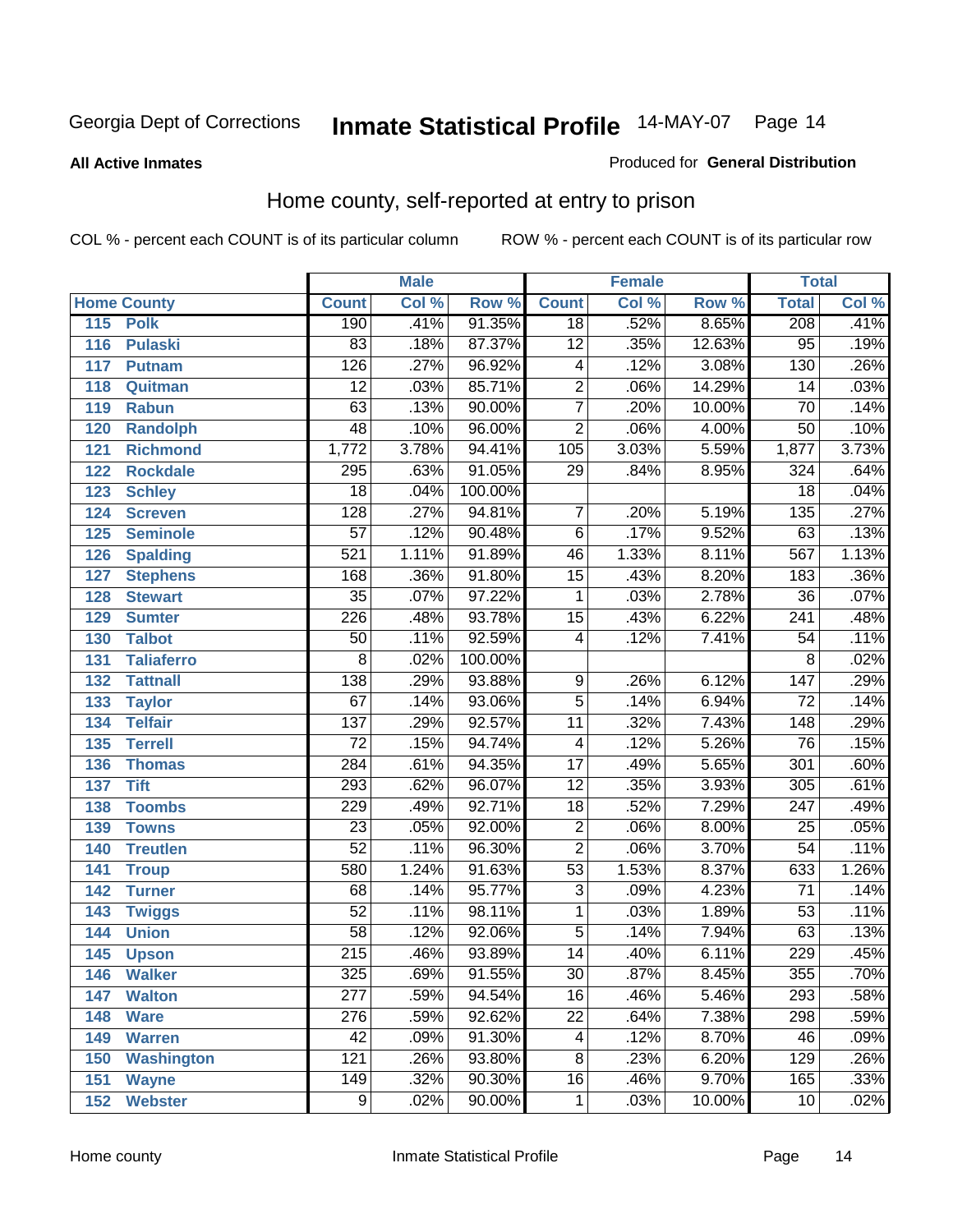**All Active Inmates**

#### Produced for **General Distribution**

### Home county, self-reported at entry to prison

|                      |                  | <b>Male</b>  |       |        |                 | <b>Female</b> |        | <b>Total</b>    |       |  |
|----------------------|------------------|--------------|-------|--------|-----------------|---------------|--------|-----------------|-------|--|
| <b>Home County</b>   |                  | <b>Count</b> | Col % | Row %  | <b>Count</b>    | Col %         | Row %  | Total           | Col % |  |
| 153                  | <b>Wheeler</b>   | 19           | .04%  | 95.00% |                 | .03%          | 5.00%  | 20 <sup>1</sup> | .04%  |  |
| 154                  | <b>White</b>     | 72           | .15%  | 84.71% | 13 <sub>1</sub> | .38%          | 15.29% | 85              | .17%  |  |
| 155                  | <b>Whitfield</b> | 668          | 1.42% | 90.76% | 68              | 1.96%         | 9.24%  | 736             | 1.46% |  |
| 156                  | <b>Wilcox</b>    | 58           | .12%  | 93.55% | 4               | .12%          | 6.45%  | 62              | .12%  |  |
| 157                  | <b>Wilkes</b>    | 62           | .13%  | 92.54% | 5               | .14%          | 7.46%  | 67              | .13%  |  |
| 158                  | <b>Wilkinson</b> | 70           | .15%  | 89.74% | 8               | .23%          | 10.26% | 78              | .15%  |  |
| 159                  | <b>Worth</b>     | 111          | .24%  | 94.07% | 7               | .20%          | 5.93%  | 118             | .23%  |  |
| 160                  | <b>Unknown</b>   | 2,531        | 5.40% | 92.24% | 213             | 6.15%         | 7.76%  | 2,744           | 5.45% |  |
| <b>Total Rported</b> |                  | 46,904       | 100%  | 93.13% | 3,461           | 100%          | 6.87%  | 50,365          | 100%  |  |

| rted<br>Not | 2,281  | 98    | 2,379 |
|-------------|--------|-------|-------|
| Total       | 49,185 | 3.559 | 2.744 |

| <b>Mode</b> | . | unon | -uποι. |
|-------------|---|------|--------|
|             |   |      |        |
|             |   |      |        |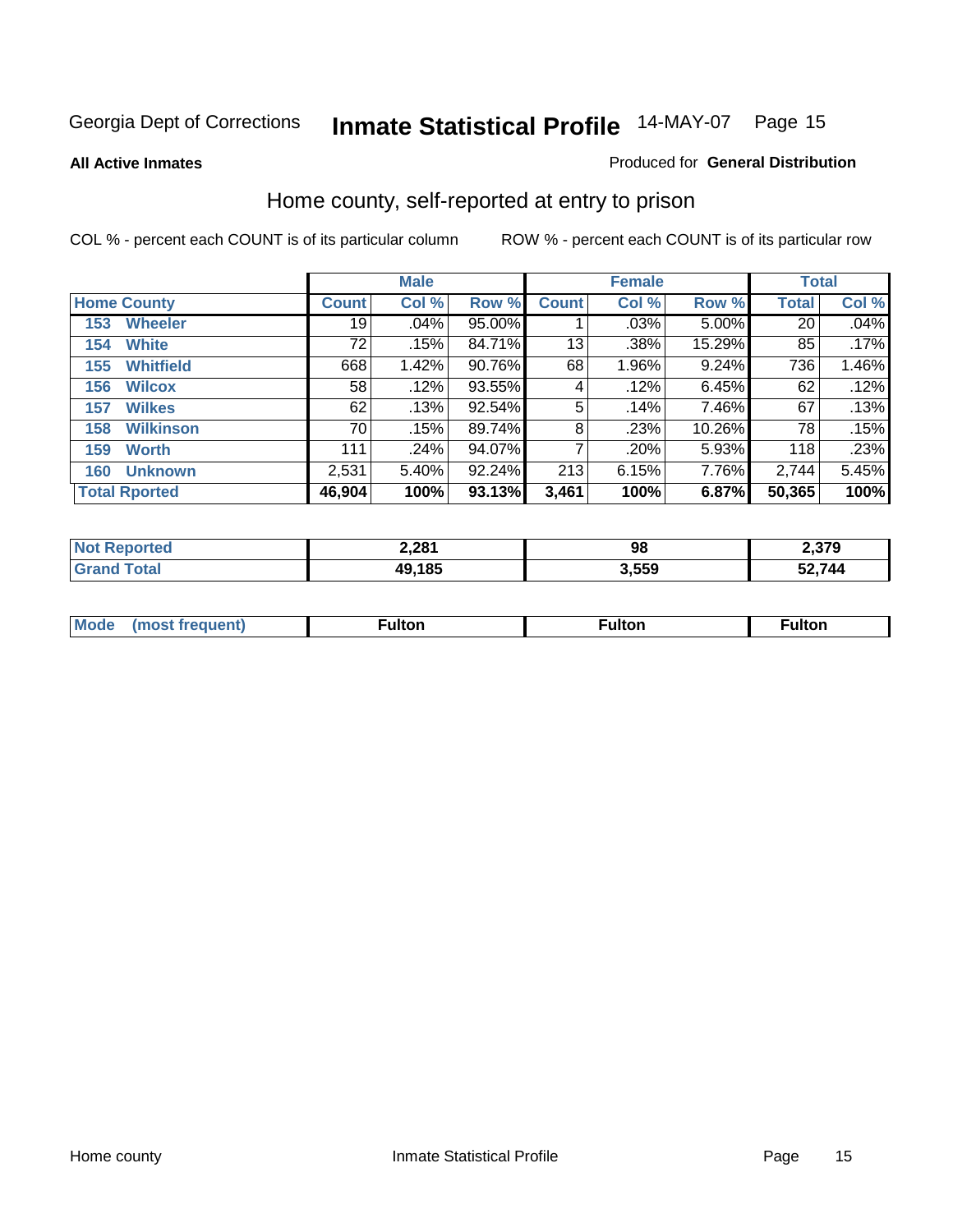#### **All Active Inmates**

#### Produced for **General Distribution**

### Environment to age 16, self-reported at entry to prison

|                                      |              | <b>Male</b> |        |              | <b>Female</b> |          |              | <b>Total</b> |
|--------------------------------------|--------------|-------------|--------|--------------|---------------|----------|--------------|--------------|
| <b>Environment to age 16</b>         | <b>Count</b> | Col %       | Row %  | <b>Count</b> | Col %         | Row %    | <b>Total</b> | Col %        |
| <b>Rural/Farm</b>                    | 1,580        | $3.33\%$    | 90.70% | 162          | 4.68%         | $9.30\%$ | 1,742        | 3.42%        |
| <b>Rural/Nfarm</b><br>$\overline{2}$ | 2,412        | 5.08%       | 86.95% | 362          | 10.46%        | 13.05%   | 2,774        | 5.45%        |
| <b>S.M.S.A</b><br>3                  | 15,792       | 33.28%      | 95.97% | 663          | 19.15%        | $4.03\%$ | 16,455       | 32.32%       |
| <b>Urban</b><br>4                    | 10,608       | 22.35%      | 90.10% | 1,165        | 33.65%        | $9.90\%$ | 11,773       | 23.12%       |
| <b>Small Town</b><br>5               | 17,061       | 35.95%      | 93.89% | 1,110        | 32.06%        | $6.11\%$ | 18,171       | 35.69%       |
| <b>Total Reported</b>                | 47,453       | 100%        | 93.2%  | 3,462        | 100%          | 6.8%     | 50,915       | 100%         |

| Reported<br><b>Not</b> | 722<br>1.I JZ | 97    | ,829   |
|------------------------|---------------|-------|--------|
| Total<br>Grand         | 49,185        | 3,559 | 52,744 |

| Mo<br>. . | . owr | <u>'''' ''</u><br>roa<br>_____ | .0W <sub>r</sub> |
|-----------|-------|--------------------------------|------------------|
|           |       |                                |                  |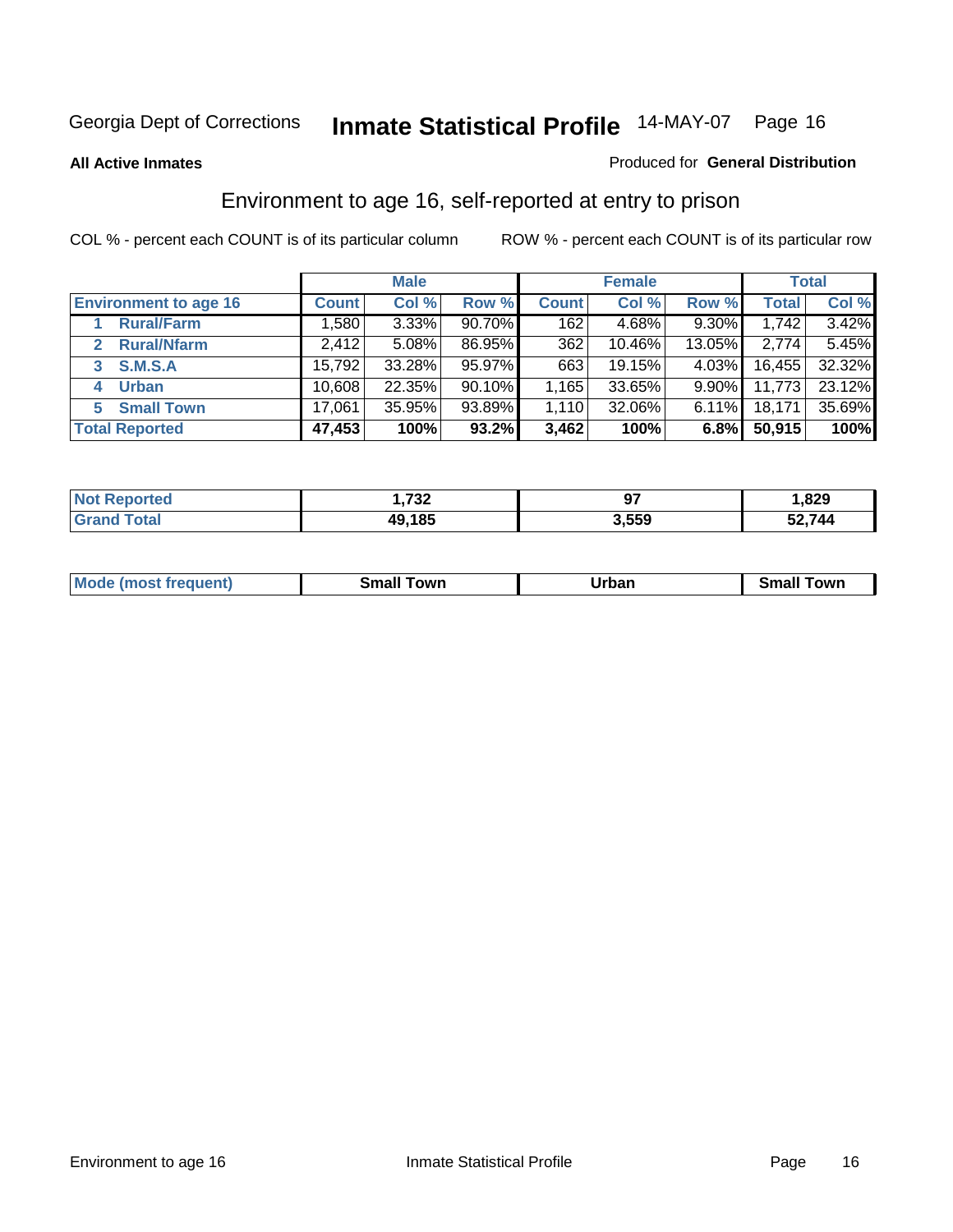#### **All Active Inmates**

#### Produced for **General Distribution**

### Guardian status to age 16, self-reported at entry to prison

|                                  |              | <b>Male</b> |         |                | <b>Female</b> |          |              | <b>Total</b> |
|----------------------------------|--------------|-------------|---------|----------------|---------------|----------|--------------|--------------|
| <b>Guardian Status To Age 16</b> | <b>Count</b> | Col %       | Row %   | <b>Count</b>   | Col %         | Row %    | <b>Total</b> | Col %        |
| 1 Orphanage                      | 44           | .14%        | 95.65%  | 2              | .16%          | 4.35%    | 46           | .14%         |
| 2 Father Only                    | 957          | 3.03%       | 96.08%  | 39             | 3.06%         | 3.92%    | 996          | 3.03%        |
| 3 Ftr Mtr Hd                     | 1,798        | 5.69%       | 95.94%  | 76             | 5.97%         | 4.06%    | 1,874        | 5.70%        |
| <b>4 Mother Only</b>             | 13,275       | 41.98%      | 97.07%  | 400            | 31.42%        | 2.93%    | 13,675       | 41.57%       |
| 5 Mtr Ftr Hd                     | 11,184       | 35.36%      | 95.57%  | 519            | 40.77%        | 4.43%    | 11,703       | 35.57%       |
| <b>6 Oth Female</b>              | 803          | 2.54%       | 95.71%  | 36 l           | 2.83%         | 4.29%    | 839          | 2.55%        |
| <b>7 Oth Male</b>                | 142          | .45%        | 96.60%  | 5 <sub>1</sub> | .39%          | $3.40\%$ | 147          | .45%         |
| 8 Step-Parnts                    | 369          | 1.17%       | 100.00% |                |               |          | 369          | 1.12%        |
| 9 Foster Home                    | 454          | 1.44%       | 95.18%  | 23             | 1.81%         | 4.82%    | 477          | 1.45%        |
| <b>10 Grand Prnts</b>            | 2,599        | 8.22%       | 93.76%  | 173            | 13.59%        | 6.24%    | 2,772        | 8.43%        |
| <b>Total Reported</b>            | 31,625       | 100%        | 96.13%  | 1,273          | 100%          | 3.87%    | 32,898       | 100%         |

| <b>Not Reported</b> | 17,560 | 2,286 | 19,846 |
|---------------------|--------|-------|--------|
| <b>Grand Total</b>  | 49,185 | 3,559 | 52,744 |

| <b>Mou</b> | Mother<br>Onlv | Hд<br>Mtr Ftr | Only<br>lMoth |
|------------|----------------|---------------|---------------|
|            |                |               |               |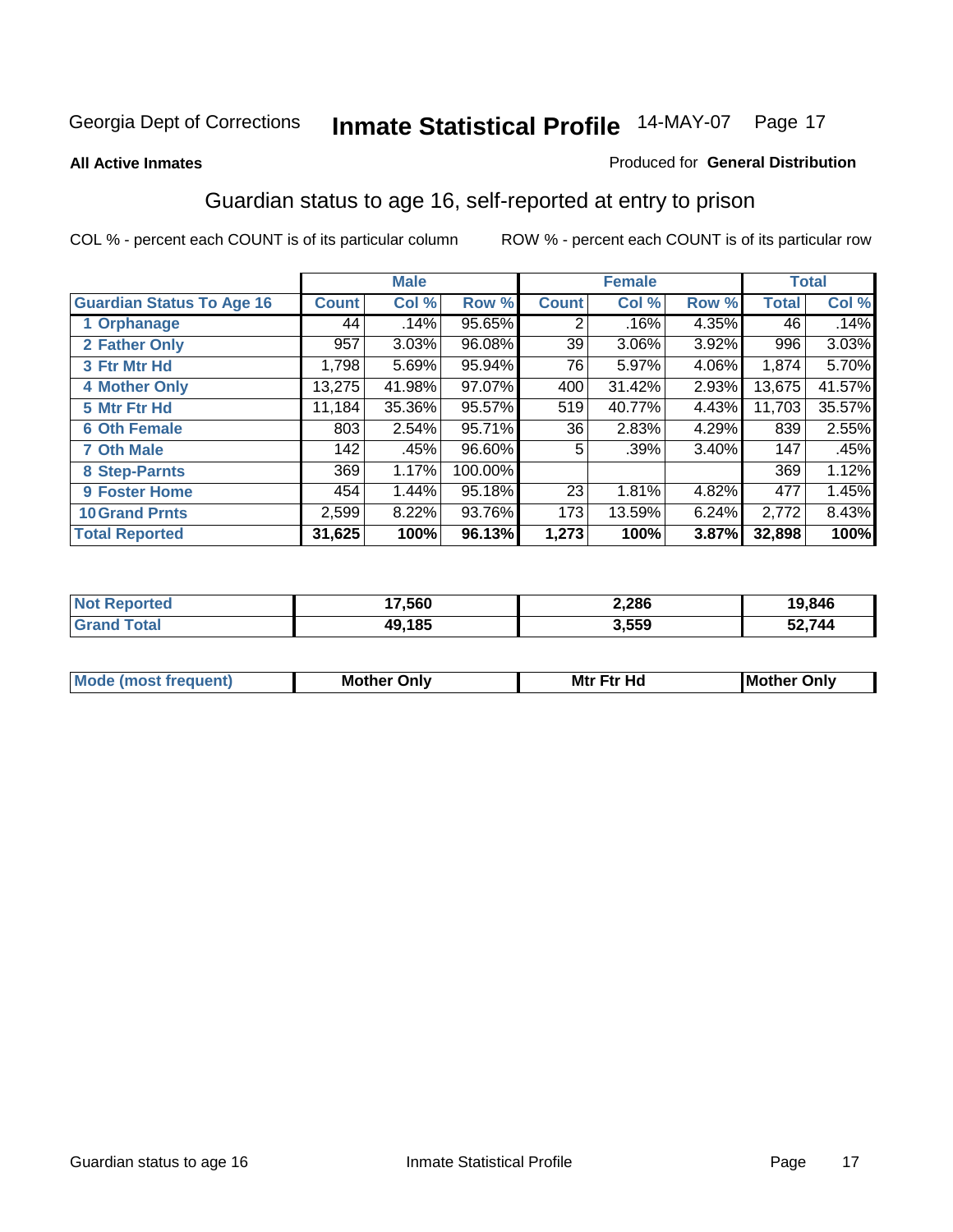#### **All Active Inmates**

Produced for **General Distribution**

### Age at admission

|                         |              | <b>Male</b> |         |                  | <b>Female</b> |        |                 | <b>Total</b> |
|-------------------------|--------------|-------------|---------|------------------|---------------|--------|-----------------|--------------|
| <b>Age At Admission</b> | <b>Count</b> | Col %       | Row %   | <b>Count</b>     | Col %         | Row %  | <b>Total</b>    | Col %        |
| 13                      | 1            | 0.01%       | 100.00% |                  |               |        | 1               | 0.01%        |
| 14                      | 14           | 0.03%       | 93.33%  | 1                | 0.03%         | 6.67%  | $\overline{15}$ | 0.03%        |
| $\overline{15}$         | 62           | 0.13%       | 100.00% |                  |               |        | 62              | 0.12%        |
| 16                      | 178          | 0.36%       | 95.19%  | 9                | 0.25%         | 4.81%  | 187             | 0.35%        |
| $\overline{17}$         | 802          | 1.63%       | 96.16%  | $\overline{32}$  | 0.90%         | 3.84%  | 834             | 1.58%        |
| 18                      | 1,543        | 3.14%       | 97.23%  | 44               | 1.24%         | 2.77%  | 1,587           | 3.01%        |
| 19                      | 2,042        | 4.15%       | 96.73%  | 69               | 1.94%         | 3.27%  | 2,111           | 4.00%        |
| 20                      | 2,129        | 4.33%       | 95.73%  | 95               | 2.67%         | 4.27%  | 2,224           | 4.22%        |
| 21                      | 2,077        | 4.22%       | 95.23%  | 104              | 2.92%         | 4.77%  | 2,181           | 4.14%        |
| 22                      | 2,124        | 4.32%       | 95.72%  | 95               | 2.67%         | 4.28%  | 2,219           | 4.21%        |
| 23                      | 2,027        | 4.12%       | 93.58%  | 139              | 3.91%         | 6.42%  | 2,166           | 4.11%        |
| 24                      | 1,991        | 4.05%       | 92.69%  | 157              | 4.41%         | 7.31%  | 2,148           | 4.07%        |
| $\overline{25}$         | 2,041        | 4.15%       | 94.19%  | 126              | 3.54%         | 5.81%  | 2,167           | 4.11%        |
| 26                      | 1,943        | 3.95%       | 94.05%  | $\overline{123}$ | 3.46%         | 5.95%  | 2,066           | 3.92%        |
| 27                      | 1,811        | 3.68%       | 93.93%  | 117              | 3.29%         | 6.07%  | 1,928           | 3.66%        |
| 28                      | 1,670        | 3.40%       | 93.51%  | 116              | 3.26%         | 6.49%  | 1,786           | 3.39%        |
| 29                      | 1,612        | 3.28%       | 93.34%  | 115              | 3.23%         | 6.66%  | 1,727           | 3.27%        |
| 30                      | 1,563        | 3.18%       | 93.20%  | 114              | 3.20%         | 6.80%  | 1,677           | 3.18%        |
| 31                      | 1,485        | 3.02%       | 94.05%  | 94               | 2.64%         | 5.95%  | 1,579           | 2.99%        |
| 32                      | 1,401        | 2.85%       | 93.59%  | 96               | 2.70%         | 6.41%  | 1,497           | 2.84%        |
| 33                      | 1,372        | 2.79%       | 92.70%  | 108              | 3.03%         | 7.30%  | 1,480           | 2.81%        |
| 34                      | 1,373        | 2.79%       | 92.52%  | 111              | 3.12%         | 7.48%  | 1,484           | 2.81%        |
| 35                      | 1,355        | 2.75%       | 91.00%  | 134              | 3.77%         | 9.00%  | 1,489           | 2.82%        |
| 36                      | 1,367        | 2.78%       | 91.26%  | 131              | 3.68%         | 8.74%  | 1,498           | 2.84%        |
| 37                      | 1,186        | 2.41%       | 91.87%  | 105              | 2.95%         | 8.13%  | 1,291           | 2.45%        |
| 38                      | 1,172        | 2.38%       | 90.64%  | 121              | 3.40%         | 9.36%  | 1,293           | 2.45%        |
| 39                      | 1,218        | 2.48%       | 91.37%  | 115              | 3.23%         | 8.63%  | 1,333           | 2.53%        |
| 40                      | 1,140        | 2.32%       | 91.20%  | 110              | 3.09%         | 8.80%  | 1,250           | 2.37%        |
| 41                      | 1,134        | 2.31%       | 89.93%  | 127              | 3.57%         | 10.07% | 1,261           | 2.39%        |
| 42                      | 1,046        | 2.13%       | 89.71%  | 120              | 3.37%         | 10.29% | 1,166           | 2.21%        |
| 43                      | 1,000        | 2.03%       | 91.07%  | 98               | 2.75%         | 8.93%  | 1,098           | 2.08%        |
| 44                      | 897          | 1.82%       | 88.55%  | 116              | 3.26%         | 11.45% | 1,013           | 1.92%        |
| 45                      | 890          | 1.81%       | 92.32%  | $\overline{74}$  | 2.08%         | 7.68%  | 964             | 1.83%        |
| 46                      | 725          | 1.47%       | 91.19%  | 70               | 1.97%         | 8.81%  | 795             | 1.51%        |
| 47                      | 651          | 1.32%       | 90.92%  | 65               | 1.83%         | 9.08%  | 716             | 1.36%        |
| 48                      | 620          | 1.26%       | 90.78%  | 63               | 1.77%         | 9.22%  | 683             | 1.29%        |
| 49                      | 530          | 1.08%       | 92.33%  | 44               | 1.24%         | 7.67%  | 574             | 1.09%        |
| 50                      | 479          | 0.97%       | 93.55%  | $\overline{33}$  | 0.93%         | 6.45%  | 512             | 0.97%        |
| 51                      | 415          | 0.84%       | 91.41%  | $\overline{39}$  | 1.10%         | 8.59%  | 454             | 0.86%        |
| 52                      | 375          | 0.76%       | 93.05%  | 28               | 0.79%         | 6.95%  | 403             | 0.76%        |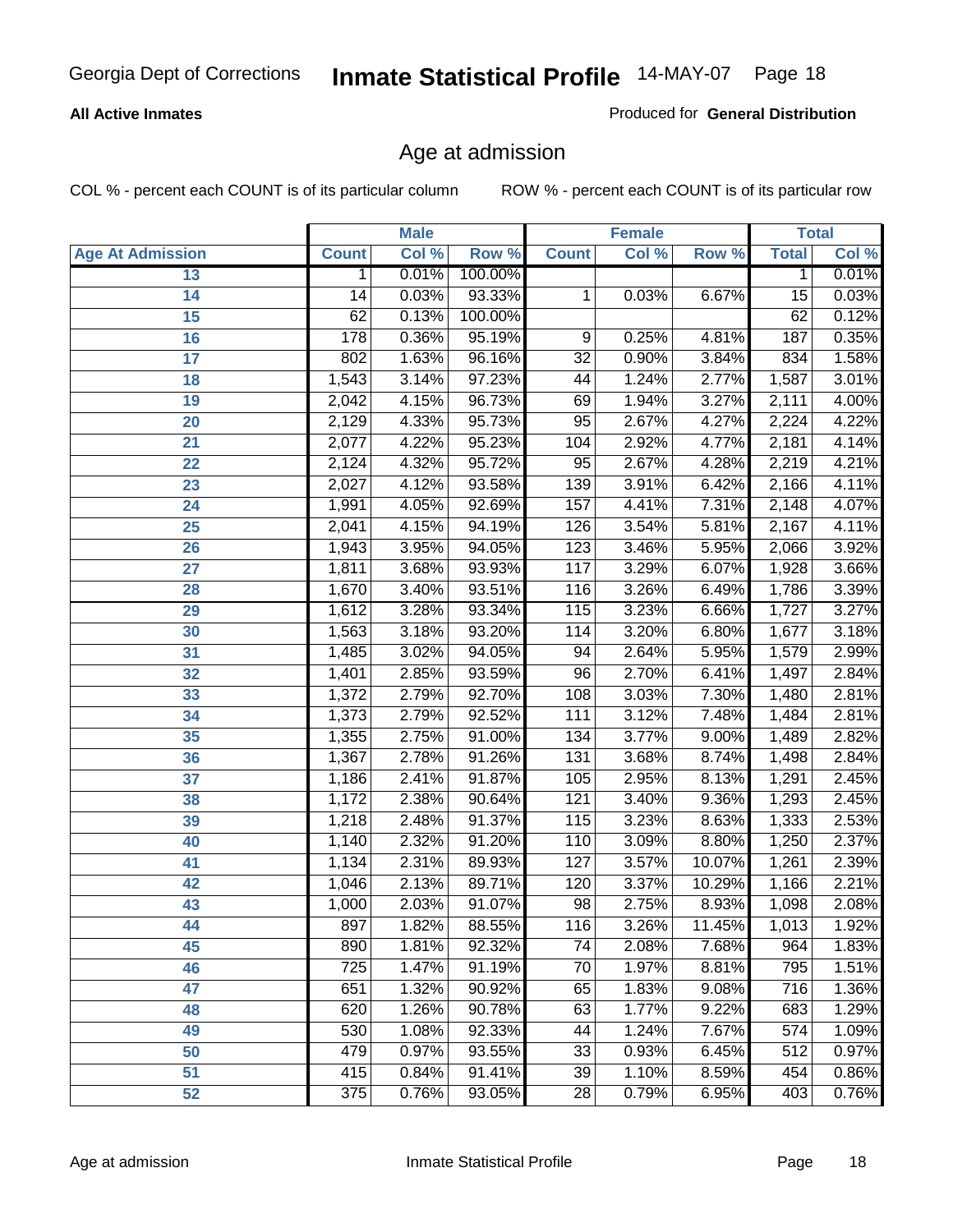#### **All Active Inmates**

Produced for **General Distribution**

### Age at admission

|                          |                  | <b>Male</b> |         |                 | <b>Female</b> |        |                  | <b>Total</b> |
|--------------------------|------------------|-------------|---------|-----------------|---------------|--------|------------------|--------------|
| <b>Age At Admission</b>  | <b>Count</b>     | Col %       | Row %   | <b>Count</b>    | Col %         | Row %  | <b>Total</b>     | Col %        |
| 53                       | 293              | 0.60%       | 93.31%  | $\overline{21}$ | 0.59%         | 6.69%  | 314              | 0.60%        |
| 54                       | 215              | 0.44%       | 92.27%  | $\overline{18}$ | 0.51%         | 7.73%  | 233              | 0.44%        |
| 55                       | $\overline{215}$ | 0.44%       | 95.98%  | $\overline{9}$  | 0.25%         | 4.02%  | $\overline{224}$ | 0.42%        |
| $\overline{56}$          | 182              | 0.37%       | 93.81%  | $\overline{12}$ | 0.34%         | 6.19%  | 194              | 0.37%        |
| 57                       | $\overline{137}$ | 0.28%       | 93.84%  | $\overline{9}$  | 0.25%         | 6.16%  | 146              | 0.28%        |
| 58                       | 123              | 0.25%       | 94.62%  | $\overline{7}$  | 0.20%         | 5.38%  | 130              | 0.25%        |
| 59                       | $\overline{95}$  | 0.19%       | 94.06%  | $\overline{6}$  | 0.17%         | 5.94%  | 101              | 0.19%        |
| 60                       | $\overline{78}$  | 0.16%       | 96.30%  | $\overline{3}$  | 0.08%         | 3.70%  | $\overline{81}$  | 0.15%        |
| 61                       | $\overline{56}$  | 0.11%       | 94.92%  | $\overline{3}$  | 0.08%         | 5.08%  | 59               | 0.11%        |
| 62                       | $\overline{55}$  | 0.11%       | 98.21%  | $\mathbf{1}$    | 0.03%         | 1.79%  | $\overline{56}$  | 0.11%        |
| 63                       | 65               | 0.13%       | 97.01%  | $\overline{2}$  | 0.06%         | 2.99%  | 67               | 0.13%        |
| 64                       | $\overline{39}$  | 0.08%       | 95.12%  | $\overline{2}$  | 0.06%         | 4.88%  | 41               | 0.08%        |
| 65                       | $\overline{29}$  | 0.06%       | 96.67%  | 1               | 0.03%         | 3.33%  | $\overline{30}$  | 0.06%        |
| 66                       | $\overline{27}$  | 0.05%       | 96.43%  | 1               | 0.03%         | 3.57%  | $\overline{28}$  | 0.05%        |
| 67                       | 25               | 0.05%       | 100.00% |                 |               |        | $\overline{25}$  | 0.05%        |
| 68                       | $\overline{20}$  | 0.04%       | 95.24%  | 1               | 0.03%         | 4.76%  | $\overline{21}$  | 0.04%        |
| 69                       | $\overline{22}$  | 0.04%       | 95.65%  | 1               | 0.03%         | 4.35%  | $\overline{23}$  | 0.04%        |
| 70                       | $\overline{7}$   | 0.01%       | 77.78%  | $\overline{2}$  | 0.06%         | 22.22% | $\overline{9}$   | 0.02%        |
| 71                       | $\overline{7}$   | 0.01%       | 100.00% |                 |               |        | 7                | 0.01%        |
| $\overline{72}$          | 4                | 0.01%       | 100.00% |                 |               |        | 4                | 0.01%        |
| 73                       | $\overline{3}$   | 0.01%       | 100.00% |                 |               |        | $\overline{3}$   | 0.01%        |
| 74                       | $\overline{6}$   | 0.01%       | 85.71%  | 1               | 0.03%         | 14.29% | 7                | 0.01%        |
| 75                       | 4                | 0.01%       | 100.00% |                 |               |        | 4                | 0.01%        |
| 76                       | $\overline{5}$   | 0.01%       | 100.00% |                 |               |        | $\overline{5}$   | 0.01%        |
| 78                       | $\overline{3}$   | 0.01%       | 100.00% |                 |               |        | $\overline{3}$   | 0.01%        |
| 79                       | $\overline{4}$   | 0.01%       | 80.00%  | $\mathbf{1}$    | 0.03%         | 20.00% | $\overline{5}$   | 0.01%        |
| 80                       | 1                | 0.01%       | 100.00% |                 |               |        | 1                | 0.01%        |
| $\overline{\mathbf{81}}$ | $\mathbf{1}$     | 0.01%       | 100.00% |                 |               |        | 1                | 0.01%        |
| 82                       | 1                | 0.01%       | 100.00% |                 |               |        | 1                | 0.01%        |
| 84                       | 1                | 0.01%       | 100.00% |                 |               |        | 1                | 0.01%        |
| <b>Total Reported</b>    | 49,184           | 100%        | 93.25%  | 3,559           | 100%          | 6.75%  | 52, 743          | 100%         |

| ™rtea<br>N |                     |       |             |
|------------|---------------------|-------|-------------|
|            | 10 1 O E<br>o.<br>т | 3.559 | <b>2744</b> |

| <b>Mean</b><br>(average) | <b>24.72</b><br>1.14 د | 33.93 | 31.87 |
|--------------------------|------------------------|-------|-------|
| <b>Median (middle)</b>   | 30                     | 34    | 30    |
| Mode<br>(most frequent)  | ۷J                     |       | 20    |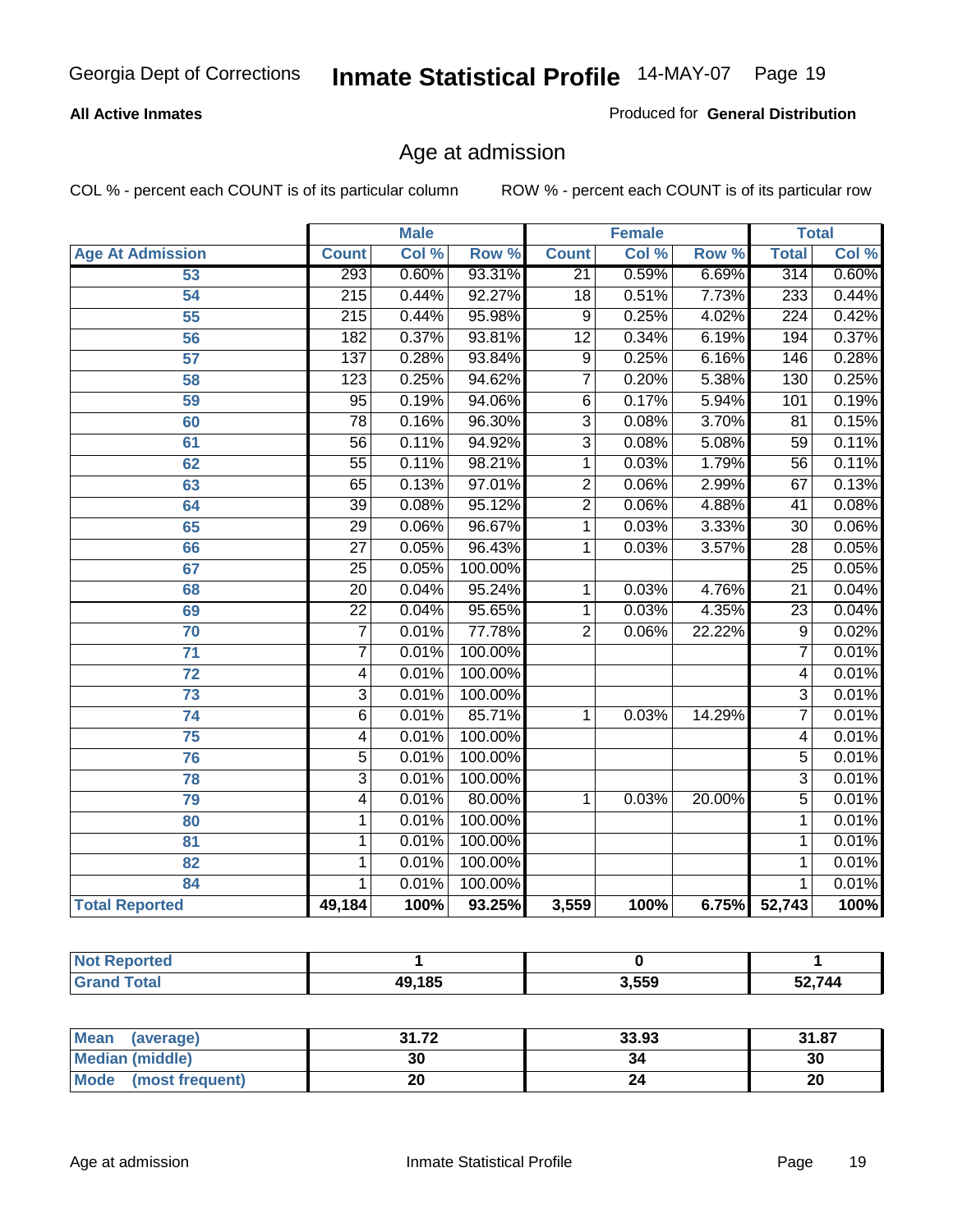#### **All Active Inmates**

Produced for **General Distribution**

### Age at release

|                       |              | <b>Male</b> |       |              | <b>Female</b> |       | <b>Total</b> |       |
|-----------------------|--------------|-------------|-------|--------------|---------------|-------|--------------|-------|
| <b>Age At Release</b> | <b>Count</b> | Col%        | Row % | <b>Count</b> | Col %         | Row % | <b>Total</b> | Col % |
| <b>Total Reported</b> |              |             |       |              |               |       |              |       |

| <b>Still Active</b> | 49,185 | 3,559 | 52,744 |
|---------------------|--------|-------|--------|
| <b>Not Reported</b> |        |       |        |
| <b>Grand Total</b>  | 49,185 | 3,559 | 52,744 |

| Mean (average)       | N/A | N/A | N/A |
|----------------------|-----|-----|-----|
| Median (middle)      | N/A | N/A | N/A |
| Mode (most frequent) | N/A | N/A | N/A |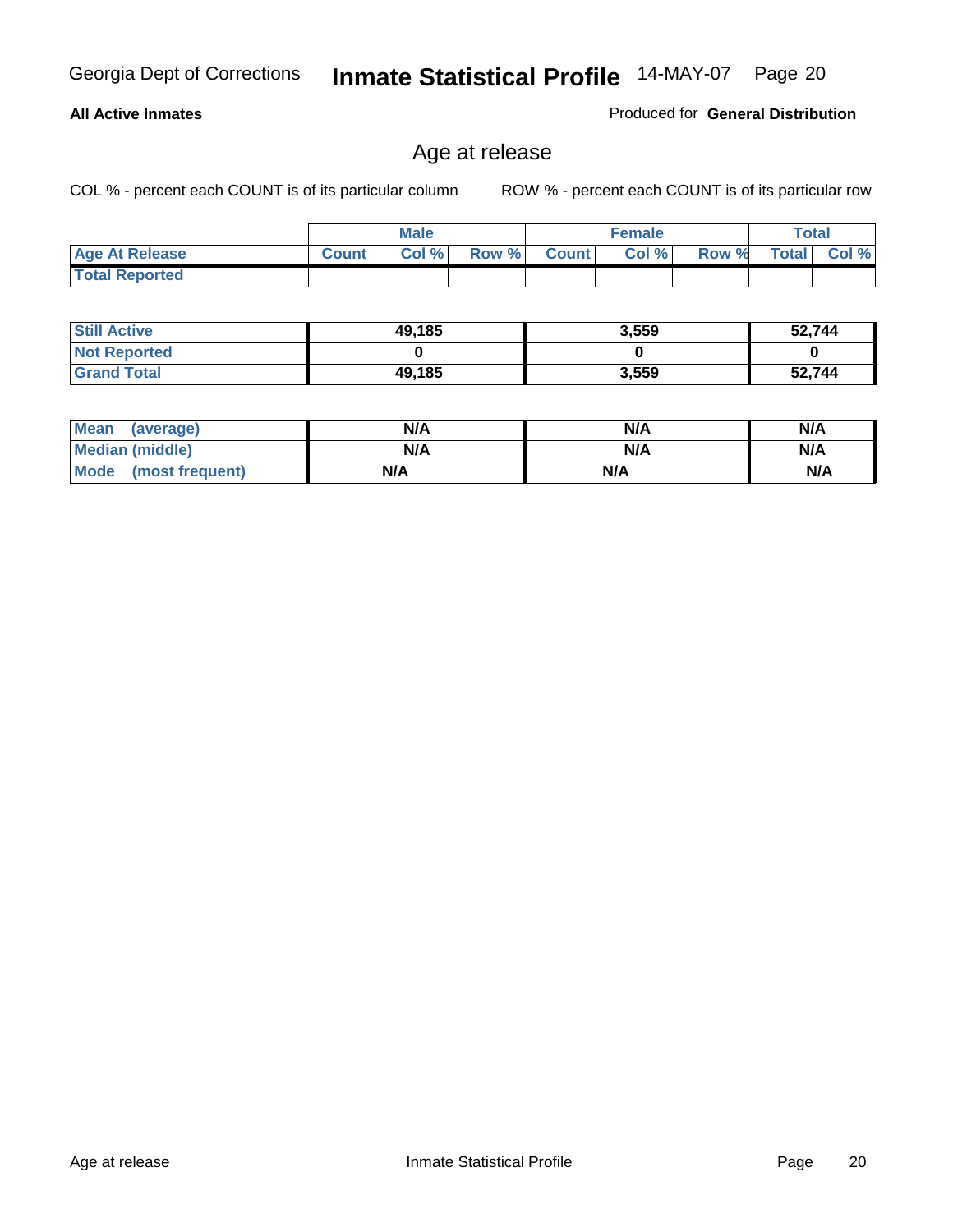#### **All Active Inmates**

#### Produced for **General Distribution**

### Height, measured at entry to prison

|                        |                  | <b>Male</b> |         |                  | <b>Female</b> |         | <b>Total</b>     |        |
|------------------------|------------------|-------------|---------|------------------|---------------|---------|------------------|--------|
| <b>Height</b>          | <b>Count</b>     | Col %       | Row %   | <b>Count</b>     | Col %         | Row %   | <b>Total</b>     | Col %  |
| <b>Under four feet</b> | $\overline{11}$  | 0.02%       | 84.62%  | $\overline{2}$   | 0.06%         | 15.38%  | $\overline{13}$  | 0.03%  |
| 4'01''                 |                  |             |         | $\overline{3}$   | 0.09%         | 100.00% | $\overline{3}$   | 0.01%  |
| 4'05"                  | $\overline{3}$   | 0.01%       | 60.00%  | $\overline{2}$   | 0.06%         | 40.00%  | $\overline{5}$   | 0.01%  |
| 4'06"                  | $\overline{2}$   | 0.01%       | 100.00% |                  |               |         | $\overline{2}$   | 0.01%  |
| 4'07"                  | $\overline{2}$   | 0.01%       | 50.00%  | $\overline{2}$   | 0.06%         | 50.00%  | $\overline{4}$   | 0.01%  |
| 4'08"                  |                  |             |         | $\overline{3}$   | 0.09%         | 100.00% | $\overline{3}$   | 0.01%  |
| 4'09"                  | $\mathbf 1$      | 0.01%       | 12.50%  | $\overline{7}$   | 0.20%         | 87.50%  | $\overline{8}$   | 0.02%  |
| 4'10"                  | $\overline{2}$   | 0.01%       | 14.29%  | $\overline{12}$  | 0.35%         | 85.71%  | 14               | 0.03%  |
| 4'11''                 | $\overline{6}$   | 0.01%       | 8.11%   | 68               | 1.97%         | 91.89%  | $\overline{74}$  | 0.14%  |
| 5'00''                 | $\overline{95}$  | 0.20%       | 42.60%  | 128              | 3.71%         | 57.40%  | $\overline{223}$ | 0.43%  |
| 5'01''                 | $\overline{91}$  | 0.19%       | 32.27%  | 191              | 5.53%         | 67.73%  | 282              | 0.55%  |
| 5'02''                 | $\overline{226}$ | 0.47%       | 39.44%  | $\overline{347}$ | 10.05%        | 60.56%  | $\overline{573}$ | 1.11%  |
| 5'03''                 | 391              | 0.81%       | 50.00%  | 391              | 11.32%        | 50.00%  | 782              | 1.52%  |
| 5'04''                 | 766              | 1.59%       | 58.56%  | 542              | 15.70%        | 41.44%  | 1,308            | 2.54%  |
| 5'05''                 | 1,579            | 3.28%       | 78.91%  | 422              | 12.22%        | 21.09%  | 2,001            | 3.88%  |
| 5'06''                 | 3,158            | 6.56%       | 86.81%  | 480              | 13.90%        | 13.19%  | 3,638            | 7.05%  |
| 5'07''                 | 4,284            | 8.90%       | 92.39%  | 353              | 10.22%        | 7.61%   | 4,637            | 8.99%  |
| 5'08''                 | 5,089            | 10.58%      | 96.40%  | 190              | 5.50%         | 3.60%   | 5,279            | 10.24% |
| 5'09''                 | 5,830            | 12.12%      | 97.62%  | 142              | 4.11%         | 2.38%   | 5,972            | 11.58% |
| 5'10''                 | 5,451            | 11.33%      | 98.88%  | 62               | 1.80%         | 1.12%   | 5,513            | 10.69% |
| 5'11''                 | 5,909            | 12.28%      | 98.90%  | 66               | 1.91%         | 1.10%   | 5,975            | 11.59% |
| 6'00''                 | 5,638            | 11.72%      | 99.66%  | $\overline{19}$  | 0.55%         | 0.34%   | 5,657            | 10.97% |
| 6'01''                 | 3,788            | 7.87%       | 99.66%  | $\overline{13}$  | 0.38%         | 0.34%   | 3,801            | 7.37%  |
| 6'02''                 | 2,766            | 5.75%       | 99.86%  | $\overline{4}$   | 0.12%         | 0.14%   | 2,770            | 5.37%  |
| 6'03''                 | 1,569            | 3.26%       | 99.81%  | $\overline{3}$   | 0.09%         | 0.19%   | 1,572            | 3.05%  |
| 6'04''                 | 791              | 1.64%       | 100.00% |                  |               |         | 791              | 1.53%  |
| 6'05''                 | $\overline{314}$ | 0.65%       | 99.68%  | 1                | 0.03%         | 0.32%   | 315              | 0.61%  |
| 6'06''                 | $\overline{145}$ | 0.30%       | 100.00% |                  |               |         | 145              | 0.28%  |
| 6'07''                 | 62               | 0.13%       | 100.00% |                  |               |         | 62               | 0.12%  |
| 6'08''                 | $\overline{34}$  | 0.07%       | 100.00% |                  |               |         | $\overline{34}$  | 0.07%  |
| 6'09''                 | $\overline{19}$  | 0.04%       | 100.00% |                  |               |         | $\overline{19}$  | 0.04%  |
| 6'10''                 | $\overline{20}$  | 0.04%       | 100.00% |                  |               |         | $\overline{20}$  | 0.04%  |
| 6'11''                 | $\overline{30}$  | 0.06%       | 100.00% |                  |               |         | $\overline{30}$  | 0.06%  |
| Seven feet +           | $\overline{44}$  | 0.09%       | 100.00% |                  |               |         | $\overline{44}$  | 0.09%  |
| <b>Total Reported</b>  | 48,116           | 100%        | 93.30%  | 3,453            | 100%          | 6.70%   | 51,569           | 100%   |

| <b>eported</b>       | .069   | 106   | ,175         |
|----------------------|--------|-------|--------------|
| <b>Total</b><br>Grai | 49,185 | 3.559 | .,744<br>- - |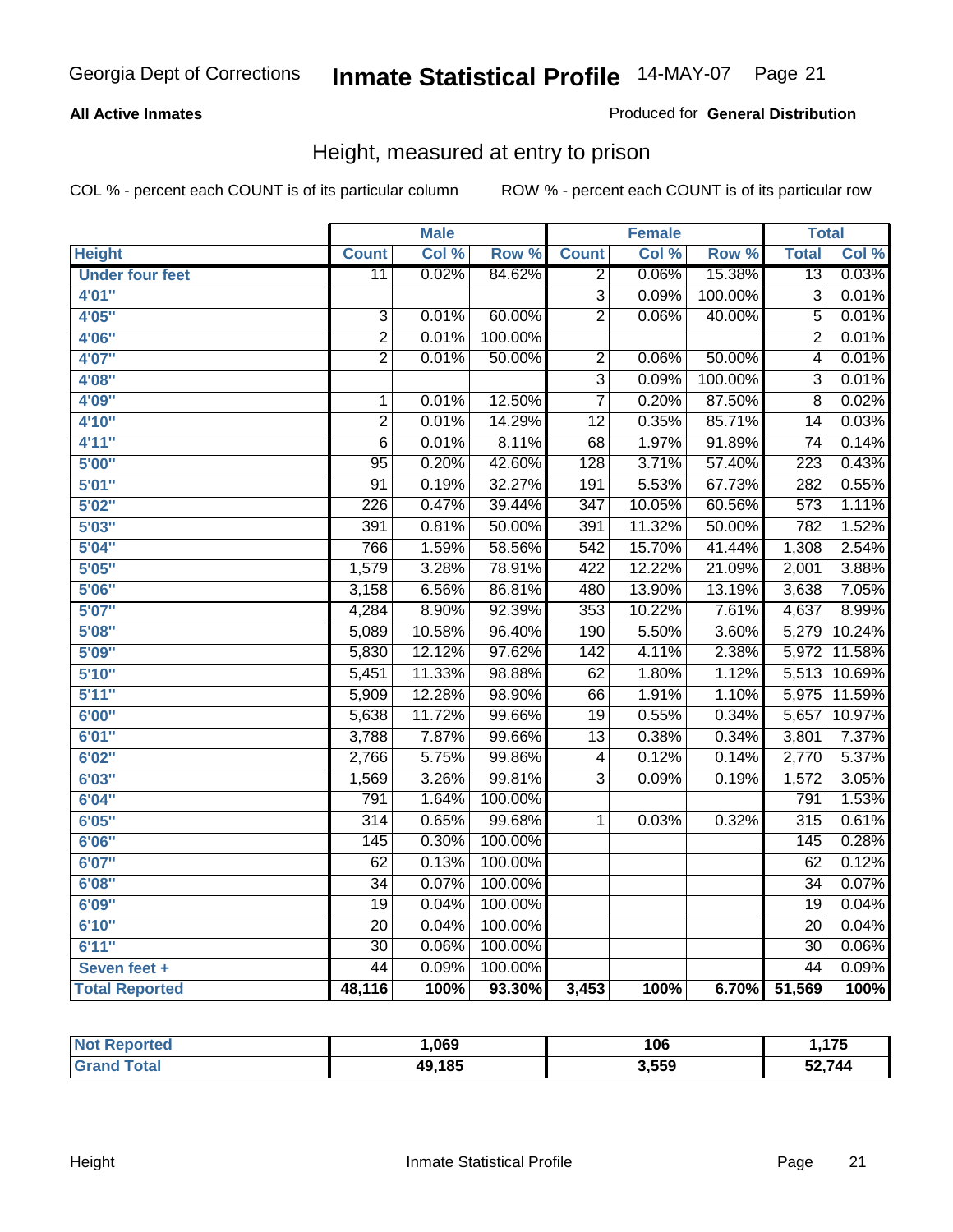#### **All Active Inmates**

#### Produced for **General Distribution**

### Height, measured at entry to prison

|                      | <b>Male</b> | <b>Female</b> | <b>Total</b> |
|----------------------|-------------|---------------|--------------|
| Mean (average)       | 5'10"       | 5'05"         | 5'10''       |
| Median (middle)      | 5'10"       | 5'05"         | 5'10"        |
| Mode (most frequent) | 5'11"       | 5'04"         | 5'11"        |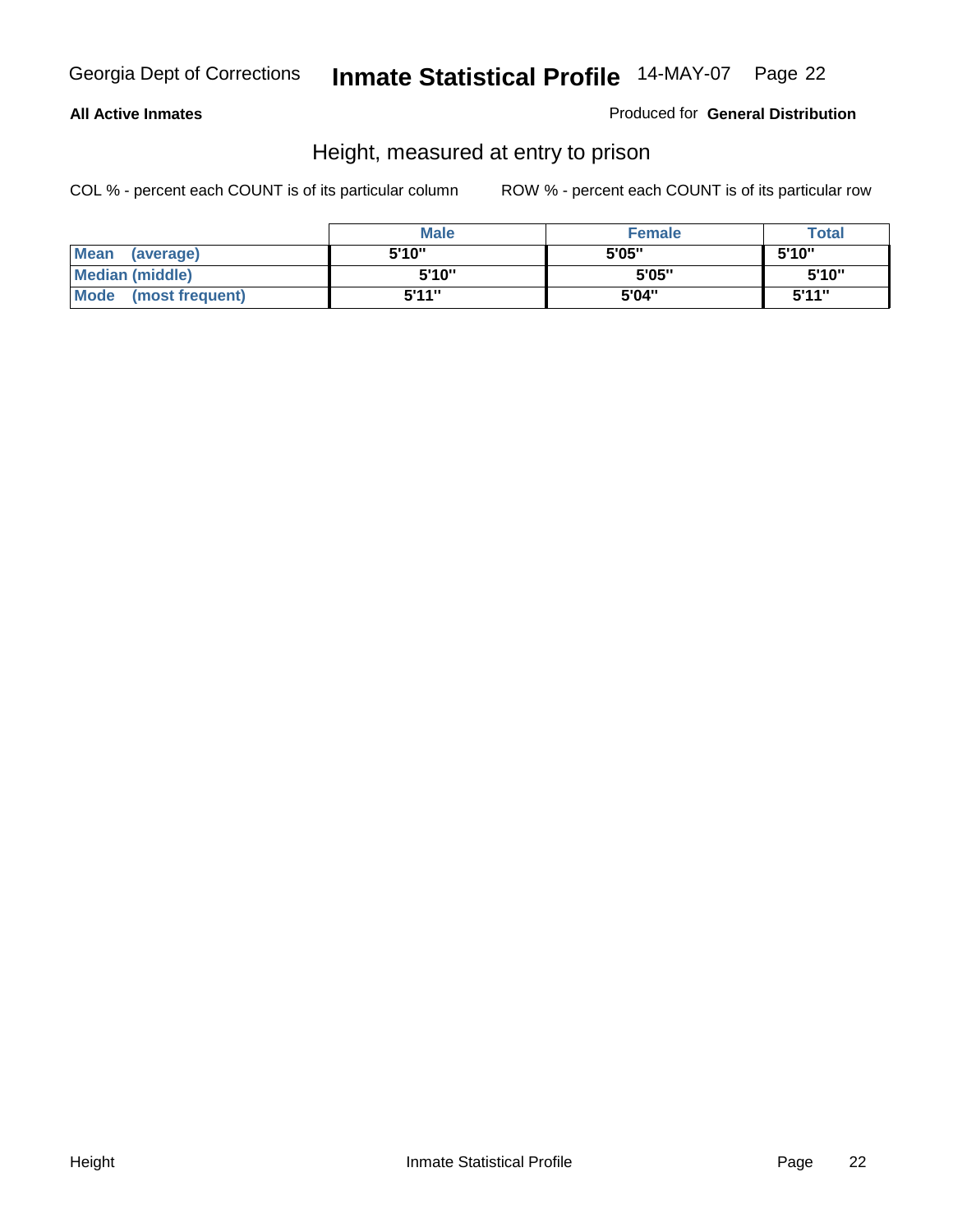#### **All Active Inmates**

#### Produced for **General Distribution**

### Weight, measured at entry to prison

|                        |                  | <b>Male</b> |                  |                  | <b>Female</b> |        | <b>Total</b>     |        |
|------------------------|------------------|-------------|------------------|------------------|---------------|--------|------------------|--------|
| Weight                 | <b>Count</b>     | Col %       | Row <sup>%</sup> | <b>Count</b>     | Col %         | Row %  | <b>Total</b>     | Col %  |
| <b>Under 80 pounds</b> | 7                | 0.01%       | 100.00%          |                  |               |        | 7                | 0.01%  |
| 80 - 89 pounds         | $\overline{4}$   | 0.01%       | 100.00%          |                  |               |        | $\overline{4}$   | 0.01%  |
| 90 - 99 pounds         | $\overline{3}$   | 0.01%       | 42.86%           | $\overline{4}$   | 0.12%         | 57.14% | $\overline{7}$   | 0.01%  |
| 100 - 109 pounds       | $\overline{28}$  | 0.06%       | 43.08%           | $\overline{37}$  | 1.07%         | 56.92% | 65               | 0.13%  |
| 110 - 119 pounds       | $\overline{122}$ | 0.25%       | 54.22%           | 103              | 2.98%         | 45.78% | $\overline{225}$ | 0.44%  |
| 120 - 129 pounds       | 529              | 1.10%       | 71.39%           | $\overline{212}$ | 6.14%         | 28.61% | $\overline{741}$ | 1.44%  |
| 130 - 139 pounds       | 1,547            | 3.22%       | 84.49%           | 284              | 8.22%         | 15.51% | 1,831            | 3.55%  |
| 140 - 149 pounds       | 3,214            | 6.68%       | 90.28%           | $\overline{346}$ | 10.02%        | 9.72%  | 3,560            | 6.90%  |
| 150 - 159 pounds       | 4,869            | 10.12%      | 92.46%           | 397              | 11.50%        | 7.54%  | 5,266            | 10.21% |
| 160 - 169 pounds       | 6,437            | 13.38%      | 94.69%           | 361              | 10.45%        | 5.31%  | 6,798            | 13.18% |
| 170 - 179 pounds       | 6,244            | 12.98%      | 95.08%           | 323              | 9.35%         | 4.92%  | 6,567            | 12.73% |
| 180 - 189 pounds       | 6,212            | 12.91%      | 95.83%           | 270              | 7.82%         | 4.17%  | 6,482            | 12.57% |
| 190 - 199 pounds       | 4,745            | 9.86%       | 95.65%           | $\overline{216}$ | 6.26%         | 4.35%  | 4,961            | 9.62%  |
| 200 - 209 pounds       | 3,906            | 8.12%       | 94.10%           | $\overline{245}$ | 7.10%         | 5.90%  | 4,151            | 8.05%  |
| 210 - 219 pounds       | 2,883            | 5.99%       | 94.40%           | 171              | 4.95%         | 5.60%  | 3,054            | 5.92%  |
| 220 - 229 pounds       | 2,288            | 4.76%       | 95.06%           | $\overline{119}$ | 3.45%         | 4.94%  | 2,407            | 4.67%  |
| 230 - 239 pounds       | 1,519            | 3.16%       | 94.11%           | $\overline{95}$  | 2.75%         | 5.89%  | 1,614            | 3.13%  |
| 240 - 249 pounds       | 1,092            | 2.27%       | 93.98%           | $\overline{70}$  | 2.03%         | 6.02%  | 1,162            | 2.25%  |
| 250 - 259 pounds       | $\overline{718}$ | 1.49%       | 92.53%           | $\overline{58}$  | 1.68%         | 7.47%  | 776              | 1.50%  |
| 260 - 269 pounds       | $\overline{535}$ | 1.11%       | 92.88%           | 41               | 1.19%         | 7.12%  | 576              | 1.12%  |
| 270 - 279 pounds       | 349              | 0.73%       | 94.58%           | $\overline{20}$  | 0.58%         | 5.42%  | 369              | 0.72%  |
| 280 - 289 pounds       | $\overline{272}$ | 0.57%       | 92.52%           | $\overline{22}$  | 0.64%         | 7.48%  | 294              | 0.57%  |
| 290 - 299 pounds       | 185              | 0.38%       | 93.43%           | $\overline{13}$  | 0.38%         | 6.57%  | 198              | 0.38%  |
| 300 - 309 pounds       | 120              | 0.25%       | 88.24%           | $\overline{16}$  | 0.46%         | 11.76% | 136              | 0.26%  |
| 310 - 319 pounds       | 85               | 0.18%       | 91.40%           | $\overline{8}$   | 0.23%         | 8.60%  | 93               | 0.18%  |
| 320 - 329 pounds       | $\overline{57}$  | 0.12%       | 89.06%           | $\overline{7}$   | 0.20%         | 10.94% | 64               | 0.12%  |
| 330 - 339 pounds       | $\overline{23}$  | 0.05%       | 95.83%           | 1                | 0.03%         | 4.17%  | $\overline{24}$  | 0.05%  |
| 340 - 349 pounds       | $\overline{36}$  | 0.07%       | 81.82%           | $\overline{8}$   | 0.23%         | 18.18% | 44               | 0.09%  |
| 350 - 359 pounds       | $\overline{34}$  | 0.07%       | 94.44%           | $\overline{2}$   | 0.06%         | 5.56%  | $\overline{36}$  | 0.07%  |
| 360 - 369 pounds       | $\overline{16}$  | 0.03%       | 80.00%           | $\overline{4}$   | 0.12%         | 20.00% | 20               | 0.04%  |
| 370 - 379 pounds       | $\overline{7}$   | 0.01%       | 100.00%          |                  |               |        | 7                | 0.01%  |
| 380 - 389 pounds       | $\overline{2}$   | 0.01%       | 100.00%          |                  |               |        | $\overline{2}$   | 0.01%  |
| 390 - 399 pounds       | $\overline{3}$   | 0.01%       | 100.00%          |                  |               |        | 3                | 0.01%  |
| 400 pounds and over    | $\overline{25}$  | 0.05%       | 100.00%          |                  |               |        | $\overline{25}$  | 0.05%  |
| <b>Total Reported</b>  | 48,116           | 100%        | 93.30%           | 3,453            | 100%          | 6.70%  | 51,569           | 100%   |

| <b>' Reported</b><br><b>Not</b> | ,069        | 106   | $\rightarrow$ $\rightarrow$ $\rightarrow$<br>,,, |
|---------------------------------|-------------|-------|--------------------------------------------------|
| `otal<br>"Gra.                  | .185<br>49, | 3,559 | 52,744                                           |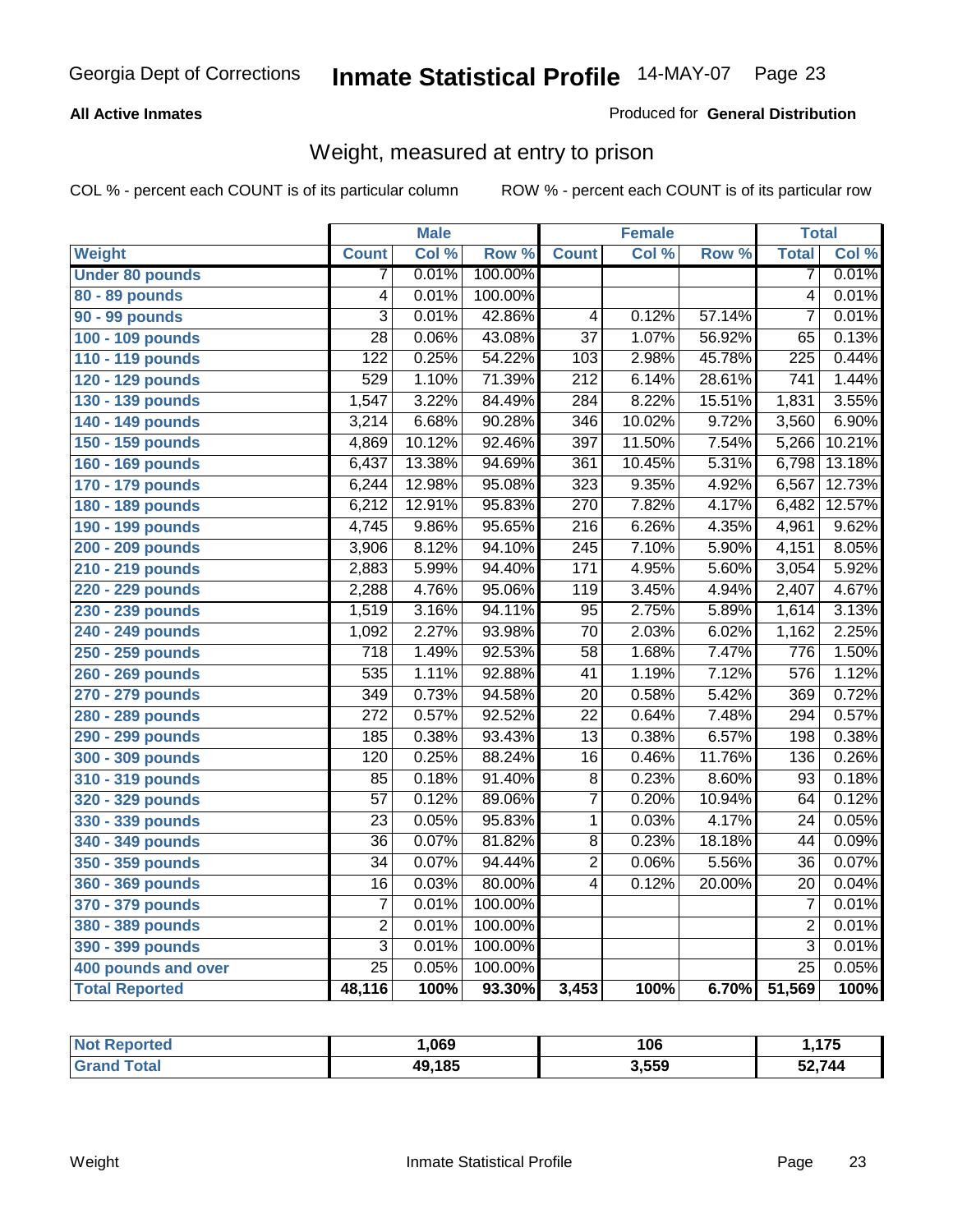#### **All Active Inmates**

#### Produced for **General Distribution**

### Weight, measured at entry to prison

|                         | <b>Male</b> | <b>Female</b> | Total |
|-------------------------|-------------|---------------|-------|
| Mean<br>(average)       | 186         | 176           | 185   |
| <b>Median (middle)</b>  | 180         | 169           | 180   |
| Mode<br>(most frequent) | 180         | 150           | 180   |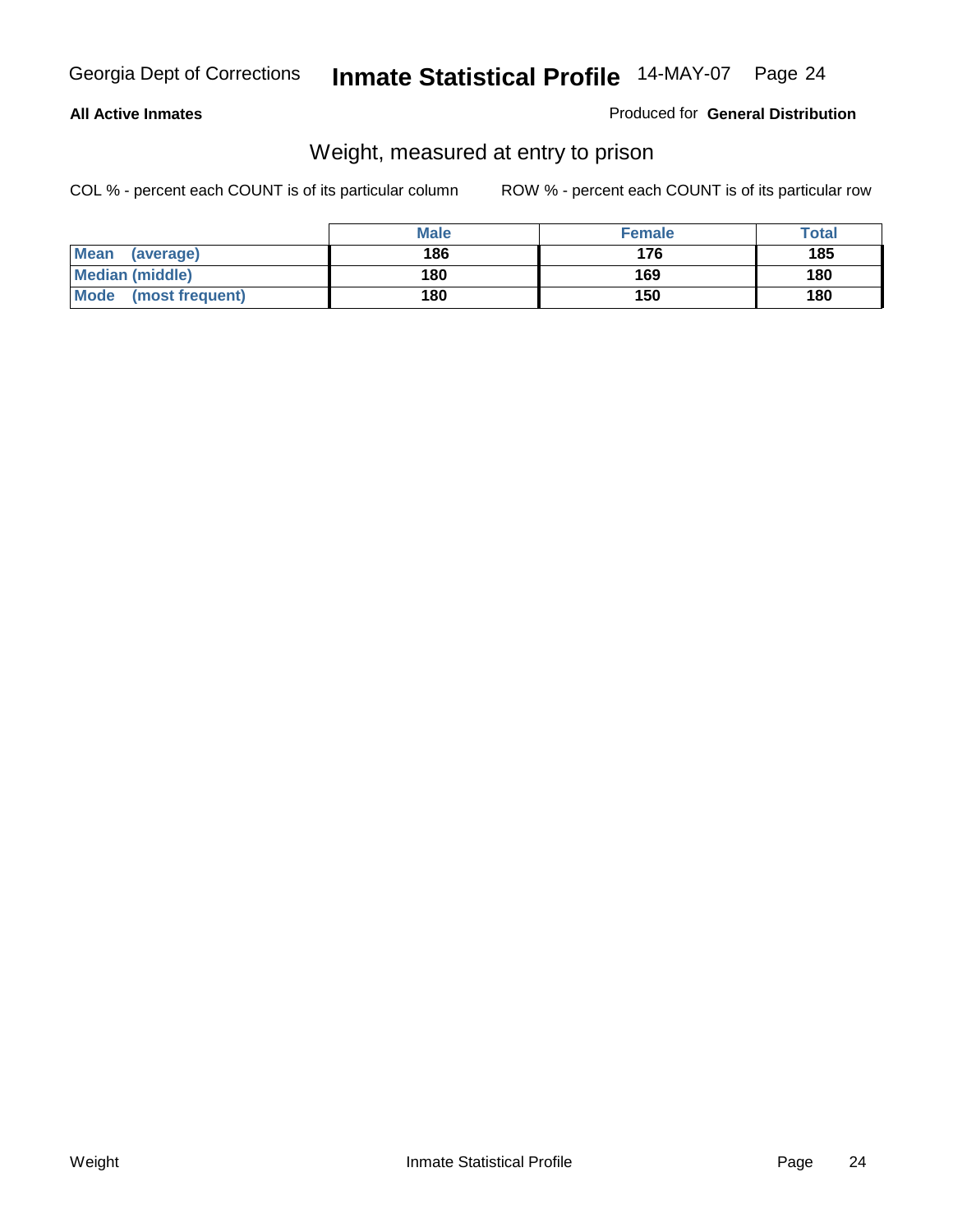**All Active Inmates**

#### Produced for **General Distribution**

### Military service

|                   |                       |              | <b>Male</b> |             |       | <b>Female</b> |       |              | <b>Total</b> |
|-------------------|-----------------------|--------------|-------------|-------------|-------|---------------|-------|--------------|--------------|
| <b>Race Group</b> |                       | <b>Count</b> | Col %       | Row % Count |       | Col %         | Row % | <b>Total</b> | Col %        |
|                   | <b>Air Force</b>      | 292          | .80%        | 97.01%      | 9     | .27%          | 2.99% | 301          | .75%         |
| 2                 | <b>Army</b>           | 2,183        | 5.95%       | 98.82%      | 26    | .79%          | 1.18% | 2,209        | 5.53%        |
| 3                 | <b>Navy</b>           | 637          | 1.74%       | 99.38%      | 4     | .12%          | .62%  | 641          | 1.60%        |
| 4                 | <b>Marines</b>        | 500          | 1.36%       | 99.60%      | 2     | $.06\%$       | .40%  | 502          | 1.26%        |
| 5                 | <b>Coast Guard</b>    | 24           | $.07\%$     | 96.00%      |       | $.03\%$       | 4.00% | 25           | .06%         |
| 96                | <b>None</b>           | 33,024       | $90.08\%$   | 91.02%      | 3,260 | 98.73%        | 8.98% | 36,284       | 90.80%       |
|                   | <b>Total Reported</b> | 36,660       | 100%        | 91.74%      | 3,302 | 100%          | 8.26% | 39,962       | 100%         |

| orted<br>NO1 | .2,525 | 257<br>___ | 12,782 |
|--------------|--------|------------|--------|
| `otal        | 49,185 | 3,559      | 52,744 |

| <b>Mou</b><br><b>Army</b><br>ATIIV<br>41U -<br>$\sim$ 1111 $\sigma$ |  |
|---------------------------------------------------------------------|--|
|---------------------------------------------------------------------|--|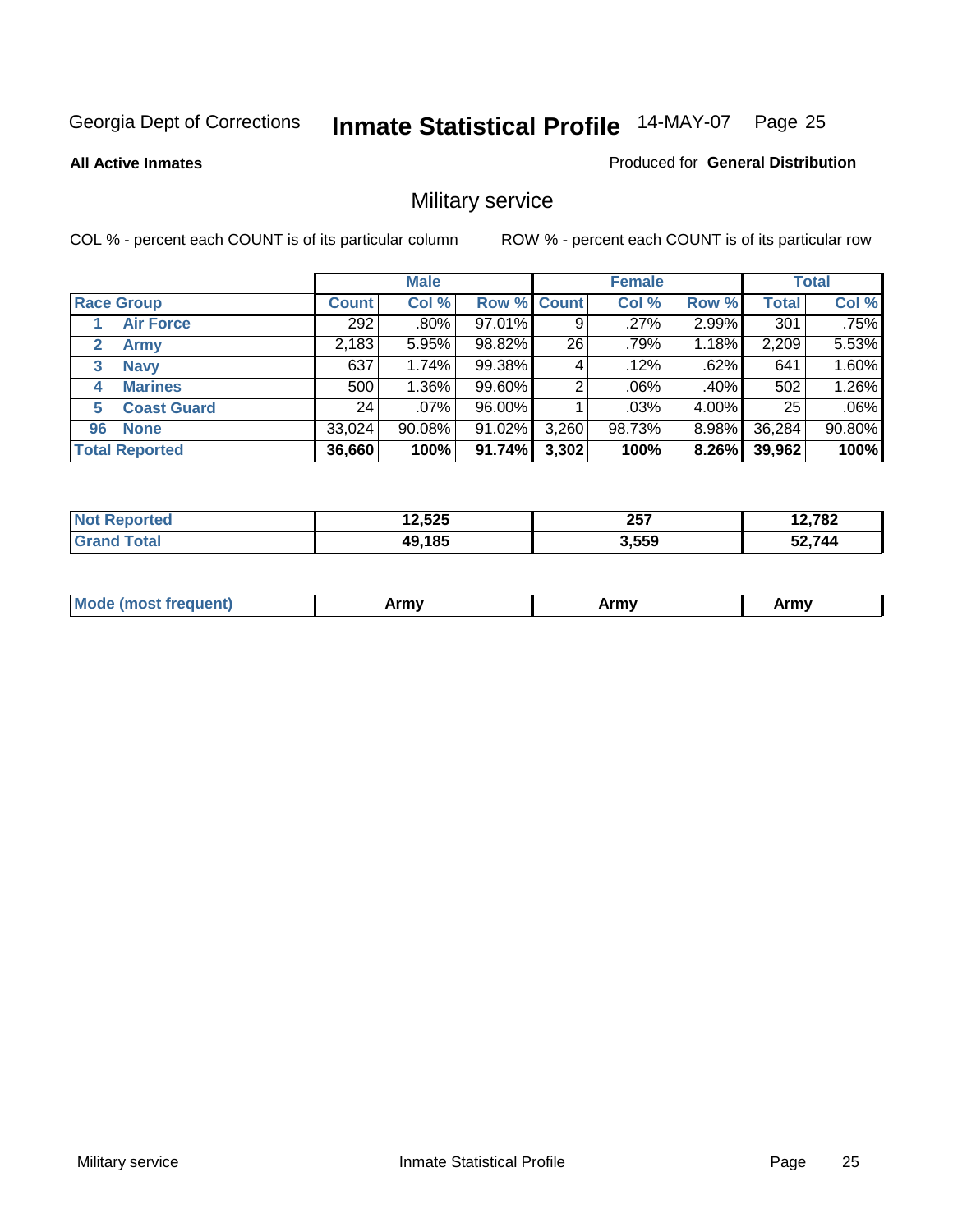**All Active Inmates**

#### Produced for **General Distribution**

### Type of admission to prison

|                |                             |        | <b>Male</b> |                    |     | <b>Female</b> |         |              | <b>Total</b> |
|----------------|-----------------------------|--------|-------------|--------------------|-----|---------------|---------|--------------|--------------|
|                | <b>Type of Admission</b>    | Count  | Col %       | <b>Row % Count</b> |     | Col %         | Row %   | <b>Total</b> | Col %        |
| 1              | <b>Committed From Court</b> | 32,629 | 68.96%      | 93.50% 2,267       |     | 66.64%        | 6.50%   | 34,896       | 68.81%       |
| $\overline{2}$ | <b>Return Appeal/Bond</b>   |        | .01%        | 100.00%            |     |               |         |              | .01%         |
| 3              | <b>Parole Rev/New Sent</b>  | 4,777  | 10.10%      | 94.76%             | 264 | 7.76%         | 5.24%   | 5,041        | 9.94%        |
| 4              | <b>Par Rev/No New Sent</b>  | 1,934  | 4.09%       | 93.61%             | 132 | 3.88%         | 6.39%   | 2,066        | 4.07%        |
| 5              | <b>Prob Viol/Total Rev</b>  |        | .01%        | 100.00%            |     |               |         |              | .01%         |
| 6              | <b>Prob Viol/Partial</b>    | 2,820  | 5.96%       | 89.67%             | 325 | 9.55%         | 10.33%  | 3,145        | 6.20%        |
| 7              | <b>Admit Fm Other Cust</b>  | 45     | .10%        | 93.75%             | 3   | .09%          | 6.25%   | 48           | .09%         |
| 9              | <b>Prob Rev/Remainder</b>   | 4,243  | 8.97%       | 91.44%             | 397 | 11.67%        | 8.56%   | 4,640        | 9.15%        |
| 10             | <b>New Sent/Par Rev Pnd</b> | 21     | .04%        | 100.00%            |     |               |         | 21           | .04%         |
| 11             | <b>Life W/O Parole</b>      | 291    | .62%        | 98.98%             | 3   | .09%          | 1.02%   | 294          | .58%         |
| 30             | <b>Par Rev/Rsn Unknown</b>  | 69     | .15%        | 100.00%            |     |               |         | 69           | .14%         |
| 32             | <b>Pb Parole Rescinded</b>  | 14     | .03%        | 100.00%            |     |               |         | 14           | .03%         |
| 33             | <b>Prob Revoc/Spec Cond</b> | 126    | .27%        | 92.65%             | 10  | .29%          | 7.35%   | 136          | .27%         |
| 40             | <b>Par Rev/Revoc Center</b> | 271    | .57%        | 99.63%             |     | .03%          | $.37\%$ | 272          | .54%         |
| 44             | <b>Whitworth Detention</b>  | 61     | .13%        | 100.00%            |     |               |         | 61           | .12%         |
| 50             | <b>Dcys At Risk</b>         | 5      | .01%        | 100.00%            |     |               |         | 5            | .01%         |
|                | <b>Total Reported</b>       | 47,314 | 100%        | 93.29% 3,402       |     | 100%          | 6.71%   | 50,716       | 100%         |

| ortea<br><b>NOT</b> | 1871   | 157   | 2028   |
|---------------------|--------|-------|--------|
|                     | 49.185 | 3,559 | 52 744 |

| Mo<br>Cmmt<br>Cmmt<br>Court Cmmt<br>:nurt<br>∵∩urt เ<br>most trea |  |  |
|-------------------------------------------------------------------|--|--|
|                                                                   |  |  |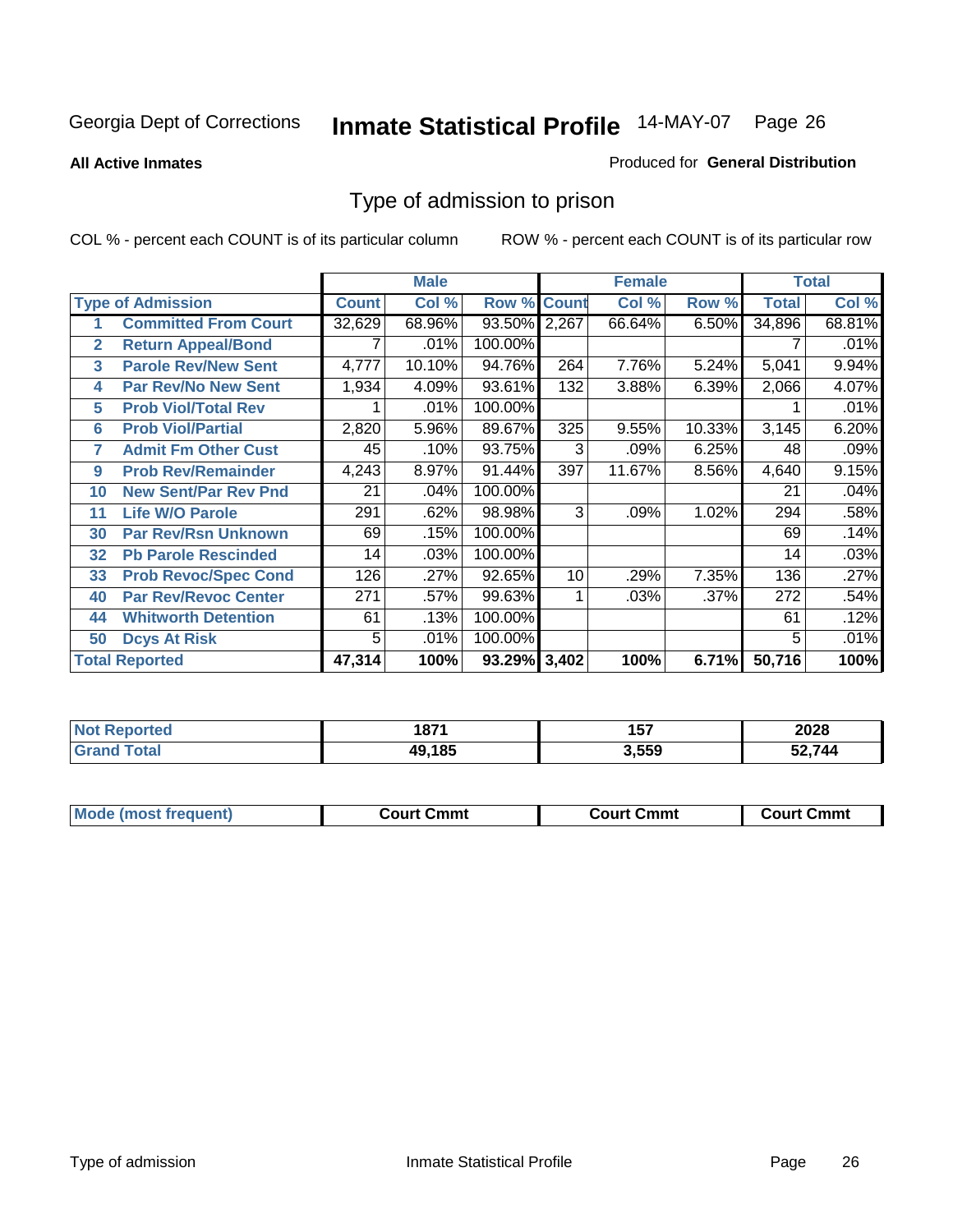**All Active Inmates**

#### Produced for **General Distribution**

### Current / last security status

|                        |         | <b>Male</b> |                    |       | <b>Female</b> |          |              | <b>Total</b> |
|------------------------|---------|-------------|--------------------|-------|---------------|----------|--------------|--------------|
| <b>Security Status</b> | Count l | Col %       | <b>Row % Count</b> |       | Col %         | Row %    | <b>Total</b> | Col %        |
| 1 Wrk Releas           | 720     | 1.55%       | 81.82%             | 160   | 4.88%         | 18.18%   | 880          | 1.77%        |
| 2 Trusty               | ا 844.  | 3.98%       | 89.95%             | 206   | 6.28%         | 10.05%   | 2,050        | 4.13%        |
| 3 Minimum              | 17,899  | 38.66%      | 90.70%             | 1,835 | 55.96%        | 9.30%    | 19,734       | 39.80%       |
| 4 Medium               | 19,469  | 42.05%      | 95.80%             | 854   | 26.04%        | 4.20%    | 20,323       | 40.99%       |
| 5 Close                | 5,839   | 12.61%      | 96.37%             | 220   | 6.71%         | $3.63\%$ | 6,059        | 12.22%       |
| 6 Maximum              | 532     | 1.15%       | 99.25%             | 4     | .12%          | .75%     | 536          | 1.08%        |
| <b>Total Reported</b>  | 46,303  | 100%        | 93.39%             | 3,279 | 100%          | 6.61%    | 49,582       | 100%         |

| <b>Still being diagnosed</b> | 2,875  | 280   | 3.155  |
|------------------------------|--------|-------|--------|
| <b>Not Reported</b>          |        |       |        |
| <b>Grand Total</b>           | 49,185 | 3,559 | 52.744 |

| M | <br><br>$  -$ | <br>- -<br>Me |
|---|---------------|---------------|
|   |               |               |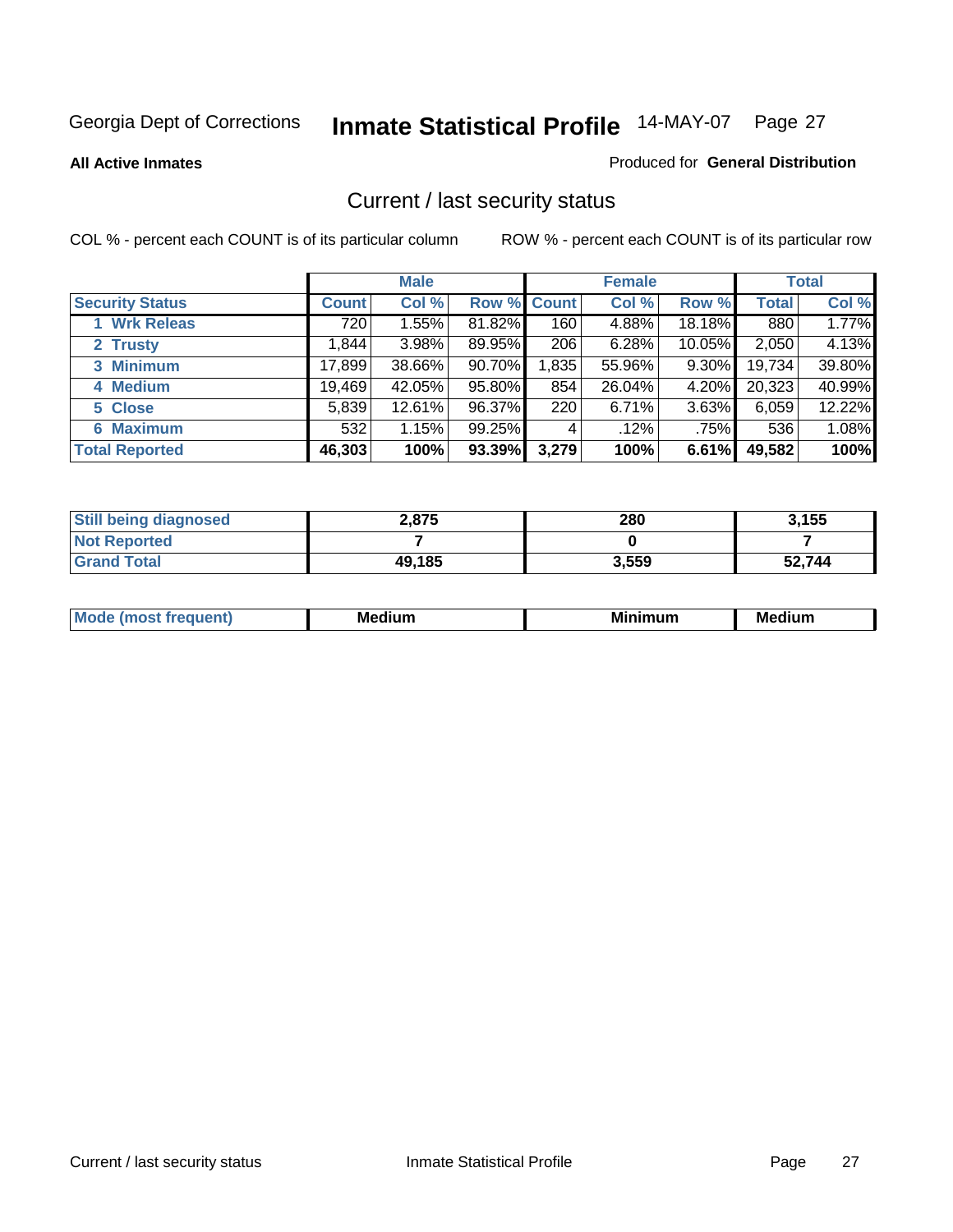**All Active Inmates**

#### Produced for **General Distribution**

### Current / last type of institution

|                            |              | <b>Male</b> |             |       | <b>Female</b> |        |              | <b>Total</b> |
|----------------------------|--------------|-------------|-------------|-------|---------------|--------|--------------|--------------|
| <b>Type of Institution</b> | <b>Count</b> | Col %       | Row % Count |       | Col %         | Row %  | <b>Total</b> | Col %        |
| <b>Transitional Center</b> | 1,764        | 3.59%       | 88.38%      | 232   | 6.52%         | 11.62% | 1,996        | 3.78%        |
| <b>State Hospital</b>      |              | .01%        | 100.00%     |       |               |        |              | .01%         |
| <b>County Camp</b>         | 4,982        | 10.13%      | 100.00%     |       |               |        | 4,982        | 9.45%        |
| <b>State Prison</b>        | 34,703       | 70.56%      | 91.25%      | 3,327 | 93.48%        | 8.75%  | 38,030       | 72.10%       |
| <b>Private Prison</b>      | 4,938        | $10.04\%$   | 100.00%     |       |               |        | 4,938        | $9.36\%$     |
| <b>Prison Annex</b>        | 1,443        | 2.93%       | 100.00%     |       |               |        | 1,443        | 2.74%        |
| <b>Pre Release Center</b>  | 1,075        | 2.19%       | 100.00%     |       |               |        | 1,075        | 2.04%        |
| <b>Inmate Boot Camp</b>    | 279          | $.57\%$     | 100.00%     |       |               |        | 279          | .53%         |
| <b>Total Reported</b>      | 49,185       | 100%        | 93.25%      | 3,559 | 100%          | 6.75%  | 52,744       | 100%         |

| <b>Not</b><br>Reported |        |       |        |
|------------------------|--------|-------|--------|
| <b>Grand Total</b>     | 49,185 | 3,559 | 52.744 |

| <b>Mode (most frequent)</b> | <b>State Prison</b> | <b>State Prison</b> | <b>State Prison I</b> |
|-----------------------------|---------------------|---------------------|-----------------------|
|                             |                     |                     |                       |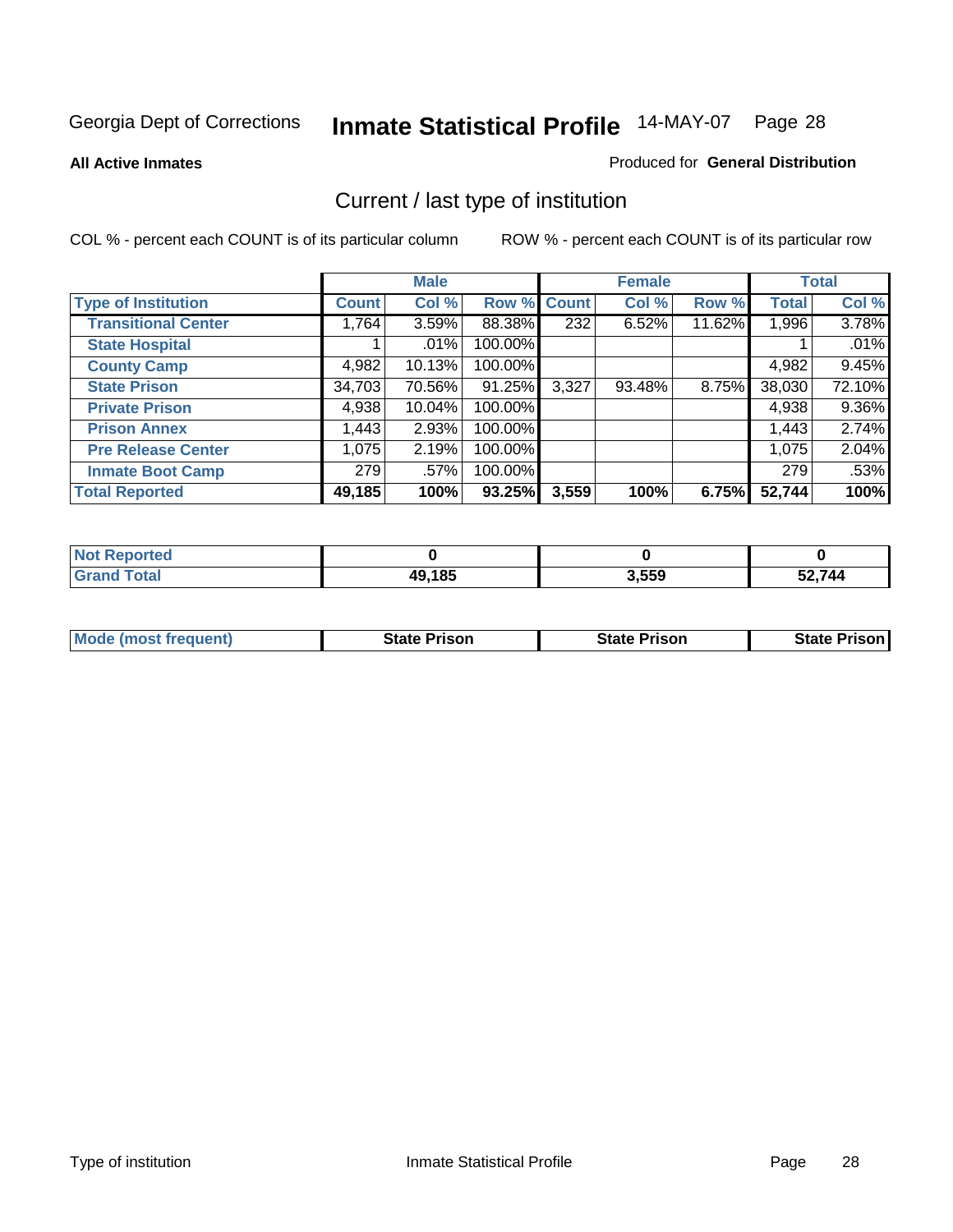**All Active Inmates**

#### Produced for **General Distribution**

### Institution type - transitional centers

|                                          |                                 |              | <b>Male</b> |         |              | <b>Female</b> |         |              | <b>Total</b> |
|------------------------------------------|---------------------------------|--------------|-------------|---------|--------------|---------------|---------|--------------|--------------|
| <b>Institution Type - Trans. Centers</b> |                                 | <b>Count</b> | Col %       | Row %   | <b>Count</b> | Col %         | Row %   | <b>Total</b> | Col %        |
| 220                                      | <b>Albany Trans-Ctr</b>         | 152          | 8.62%       | 100.00% |              |               |         | 152          | 7.62%        |
| 223                                      | <b>Atlanta Male Trans-Ctr</b>   | 250          | 14.17%      | 100.00% |              |               |         | 250          | 12.53%       |
| 246                                      | <b>Augusta Trans-Ctr</b>        | 205          | 11.62%      | 100.00% |              |               |         | 205          | 10.27%       |
| 249                                      | <b>Clayton Transitional Ctr</b> | 324          | 18.37%      | 100.00% |              |               |         | 324          | 16.23%       |
| 247                                      | <b>Coastal Transitional Ctr</b> | 248          | 14.06%      | 100.00% |              |               |         | 248          | 12.42%       |
| 225                                      | <b>Columbus Trans-Ctr</b>       | 176          | 9.98%       | 100.00% |              |               |         | 176          | 8.82%        |
| 250                                      | <b>Helms Trans-Ctr</b>          | 104          | 5.90%       | 100.00% |              |               |         | 104          | 5.21%        |
| 248                                      | <b>Lagrange Trans Ctr</b>       | 148          | 8.39%       | 100.00% |              |               |         | 148          | 7.41%        |
| 231                                      | <b>Macon Male Trans-Ctr</b>     | 157          | 8.90%       | 100.00% |              |               |         | 157          | 7.87%        |
| 235                                      | <b>Metro Womens Trans-Ctr</b>   |              |             |         | 232          | 100.00%       | 100.00% | 232          | 11.62%       |
|                                          | <b>Total Reported</b>           | 1,764        | 100%        | 88.38%  | 232          | 100%          | 11.62%  | 1,996        | 100%         |

| N<br>portea |     |            |      |
|-------------|-----|------------|------|
| _____       | 764 | nne<br>ZJZ | .996 |

| Mode (most frequent) | 249 Clayton Transitional Ctr 235 Metro Womens Trans- | Ctr | 249 Clayton<br>l Transitional Ctr |
|----------------------|------------------------------------------------------|-----|-----------------------------------|
|                      |                                                      |     |                                   |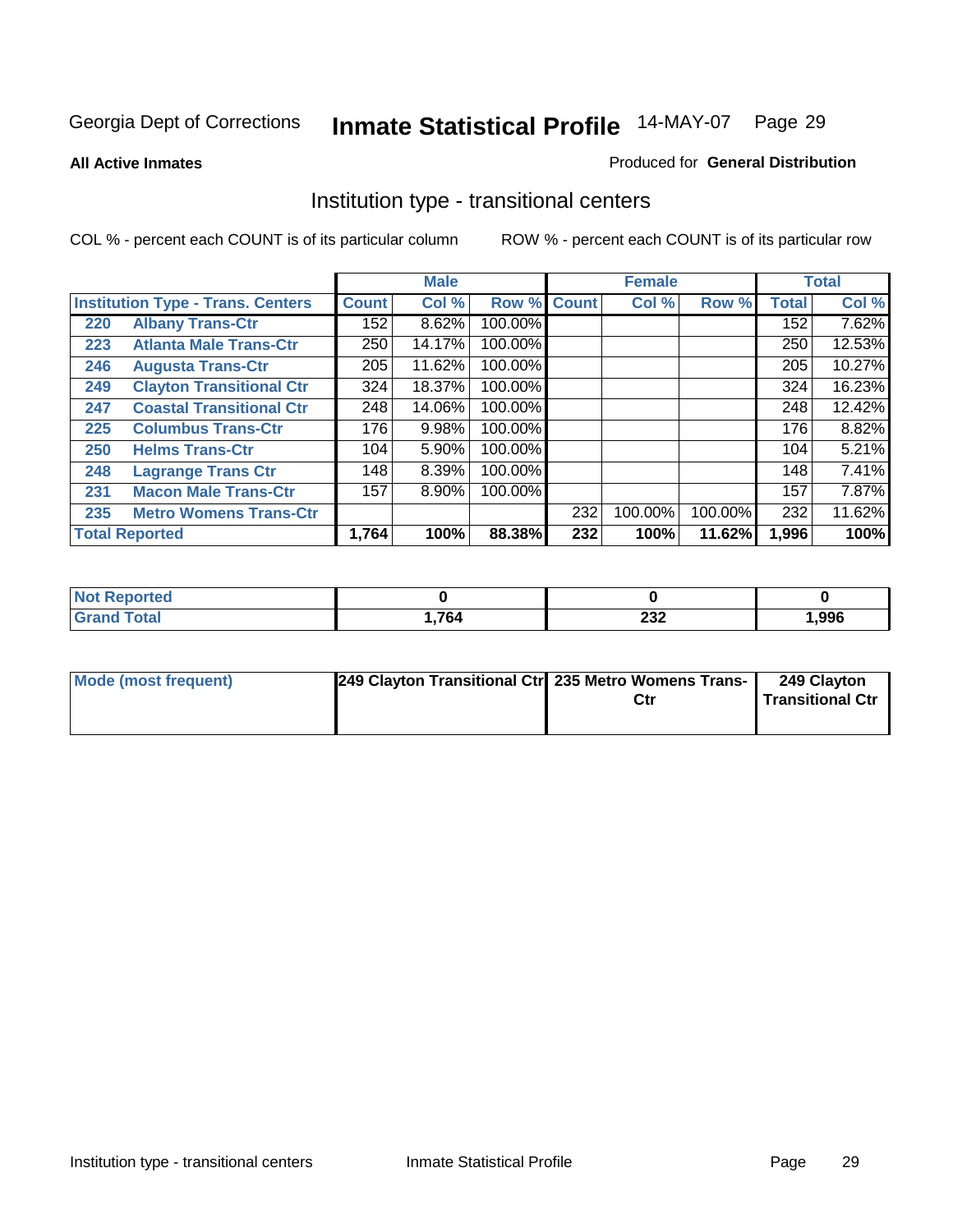**All Active Inmates**

#### Produced for **General Distribution**

### Institution type - mental hospitals

|                                                  | <b>Male</b> |                    | <b>Female</b> |                    | Total   |
|--------------------------------------------------|-------------|--------------------|---------------|--------------------|---------|
| <b>Institution Type - Mental Hospitals Count</b> | Col%        | <b>Row % Count</b> | Col%          | <b>Row % Total</b> | Col %   |
| <b>302 Central State Hospital</b>                | $100.00\%$  | 100.00%            |               |                    | 100.00% |
| <b>Total Reported</b>                            | 100%        | $100\%$            |               | %                  | 100%    |

| Not Reported |  |  |
|--------------|--|--|
| <b>otal</b>  |  |  |

| Mode (most frequent)<br>302 Central State Hospital | Null | <b>302 Central State</b><br><b>Hospital</b> |
|----------------------------------------------------|------|---------------------------------------------|
|----------------------------------------------------|------|---------------------------------------------|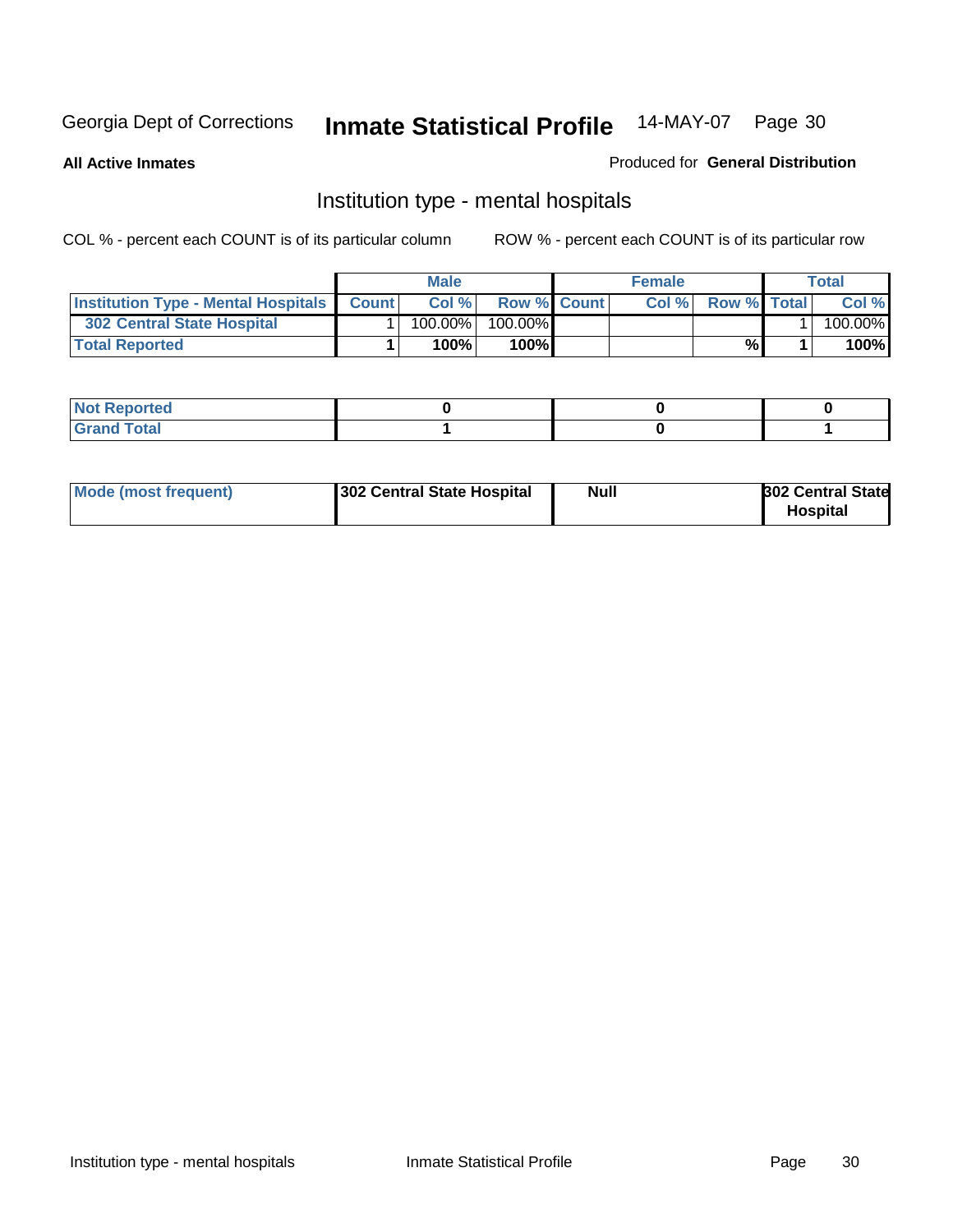#### **All Active Inmates**

#### Produced for **General Distribution**

### Institution type - county prisons

|                                          |                  | <b>Male</b> |         |              | <b>Female</b>             |                          |                  | <b>Total</b> |
|------------------------------------------|------------------|-------------|---------|--------------|---------------------------|--------------------------|------------------|--------------|
| <b>Institution Type - County Prisons</b> | <b>Count</b>     | Col %       | Row %   | <b>Count</b> | $\overline{\text{Col}}$ % | Row %                    | <b>Total</b>     | Col %        |
| <b>Bulloch County Ci</b><br>402          | 138              | 2.77%       | 100.00% |              |                           |                          | 138              | 2.77%        |
| <b>Carroll County Ci</b><br>404          | 233              | 4.68%       | 100.00% |              |                           |                          | 233              | 4.68%        |
| <b>Clarke County Ci</b><br>406           | $\overline{1}04$ | 2.09%       | 100.00% |              |                           |                          | 104              | 2.09%        |
| <b>Clayton County Ci</b><br>456          | 222              | 4.46%       | 100.00% |              |                           |                          | 222              | 4.46%        |
| <b>Colquitt County Ci</b><br>407         | 172              | 3.45%       | 100.00% |              |                           |                          | 172              | 3.45%        |
| <b>Coweta County Ci</b><br>409           | $\overline{203}$ | 4.07%       | 100.00% |              |                           |                          | $\sqrt{203}$     | 4.07%        |
| <b>Decatur County Ci</b><br>411          | $\overline{212}$ | 4.26%       | 100.00% |              |                           |                          | $\overline{212}$ | 4.26%        |
| <b>Effingham County Ci</b><br>413        | 229              | 4.60%       | 100.00% |              |                           |                          | 229              | 4.60%        |
| <b>Floyd County Ci</b><br>415            | $\overline{344}$ | 6.90%       | 100.00% |              |                           |                          | 344              | 6.90%        |
| <b>Gwinnett County Ci</b><br>419         | 172              | 3.45%       | 100.00% |              |                           |                          | 172              | 3.45%        |
| <b>Hall County Ci</b><br>420             | 154              | 3.09%       | 100.00% |              |                           |                          | 154              | 3.09%        |
| <b>Harris County Ci</b><br>422           | 107              | 2.15%       | 100.00% |              |                           |                          | 107              | 2.15%        |
| Jackson County Ci<br>426                 | 166              | 3.33%       | 100.00% |              |                           |                          | 166              | 3.33%        |
| <b>Jefferson County Ci</b><br>428        | 185              | 3.71%       | 100.00% |              |                           |                          | 185              | 3.71%        |
| <b>Mitchell County Ci</b><br>433         | 118              | 2.37%       | 100.00% |              |                           |                          | 118              | 2.37%        |
| <b>Muscogee County Ci</b><br>435         | 511              | 10.26%      | 100.00% |              |                           |                          | 511              | 10.26%       |
| <b>Richmond County Ci</b><br>439         | $\overline{213}$ | 4.28%       | 100.00% |              |                           |                          | 213              | 4.28%        |
| <b>Screven County Prison</b><br>440      | $\overline{148}$ | 2.97%       | 100.00% |              |                           |                          | $\overline{148}$ | 2.97%        |
| <b>Spalding County Ci</b><br>441         | 366              | 7.35%       | 100.00% |              |                           |                          | 366              | 7.35%        |
| <b>Stewart County Ci</b><br>442          | 90               | 1.81%       | 100.00% |              |                           |                          | 90               | 1.81%        |
| <b>Sumter County Ci</b><br>443           | 347              | 6.97%       | 100.00% |              |                           |                          | $\overline{3}47$ | 6.97%        |
| <b>Terrell County Ci</b><br>444          | 128              | 2.57%       | 100.00% |              |                           |                          | 128              | 2.57%        |
| <b>Thomas County Ci</b><br>445           | 157              | 3.15%       | 100.00% |              |                           |                          | 157              | 3.15%        |
| <b>Troup County Ci</b><br>447            | 263              | 5.28%       | 100.00% |              |                           |                          | 263              | 5.28%        |
| <b>Total Reported</b>                    | 4,982            | 100%        | 100%    |              |                           | $\overline{\frac{9}{6}}$ | 4,982            | 100%         |

| τeα |       |       |
|-----|-------|-------|
|     | 1,982 | 1,982 |

| Mode (most frequent) | 435 Muscogee County Ci | <b>Null</b> | 435 Muscogee<br><b>County Ci</b> |
|----------------------|------------------------|-------------|----------------------------------|
|                      |                        |             |                                  |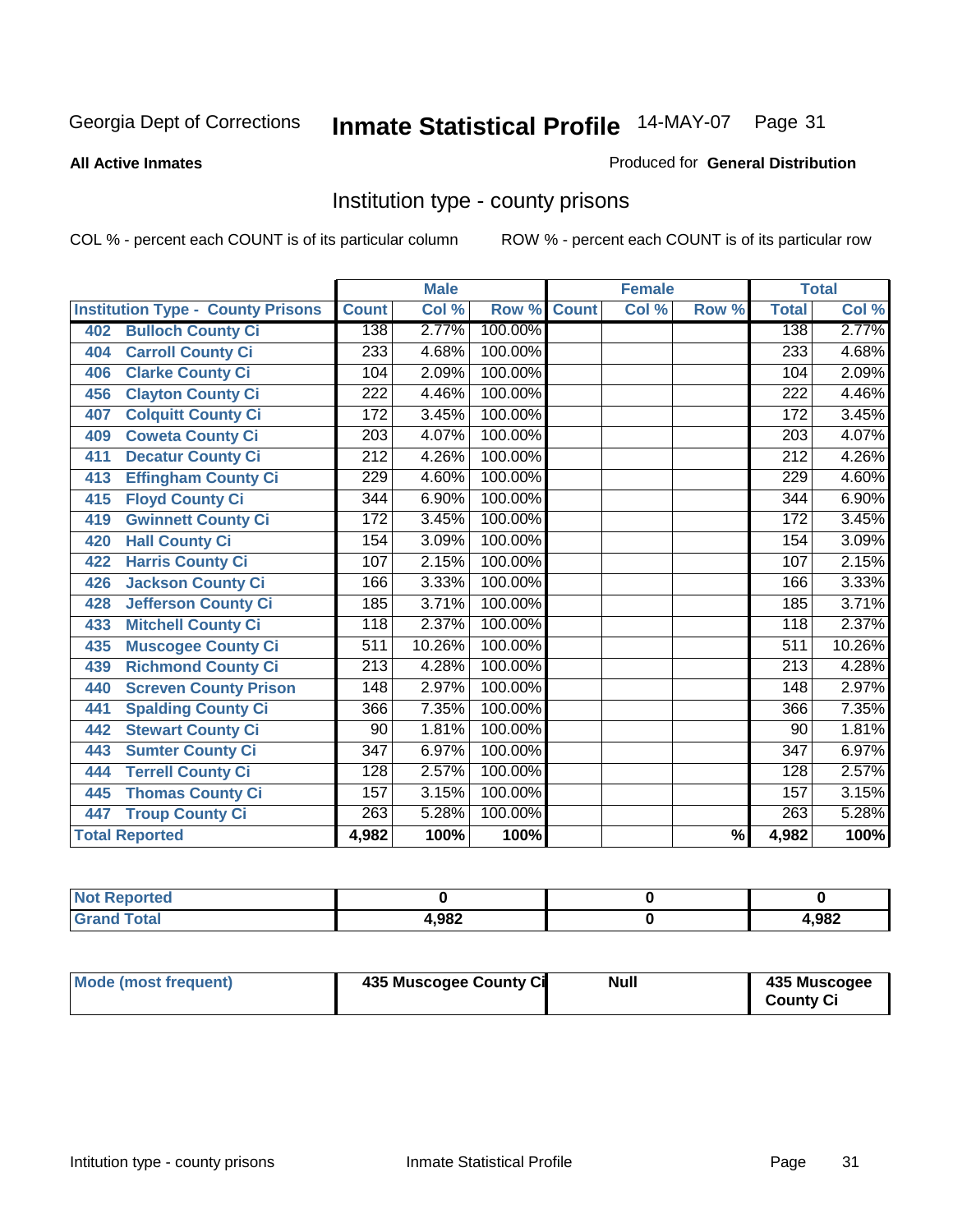**All Active Inmates**

#### Produced for **General Distribution**

### Institution type - state prisons

|     |                                            |                  | <b>Male</b> |         |              | <b>Female</b> |         | <b>Total</b>     |       |
|-----|--------------------------------------------|------------------|-------------|---------|--------------|---------------|---------|------------------|-------|
|     | <b>Institution Type - State Prisons</b>    | <b>Count</b>     | Col %       | Row %   | <b>Count</b> | Col %         | Row %   | <b>Total</b>     | Col % |
| 508 | <b>Arrendale State Prison</b>              |                  |             |         | 1,300        | 39.07%        | 100.00% | 1,300            | 3.42% |
| 532 | <b>Augusta State Med.</b><br><b>Prison</b> | 1,244            | 3.58%       | 100.00% |              |               |         | 1,244            | 3.27% |
| 543 | <b>Autry State Prison</b>                  | 1,576            | 4.54%       | 100.00% |              |               |         | 1,576            | 4.14% |
| 553 | <b>Baldwin State Prison</b>                | 915              | 2.64%       | 100.00% |              |               |         | 915              | 2.41% |
| 536 | <b>Bostick State Prison</b>                | 695              | 2.00%       | 100.00% |              |               |         | 695              | 1.83% |
| 534 | <b>Burrus Corr Trn Cntr</b>                | 428              | 1.23%       | 100.00% |              |               |         | 428              | 1.13% |
| 547 | <b>Calhoun State Prison</b>                | 1,292            | 3.72%       | 100.00% |              |               |         | 1,292            | 3.40% |
| 531 | <b>Central State Prison</b>                | 812              | 2.34%       | 100.00% |              |               |         | 812              | 2.14% |
| 523 | <b>Coastal State Prison</b>                | 1,445            | 4.16%       | 100.00% |              |               |         | 1,445            | 3.80% |
| 503 | <b>Dodge State Prison</b>                  | 1,219            | 3.51%       | 100.00% |              |               |         | 1,219            | 3.21% |
| 548 | <b>Dooly State Prison</b>                  | 1,324            | 3.82%       | 100.00% |              |               |         | 1,324            | 3.48% |
| 521 | <b>Ga Diag &amp; Class Pris</b>            | 1,753            | 5.05%       | 100.00% |              |               |         | 1,753            | 4.61% |
| 522 | <b>Ga Diag &amp; Class Pris-</b>           | 374              | 1.08%       | 100.00% |              |               |         | 374              | .98%  |
|     | <b>Perm</b>                                |                  |             |         |              |               |         |                  |       |
| 517 | <b>Ga State Prison</b>                     | 949              | 2.73%       | 99.89%  | 1.           | .03%          | .11%    | 950              | 2.50% |
| 541 | <b>Hancock State Prison</b>                | 1,275            | 3.67%       | 100.00% |              |               |         | 1,275            | 3.35% |
| 540 | <b>Hays State Prison</b>                   | 904              | 2.60%       | 100.00% |              |               |         | 904              | 2.38% |
| 551 | <b>Homerville State Prison</b>             | 198              | .57%        | 100.00% |              |               |         | 198              | .52%  |
| 545 | <b>Johnson State Prison</b>                | 1,511            | 4.35%       | 100.00% |              |               |         | 1,511            | 3.97% |
| 510 | <b>Lee State Prison</b>                    | 751              | 2.16%       | 100.00% |              |               |         | $\overline{751}$ | 1.97% |
| 502 | <b>Lowndes State Prison</b>                | 292              | .84%        | 100.00% |              |               |         | 292              | .77%  |
| 549 | <b>Macon State Prison</b>                  | 1,482            | 4.27%       | 100.00% |              |               |         | 1,482            | 3.90% |
| 519 | <b>Men'S State Prison</b>                  | 664              | 1.91%       | 100.00% |              |               |         | 664              | 1.75% |
| 554 | <b>Metro State Prison (W)</b>              |                  |             |         | 914          | 27.47%        | 100.00% | 914              | 2.40% |
| 561 | <b>Milan State Prison</b>                  | $\overline{247}$ | .71%        | 100.00% |              |               |         | $\overline{247}$ | .65%  |
| 509 | <b>Montgomery State Prison</b>             | 405              | 1.17%       | 100.00% |              |               |         | 405              | 1.06% |
| 505 | <b>Phillips State Prison</b>               | 838              | 2.41%       | 100.00% |              |               |         | 838              | 2.20% |
| 557 | <b>Pulaski State Prison (W)</b>            |                  |             |         | 1,112        | 33.42%        | 100.00% | 1,112            | 2.92% |
| 529 | <b>Rivers State Prison</b>                 | 1,141            | 3.29%       | 100.00% |              |               |         | 1,141            | 3.00% |
| 533 | <b>Rogers State Prison</b>                 | 1,288            | 3.71%       | 100.00% |              |               |         | 1,288            | 3.39% |
| 530 | <b>Rutledge State Prison</b>               | 587              | 1.69%       | 100.00% |              |               |         | 587              | 1.54% |
| 525 | <b>Scott State Prison</b>                  | 1,259            | 3.63%       | 100.00% |              |               |         | 1,259            | 3.31% |
| 550 | <b>Smith State Prison</b>                  | 1,211            | 3.49%       | 100.00% |              |               |         | 1,211            | 3.18% |
| 542 | <b>Telfair State Prison</b>                | 1,192            | 3.43%       | 100.00% |              |               |         | 1,192            | 3.13% |
| 537 | <b>Valdosta State Prison</b>               | 891              | 2.57%       | 100.00% |              |               |         | 891              | 2.34% |
| 506 | <b>Walker State Prison</b>                 | 632              | 1.82%       | 100.00% |              |               |         | 632              | 1.66% |
| 501 | <b>Ware State Prison</b>                   | 1,049            | 3.02%       | 100.00% |              |               |         | 1,049            | 2.76% |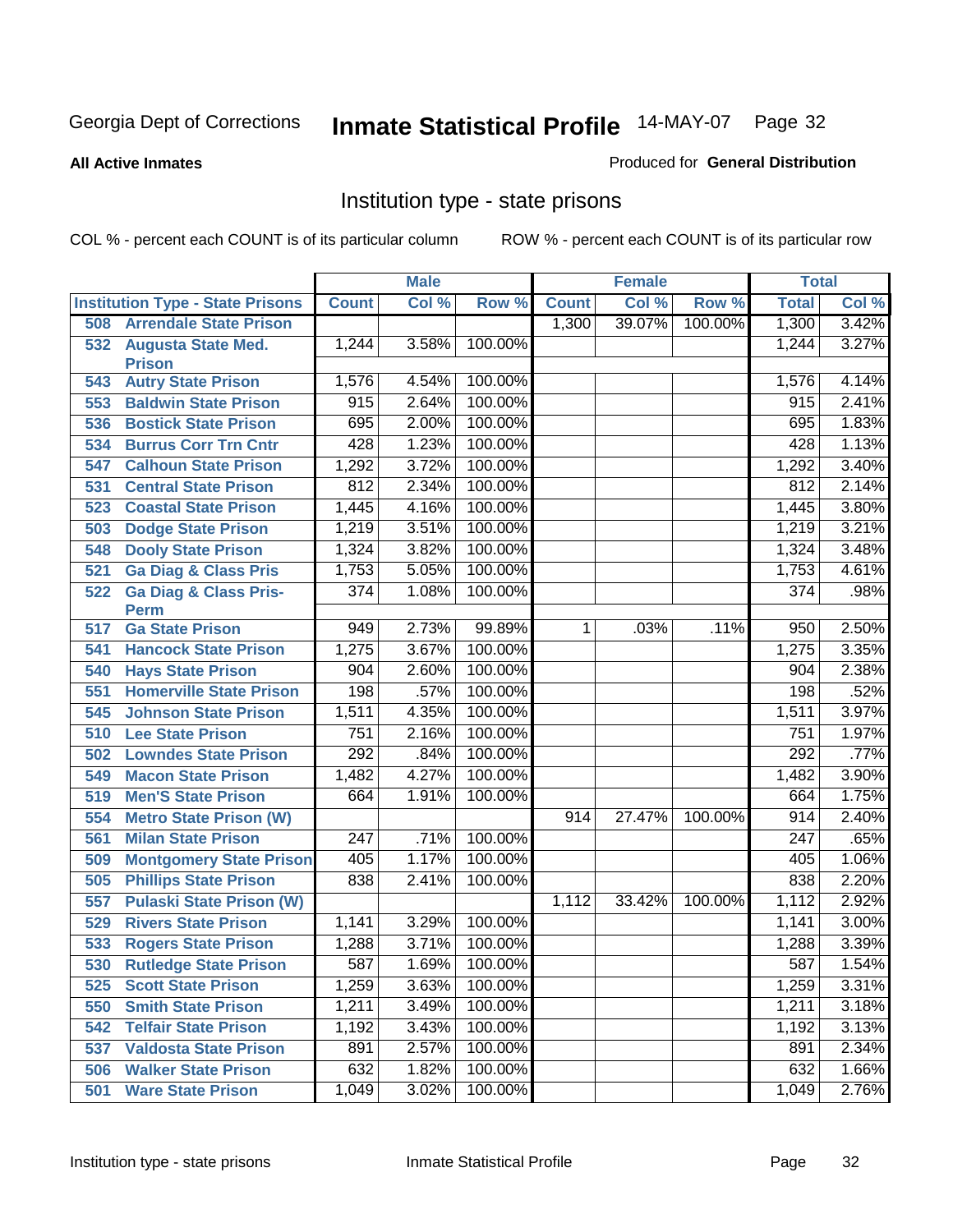**All Active Inmates**

#### Produced for **General Distribution**

### Institution type - state prisons

|                                         |                     | <b>Male</b> |            |       | <b>Female</b> |       |              | <b>Total</b> |
|-----------------------------------------|---------------------|-------------|------------|-------|---------------|-------|--------------|--------------|
| <b>Institution Type - State Prisons</b> | <b>Count</b>        | Col %       | Row %      | Count | Col %         | Row % | <b>Total</b> | Col %        |
| <b>Washington Sp</b><br>552             | $.154$ <sup>1</sup> | $3.33\%$    | $100.00\%$ |       |               |       | .154         | 3.03%        |
| <b>Wayne State Prison</b><br>507        | 192                 | .55%        | $100.00\%$ |       |               |       | 192          | .50%         |
| <b>Wilcox State Prison</b><br>546       | .514                | 4.36%       | $100.00\%$ |       |               |       | 1.514        | 3.98%        |
| <b>Total Reported</b>                   | 34,703              | 100%        | 91.25%     | 3,327 | 100%          | 8.75% | 38,030       | 100%         |

| NOT<br><b>Reported</b> |            |              |       |
|------------------------|------------|--------------|-------|
| <b>Total</b>           | <b>702</b> | 2.227        | 8.030 |
| $\mathbf{v}$ and       | 4,7 UJ     | <b>3.347</b> |       |

| Mode (most frequent) | 521 Ga Diag & Class Pris | 508 Arrendale State Prison | 521 Ga Diag &<br><b>Class Pris</b> |
|----------------------|--------------------------|----------------------------|------------------------------------|
|----------------------|--------------------------|----------------------------|------------------------------------|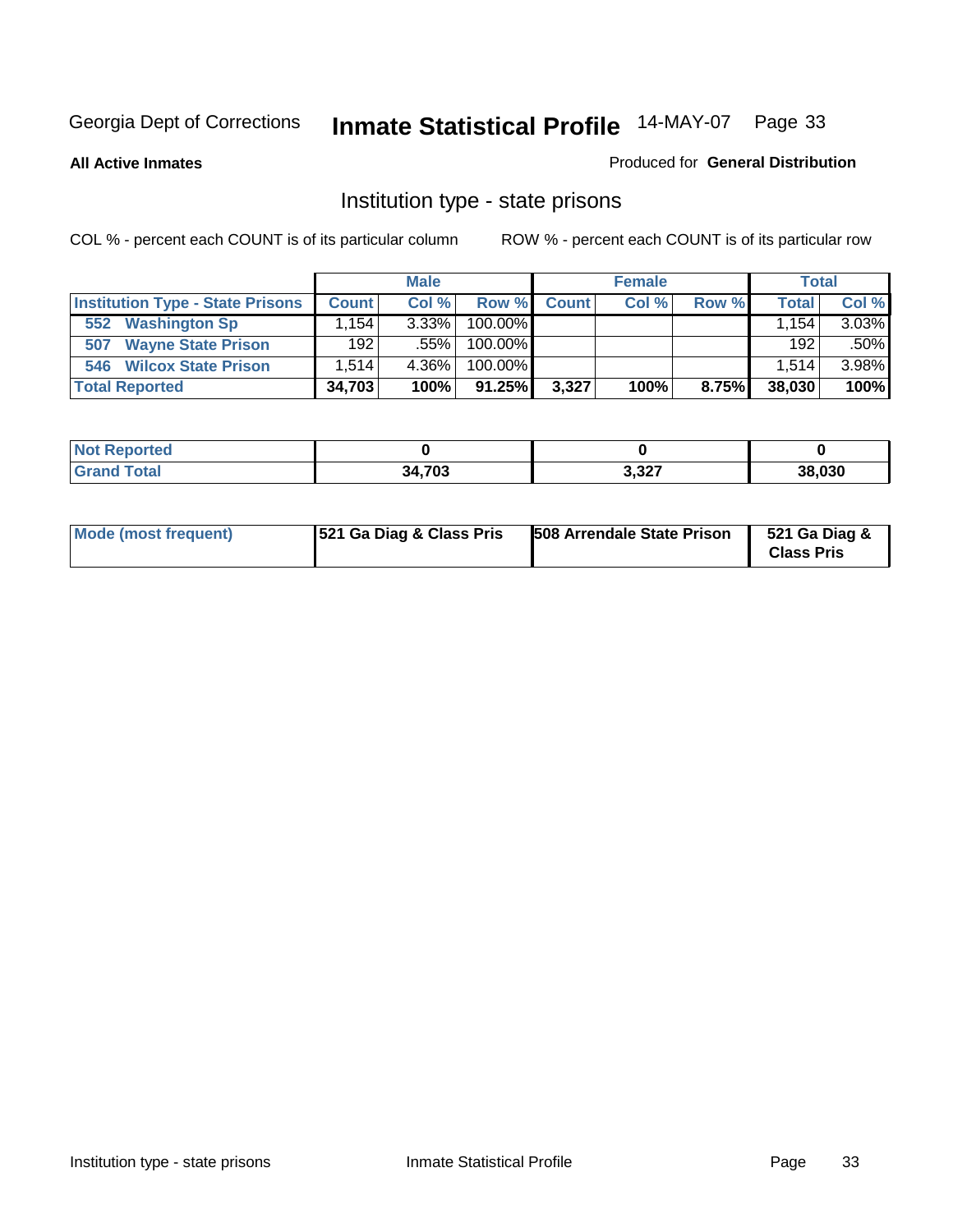**All Active Inmates**

#### Produced for **General Distribution**

### Institution type - private prisons

|                                           |                                  | <b>Male</b> |             | <b>Female</b> |       |              | <b>Total</b> |
|-------------------------------------------|----------------------------------|-------------|-------------|---------------|-------|--------------|--------------|
| <b>Institution Type - Private Prisons</b> | <b>Count</b>                     | Col %       | Row % Count | Col %         | Row % | <b>Total</b> | Col %        |
| <b>Coffee Corr Facility</b><br>569        | 1.674 l                          | 33.90%      | 100.00%     |               |       | 1,674        | 33.90%       |
| 567 D Ray James Corr Fac                  | 1.587                            | 32.14%      | 100.00%     |               |       | .587         | 32.14%       |
| <b>Wheeler Corr Facility</b><br>571       | $,677$ <sup><math>+</math></sup> | 33.96%      | 100.00%     |               |       | 1,677        | 33.96%       |
| <b>Total Reported</b>                     | 4,938                            | 100%        | 100%        |               | %     | 4,938        | 100%         |

| rted<br>NOT              |       |      |
|--------------------------|-------|------|
| <b>Total</b><br>$\sim$ . | 1.938 | ,938 |

| Mode (most frequent) | <b>571 Wheeler Corr Facility</b> | <b>Null</b> | <b>1571 Wheeler Corrl</b><br>Facility |
|----------------------|----------------------------------|-------------|---------------------------------------|
|----------------------|----------------------------------|-------------|---------------------------------------|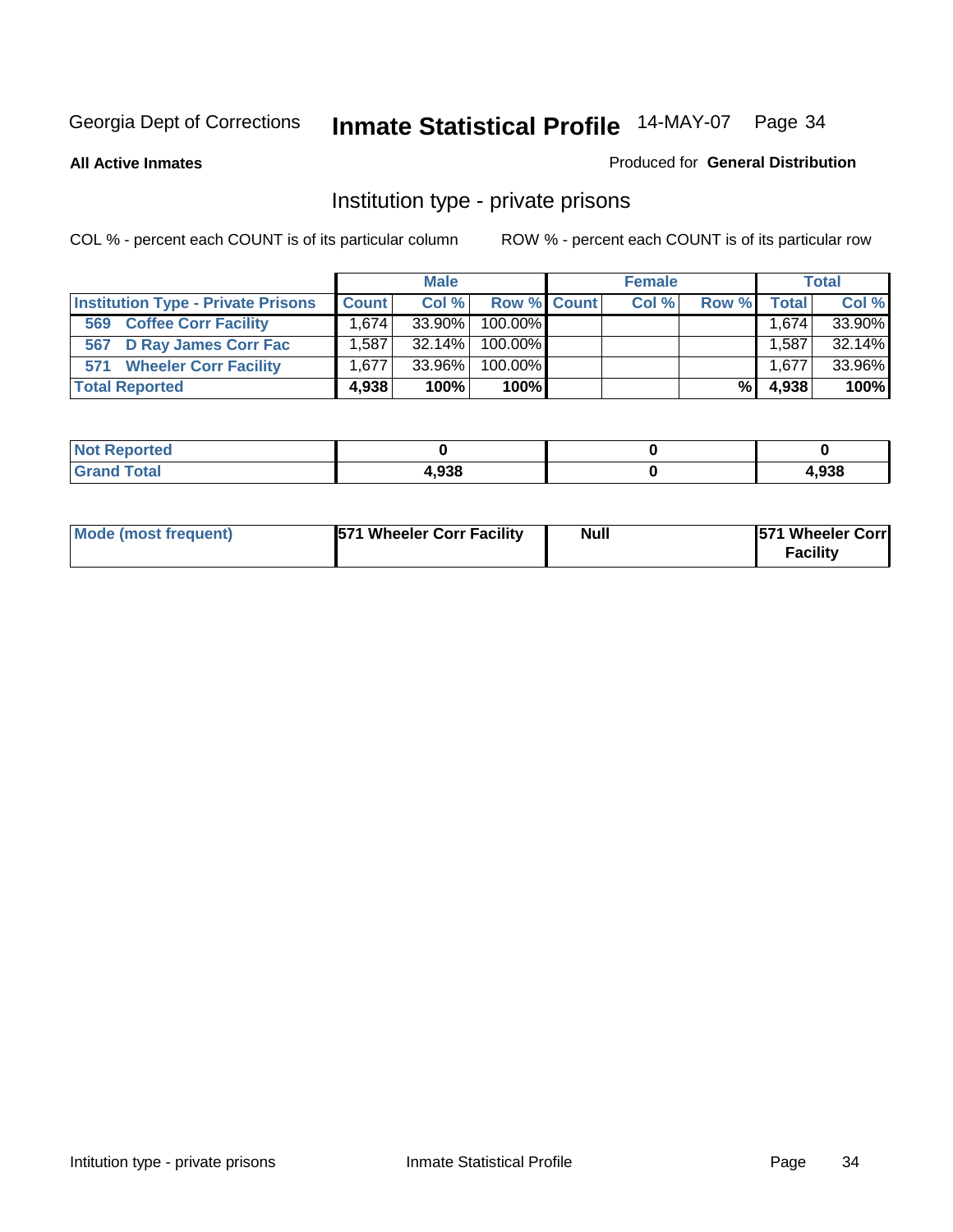#### **All Active Inmates**

#### Produced for **General Distribution**

### Institution type - prison annexes

|                                                |       | <b>Male</b> |            |              | <b>Female</b> |       |              | <b>Total</b> |
|------------------------------------------------|-------|-------------|------------|--------------|---------------|-------|--------------|--------------|
| <b>Institution Type - Prison Annexes Count</b> |       | Col %       | Row %      | <b>Count</b> | Col %         | Row % | <b>Total</b> | Col %        |
| <b>7541 Hancock Annex</b>                      | 205   | 14.21%      | 100.00%    |              |               |       | 205          | 14.21%       |
| 7540 Hays Annex                                | 574   | 39.78%      | $100.00\%$ |              |               |       | 574          | 39.78%       |
| <b>7505 Phillips Annex</b>                     | 230   | $15.94\%$   | 100.00%    |              |               |       | 230          | 15.94%       |
| 7501 Ware Annex                                | 226   | 15.66%      | $100.00\%$ |              |               |       | 226          | 15.66%       |
| 7552 Washington Sp Annex                       | 208   | 14.41%      | 100.00%    |              |               |       | 208          | 14.41%       |
| <b>Total Reported</b>                          | 1,443 | 100%        | 100%       |              |               | %     | 1,443        | 100%         |

| Reported<br>⊹ NΩf ⊾ |      |       |
|---------------------|------|-------|
| <b>Grand Total</b>  | .443 | 1,443 |

| Mode (most frequent) | 7540 Hays Annex | <b>Null</b> | 7540 Hays Annex |
|----------------------|-----------------|-------------|-----------------|
|                      |                 |             |                 |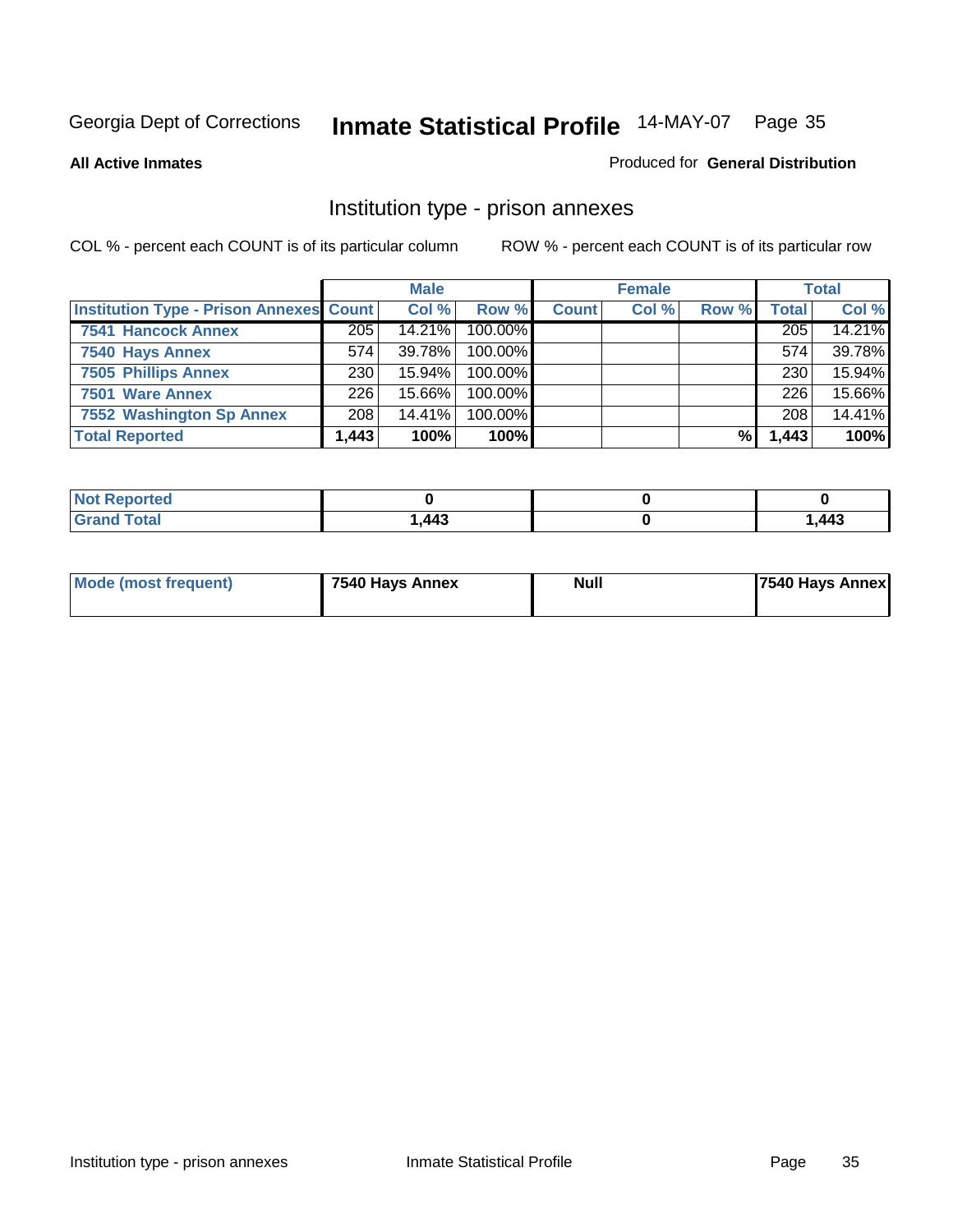#### **All Active Inmates**

#### Produced for **General Distribution**

#### Institution type - pre-release centers

|                                                |       | <b>Male</b> |         |              | <b>Female</b> |       |              | <b>Total</b> |
|------------------------------------------------|-------|-------------|---------|--------------|---------------|-------|--------------|--------------|
| <b>Institution Type - Prison Annexes Count</b> |       | Col %       | Row %   | <b>Count</b> | Col %         | Row % | <b>Total</b> | Col %        |
| 7507 Appling Pre-Release Ctr                   | 146   | 13.58%      | 100.00% |              |               |       | 146          | 13.58%       |
| 7521 Lamar Pre-Release Center                  | 158   | 14.70%      | 100.00% |              |               |       | 158          | 14.70%       |
| 7550 Long Pre-Release Center                   | 157   | 14.60%      | 100.00% |              |               |       | 157          | 14.60%       |
| 7543 Pelham Pre-Release                        | 149   | 13.86%      | 100.00% |              |               |       | 149          | 13.86%       |
| <b>Center</b>                                  |       |             |         |              |               |       |              |              |
| 7546 Turner Pre-Release Center                 | 158   | 14.70%      | 100.00% |              |               |       | 158          | 14.70%       |
| 556 Western Pre-Release Cntr                   | 152   | 14.14%      | 100.00% |              |               |       | 152          | 14.14%       |
| 7572 Wilkes Pre-Release Center                 | 155   | 14.42%      | 100.00% |              |               |       | 155          | 14.42%       |
| <b>Total Reported</b>                          | 1,075 | 100%        | 100%    |              |               | %     | 1,075        | 100%         |

| Reported                     |                     |      |
|------------------------------|---------------------|------|
| <b>Total</b><br><b>Grand</b> | 075<br>$\cdots$ viv | ,075 |

| Mode (most frequent) | 7521 Lamar Pre-Release | <b>Null</b> | 7521 Lamar Pre- |
|----------------------|------------------------|-------------|-----------------|
|                      | Center                 |             | Release Center  |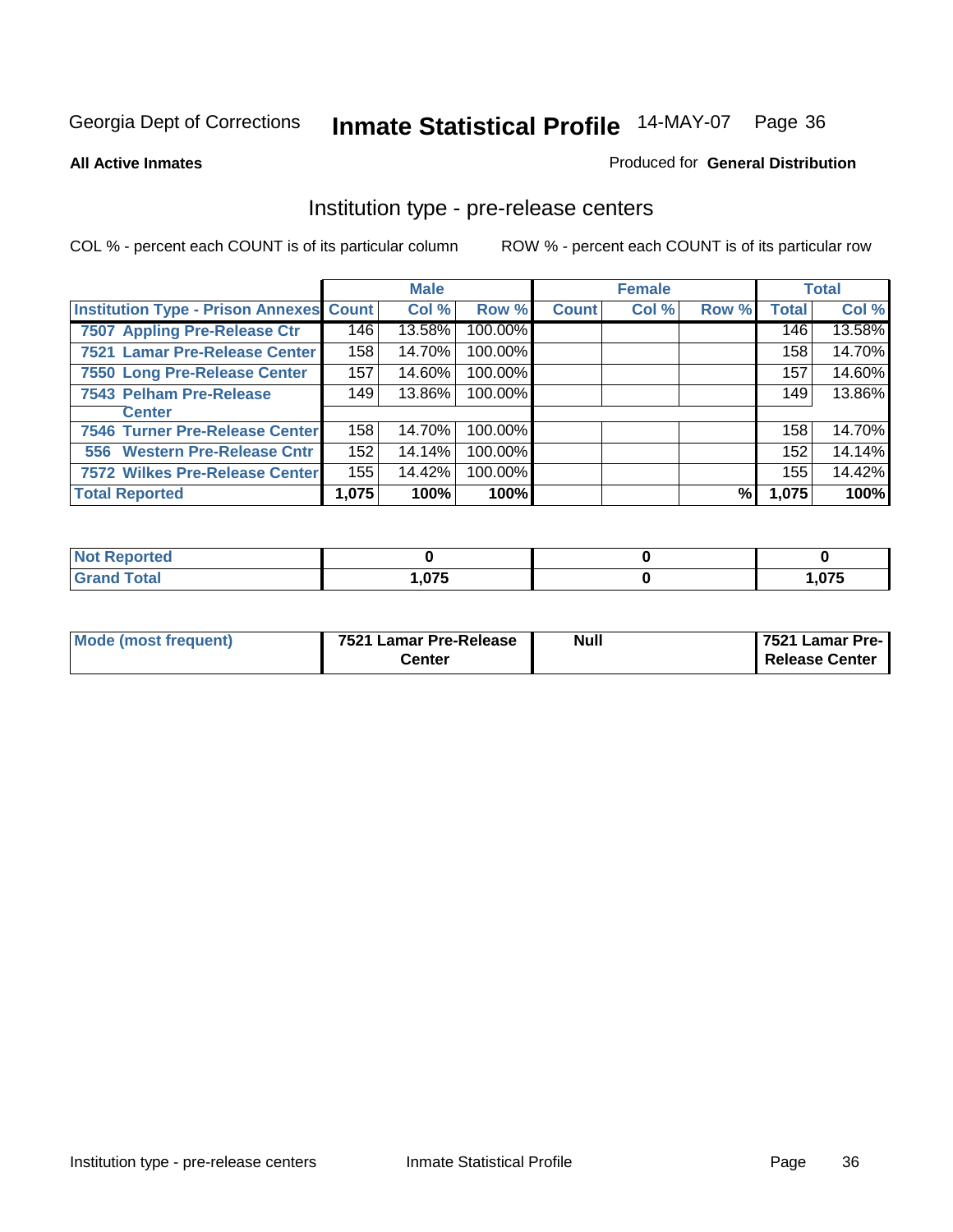**All Active Inmates**

#### Produced for **General Distribution**

# Institution type - inmate boot camp

|                                      |              | <b>Male</b> |               |              | <b>Female</b> |       |        | <b>Total</b> |
|--------------------------------------|--------------|-------------|---------------|--------------|---------------|-------|--------|--------------|
| <b>Institution Type - Boot Camps</b> | <b>Count</b> | Col%        | Row %         | <b>Count</b> | Col %         | Row % | Totall | Col %        |
| 9553 Baldwin Diag Ibc                |              | 2.51%       | $100.00\%$    |              |               |       |        | 2.51%        |
| 9534 Burruss Inm Boot Camp           | 272          | $97.49\%$   | 100.00%       |              |               |       | 272    | 97.49%       |
| <b>Total Rported</b>                 | 279          | 100%        | 100% <b>I</b> |              |               | %।    | 279    | 100%         |

| ted.        |     |      |
|-------------|-----|------|
| <b>otal</b> | 270 | 270  |
| ---         |     | 21 J |

| Mode (most frequent) | 9534 Burruss Inm Boot<br>בΣamp | <b>Null</b> | <b>9534 Burruss Inml</b><br><b>Boot Camp</b> |
|----------------------|--------------------------------|-------------|----------------------------------------------|
|----------------------|--------------------------------|-------------|----------------------------------------------|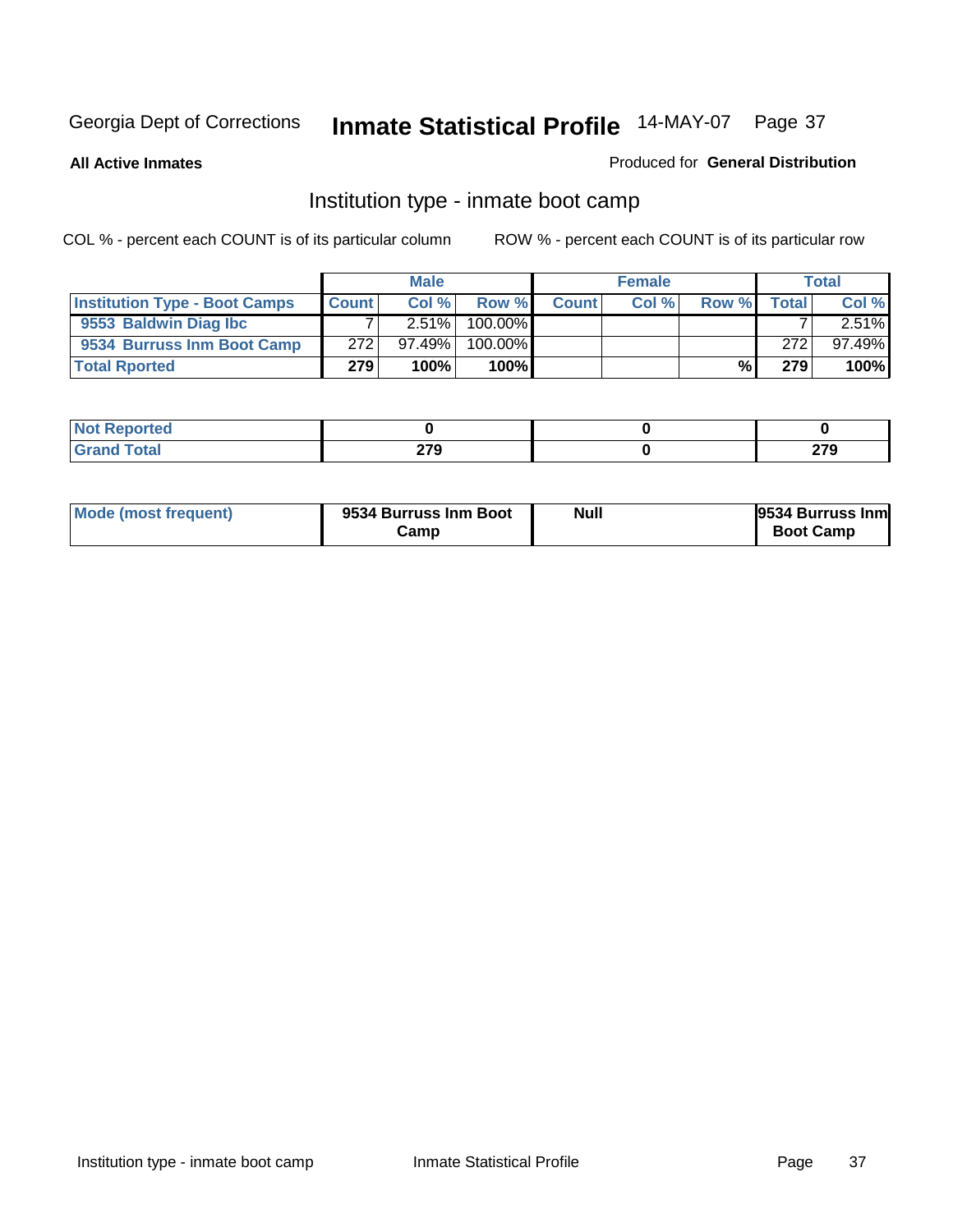#### **All Active Inmates**

#### Produced for **General Distribution**

# Number of disciplinary reports

|                                       |              | <b>Male</b> |        |              | <b>Female</b> |          |              | <b>Total</b> |
|---------------------------------------|--------------|-------------|--------|--------------|---------------|----------|--------------|--------------|
| <b>Number of Disciplinary Reports</b> | <b>Count</b> | Col %       | Row %  | <b>Count</b> | Col %         | Row %    | <b>Total</b> | Col %        |
|                                       | 20,815       | 42.32%      | 90.68% | 2,140        | 60.13%        | 9.32%    | 22,955       | 43.52%       |
|                                       | 6,922        | 14.07%      | 92.89% | 530          | 14.89%        | $7.11\%$ | 7,452        | 14.13%       |
| 2                                     | 3,976        | $8.08\%$    | 94.78% | 219          | 6.15%         | $5.22\%$ | 4,195        | 7.95%        |
| 3                                     | 2,643        | 5.37%       | 94.80% | 145          | 4.07%         | 5.20%    | 2,788        | 5.29%        |
|                                       | 926.         | $3.92\%$    | 95.92% | 82           | 2.30%         | $4.08\%$ | 2,008        | 3.81%        |
| 5                                     | ,552         | $3.16\%$    | 95.98% | 65           | 1.83%         | 4.02%    | 1,617        | 3.07%        |
| <b>More Than 5</b>                    | 11,351       | 23.08%      | 96.78% | 378          | 10.62%        | $3.22\%$ | 11,729       | 22.24%       |
| <b>Total Reported</b>                 | 49,185       | 100%        | 93.25% | 3,559        | 100%          | 6.75%    | 52,744       | 100.0%       |

| $\sim$ 10<br>______ | $AQ$ 1.8F | 3,559 | 744 |
|---------------------|-----------|-------|-----|

| Mean (average)       | 5.20 | 2.43 | 5.01 |
|----------------------|------|------|------|
| Median (middle)      |      |      |      |
| Mode (most frequent) |      |      |      |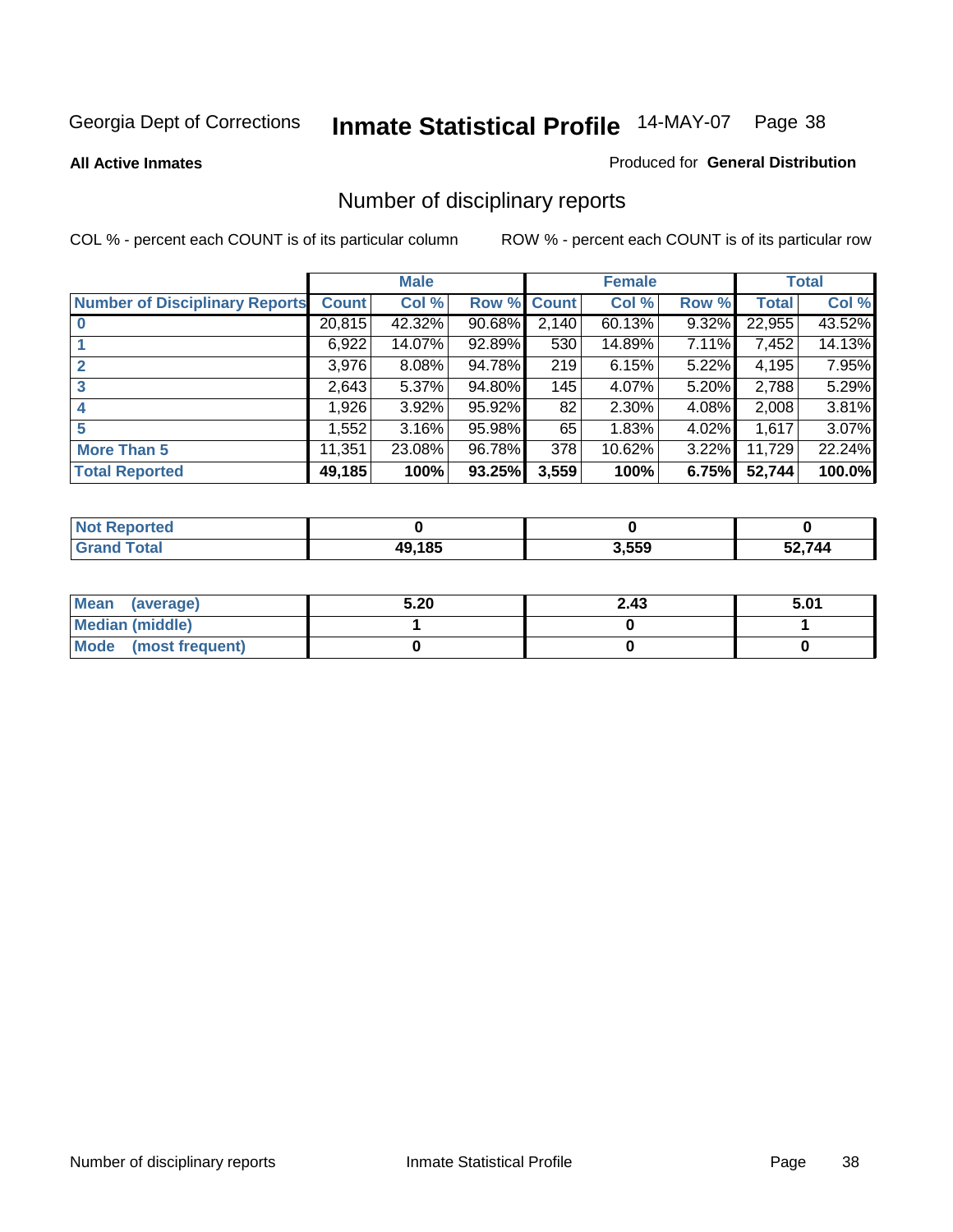Produced for **General Distribution**

#### **All Active Inmates**

### Number of transfers

|                            |         | <b>Male</b> |        |              | <b>Female</b> |          |              | <b>Total</b> |
|----------------------------|---------|-------------|--------|--------------|---------------|----------|--------------|--------------|
| <b>Number of Transfers</b> | Count l | Col %       | Row %  | <b>Count</b> | Col %         | Row %    | <b>Total</b> | Col %        |
|                            | 3,675   | $7.47\%$    | 84.78% | 660          | 18.54%        | 15.22%   | 4,335        | 8.22%        |
|                            | 19,573  | 39.79%      | 91.24% | 1,880        | 52.82%        | 8.76%    | 21,453       | 40.67%       |
| $\mathbf{2}$               | 10,420  | 21.19%      | 94.09% | 655          | 18.40%        | 5.91%    | 11,075       | 21.00%       |
| 3                          | 5,667   | $11.52\%$   | 96.59% | 200          | 5.62%         | $3.41\%$ | 5,867        | 11.12%       |
|                            | 3,393   | $6.90\%$    | 97.75% | 78           | 2.19%         | $2.25\%$ | 3.471        | 6.58%        |
| 5                          | 2,142   | 4.35%       | 98.35% | 36           | 1.01%         | 1.65%    | 2,178        | 4.13%        |
| <b>More Than 5</b>         | 4,315   | $8.77\%$    | 98.85% | 50           | 1.40%         | $1.15\%$ | 4,365        | 8.28%        |
| <b>Total Reported</b>      | 49,185  | 100%        | 93.25% | 3,559        | 100%          | 6.75%    | 52,744       | 100%         |

| $\sim$ 10<br>______ | $AQ$ 1.8F | 3,559 | 744 |
|---------------------|-----------|-------|-----|

| Mean (average)       | 2.41 | 31. ا | 2.34 |
|----------------------|------|-------|------|
| Median (middle)      |      |       |      |
| Mode (most frequent) |      |       |      |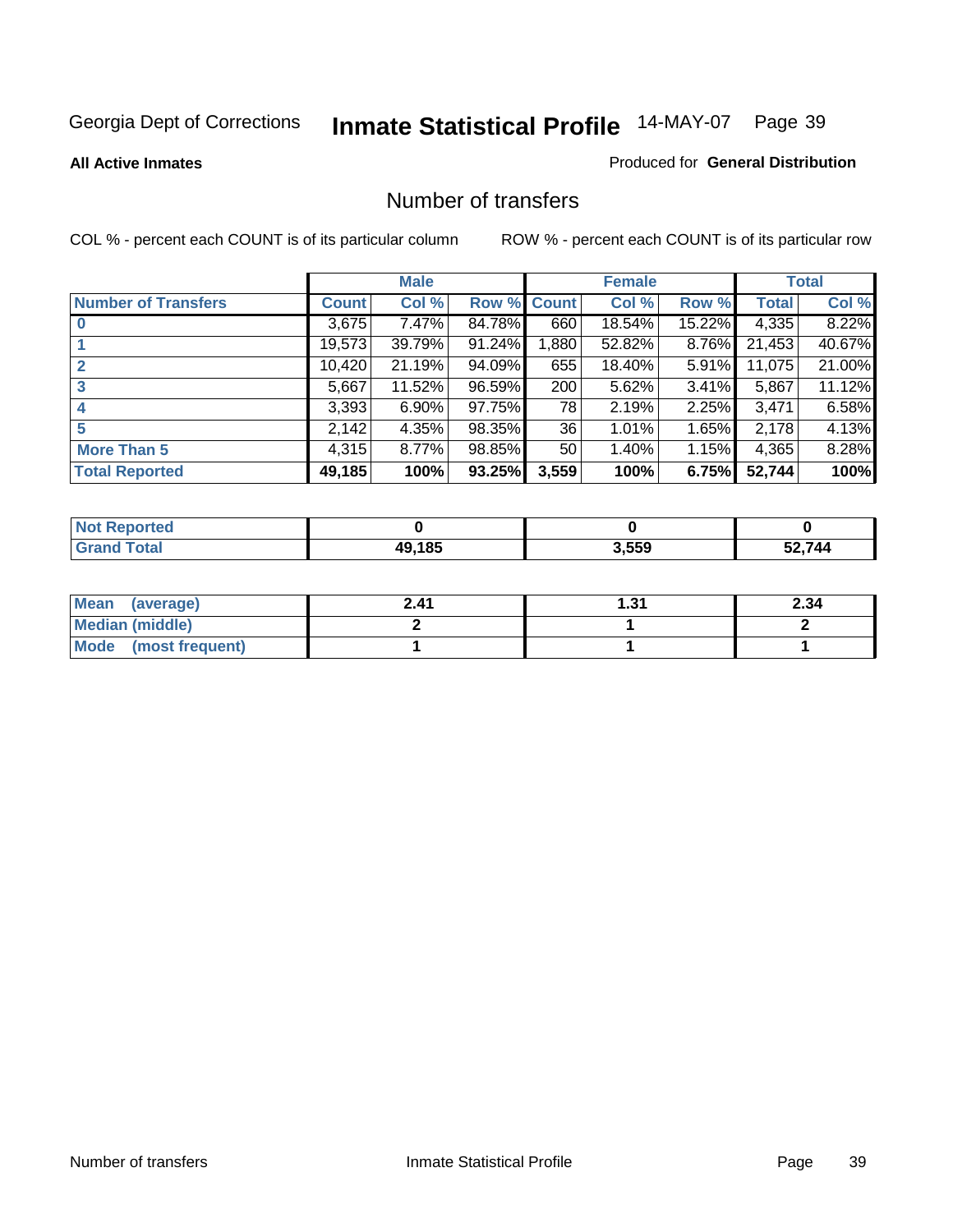**All Active Inmates**

#### Produced for **General Distribution**

# Number of escapes

|                          |              | <b>Male</b> |             |       | <b>Female</b> |       |        | <b>Total</b> |
|--------------------------|--------------|-------------|-------------|-------|---------------|-------|--------|--------------|
| <b>Number of Escapes</b> | <b>Count</b> | Col %       | Row % Count |       | Col %         | Row % | Total  | Col %        |
|                          | 48,883       | 99.39%      | 93.23%      | 3,551 | 99.78%        | 6.77% | 52,434 | 99.41%       |
|                          | 280          | 0.57%       | 97.22%      | 8     | 0.22%         | 2.78% | 288    | 0.55%        |
|                          | 16           | 0.03%       | 100.00%     |       |               |       | 16     | 0.03%        |
|                          | 5            | 0.01%       | 100.00%     |       |               |       | 5      | 0.01%        |
|                          |              | 0.01%       | $100.00\%$  |       |               |       |        | 0.01%        |
| <b>Total Reported</b>    | 49,185       | 100%        | 93.25%      | 3,559 | 100%          | 6.75% | 52,744 | 100.0%       |

| <b>rted</b><br>N <sub>o1</sub> |        |       |        |
|--------------------------------|--------|-------|--------|
| int                            | 49.185 | 3,559 | 52.744 |

| Mean (average)       |  | .01 |
|----------------------|--|-----|
| Median (middle)      |  |     |
| Mode (most frequent) |  |     |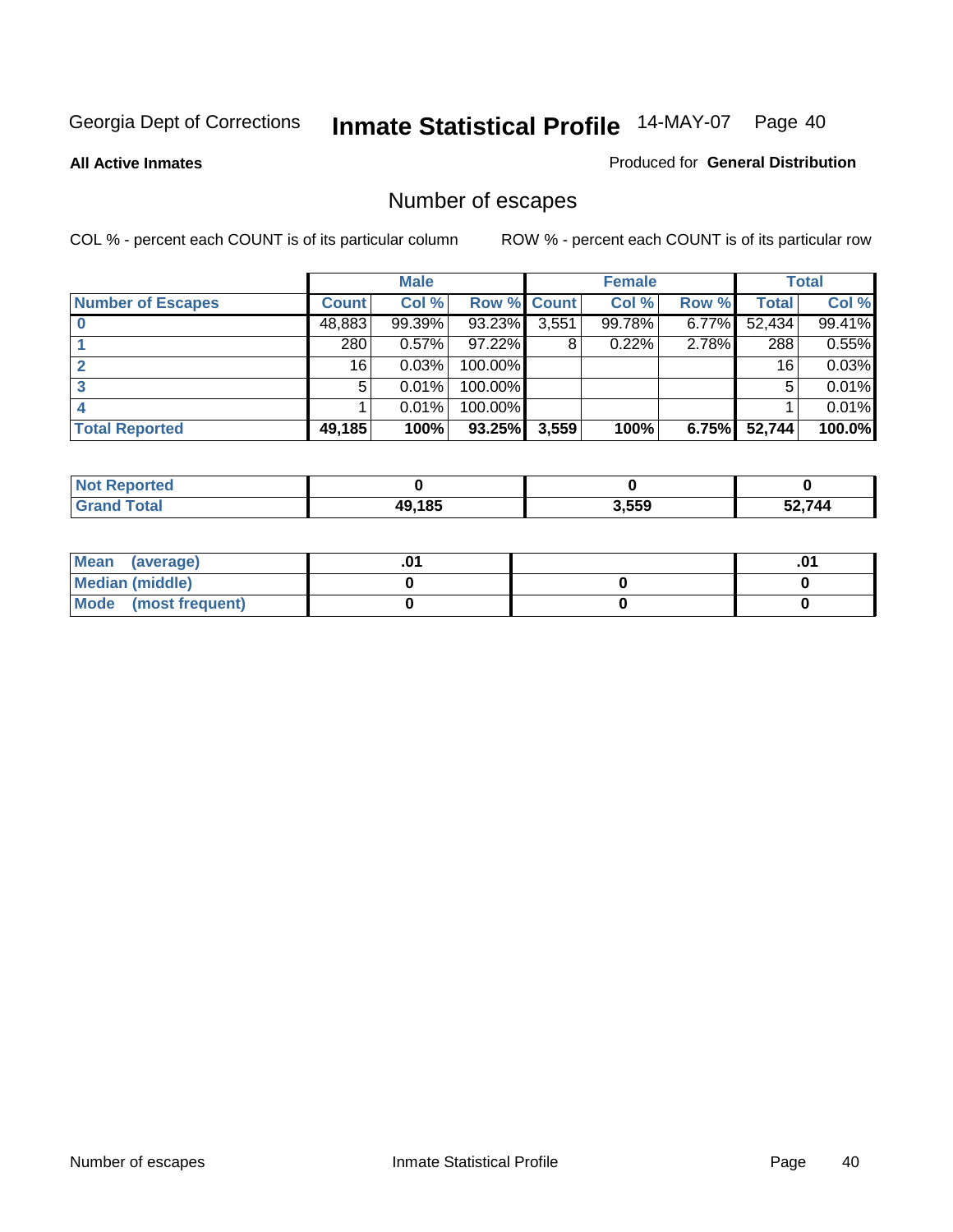**All Active Inmates**

#### Produced for **General Distribution**

# Probable future release type

|                                         |              | <b>Male</b> |                    |       | <b>Female</b> |          | <b>Total</b> |        |
|-----------------------------------------|--------------|-------------|--------------------|-------|---------------|----------|--------------|--------|
| <b>Probable Future Release Type</b>     | <b>Count</b> | Col %       | <b>Row % Count</b> |       | Col %         | Row %    | <b>Total</b> | Col %  |
| <b>Paroled with probation to follow</b> | 7,148        | 14.53%      | $92.65\%$          | 567   | 15.93%        | 7.35%    | 7,715        | 14.63% |
| Paroled w/o probation to follow         | 7,800        | 15.86%      | 93.49%             | 543   | 15.26%        | $6.51\%$ | 8,343        | 15.82% |
| <b>Maxout with probation to follow</b>  | 13,168       | 26.77%      | 92.60%             | 1,052 | 29.56%        | $7.40\%$ | 14,220       | 26.96% |
| <b>Maxout w/o probation to follow</b>   | 12,490       | 25.39%      | 92.97%             | 945   | 26.55%        | 7.03%    | 13,435       | 25.47% |
| Life, LWOP or death sentence            | 8,579        | 17.44%      | $95.00\%$          | 452   | 12.70%        | $5.00\%$ | 9,031        | 17.12% |
| <b>Total Reported</b>                   | 49,185       | 100%        | $93.25\%$ 3,559    |       | 100%          | 6.75%    | 52,744       | 100%   |

| <b>Not</b> is<br>Reported |        |        |        |
|---------------------------|--------|--------|--------|
| <b>Grand Total</b>        | 49,185 | 49,185 | 52,744 |

| Mode (most frequent) | Maxout with PROB follow   Maxout with PROB follow   Maxout with PROB |        |
|----------------------|----------------------------------------------------------------------|--------|
|                      |                                                                      | follow |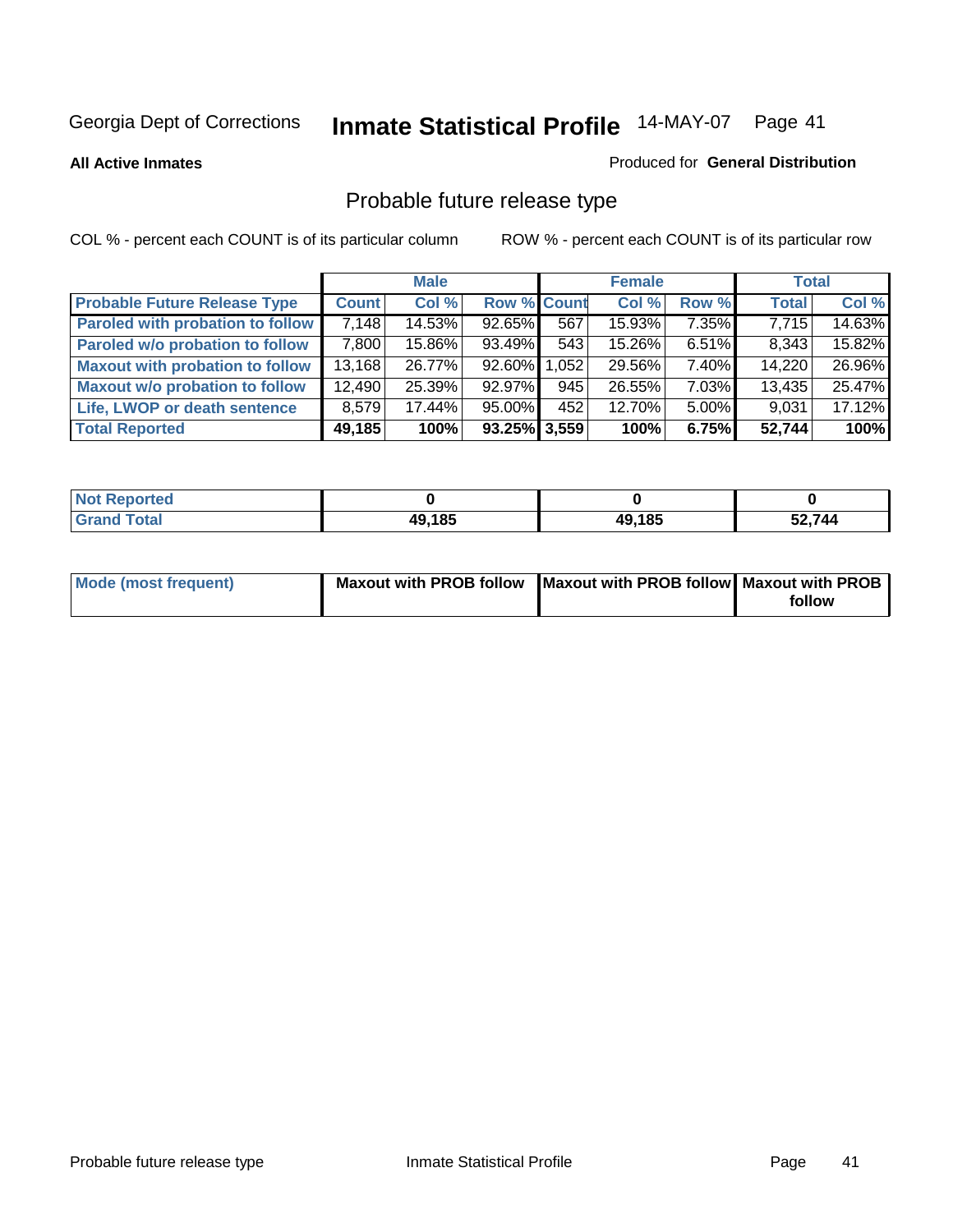**All Active Inmates**

Produced for **General Distribution**

# Actual release type

|                            |              | <b>Male</b> |                    | <b>Female</b> |        |       | $\tau$ otal |
|----------------------------|--------------|-------------|--------------------|---------------|--------|-------|-------------|
| <b>Actual Release Type</b> | <b>Count</b> | Col %       | <b>Row % Count</b> | Col %         | Row %I | Total | Col %       |
| <b>Total Reported</b>      |              | %           | %                  | %             | %      |       | %           |

| <b>Still Active</b> | 49,185 | 3,559 | 52,744 |
|---------------------|--------|-------|--------|
| <b>Not Reported</b> |        |       |        |
| <b>Grand Total</b>  | 49,185 | 3,559 | 52,744 |

| īМ | м.<br>$-$ - $-$ - $-$ - $-$ | Null | $\cdots$ |
|----|-----------------------------|------|----------|
|    |                             |      |          |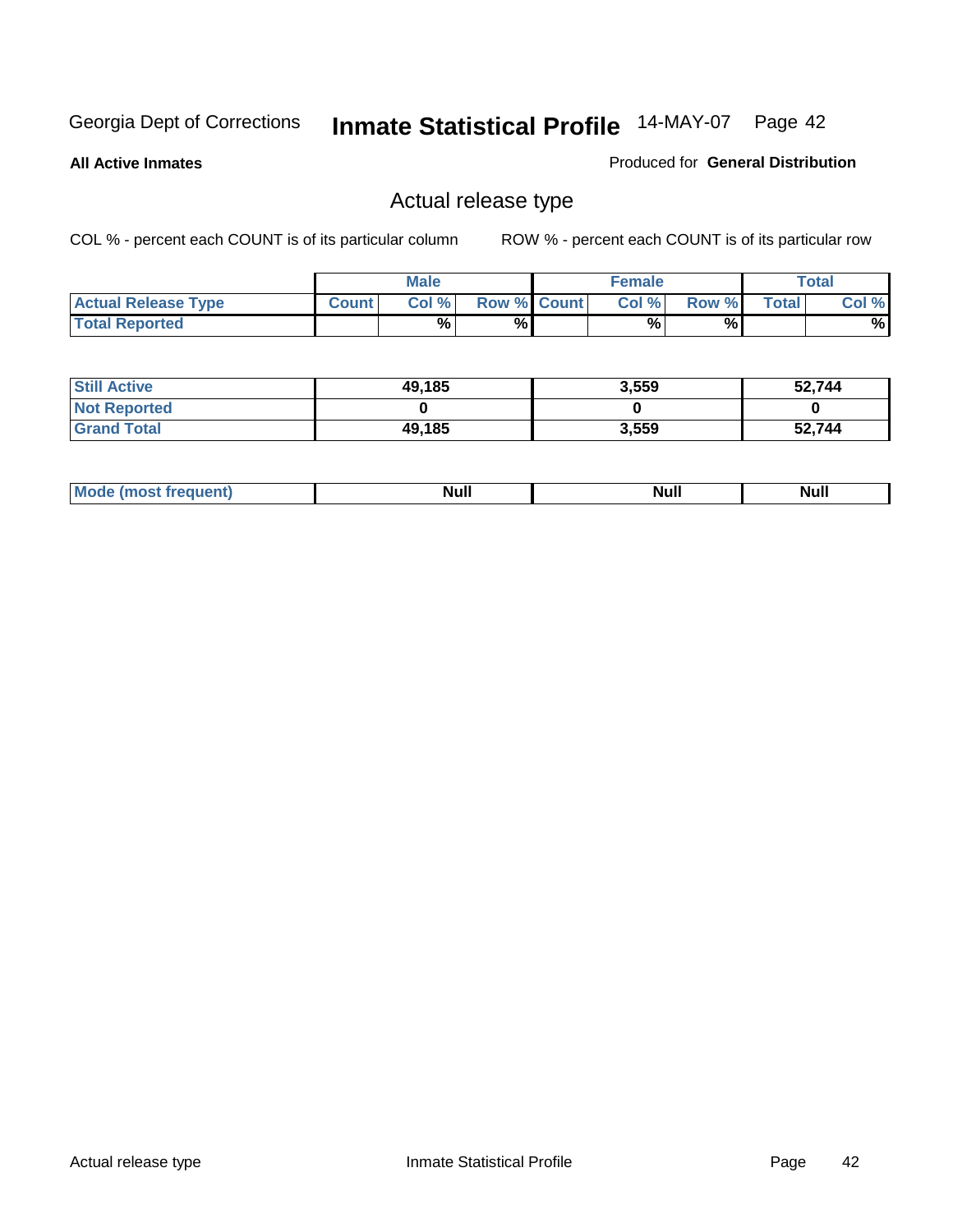### **All Active Inmates**

### Produced for **General Distribution**

## Time served in current (or last) institution

|                              |              | <b>Male</b> |        |              | <b>Female</b> |       |              | <b>Total</b> |
|------------------------------|--------------|-------------|--------|--------------|---------------|-------|--------------|--------------|
| <b>Time In Institution</b>   | <b>Count</b> | Col %       | Row %  | <b>Count</b> | Col %         | Row % | <b>Total</b> | Col %        |
| 0 to 3 months                | 12,406       | 25.22%      | 92.70% | 977          | 27.45%        | 7.30% | 13,383       | 25.37%       |
| <b>3.01 to 6 months</b>      | 6,186        | 12.58%      | 93.12% | 457          | 12.84%        | 6.88% | 6,643        | 12.59%       |
| 6.01 to 9 months             | 5,436        | 11.05%      | 92.72% | 427          | 12.00%        | 7.28% | 5,863        | 11.12%       |
| 9.01 to 12 months            | 4,690        | 9.54%       | 92.21% | 396          | 11.13%        | 7.79% | 5,086        | 9.64%        |
| <b>12.01 to 18 months</b>    | 6,079        | 12.36%      | 93.49% | 423          | 11.89%        | 6.51% | 6,502        | 12.33%       |
| <b>18.01 to 24 months</b>    | 3,526        | 7.17%       | 93.93% | 228          | 6.41%         | 6.07% | 3,754        | 7.12%        |
| 2.01 to 3 years              | 3,548        | 7.21%       | 90.46% | 374          | 10.51%        | 9.54% | 3,922        | 7.44%        |
| 3.01 to 4 years              | 2,185        | 4.44%       | 97.20% | 63           | 1.77%         | 2.80% | 2,248        | 4.26%        |
| $\overline{4.01}$ to 5 years | 1,357        | 2.76%       | 96.72% | 46           | 1.29%         | 3.28% | 1,403        | 2.66%        |
| 5.01 to 6 years              | 999          | 2.03%       | 95.87% | 43           | 1.21%         | 4.13% | 1,042        | 1.98%        |
| 6.01 to 7 years              | 687          | 1.40%       | 94.24% | 42           | 1.18%         | 5.76% | 729          | 1.38%        |
| 7.01 to 8 years              | 567          | 1.15%       | 96.43% | 21           | 0.59%         | 3.57% | 588          | 1.11%        |
| 8.01 to 9 years              | 463          | 0.94%       | 96.06% | 19           | 0.53%         | 3.94% | 482          | 0.91%        |
| 9.01 to 10 years             | 313          | 0.64%       | 95.72% | 14           | 0.39%         | 4.28% | 327          | 0.62%        |
| Over 10 years                | 743          | 1.51%       | 96.24% | 29           | 0.81%         | 3.76% | 772          | 1.46%        |
| <b>Total Reported</b>        | 49,185       | 100%        | 93.25% | 3,559        | 100%          | 6.75% | 52,744       | 100%         |

| <b>Not Reported</b> |        |      |        |
|---------------------|--------|------|--------|
| <b>Total</b>        | 49,185 | ,559 | 2.744ۃ |

| Mean<br>(average)       | 19 months | 15 months | 19 months |  |
|-------------------------|-----------|-----------|-----------|--|
| Median (middle)         | 9 months  | 8 months  | 9 months  |  |
| Mode<br>(most frequent) | 0 months  | 1 months  | months    |  |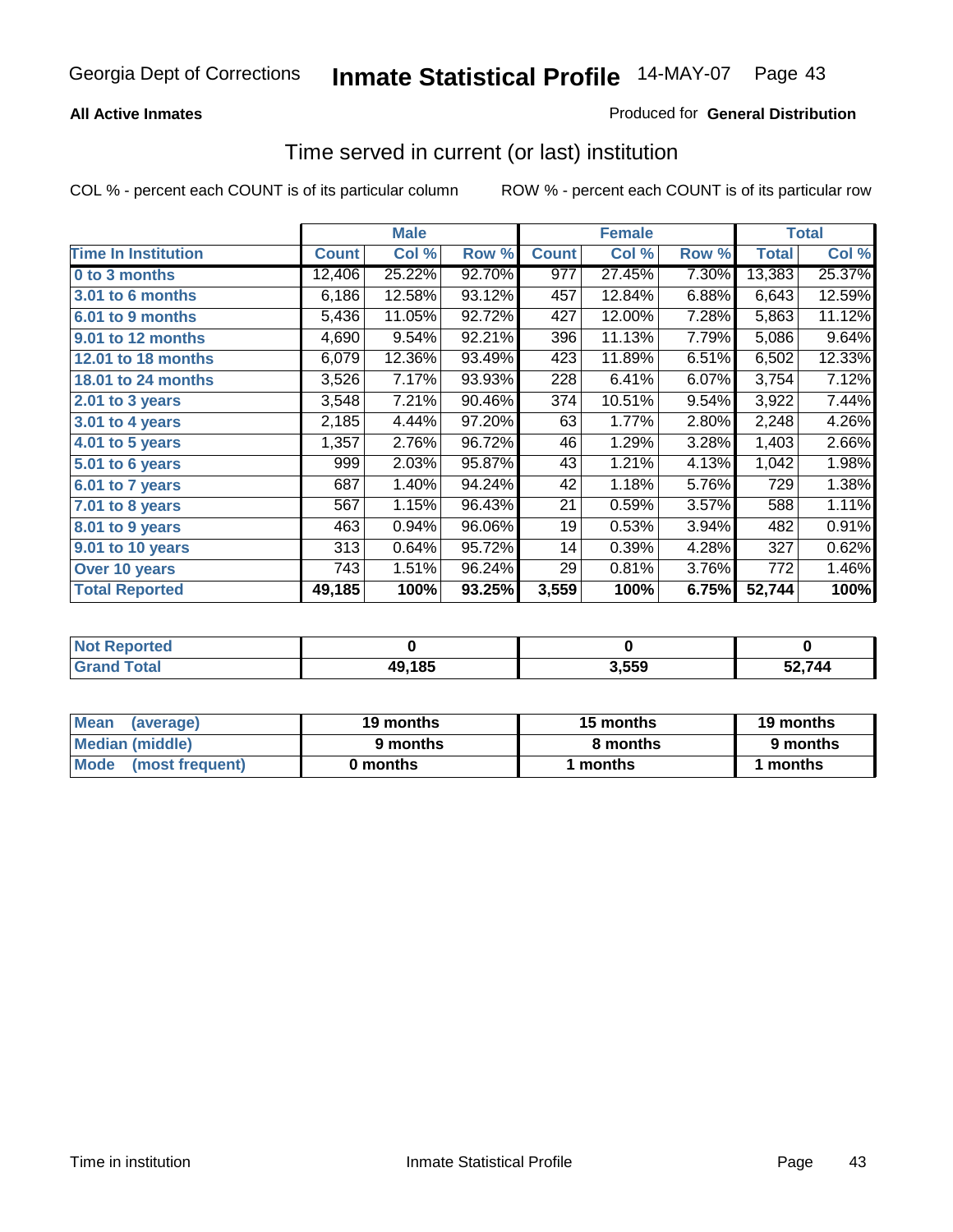**All Active Inmates**

#### Produced for **General Distribution**

# Highest grade level attained

|                              |                  | <b>Male</b> |         |                  | <b>Female</b> |        |                  | <b>Total</b> |
|------------------------------|------------------|-------------|---------|------------------|---------------|--------|------------------|--------------|
| <b>Grade Level</b>           | <b>Count</b>     | Col %       | Row %   | <b>Count</b>     | Col %         | Row %  | <b>Total</b>     | Col %        |
| No school at all             | $\overline{56}$  | 0.12%       | 98.25%  | 1                | 0.03%         | 1.75%  | 57               | 0.11%        |
| <b>Grade 1</b>               | 48               | 0.10%       | 100.00% |                  |               |        | $\overline{48}$  | 0.09%        |
| <b>Grade 2</b>               | 67               | 0.14%       | 95.71%  | 3                | 0.09%         | 4.29%  | $\overline{70}$  | 0.14%        |
| <b>Grade 3</b>               | $\overline{138}$ | 0.29%       | 96.50%  | $\overline{5}$   | 0.15%         | 3.50%  | $\overline{143}$ | 0.28%        |
| <b>Grade 4</b>               | 139              | 0.29%       | 97.20%  | 4                | 0.12%         | 2.80%  | 143              | 0.28%        |
| <b>Grade 5</b>               | 230              | 0.48%       | 95.44%  | $\overline{11}$  | 0.32%         | 4.56%  | 241              | 0.47%        |
| Grade 6                      | 808              | 1.69%       | 95.28%  | 40               | 1.18%         | 4.72%  | 848              | 1.65%        |
| <b>Grade 7</b>               | 1,279            | 2.67%       | 93.77%  | 85               | 2.50%         | 6.23%  | 1,364            | 2.66%        |
| <b>Grade 8</b>               | 4,572            | 9.54%       | 94.13%  | $\overline{285}$ | 8.39%         | 5.87%  | 4,857            | 9.46%        |
| <b>Grade 9</b>               | 7,517            | 15.68%      | 94.35%  | 450              | 13.24%        | 5.65%  | 7,967            | 15.52%       |
| Grade 10                     | 10,012           | 20.88%      | 94.74%  | 556              | 16.36%        | 5.26%  | 10,568           | 20.58%       |
| Grade 11                     | 8,900            | 18.56%      | 94.98%  | 470              | 13.83%        | 5.02%  | 9,370            | 18.25%       |
| <b>Grade 12 or GED</b>       | 8,795            | 18.34%      | 93.81%  | 580              | 17.07%        | 6.19%  | 9,375            | 18.26%       |
| Some tech school             | $\overline{517}$ | 1.08%       | 77.28%  | 152              | 4.47%         | 22.72% | 669              | 1.30%        |
| <b>Completed tech school</b> | 872              | 1.82%       | 74.59%  | 297              | 8.74%         | 25.41% | 1,169            | 2.28%        |
| College, 1 year              | 1,168            | 2.44%       | 91.04%  | 115              | 3.38%         | 8.96%  | 1,283            | 2.50%        |
| College, 2 year              | 1,603            | 3.34%       | 89.75%  | 183              | 5.39%         | 10.25% | 1,786            | 3.48%        |
| College, 3 year              | 481              | 1.00%       | 88.42%  | 63               | 1.85%         | 11.58% | 544              | 1.06%        |
| <b>Bachelor's degree</b>     | 591              | 1.23%       | 87.69%  | 83               | 2.44%         | 12.31% | 674              | 1.31%        |
| <b>Master's degree</b>       | 92               | 0.19%       | 90.20%  | 10               | 0.29%         | 9.80%  | 102              | 0.20%        |
| Ph.D. degree                 | $\overline{28}$  | 0.06%       | 90.32%  | 3                | 0.09%         | 9.68%  | $\overline{31}$  | $0.06\%$     |
| Law degree                   | $\overline{18}$  | 0.04%       | 90.00%  | $\overline{2}$   | 0.06%         | 10.00% | $\overline{20}$  | 0.04%        |
| <b>Some medical school</b>   | 4                | 0.01%       | 100.00% |                  |               |        | 4                | 0.01%        |
| <b>Medical degree</b>        | $\overline{8}$   | 0.02%       | 100.00% |                  |               |        | $\overline{8}$   | 0.02%        |
| <b>Total Reported</b>        | 47,943           | 100%        | 93.38%  | 3,398            | 100%          | 6.62%  | 51,341           | 100.0%       |

| 242, ا | 1С,<br>v | ,403       |
|--------|----------|------------|
| .185   | 3,559    | <b>711</b> |

| <b>Mean</b><br>(average)       | 10.43    | 11.09           | 10.47    |
|--------------------------------|----------|-----------------|----------|
| Median (middle)                | Grade 10 | Grade 11        | Grade 10 |
| <b>Mode</b><br>(most frequent) | Grade 10 | Grade 12 or GED | Grade 10 |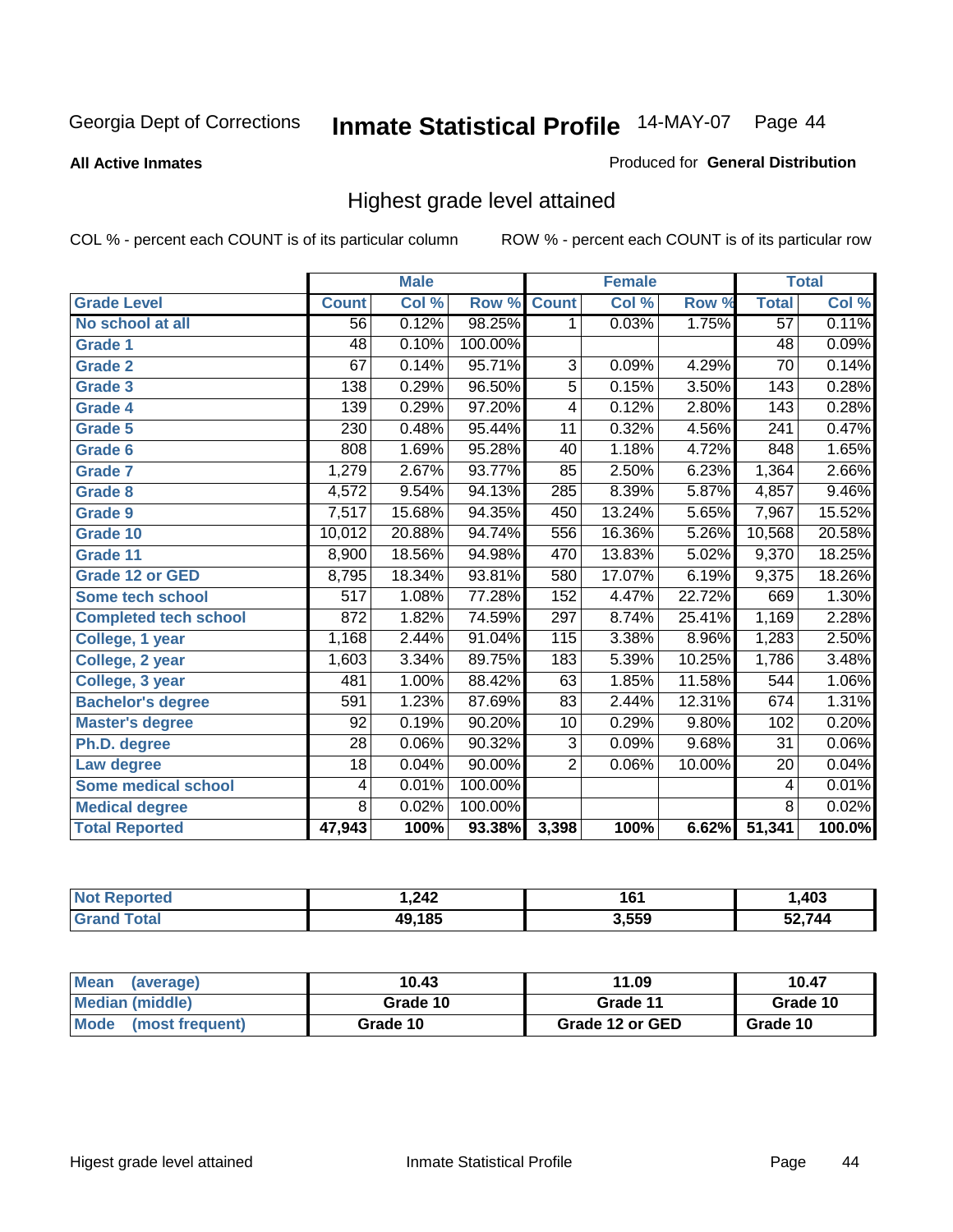**All Active Inmates**

#### Produced for **General Distribution**

## Culture fair IQ scores

|                       |              | <b>Male</b> |        |              | <b>Female</b> |        |              | <b>Total</b> |
|-----------------------|--------------|-------------|--------|--------------|---------------|--------|--------------|--------------|
| <b>IQ Scores</b>      | <b>Count</b> | Col %       | Row %  | <b>Count</b> | Col %         | Row %  | <b>Total</b> | Col %        |
| $60 - 69$             | 1,333        | 2.92%       | 94.01% | 85           | 3.19%         | 5.99%  | 1,418        | 2.94%        |
| $70 - 79$             | 3,610        | 7.92%       | 94.31% | 218          | 8.18%         | 5.69%  | 3,828        | 7.93%        |
| $80 - 89$             | 6,623        | 14.53%      | 91.67% | 602          | 22.59%        | 8.33%  | 7,225        | 14.97%       |
| $90 - 99$             | 11,294       | 24.77%      | 92.24% | 950          | 35.65%        | 7.76%  | 12,244       | 25.37%       |
| $100 - 109$           | 11,982       | 26.28%      | 96.85% | 390          | 14.63%        | 3.15%  | 12,372       | 25.64%       |
| $110 - 119$           | 8,458        | 18.55%      | 97.61% | 207          | 7.77%         | 2.39%  | 8,665        | 17.96%       |
| $120 - 129$           | 2,181        | 4.78%       | 95.16% | 111          | 4.17%         | 4.84%  | 2,292        | 4.75%        |
| $130 - 139$           | 87           | 0.19%       | 56.13% | 68           | 2.55%         | 43.87% | 155          | 0.32%        |
| 140 & Up              | 21           | 0.05%       | 38.18% | 34           | 1.28%         | 61.82% | 55           | 0.11%        |
| <b>Total Reported</b> | 45,589       | 100%        | 94.48% | 2,665        | 100.0%        | 5.52%  | 48,254       | 100%         |

| <b>Not Reported</b>         | 3,044  | 637   | 3,681  |
|-----------------------------|--------|-------|--------|
| <b>Not Valid (under 60)</b> | 552    | 257   | 809    |
| <b>Grand Total</b>          | 49,185 | 3,559 | 52,744 |

| <b>Mean</b><br>(average)       | 99 | 96 | 98 |
|--------------------------------|----|----|----|
| <b>Median (middle)</b>         | 99 | 94 | 99 |
| <b>Mode</b><br>(most frequent) | 99 | 96 | 99 |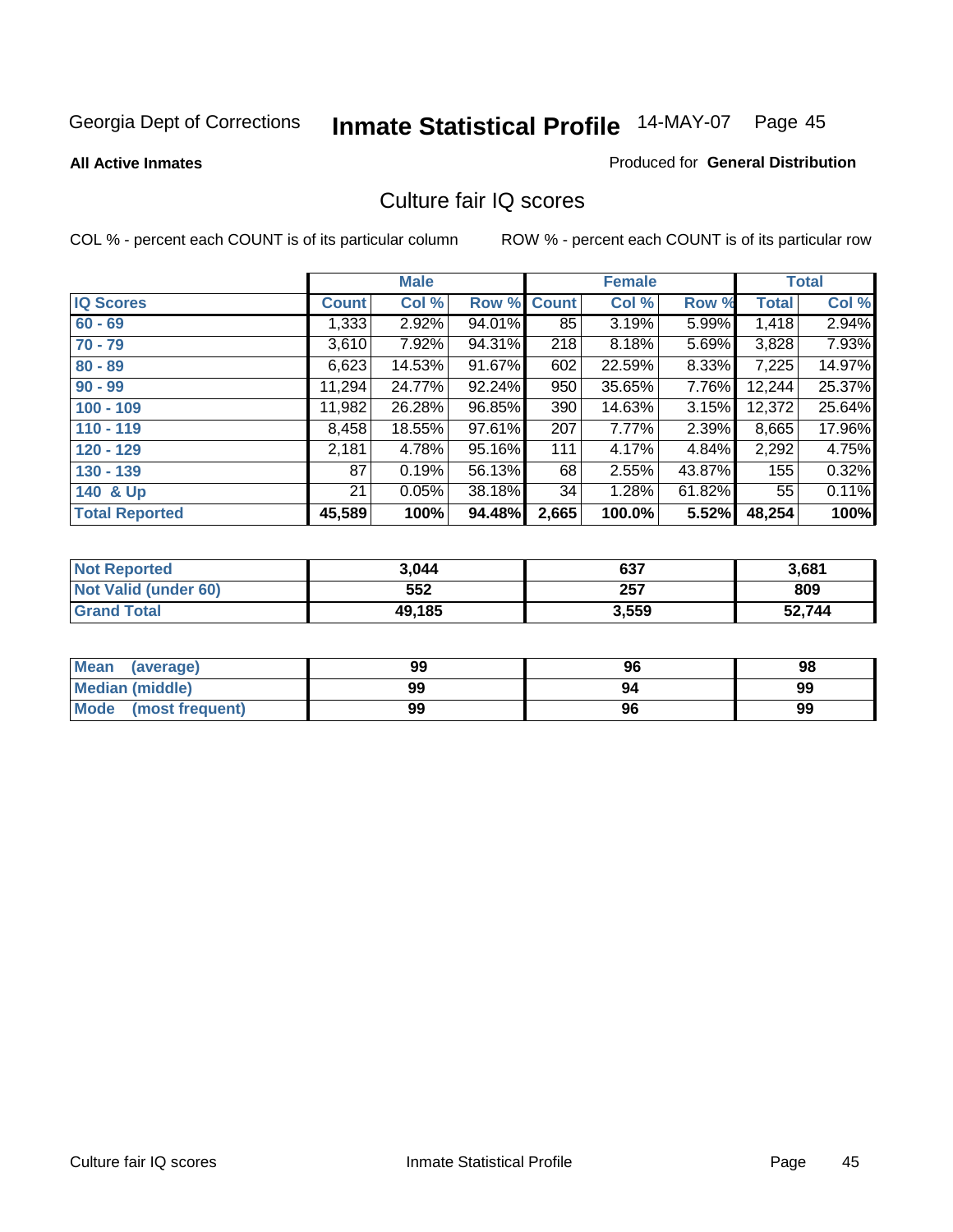#### **All Active Inmates**

#### Produced for **General Distribution**

# Wide Range Achievement Test (WRAT) reading score

|                           |              | <b>Male</b> |        |              | <b>Female</b> |        |                    | <b>Total</b> |
|---------------------------|--------------|-------------|--------|--------------|---------------|--------|--------------------|--------------|
| <b>WRAT Reading Score</b> | <b>Count</b> | Col %       | Row %  | <b>Count</b> | Col %         | Row %  | <b>Total</b>       | Col %        |
| $0.1$ to $0.9$            | 865          | 1.87%       | 98.74% | 11           | 0.38%         | 1.26%  | 876                | 1.78%        |
| 1.0 to 1.9                | 1,108        | 2.39%       | 96.60% | 39           | 1.33%         | 3.40%  | 1,147              | 2.33%        |
| 2.0 to 2.9                | 2,277        | 4.92%       | 95.67% | 103          | 3.52%         | 4.33%  | 2,380              | 4.84%        |
| 3.0 to 3.9                | 3,471        | 7.50%       | 96.60% | 122          | 4.17%         | 3.40%  | 3,593              | 7.30%        |
| 4.0 to 4.9                | 4,263        | 9.21%       | 95.78% | 188          | 6.43%         | 4.22%  | 4,451              | 9.04%        |
| 5.0 to 5.9                | 3,826        | 8.27%       | 94.35% | 229          | 7.83%         | 5.65%  | 4,055              | 8.24%        |
| 6.0 to 6.9                | 3,732        | 8.06%       | 94.53% | 216          | 7.39%         | 5.47%  | $\overline{3,948}$ | 8.02%        |
| 7.0 to 7.9                | 2,041        | 4.41%       | 94.49% | 119          | 4.07%         | 5.51%  | 2,160              | 4.39%        |
| 8.0 to 8.9                | 4,340        | 9.38%       | 94.80% | 238          | 8.14%         | 5.20%  | 4,578              | $9.30\%$     |
| 9.0 to 9.9                | 4,086        | 8.83%       | 94.58% | 234          | 8.00%         | 5.42%  | 4,320              | 8.78%        |
| 10.0 to 10.9              | 2,172        | 4.69%       | 93.99% | 139          | 4.75%         | 6.01%  | 2,311              | 4.70%        |
| 11.0 to 11.9              | 2,098        | 4.53%       | 93.87% | 137          | 4.69%         | 6.13%  | 2,235              | 4.54%        |
| 12.0 to 12.9              | 8,037        | 17.36%      | 96.74% | 271          | 9.27%         | 3.26%  | 8,308              | 16.88%       |
| 13                        | 3,974        | 8.59%       | 81.90% | 878          | 30.03%        | 18.10% | 4,852              | $9.86\%$     |
| <b>Total Reported</b>     | 46,290       | 100%        | 94.06% | 2,924        | 100%          | 5.94%  | 49,214             | 100%         |

| 2,895 | 635   | 3,530 |
|-------|-------|-------|
| .185  | 3,559 | 744   |

| <b>Mean</b><br>(average) | 8.08       | 9.26 | 8.15 |
|--------------------------|------------|------|------|
| <b>Median (middle)</b>   | י ה<br>0.Z | 9.5  | o.z  |
| Mode<br>(most frequent)  | 12.8       | . .  | 12.8 |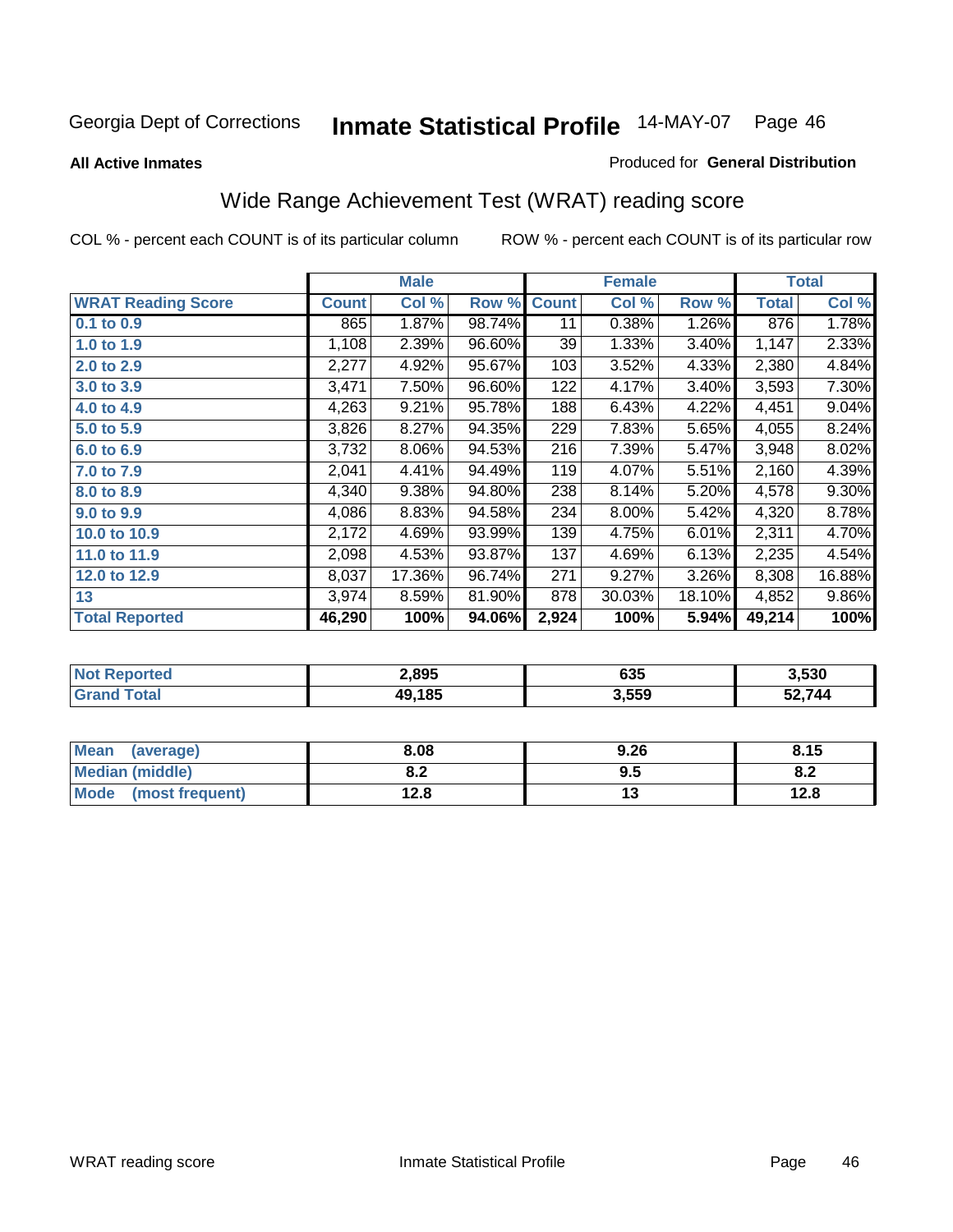**All Active Inmates**

#### Produced for **General Distribution**

# Wide Range Achievement Test (WRAT) math score

|                              |              | <b>Male</b> |         |              | <b>Female</b> |        |              | <b>Total</b> |
|------------------------------|--------------|-------------|---------|--------------|---------------|--------|--------------|--------------|
| <b>WRAT Mathematic Score</b> | <b>Count</b> | Col %       | Row %   | <b>Count</b> | Col %         | Row %  | <b>Total</b> | Col %        |
| 0.1 to 0.9                   | 831          | 0.18%       | 100.00% |              |               |        | 83           | 0.17%        |
| 1.0 to 1.9                   | 250          | 0.54%       | 95.79%  | 11           | 0.38%         | 4.21%  | 261          | 0.53%        |
| 2.0 to 2.9                   | 1,149        | 2.48%       | 94.10%  | 72           | 2.46%         | 5.90%  | 1,221        | 2.48%        |
| 3.0 to 3.9                   | 2,894        | 6.25%       | 95.76%  | 128          | 4.38%         | 4.24%  | 3,022        | 6.14%        |
| 4.0 to 4.9                   | 4,767        | 10.30%      | 95.63%  | 218          | 7.46%         | 4.37%  | 4,985        | 10.13%       |
| 5.0 to 5.9                   | 5,978        | 12.91%      | 95.34%  | 292          | 10.00%        | 4.66%  | 6,270        | 12.74%       |
| 6.0 to 6.9                   | 11,163       | 24.11%      | 94.46%  | 655          | 22.42%        | 5.54%  | 11,818       | 24.01%       |
| 7.0 to 7.9                   | 7,029        | 15.18%      | 93.47%  | 491          | 16.81%        | 6.53%  | 7,520        | 15.28%       |
| 8.0 to 8.9                   | 3,052        | 6.59%       | 92.96%  | 231          | 7.91%         | 7.04%  | 3,283        | 6.67%        |
| 9.0 to 9.9                   | 4,216        | 9.11%       | 92.31%  | 351          | 12.02%        | 7.69%  | 4,567        | 9.28%        |
| 10.0 to 10.9                 | 2,624        | 5.67%       | 92.36%  | 217          | 7.43%         | 7.64%  | 2,841        | 5.77%        |
| 11.0 to 11.9                 | 1,569        | 3.39%       | 92.57%  | 126          | 4.31%         | 7.43%  | 1,695        | 3.44%        |
| 12.0 to 12.9                 | 1,082        | 2.34%       | 96.78%  | 36           | 1.23%         | 3.22%  | 1,118        | 2.27%        |
| 13                           | 435          | 0.94%       | 82.39%  | 93           | 3.18%         | 17.61% | 528          | 1.07%        |
| <b>Total Reported</b>        | 46,291       | 100%        | 94.06%  | 2,921        | 100%          | 5.94%  | 49,212       | 100%         |

|      | 2,894  | 638   | 3,532  |
|------|--------|-------|--------|
| otal | 49.185 | 3,559 | 52.744 |

| Mean<br>(average)              | 7.02 | 7.49 | 7.05 |
|--------------------------------|------|------|------|
| <b>Median (middle)</b>         | 6.9  |      | 6.9  |
| <b>Mode</b><br>(most frequent) | 6.9  | 7.4  | 6.9  |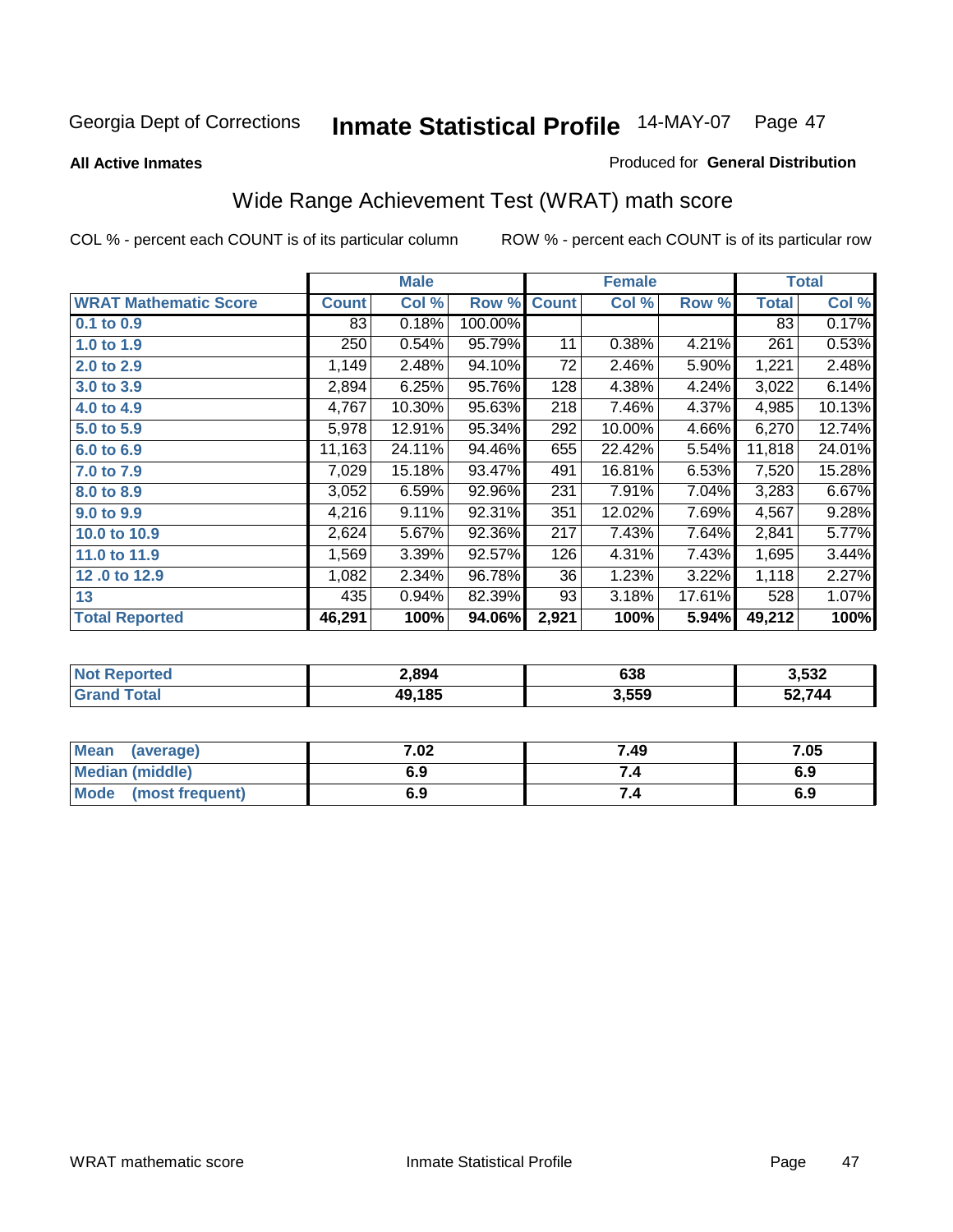#### **All Active Inmates**

#### Produced for **General Distribution**

# Wide Range Achievement Test (WRAT) spelling score

|                            |              | <b>Male</b> |        |              | <b>Female</b> |        |              | <b>Total</b> |
|----------------------------|--------------|-------------|--------|--------------|---------------|--------|--------------|--------------|
| <b>WRAT Spelling Score</b> | <b>Count</b> | Col %       | Row %  | <b>Count</b> | Col %         | Row %  | <b>Total</b> | Col %        |
| $0.1$ to $0.9$             | 777          | 1.68%       | 98.60% | 11           | 0.38%         | 1.40%  | 788          | 1.60%        |
| 1.0 to 1.9                 | 2,143        | 4.63%       | 98.03% | 43           | 1.47%         | 1.97%  | 2,186        | 4.44%        |
| 2.0 to 2.9                 | 3,662        | 7.91%       | 97.99% | 75           | 2.57%         | 2.01%  | 3,737        | 7.59%        |
| 3.0 to 3.9                 | 3,265        | 7.05%       | 97.61% | 80           | 2.74%         | 2.39%  | 3,345        | 6.80%        |
| 4.0 to 4.9                 | 4,496        | 9.71%       | 96.75% | 151          | 5.17%         | 3.25%  | 4,647        | 9.44%        |
| 5.0 to 5.9                 | 5,358        | 11.58%      | 95.58% | 248          | 8.48%         | 4.42%  | 5,606        | 11.39%       |
| 6.0 to 6.9                 | 5,804        | 12.54%      | 94.73% | 323          | 11.05%        | 5.27%  | 6,127        | 12.45%       |
| 7.0 to 7.9                 | 3,824        | 8.26%       | 93.00% | 288          | 9.85%         | 7.00%  | 4,112        | 8.36%        |
| 8.0 to 8.9                 | 3,540        | 7.65%       | 93.28% | 255          | 8.72%         | 6.72%  | 3,795        | 7.71%        |
| 9.0 to 9.9                 | 3,465        | 7.49%       | 92.20% | 293          | 10.02%        | 7.80%  | 3,758        | 7.64%        |
| 10.0 to 10.9               | 3,321        | 7.17%       | 91.06% | 326          | 11.15%        | 8.94%  | 3,647        | 7.41%        |
| 11.0 to 11.9               | 1,629        | 3.52%       | 90.10% | 179          | 6.12%         | 9.90%  | 1,808        | 3.67%        |
| 12.0 to 12.9               | 3,294        | 7.12%       | 95.45% | 157          | 5.37%         | 4.55%  | 3,451        | 7.01%        |
| 13                         | 1,710        | 3.69%       | 77.59% | 494          | 16.90%        | 22.41% | 2,204        | 4.48%        |
| <b>Total Reported</b>      | 46,288       | 100%        | 94.06% | 2,923        | 100%          | 5.94%  | 49,211       | 100%         |

| rrer. | 2,897 | coc<br>ხან | 3.533 |
|-------|-------|------------|-------|
|       | .185  | 3,559      | 744   |

| <b>Mean</b><br>(average)       | 6.90       | 8.73 | 7.01 |
|--------------------------------|------------|------|------|
| <b>Median (middle)</b>         | ο.Ζ        | ბ.Ე  |      |
| <b>Mode</b><br>(most frequent) | . .<br>U.Z | . J  | υ.Ζ  |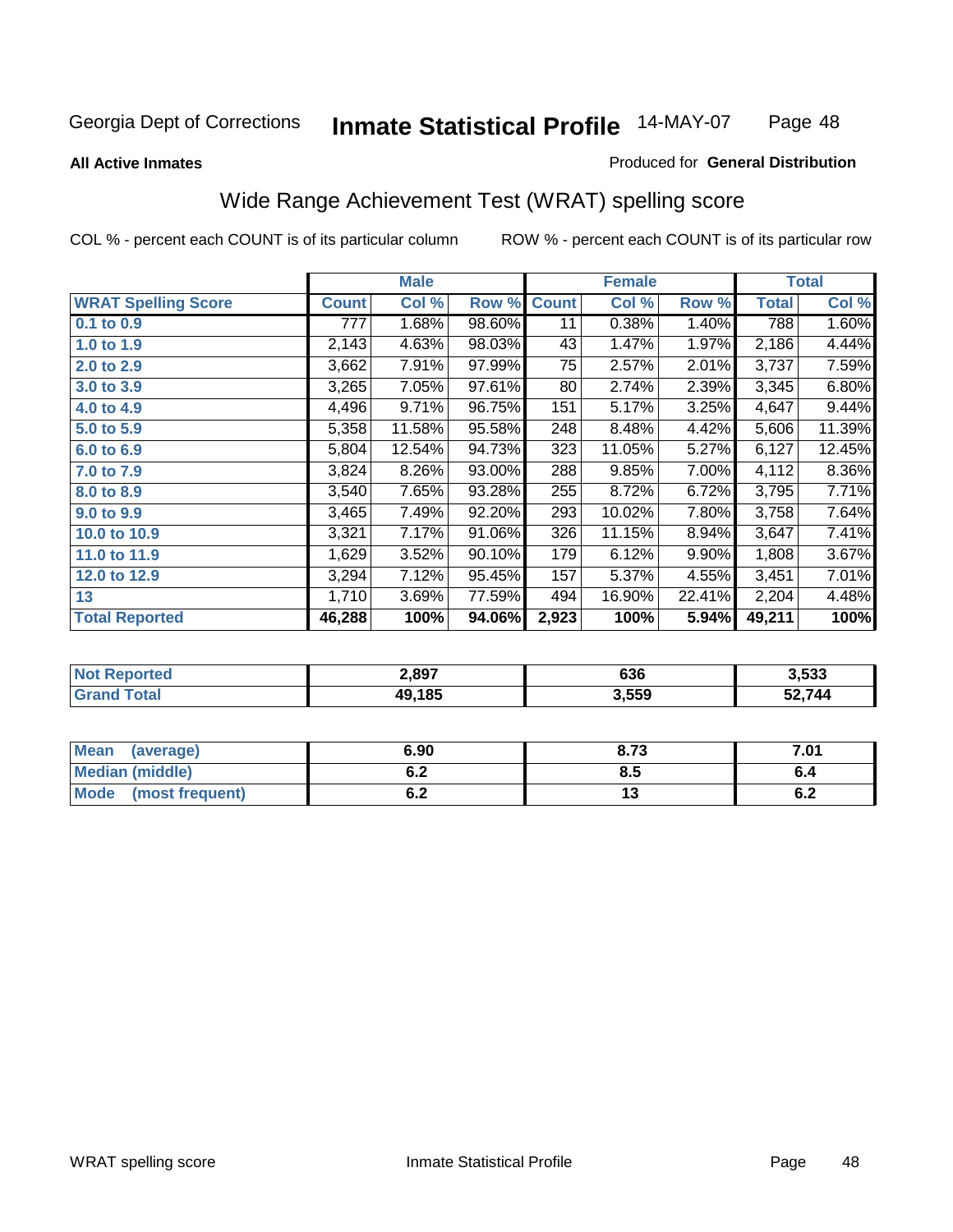#### **All Active Inmates**

#### Produced for **General Distribution**

### Scope of substance abuse - summary

|                        |              | <b>Male</b> |           |              | <b>Female</b> |          |              | <b>Total</b> |
|------------------------|--------------|-------------|-----------|--------------|---------------|----------|--------------|--------------|
| <b>Substance Abuse</b> | <b>Count</b> | Col %       | Row %     | <b>Count</b> | Col %         | Row %    | <b>Total</b> | Col %        |
| <b>None</b>            | 14,865       | $30.22\%$   | 92.91%    | 1,134        | 31.86%        | $7.09\%$ | 15,999       | 30.33%       |
| <b>Drugs only</b>      | 18.287       | 37.18%      | $90.21\%$ | 1,984        | 55.75%        | $9.79\%$ | 20,271       | 38.43%       |
| <b>Alcohol only</b>    | 3.550        | $7.22\%$    | 97.05%    | 108          | 3.03%         | $2.95\%$ | 3,658        | 6.94%        |
| Drugs and alcohol      | 12,483       | 25.38%      | $97.40\%$ | 333          | $9.36\%$      | $2.60\%$ | 12,816       | 24.30%       |
| <b>Total Reported</b>  | 49,185       | 100%        | 93.25%    | 3,559        | 100%          | 6.75%    | 52,744       | 100%         |

| <b>Not Reported</b>          |        |       |        |
|------------------------------|--------|-------|--------|
| <b>Total</b><br><b>Grand</b> | 49.185 | 3,559 | 52,744 |

|  | Mode<br>(most frequent) | Drugs only | Drugs only | Drugs only |
|--|-------------------------|------------|------------|------------|
|--|-------------------------|------------|------------|------------|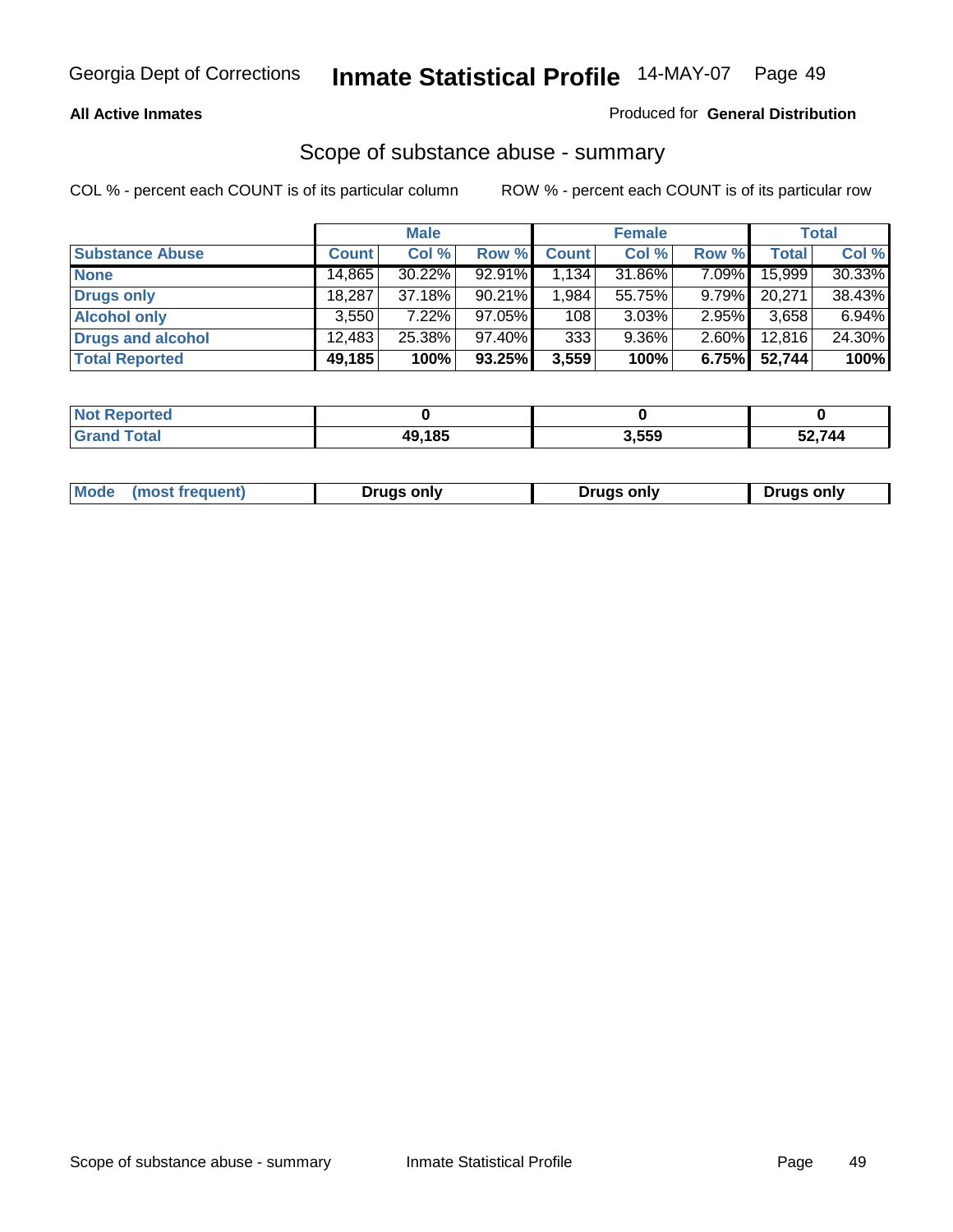#### **All Active Inmates**

#### Produced for **General Distribution**

### Scope of substance abuse - detail

|                                      |              | <b>Male</b> |        |              | <b>Female</b> |        |              | <b>Total</b> |
|--------------------------------------|--------------|-------------|--------|--------------|---------------|--------|--------------|--------------|
| <b>Substance Abuse</b>               | <b>Count</b> | Col %       | Row %  | <b>Count</b> | Col %         | Row %  | <b>Total</b> | Col %        |
| No drug or alcohol problems          | 14,865       | 30.22%      | 92.91% | 1,134        | 31.86%        | 7.09%  | 15,999       | 30.33%       |
| Drug addiction but no alcohol        | 440          | 0.89%       | 87.48% | 63           | 1.77%         | 12.52% | 503          | 0.95%        |
| <b>Drug addiction and alcohol</b>    | 199          | 0.40%       | 99.00% | 2            | 0.06%         | 1.00%  | 201          | 0.38%        |
| abuse                                |              |             |        |              |               |        |              |              |
| <b>Drug addiction and alcoholism</b> | 82           | 0.17%       | 96.47% | 3            | 0.08%         | 3.53%  | 85           | 0.16%        |
| No drug problem but alcohol          | 2,902        | 5.90%       | 98.34% | 49           | 1.38%         | 1.66%  | 2,951        | 5.59%        |
| <b>labuse</b>                        |              |             |        |              |               |        |              |              |
| No drug problem but alcoholism       | 648          | 1.32%       | 91.65% | 59           | 1.66%         | 8.35%  | 707          | 1.34%        |
| Drug experiment but no alcohol       | 8,482        | 17.25%      | 94.16% | 526          | 14.78%        | 5.84%  | 9,008        | 17.08%       |
| <b>Drug experiment &amp; alcohol</b> | 1,884        | 3.83%       | 98.79% | 23           | 0.65%         | 1.21%  | 1,907        | 3.62%        |
| <b>labuse</b>                        |              |             |        |              |               |        |              |              |
| Drug experiment & alcoholism         | 762          | 1.55%       | 96.46% | 28           | 0.79%         | 3.54%  | 790          | 1.50%        |
| Drug abuse but no alcohol            | 9,365        | 19.04%      | 87.04% | 1,395        | 39.20%        | 12.96% | 10,760       | 20.40%       |
| Drug abuse and alcohol abuse         | 8,110        | 16.49%      | 98.47% | 126          | 3.54%         | 1.53%  | 8,236        | 15.62%       |
| <b>Drug abuse and alcoholism</b>     | 1,446        | 2.94%       | 90.54% | 151          | 4.24%         | 9.46%  | 1,597        | 3.03%        |
| <b>Total Reported</b>                | 49,185       | 100%        | 93.25% | 3,559        | 100%          | 6.75%  | 52,744       | 100%         |

| <b>Reported</b><br><b>Not</b> |        |       |        |
|-------------------------------|--------|-------|--------|
| <b>Total</b>                  | 49.185 | 3,559 | 52,744 |

| Mode (most frequent) | No drug or alcohol problems Drug abuse but no alcohol No drug or alcohol |          |
|----------------------|--------------------------------------------------------------------------|----------|
|                      |                                                                          | problems |
|                      |                                                                          |          |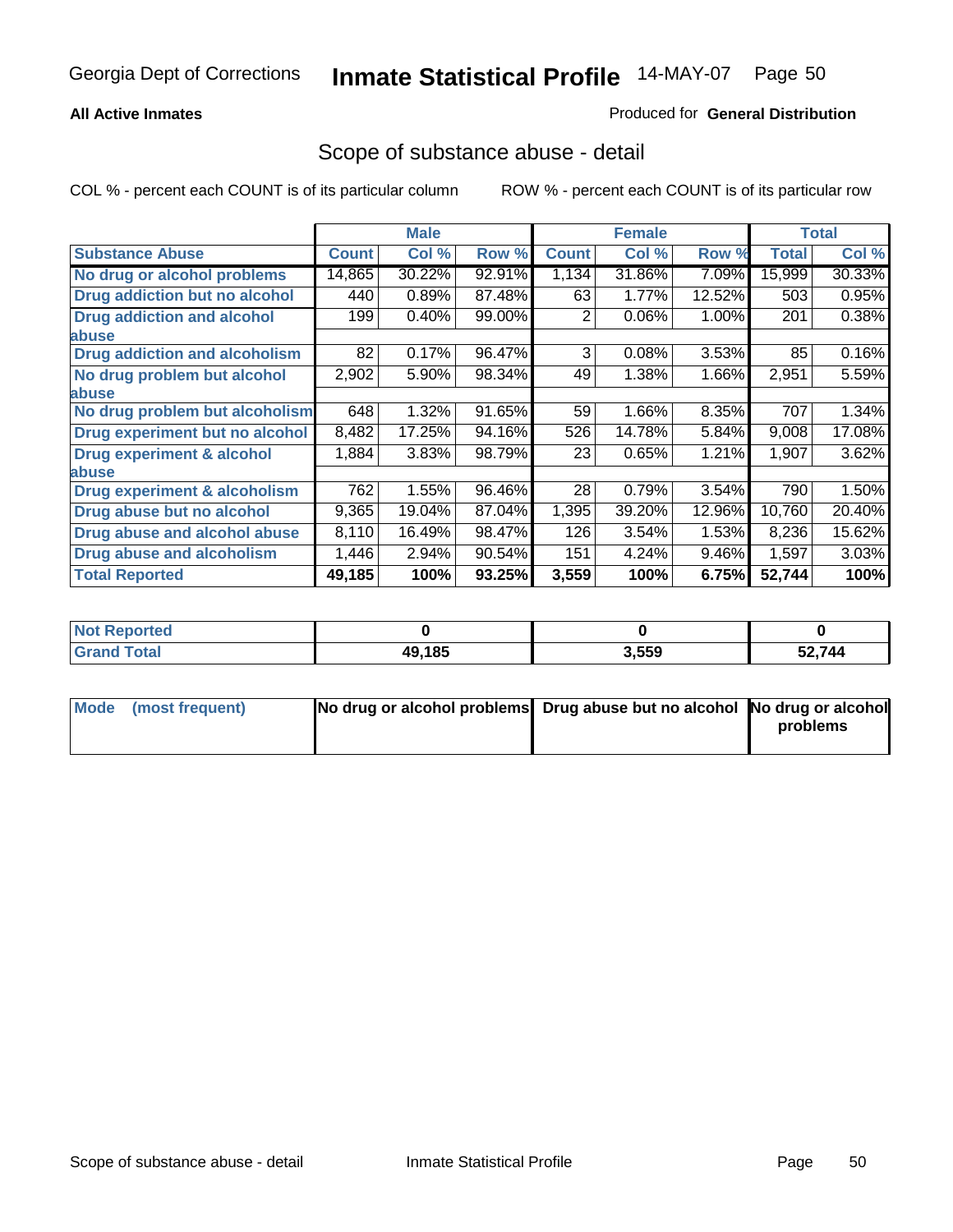#### **All Active Inmates**

#### Produced for **General Distribution**

## Current / last mental health treatment level

|                                    |              | <b>Male</b> |         |              | <b>Female</b> |        |              | <b>Total</b> |
|------------------------------------|--------------|-------------|---------|--------------|---------------|--------|--------------|--------------|
| <b>Mental Health Treatment Lev</b> | <b>Count</b> | Col %       | Row %   | <b>Count</b> | Col%          | Row %  | <b>Total</b> | Col%         |
| 1 No problem at current time       | 6,385        | 48.89%      | 93.81%  | 421          | 19.14%        | 6.19%  | 6,806        | 44.60%       |
| <b>2 Receiving outpatient</b>      | 4,860        | 37.21%      | 74.37%  | 1,675        | 76.14%        | 25.63% | 6,535        | 42.82%       |
| treatment                          |              |             |         |              |               |        |              |              |
| 3 Inpatient, moderate              | 1,448        | 11.09%      | 95.51%  | 68           | 3.09%         | 4.49%  | 1,516        | 9.93%        |
| treatment                          |              |             |         |              |               |        |              |              |
| 4 Inpatient, intensive             | 359          | 2.75%       | 91.12%  | 35           | 1.59%         | 8.88%  | 394          | 2.58%        |
| treatment                          |              |             |         |              |               |        |              |              |
| <b>5 Undergoing crisis</b>         | 6            | 0.05%       | 100.00% |              |               |        | 6            | 0.04%        |
| stabilization                      |              |             |         |              |               |        |              |              |
| <b>6 Hospital for criminally</b>   | 2            | 0.02%       | 66.67%  |              | 0.05%         | 33.33% | 3            | 0.02%        |
| insane                             |              |             |         |              |               |        |              |              |
| <b>Total Evaluated</b>             | 13,060       | 100%        | 85.58%  | 2,200        | 100%          | 14.42% | 15,260       | 100%         |

| Never had MH evaluation | 36,125 | 1,359 | 37,484 |
|-------------------------|--------|-------|--------|
| <b>Grand Total</b>      | 49,185 | 3,559 | 52,744 |

| Median (middle) | <b>Receiving outpatient</b><br>treatment | <b>Receiving outpatient</b><br>treatment | <b>Receiving</b><br>outpatient<br>treatment |
|-----------------|------------------------------------------|------------------------------------------|---------------------------------------------|
| Mode            | No problem at current time               | <b>Receiving outpatient</b>              | No problem at                               |
| (most frequent) |                                          | treatment                                | current time                                |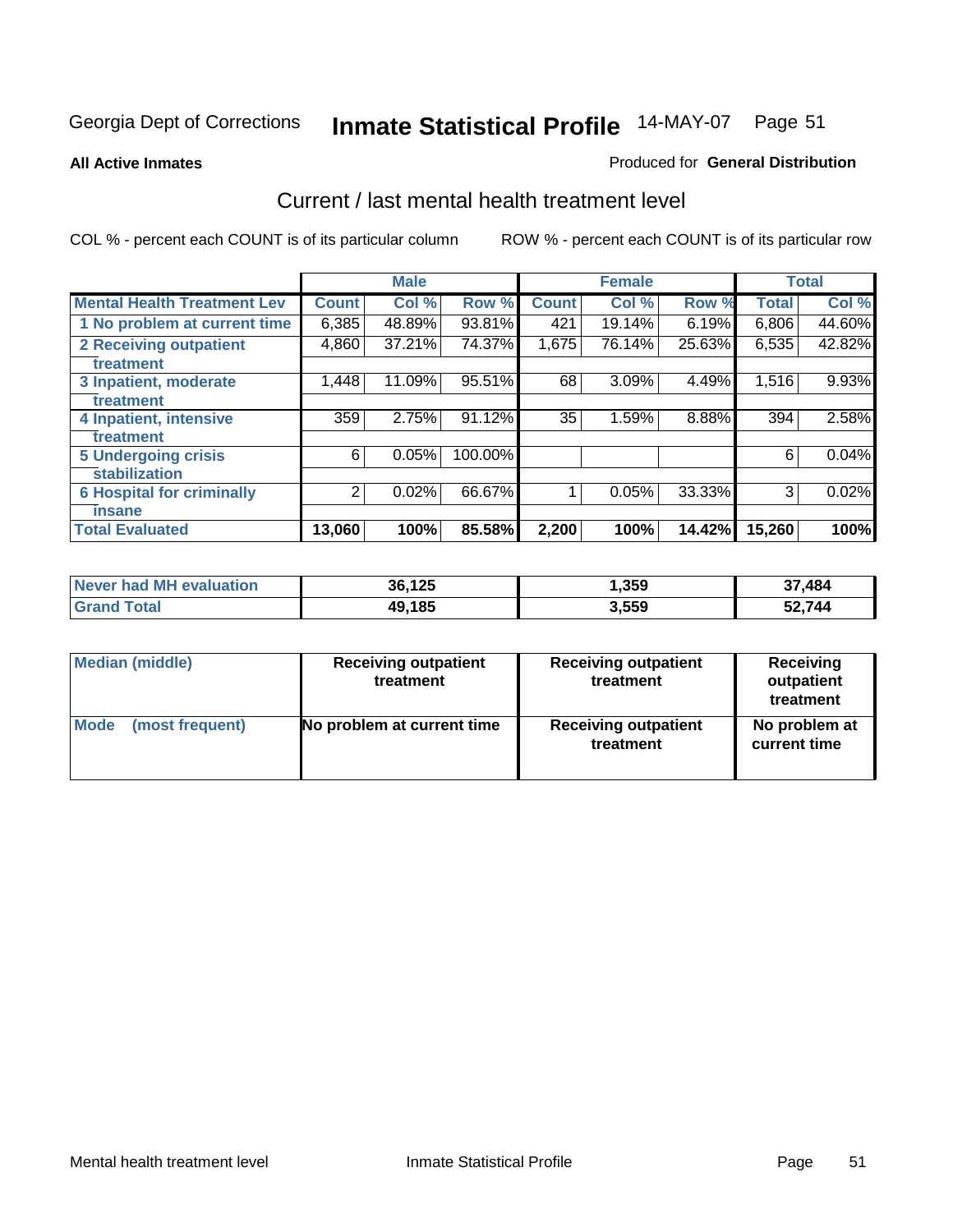### **All Active Inmates**

### Produced for **General Distribution**

# PULHESDWIT medical scale - 'P' overall condition ('P'hysical)

|                                   |                | <b>Male</b> |        |              | <b>Female</b> |         |              | <b>Total</b> |
|-----------------------------------|----------------|-------------|--------|--------------|---------------|---------|--------------|--------------|
| 'P' Overall Condition             | <b>Count</b>   | Col %       | Row %  | <b>Count</b> | Col %         | Row %   | <b>Total</b> | Col %        |
| 1 No medical illness              | 35,976         | 75.32%      | 94.87% | 1,946        | 56.87%        | 5.13%   | 37,922       | 74.08%       |
| 2 Well-controlled chronic illness | 9,131          | 19.12%      | 87.81% | 1,267        | 37.03%        | 12.19%  | 10,398       | 20.31%       |
| 3 Poorly-controlled chronic       | 2,583          | 5.41%       | 95.92% | 110          | 3.21%         | 4.08%   | 2,693        | 5.26%        |
| <b>illness</b>                    |                |             |        |              |               |         |              |              |
| 4 Significant problems requiring  | 72             | 0.15%       | 91.14% |              | 0.20%         | 8.86%   | 79           | 0.15%        |
| special housing                   |                |             |        |              |               |         |              |              |
| 5 Terminal illness, < 6 months    | 5 <sup>1</sup> | 0.01%       | 83.33% |              | 0.03%         | 16.67%  | 6            | 0.01%        |
| to live                           |                |             |        |              |               |         |              |              |
| 6 Inmate is pregnant              |                |             |        | 91           | 2.66%         | 100.00% | 91           | 0.18%        |
| <b>Total Reported</b>             | 47,767         | 100%        | 93.31% | 3,422        | 100%          | 6.69%   | 51,189       | 100%         |

| rteo | $A$ <sup>4</sup> $Q$<br>- 10 | 107<br>ושו  | ,555   |
|------|------------------------------|-------------|--------|
| ota  | 49,185<br>44                 | 550<br>.JJJ | 52,744 |

| Mode | (most frequent) | <sup>1</sup> No medical illness | 1 No medical illness | 1 No medical<br>illness |
|------|-----------------|---------------------------------|----------------------|-------------------------|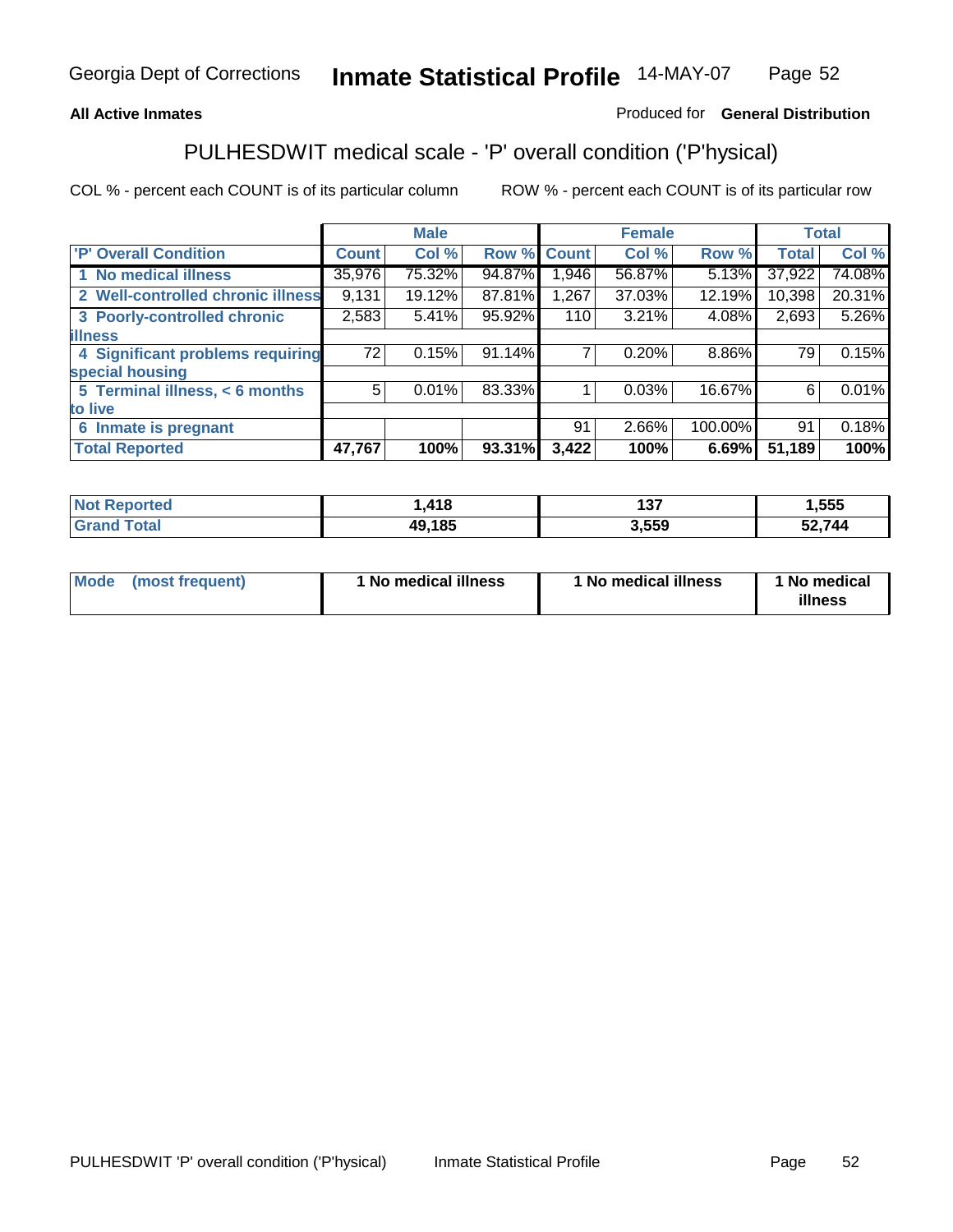#### **All Active Inmates**

#### Produced for **General Distribution**

## PULHESDWIT medical scale - 'U' upper body

|                              |              | <b>Male</b> |         |              | <b>Female</b> |       |              | <b>Total</b> |
|------------------------------|--------------|-------------|---------|--------------|---------------|-------|--------------|--------------|
| <b>U' Upper Body</b>         | <b>Count</b> | Col %       | Row %   | <b>Count</b> | Col %         | Row % | <b>Total</b> | Col %        |
| 1 Upper bones, joints,       | 46,211       | 96.74%      | 93.40%  | 3,263        | 95.35%        | 6.60% | 49,474       | 96.65%       |
| muscles all OK               |              |             |         |              |               |       |              |              |
| 2 One or both arms minimally | 1,297        | 2.72%       | 90.07%  | 143          | 4.18%         | 9.93% | 1,440        | 2.81%        |
| limited                      |              |             |         |              |               |       |              |              |
| 3 One or both arms           | 207          | 0.43%       | 94.09%  | 13           | 0.38%         | 5.91% | 220          | 0.43%        |
| moderately limited           |              |             |         |              |               |       |              |              |
| 4 One arm disabled,          | 48           | 0.10%       | 94.12%  | 3            | 0.09%         | 5.88% | 51           | 0.10%        |
| paralyzed, or amputated      |              |             |         |              |               |       |              |              |
| 5 Both arms disabled,        | 4            | 0.01%       | 100.00% |              |               |       | 4            | 0.01%        |
| paralyzed, or amputated      |              |             |         |              |               |       |              |              |
| <b>Total Reported</b>        | 47,767       | 100%        | 93.31%  | 3,422        | 100%          | 6.69% | 51,189       | 100%         |

| N <sub>of</sub><br><b>Reported</b> | ,418   | 137   | I,555  |
|------------------------------------|--------|-------|--------|
| Total                              | 49,185 | 3,559 | 52.744 |

| <b>Mode</b> | (most frequent) | 1 Upper bones, joints,<br>muscles all OK | 1 Upper bones, joints,<br>muscles all OK | 1 Upper bones,<br>joints, muscles all<br>ΟK |
|-------------|-----------------|------------------------------------------|------------------------------------------|---------------------------------------------|
|-------------|-----------------|------------------------------------------|------------------------------------------|---------------------------------------------|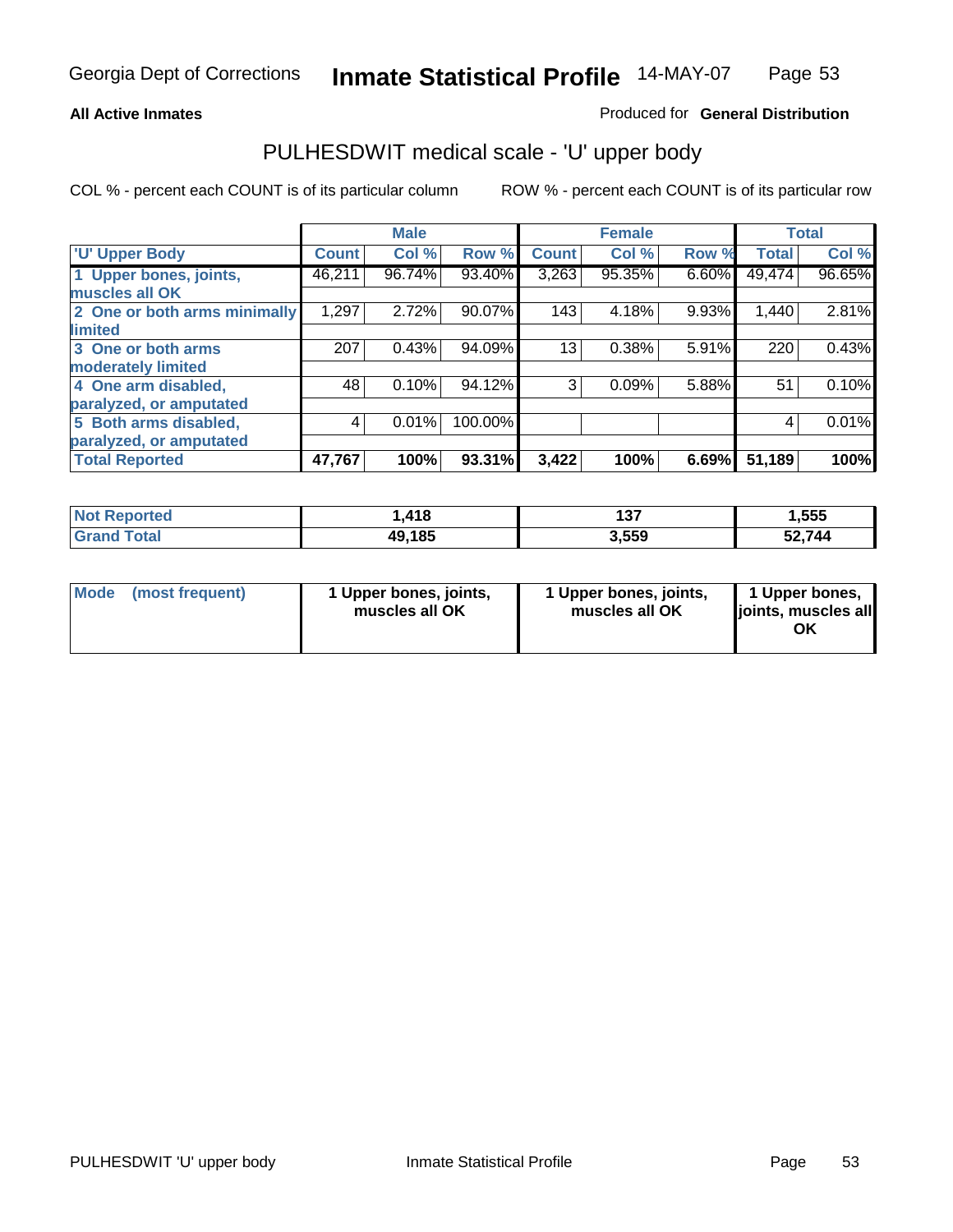#### **All Active Inmates**

### Produced for **General Distribution**

### PULHESDWIT medical scale - 'L' lower body

|                                |              | <b>Male</b> |         |              | <b>Female</b> |          |              | <b>Total</b> |
|--------------------------------|--------------|-------------|---------|--------------|---------------|----------|--------------|--------------|
| <b>L' Lower Body</b>           | <b>Count</b> | Col %       | Row %   | <b>Count</b> | Col %         | Row %    | <b>Total</b> | Col %        |
| 1 Lower bones, joints,         | 44,144       | 92.42%      | 93.64%  | 2,997        | 87.58%        | 6.36%    | 47,141       | 92.09%       |
| muscles all OK                 |              |             |         |              |               |          |              |              |
| 2 One or both legs minimally   | 2,975        | 6.23%       | 88.31%  | 394          | 11.51%        | 11.69%   | 3,369        | 6.58%        |
| limited                        |              |             |         |              |               |          |              |              |
| 3 One or both legs             | 534          | 1.12%       | 95.36%  | 26           | 0.76%         | 4.64%    | 560          | 1.09%        |
| moderately limited             |              |             |         |              |               |          |              |              |
| 4 One leg disabled, paralyzed, | 95           | 0.20%       | 95.00%  | 5            | 0.15%         | $5.00\%$ | 100          | 0.20%        |
| or amputated                   |              |             |         |              |               |          |              |              |
| 5 Both legs disabled,          | 19           | 0.04%       | 100.00% |              |               |          | 19           | 0.04%        |
| paralyzed, or amputated        |              |             |         |              |               |          |              |              |
| <b>Total Reported</b>          | 47,767       | 100%        | 93.31%  | 3,422        | 100%          | 6.69%    | 51,189       | 100%         |

| <b>Not Reported</b>      | ,418   | 137   | 1,555  |
|--------------------------|--------|-------|--------|
| <b>Total</b><br>'Grand . | 49,185 | 3,559 | 52,744 |

|  | Mode (most frequent) | 1 Lower bones, joints,<br>muscles all OK | 1 Lower bones, joints,<br>muscles all OK | 1 Lower bones,<br>joints, muscles all<br>OK |
|--|----------------------|------------------------------------------|------------------------------------------|---------------------------------------------|
|--|----------------------|------------------------------------------|------------------------------------------|---------------------------------------------|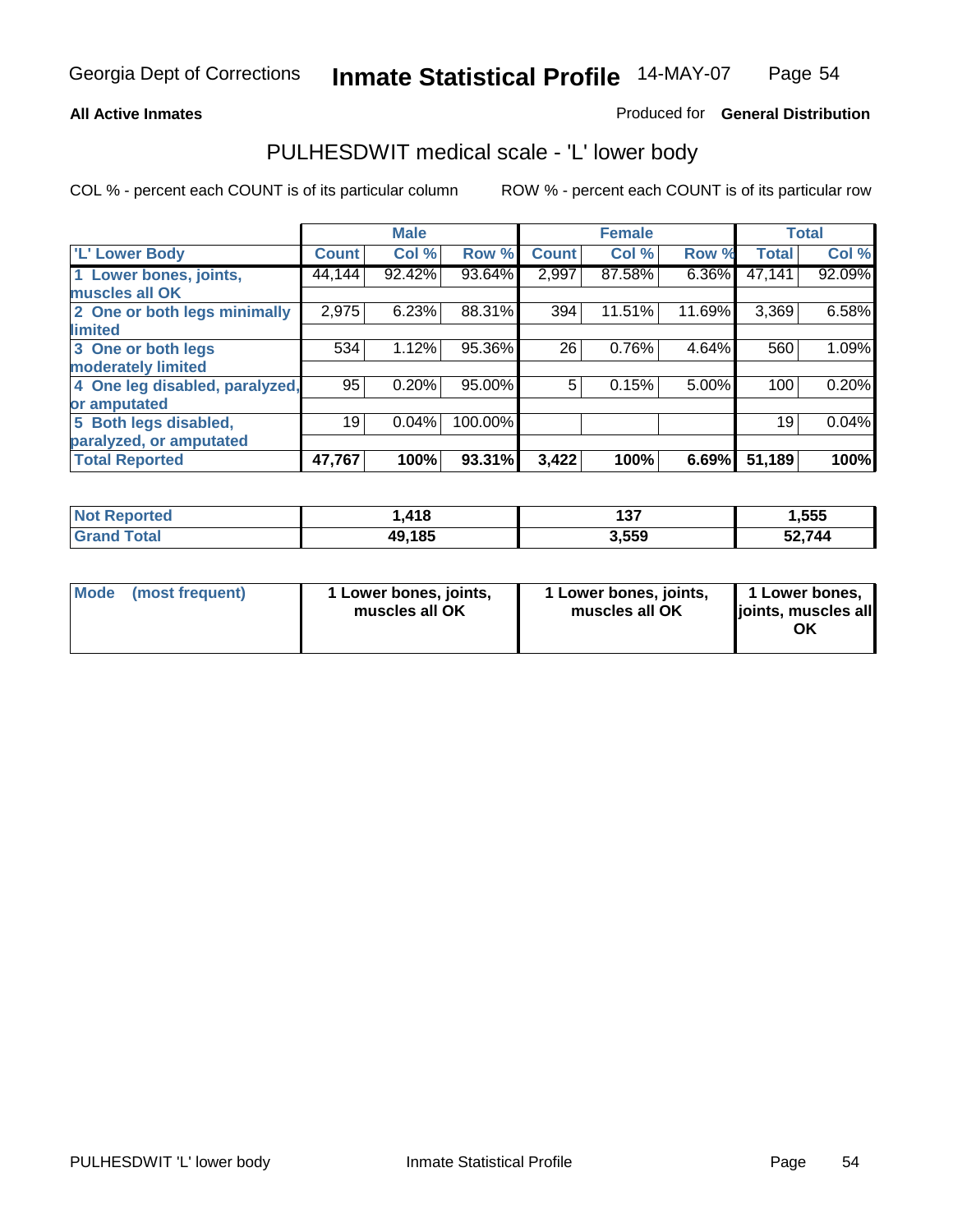#### **All Active Inmates**

#### Produced for **General Distribution**

### PULHESDWIT medical scale - 'H' hearing

|                                |              | <b>Male</b> |             |       | <b>Female</b> |        | <b>Total</b> |        |
|--------------------------------|--------------|-------------|-------------|-------|---------------|--------|--------------|--------|
| <b>H'</b> Hearing              | <b>Count</b> | Col %       | Row % Count |       | Col %         | Row %  | <b>Total</b> | Col %  |
| 1 Normal hearing both ears     | 47,383       | 99.20%      | 93.35%      | 3,374 | 98.60%        | 6.65%  | 50,757       | 99.16% |
| 2 Some loss in one ear with    | 300          | 0.63%       | 89.82%      | 34    | 0.99%         | 10.18% | 334          | 0.65%  |
| other OK, or mild loss in both |              |             |             |       |               |        |              |        |
| 3 Total loss in one ear with   | 57           | 0.12%       | 86.36%      | 9     | $0.26\%$      | 13.64% | 66           | 0.13%  |
| mild loss in other             |              |             |             |       |               |        |              |        |
| 4 Severe loss in both ears     | 13           | 0.03%       | 86.67%      | 2     | $0.06\%$      | 13.33% | 15           | 0.03%  |
| 5 Total loss in both ears,     | 14           | 0.03%       | 82.35%      | 3     | 0.09%         | 17.65% | 17           | 0.03%  |
| requiring special housing      |              |             |             |       |               |        |              |        |
| <b>Total Reported</b>          | 47,767       | 100%        | 93.31%      | 3,422 | 100%          | 6.69%  | 51,189       | 100%   |

| orted       | 44 C<br>/ I O | ---<br>וטו | 555. ا |
|-------------|---------------|------------|--------|
| $f$ oto $f$ | 49,185        | 3,559      | 52,744 |

| Mode (most frequent) | 1 Normal hearing both ears   1 Normal hearing both ears   1 Normal hearing |           |
|----------------------|----------------------------------------------------------------------------|-----------|
|                      |                                                                            | both ears |
|                      |                                                                            |           |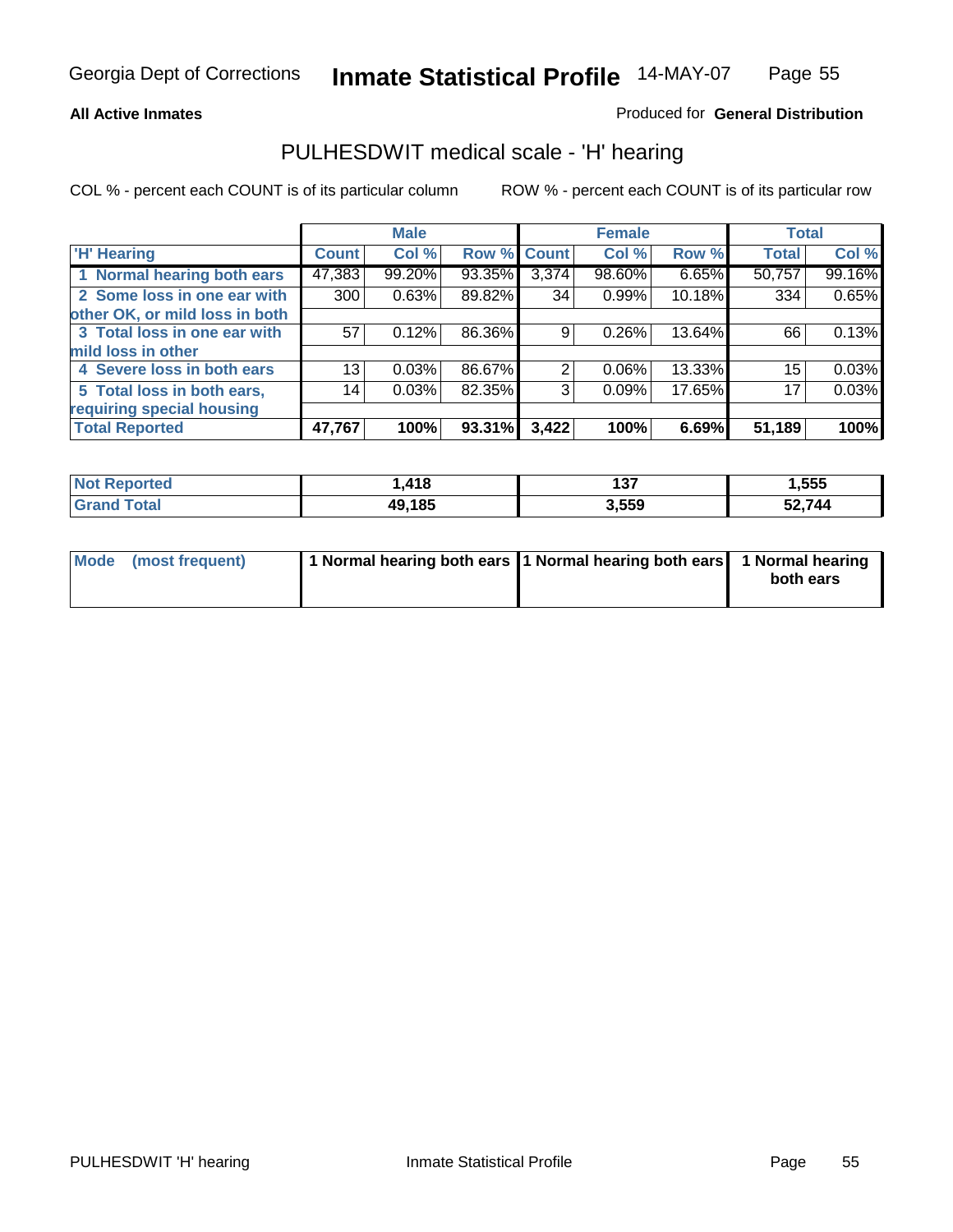### **All Active Inmates**

### Produced for **General Distribution**

### PULHESDWIT medical scale - 'E' vision

|                                 |              | <b>Male</b> |             |       | <b>Female</b> |        |              | <b>Total</b> |
|---------------------------------|--------------|-------------|-------------|-------|---------------|--------|--------------|--------------|
| 'E' Vision                      | <b>Count</b> | Col %       | Row % Count |       | Col %         | Row %  | <b>Total</b> | Col %        |
| 1 Correctable to 20/40 in both  | 42,464       | 88.90%      | 94.93%      | 2,266 | 66.22%        | 5.07%  | 44,730       | 87.38%       |
| eyes                            |              |             |             |       |               |        |              |              |
| 2 Correctable to 20/70 in one   | 4,654        | 9.74%       | 81.11%      | 1,084 | 31.68%        | 18.89% | 5,738        | 11.21%       |
| eye, may be blind in other      |              |             |             |       |               |        |              |              |
| 3 Correctable to 20/200 in one  | 552          | 1.16%       | 89.32%      | 66    | 1.93%         | 10.68% | 618          | 1.21%        |
| eye, may be blind in other      |              |             |             |       |               |        |              |              |
| 4 One eye not correctable to    | 82           | 0.17%       | 93.18%      | 6     | 0.18%         | 6.82%  | 88           | 0.17%        |
| 20/200, other may be blind      |              |             |             |       |               |        |              |              |
| 5 Blind in both eyes, requiring | 15           | 0.03%       | 100.00%     |       |               |        | 15           | 0.03%        |
| special housing                 |              |             |             |       |               |        |              |              |
| <b>Total Reported</b>           | 47,767       | 100%        | 93.31%      | 3,422 | 100%          | 6.69%  | 51,189       | 100%         |

| <b>Not Reported</b> | .418   | כ מ<br>، 3 ا | 1,555  |
|---------------------|--------|--------------|--------|
| Total<br>Grs        | 49,185 | 3,559        | 52,744 |

| Mode | (most frequent) | 1 Correctable to 20/40 in<br>both eves | 1 Correctable to 20/40 in   1 Correctable to<br>both eves | 20/40 in both eyes |
|------|-----------------|----------------------------------------|-----------------------------------------------------------|--------------------|
|      |                 |                                        |                                                           |                    |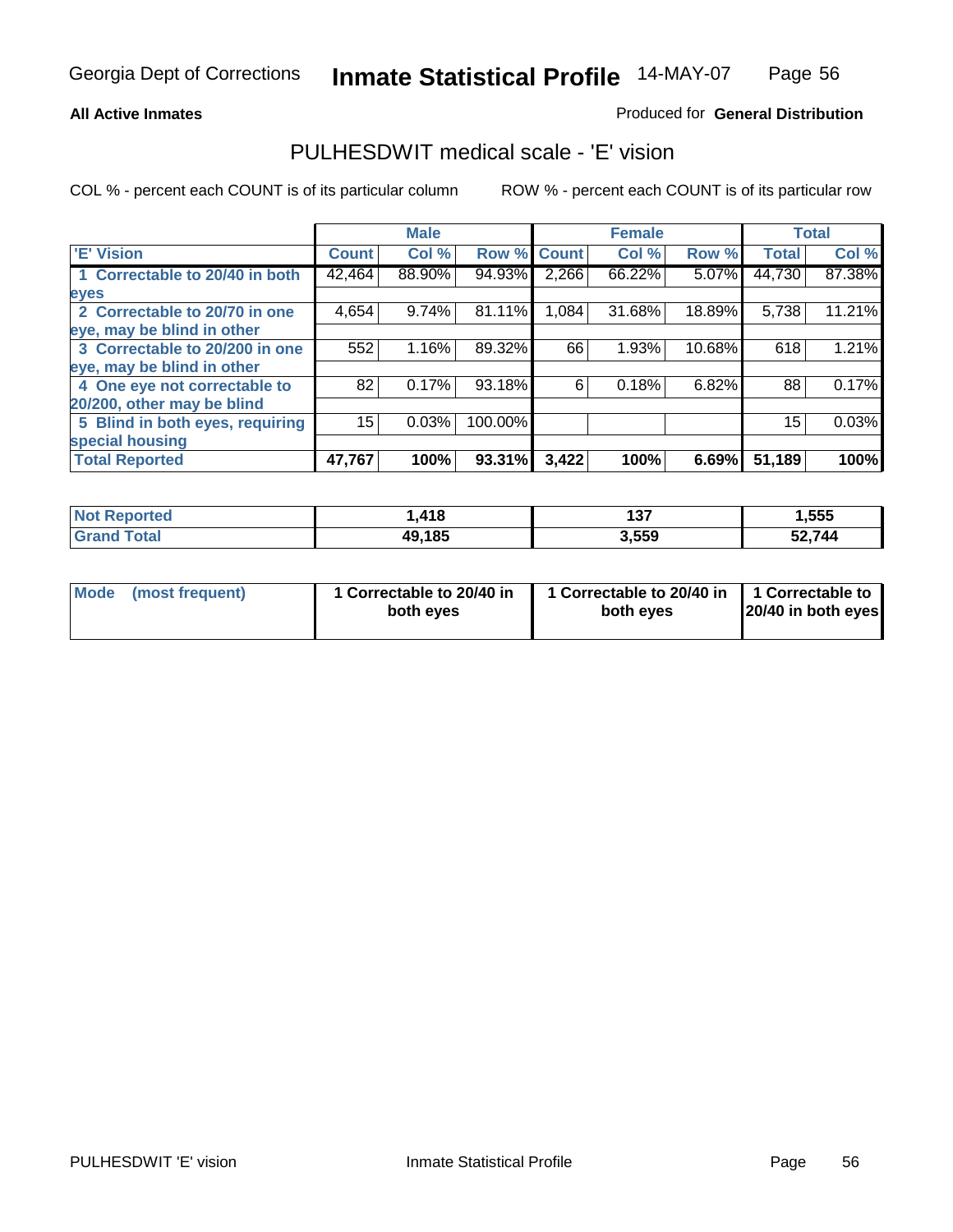#### **All Active Inmates**

#### Produced for **General Distribution**

# PULHESDWIT medical scale - 'S' pSychiatric

|                                        |              | <b>Male</b> |         |              | <b>Female</b> |        |              | <b>Total</b> |
|----------------------------------------|--------------|-------------|---------|--------------|---------------|--------|--------------|--------------|
| 'S' pSychiatric                        | <b>Count</b> | Col %       | Row %   | <b>Count</b> | Col %         | Row %  | <b>Total</b> | Col %        |
| 1 No impairment or disorders           | 41,445       | 88.02%      | 95.00%  | 2,180        | 63.82%        | 5.00%  | 43,625       | 86.38%       |
| 2 Stable, or in remission, or          | 4,570        | 9.71%       | 79.64%  | 1,168        | 34.19%        | 20.36% | 5,738        | 11.36%       |
| mild impairment or retardation         |              |             |         |              |               |        |              |              |
| 3 Requires moderate inpatient          | 997          | 2.12%       | 94.86%  | 54           | 1.58%         | 5.14%  | 1,051        | 2.08%        |
| treatment                              |              |             |         |              |               |        |              |              |
| 4 Requires intensive inpatient         | 69           | 0.15%       | 83.13%  | 14           | 0.41%         | 16.87% | 83           | 0.16%        |
| treatment                              |              |             |         |              |               |        |              |              |
| <b>5 Requires Crisis Stabilization</b> | 5            | 0.01%       | 100.00% |              |               |        | 5            | 0.01%        |
| Unit (CSU) inpatient care              |              |             |         |              |               |        |              |              |
| <b>Total Reported</b>                  | 47,086       | 100%        | 93.24%  | 3,416        | 100%          | 6.76%  | 50,502       | 100%         |

| <b>Not Reported</b>    | 2,099  | 143   | 2,242  |
|------------------------|--------|-------|--------|
| $\tau$ otal<br>' Grand | 49,185 | 3,559 | 52,744 |

| Mode (most frequent) | <b>1</b> No impairment or disorders | 1 No impairment or<br>disorders | 1 No impairment or<br>disorders |
|----------------------|-------------------------------------|---------------------------------|---------------------------------|
|                      |                                     |                                 |                                 |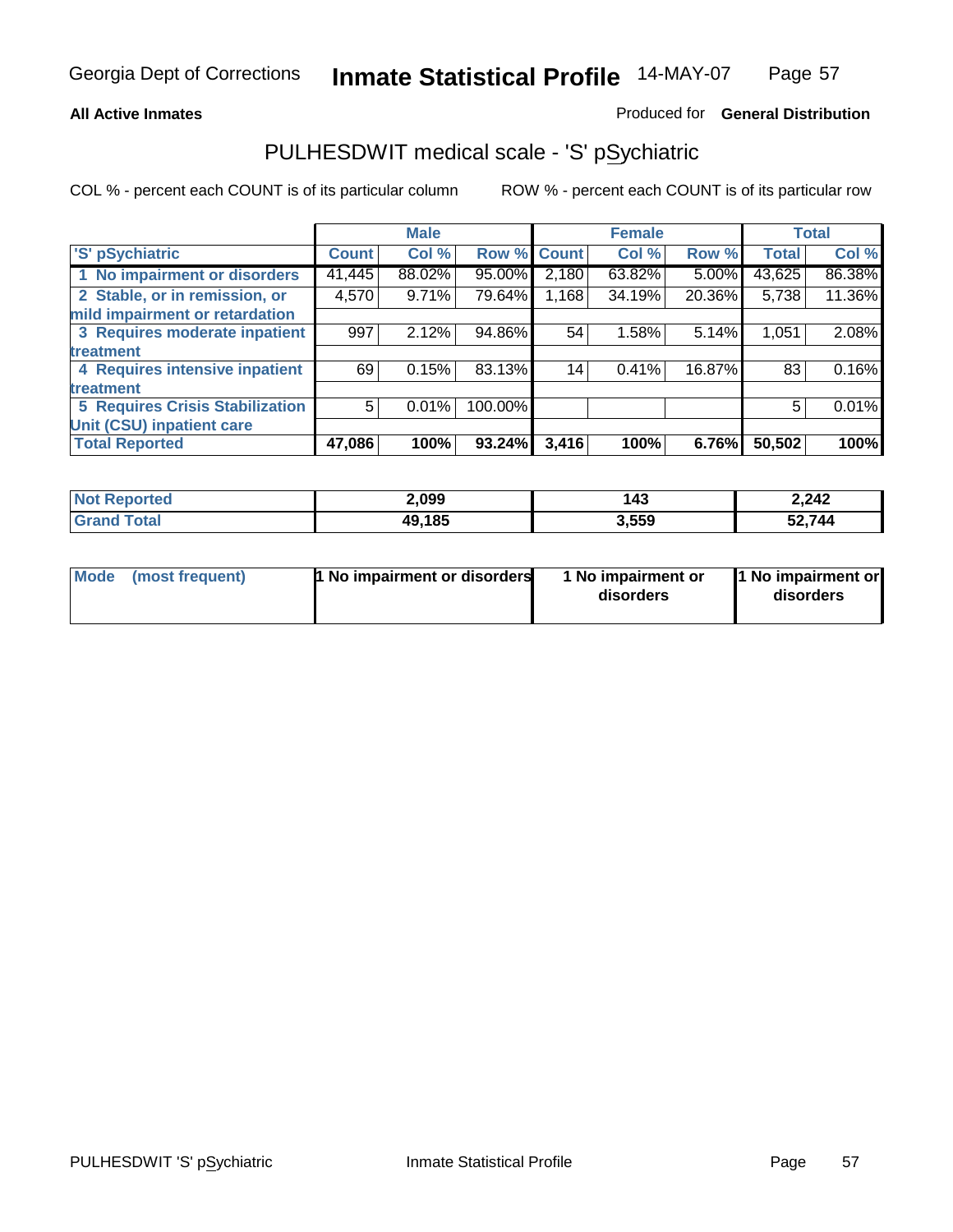#### **All Active Inmates**

#### Produced for **General Distribution**

### PULHESDWIT medical scale - 'D' dental

|                                                    |              | <b>Male</b> |             |       | <b>Female</b> |         |              | <b>Total</b> |
|----------------------------------------------------|--------------|-------------|-------------|-------|---------------|---------|--------------|--------------|
| <b>D' Dental</b>                                   | <b>Count</b> | Col %       | Row % Count |       | Col %         | Row %   | <b>Total</b> | Col %        |
| 1 Minimal routine dental health                    | 17,247       | 36.86%      | 87.68%      | 2,423 | 70.95%        | 12.32%  | 19,670       | 39.18%       |
| <b>needs</b><br>2 Moderate cavities and/or         | 24,257       | 51.84%      | 97.35%      | 660   | 19.33%        | 2.65%   | 24,917       | 49.63%       |
| gum disease<br>3 Extensive gum disease             | 5,278        | 11.28%      | 94.10%      | 331   | 9.69%         | 5.90%   | 5,609        | 11.17%       |
| and/or widespread decay                            |              |             |             |       |               |         |              |              |
| 4 Urgent need for dental<br><b>services</b>        | 6            | 0.01%       | 100.00%     |       |               |         | 6            | 0.01%        |
| 5 Life-threatening disease or                      |              |             |             |       | 0.03%         | 100.00% |              | 0.01%        |
| extreme pain or infection<br><b>Total Reported</b> | 46,788       | 100%        | 93.20%      | 3,415 | 100%          | 6.80%   | 50,203       | 100%         |

| <b>Not Reported</b>   | 2,397  | 144   | 2,541  |
|-----------------------|--------|-------|--------|
| Total<br><b>Grand</b> | 49,185 | 3,559 | 52,744 |

| <b>Mode</b> | (most frequent) | 2 Moderate cavities and/or<br>qum disease | Minimal routine dental<br>health needs | 2 Moderate<br>cavities and/or |
|-------------|-----------------|-------------------------------------------|----------------------------------------|-------------------------------|
|             |                 |                                           |                                        | qum disease                   |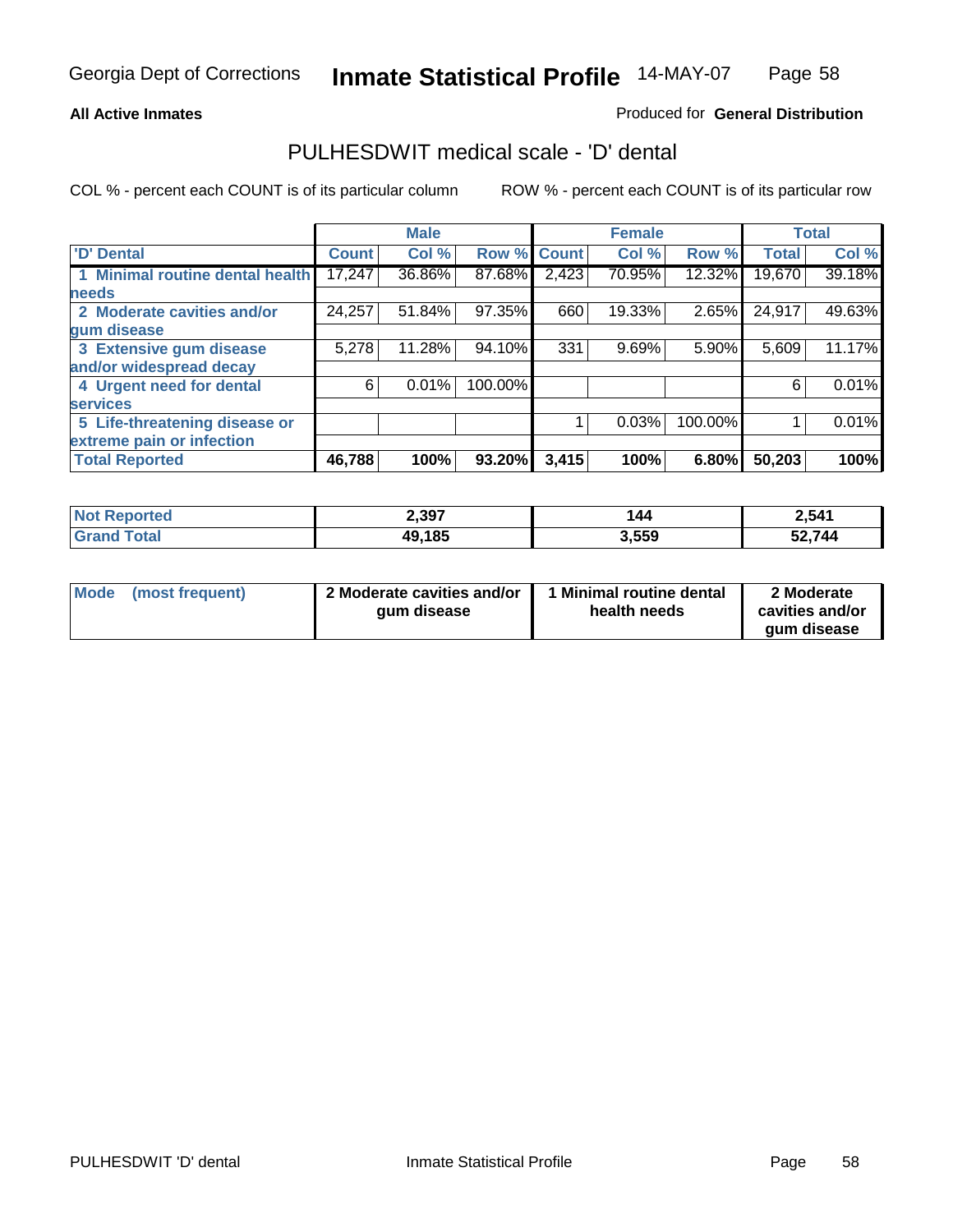#### **All Active Inmates**

#### Produced for **General Distribution**

### PULHESDWIT medical scale - 'W' work ability

|                                 |              | <b>Male</b> |             |       | <b>Female</b> |        |              | <b>Total</b> |
|---------------------------------|--------------|-------------|-------------|-------|---------------|--------|--------------|--------------|
| W' work ability                 | <b>Count</b> | Col %       | Row % Count |       | Col %         | Row %  | <b>Total</b> | Col %        |
| 1 Unrestricted work or activity | 40,911       | 85.65%      | 93.15%      | 3,007 | 87.87%        | 6.85%  | 43,918       | 85.80%       |
| 2 Minor restrictions on type of | 5,332        | 11.16%      | 95.16%      | 271   | 7.92%         | 4.84%  | 5,603        | 10.95%       |
| <b>work</b>                     |              |             |             |       |               |        |              |              |
| 3 Moderate restrictions on type | 1,216        | 2.55%       | 97.05%      | 37    | 1.08%         | 2.95%  | 1,253        | 2.45%        |
| of work                         |              |             |             |       |               |        |              |              |
| 4 Major restrictions on type of | 255          | 0.53%       | 73.28%      | 93    | 2.72%         | 26.72% | 348          | 0.68%        |
| work                            |              |             |             |       |               |        |              |              |
| 5 Cannot work under any         | 53           | 0.11%       | 79.10%      | 14    | 0.41%         | 20.90% | 67           | 0.13%        |
| <b>circumstances</b>            |              |             |             |       |               |        |              |              |
| <b>Total Reported</b>           | 47,767       | 100%        | 93.31%      | 3,422 | 100%          | 6.69%  | 51,189       | 100.0%       |

| <b>Not Reported</b> | .418.  | 4.27<br>וטו | ,555   |
|---------------------|--------|-------------|--------|
| <b>Grand Total</b>  | 49,185 | 3,559       | 52,744 |

| Mode            | 1 Unrestricted work or | 1 Unrestricted work or | 1 Unrestricted   |
|-----------------|------------------------|------------------------|------------------|
| (most frequent) | activity               | activity               | work or activity |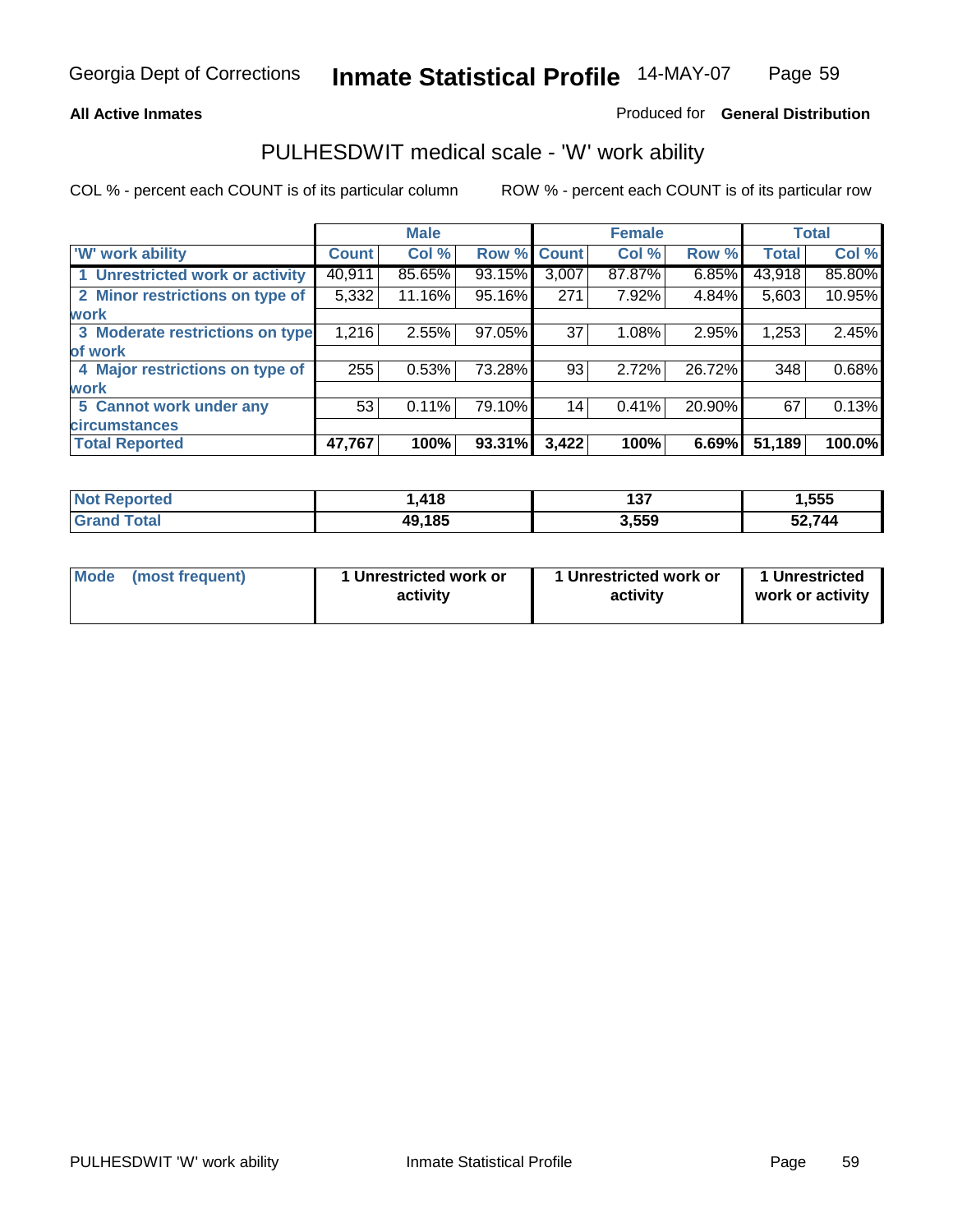### **All Active Inmates**

### Produced for **General Distribution**

# PULHESDWIT medical scale - 'I' impairment

|                                   |              | <b>Male</b> |             |       | <b>Female</b> |        | <b>Total</b> |        |
|-----------------------------------|--------------|-------------|-------------|-------|---------------|--------|--------------|--------|
| <b>T' Impairment</b>              | <b>Count</b> | Col %       | Row % Count |       | Col %         | Row %  | <b>Total</b> | Col %  |
| 1 No impairments or               | 47,445       | 99.33%      | $93.29\%$   | 3,415 | 99.80%        | 6.71%  | 50,860       | 99.36% |
| disabilities                      |              |             |             |       |               |        |              |        |
| 2 Wheelchair-bound but            | 52           | 0.11%       | 96.30%      | 2     | 0.06%         | 3.70%  | 54           | 0.11%  |
| otherwise OK                      |              |             |             |       |               |        |              |        |
| <b>3 Needs low-level Assisted</b> | 19           | 0.04%       | 86.36%      | 3     | 0.09%         | 13.64% | 22           | 0.04%  |
| Living (level I)                  |              |             |             |       |               |        |              |        |
| 4 Needs moderate Assisted         | 8            | 0.02%       | 100.00%     |       |               |        | 8            | 0.02%  |
| <b>Living (level II)</b>          |              |             |             |       |               |        |              |        |
| <b>5 Needs maximal Assisted</b>   | 243          | 0.51%       | 99.18%      | 2     | 0.06%         | 0.82%  | 245          | 0.48%  |
| <b>Living (level III)</b>         |              |             |             |       |               |        |              |        |
| <b>Total Reported</b>             | 47,767       | 100%        | 93.31%      | 3,422 | 100%          | 6.69%  | 51,189       | 100.0% |

| N <sub>O</sub><br><b>Reported</b> | ,418   | 137   | 1,555 |
|-----------------------------------|--------|-------|-------|
| 'otal                             | 49,185 | 3,559 | .744  |

| <b>Mode</b> | (most frequent) | 1 No impairments or<br>disabilities | 1 No impairments or<br>disabilities | 1 1 No impairments<br>or disabilities |
|-------------|-----------------|-------------------------------------|-------------------------------------|---------------------------------------|
|-------------|-----------------|-------------------------------------|-------------------------------------|---------------------------------------|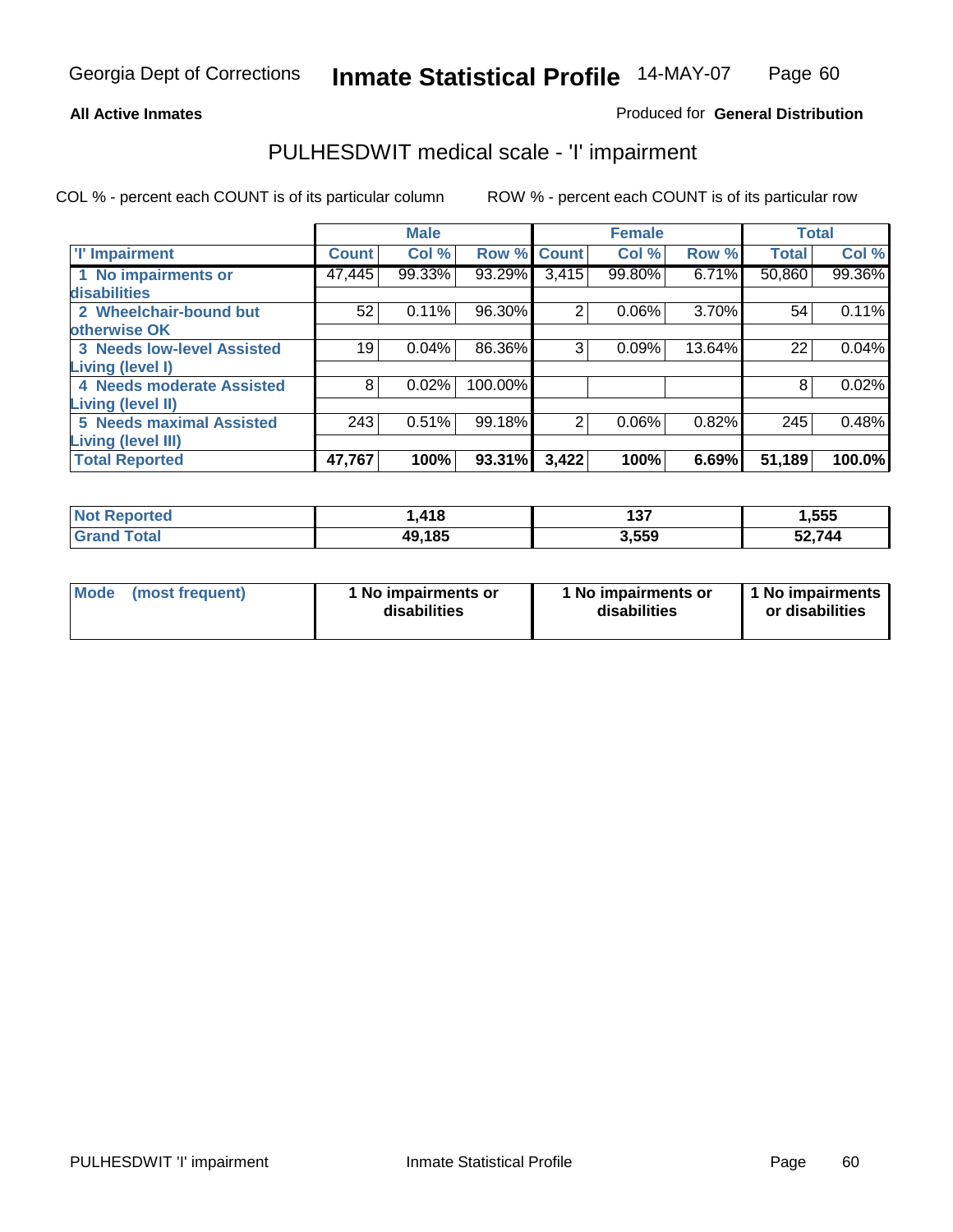#### **Inmate Statistical Profile** 14-MAY-07 Page Page 61

### **All Active Inmates Allowski** Produced fo **General Distribution**

## PULHESDWIT medical scale - 'T' transportability

|                              |              | <b>Male</b> |         |              | <b>Female</b> |       |              | <b>Total</b> |
|------------------------------|--------------|-------------|---------|--------------|---------------|-------|--------------|--------------|
| <b>T' Transportability</b>   | <b>Count</b> | Col %       | Row %   | <b>Count</b> | Col %         | Row % | <b>Total</b> | Col %        |
| 1 Can be transported in any  | 47,673       | 99.80%      | 93.31%  | 3,418        | 99.88%        | 6.69% | 51,091       | 99.81%       |
| ordinary approved vehicle    |              |             |         |              |               |       |              |              |
| 2 Wheelchair-bound, not      | 34           | 0.07%       | 94.44%  | 2            | 0.06%         | 5.56% | 36           | 0.07%        |
| needing special vehicle      |              |             |         |              |               |       |              |              |
| 3 Wheelchair-bound, requires | 15           | 0.03%       | 93.75%  |              | 0.03%         | 6.25% | 16           | 0.03%        |
| special vehicle              |              |             |         |              |               |       |              |              |
| 4 Needs specially-equipped   | 2            | 0.01%       | 100.00% |              |               |       |              | 0.01%        |
| medical vehicle              |              |             |         |              |               |       |              |              |
| <b>5 Requires ambulance</b>  | 43           | 0.09%       | 97.73%  |              | 0.03%         | 2.27% | 44           | 0.09%        |
| transport                    |              |             |         |              |               |       |              |              |
| <b>Total Reported</b>        | 47,767       | 100%        | 93.31%  | 3,422        | 100%          | 6.69% | 51,189       | 100.0%       |

| ported:<br>' Not      | ,418   | 137   | 1,555         |
|-----------------------|--------|-------|---------------|
| <b>c</b> otal<br>Gr2r | 49,185 | 3,559 | 2,744<br>ו ∠כ |

| Mode (most frequent) | 1 Can be transported in any 1 Can be transported in any | ordinary approved vehicle   ordinary approved vehicle   transported in any | 1 Can be<br>ordinary approved<br>vehicle |
|----------------------|---------------------------------------------------------|----------------------------------------------------------------------------|------------------------------------------|
|                      |                                                         |                                                                            |                                          |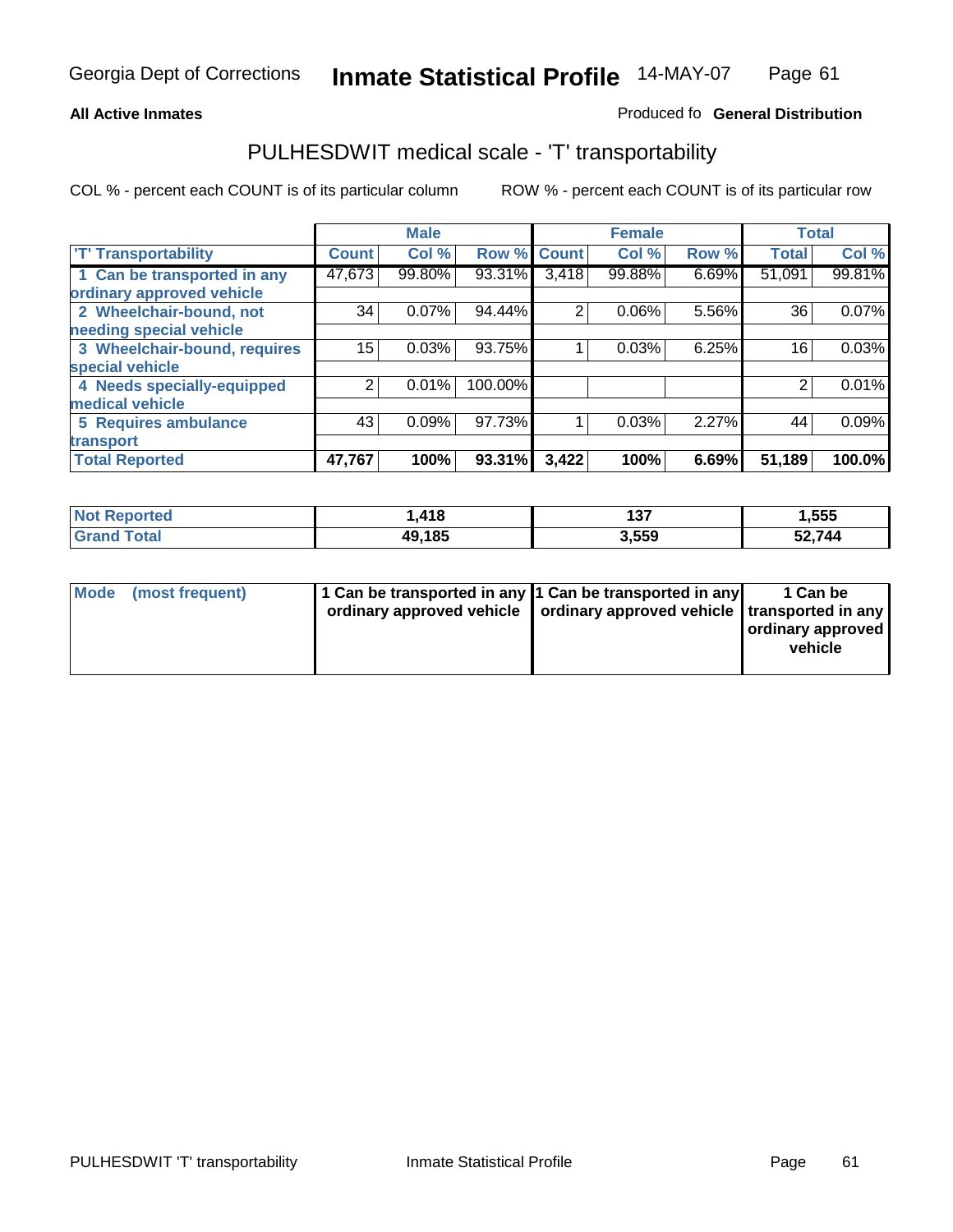### **All Active Inmates**

### Produced for **General Distribution**

# Criminality in family, self-reported

|                              |              | <b>Male</b> |           |              | <b>Female</b> |       |                 | <b>Total</b> |
|------------------------------|--------------|-------------|-----------|--------------|---------------|-------|-----------------|--------------|
| <b>Criminality In Family</b> | <b>Count</b> | Col %       | Row %     | <b>Count</b> | Col %         | Row % | <b>Total</b>    | Col %        |
| Yes, criminality in family   | 12,309       | $25.57\%$   | $90.53\%$ | 1,287        | 36.89%        |       | $9.47\%$ 13,596 | 26.33%       |
| No criminality in family     | 35,834       | 74.43%      | 94.21%    | 2,202        | $63.11\%$     |       | 5.79% 38,036    | 73.67%       |
| <b>Total Reported</b>        | 48,143       | 100%        | $93.24\%$ | 3,489        | 100%          |       | 6.76% 51,632    | 100%         |

| N      | ,042        | --   | $\overline{A}$ |
|--------|-------------|------|----------------|
|        |             | ιU   | .              |
| ______ | .185<br>49, | .559 | $-11$<br>'Д. / |

|  | Mode (most frequent) | No criminality in family | No criminality in family | No criminality in<br>family |
|--|----------------------|--------------------------|--------------------------|-----------------------------|
|--|----------------------|--------------------------|--------------------------|-----------------------------|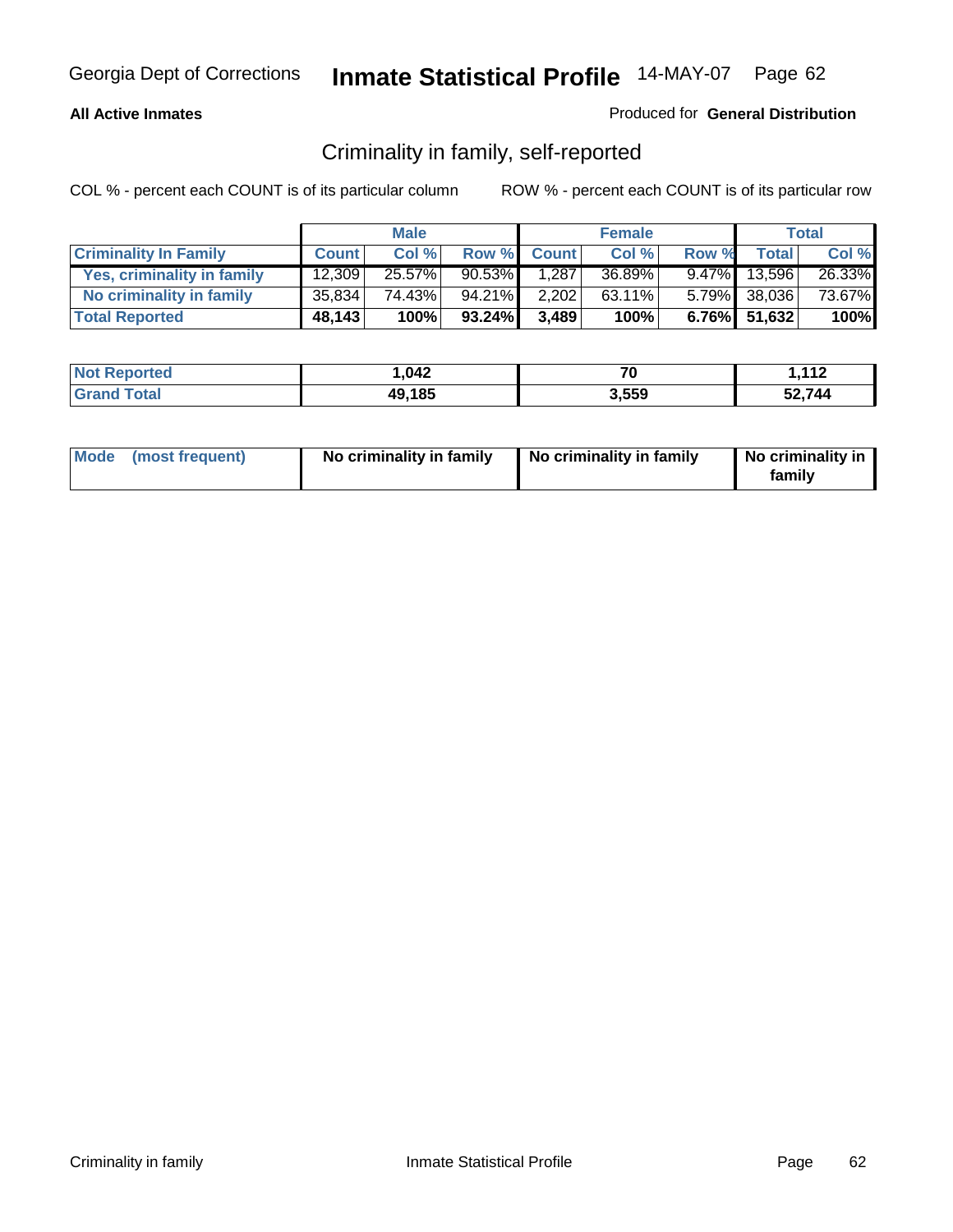### **All Active Inmates**

### Produced for **General Distribution**

# Alcoholism in family, self-reported

|                             |              | <b>Male</b> |           |              | <b>Female</b> |          |                 | <b>Total</b> |
|-----------------------------|--------------|-------------|-----------|--------------|---------------|----------|-----------------|--------------|
| <b>Alcoholism In Family</b> | <b>Count</b> | Col %       | Row %     | <b>Count</b> | Col %         | Row %    | <b>Total</b>    | Col %        |
| Yes, alcoholism in family   | 7.966        | 16.55%      | 90.73%    | 814          | 23.33%        | $9.27\%$ | 8.780           | 17.00%       |
| No alcoholism in family     | 40.177       | 83.45%      | 93.76%I   | 2,675        | 76.67%        |          | 6.24% 42,852    | 83.00%       |
| <b>Total Reported</b>       | 48,143       | 100%        | $93.24\%$ | 3,489        | 100%          |          | $6.76\%$ 51,632 | 100%         |

| <b>Not Reported</b> | 1,042  | 70<br>'U | 112<br>I . I I 4 |
|---------------------|--------|----------|------------------|
| <b>Grand Total</b>  | 49,185 | 3,559    | 52.744           |

|  | Mode (most frequent) | No alcoholism in family | No alcoholism in family | No alcoholism in<br>family |
|--|----------------------|-------------------------|-------------------------|----------------------------|
|--|----------------------|-------------------------|-------------------------|----------------------------|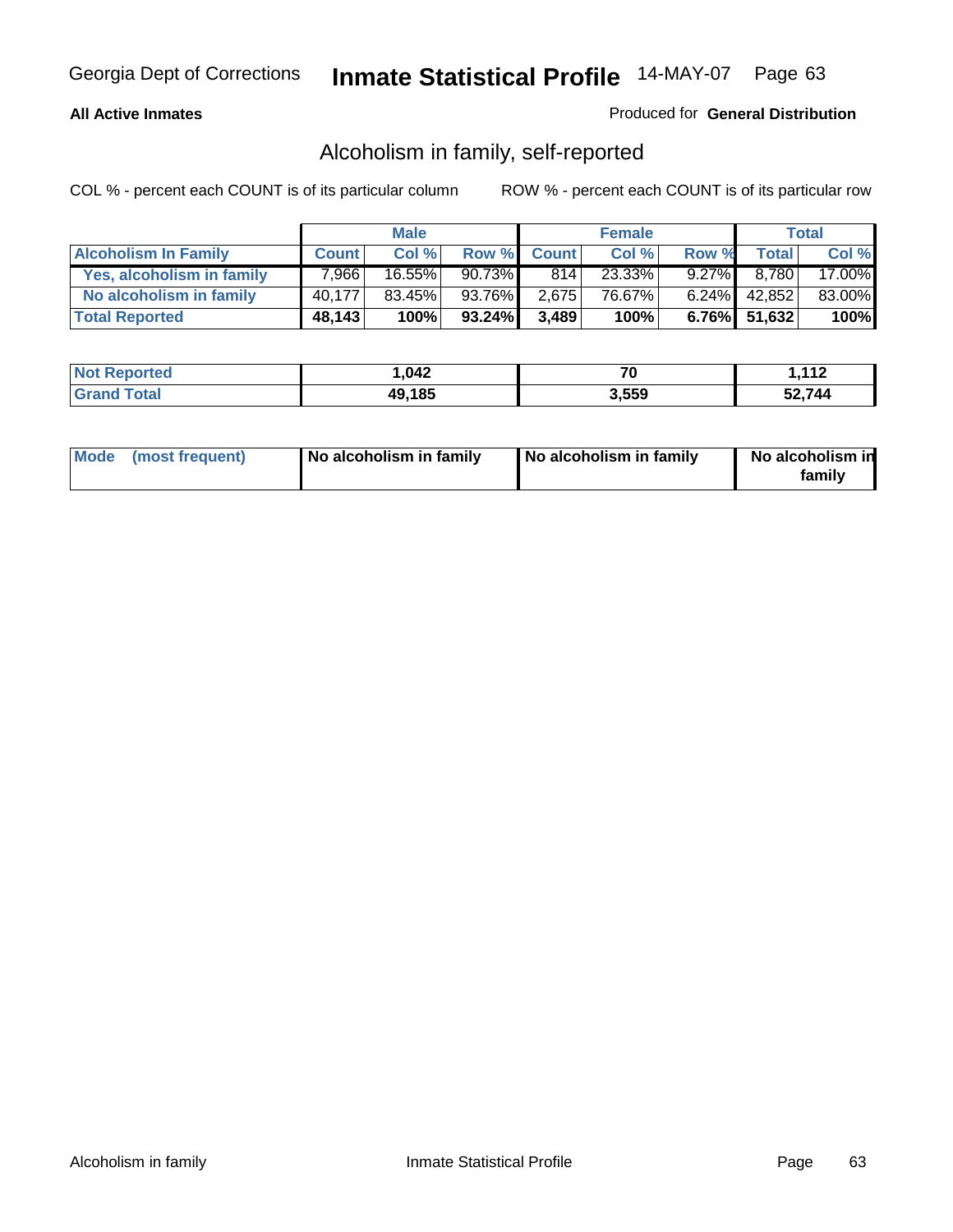#### **All Active Inmates**

Produced for **General Distribution**

# Drug abuse in family, self-reported

|                           |              | <b>Male</b> |        |              | <b>Female</b> |           |              | <b>Total</b> |
|---------------------------|--------------|-------------|--------|--------------|---------------|-----------|--------------|--------------|
| Drug Abuse In Family      | <b>Count</b> | Col %       | Row %  | <b>Count</b> | Col %         | Row %     | <b>Total</b> | Col %        |
| Yes, drug abuse in family | 4,467        | 9.28%       | 85.59% | 752          | 21.55%        | $14.41\%$ | 5.219        | 10.11%       |
| No drug abuse in family   | 43,676       | $90.72\%$   | 94.10% | 2,737        | 78.45%        | $5.90\%$  | 46,413       | 89.89%       |
| <b>Total Reported</b>     | 48,143       | 100%        | 93.24% | 3,489        | 100%          |           | 6.76% 51,632 | 100%         |

| <b>Not Reported</b> | 1,042  | 70<br>'U | 112<br>I . I I 4 |
|---------------------|--------|----------|------------------|
| <b>Grand Total</b>  | 49,185 | 3,559    | 52.744           |

|  | Mode (most frequent) | No drug abuse in family | No drug abuse in family | No drug abuse in<br>family |
|--|----------------------|-------------------------|-------------------------|----------------------------|
|--|----------------------|-------------------------|-------------------------|----------------------------|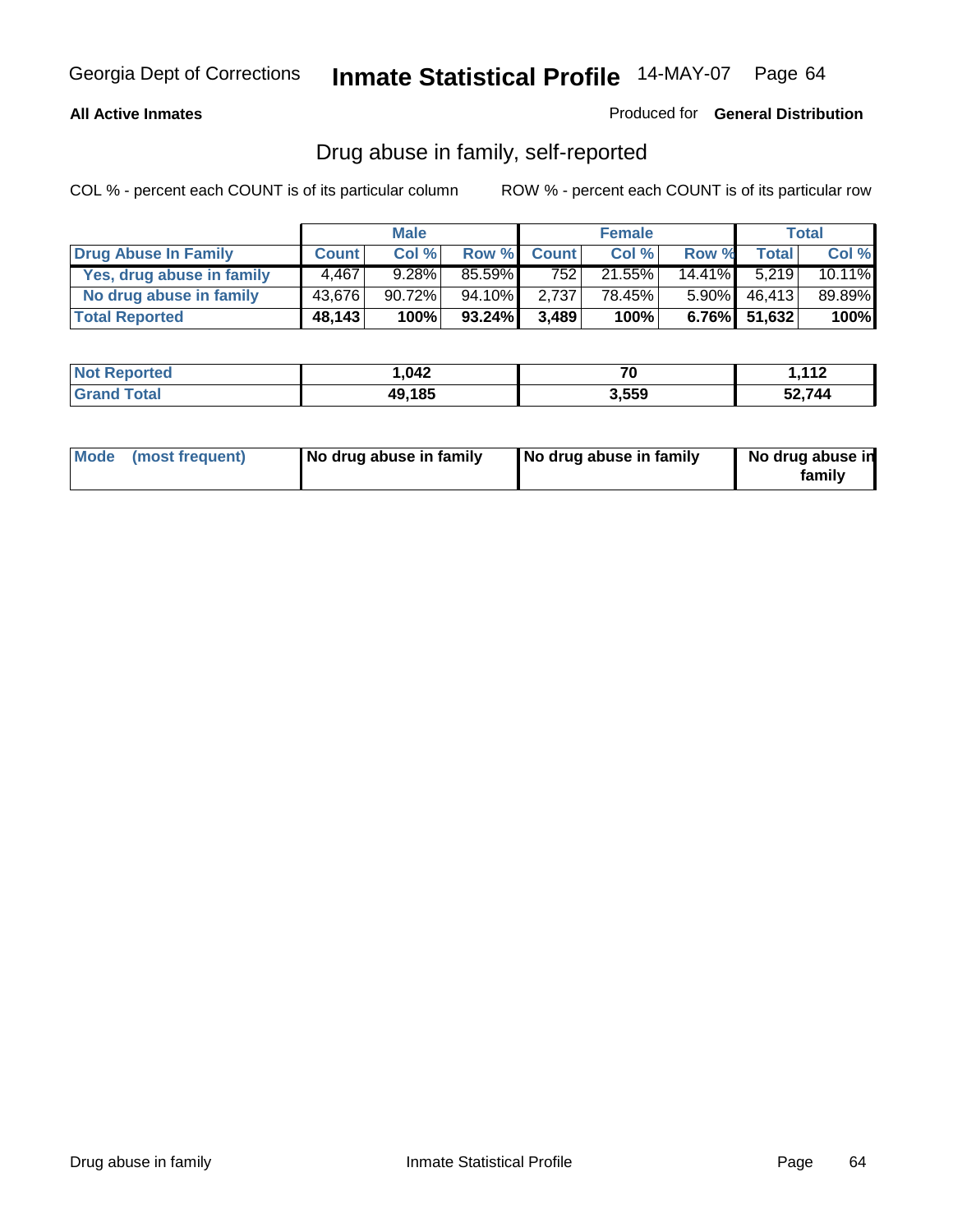#### **All Active Inmates**

### Produced for **General Distribution**

## Subjected to frequent beatings, self-reported

|                                   |              | <b>Male</b> |        |              | <b>Female</b> |          |        | <b>Total</b> |
|-----------------------------------|--------------|-------------|--------|--------------|---------------|----------|--------|--------------|
| <b>Frequent beatings</b>          | <b>Count</b> | Col%        | Row %  | <b>Count</b> | Col%          | Row %    | Total  | Col %        |
| <b>Yes, subjected to frequent</b> | 1.8751       | 3.89%       | 79.72% | 477          | 13.67%        | 20.28%   | 2,352  | 4.56%        |
| beatings                          |              |             |        |              |               |          |        |              |
| Not subjected to frequent         | 46,268       | $96.11\%$   | 93.89% | 3,012        | 86.33%        | $6.11\%$ | 49,280 | 95.44%       |
| beatings                          |              |             |        |              |               |          |        |              |
| <b>Total Reported</b>             | 48,143       | 100%        | 93.24% | 3,489        | 100%          | $6.76\%$ | 51,632 | 100%         |

| <b>Not Reported</b>    | 042. ا | - -<br>'U | 112<br>. <i>.</i> |
|------------------------|--------|-----------|-------------------|
| <b>Total</b><br>.Gran. | 49,185 | 3,559     | 52,744            |

| <b>Mode</b><br>(most frequent) | Not subjected to frequent<br>beatings | Not subjected to frequent   Not subjected to  <br>beatings | <b>frequent beatings</b> |  |
|--------------------------------|---------------------------------------|------------------------------------------------------------|--------------------------|--|
|                                |                                       |                                                            |                          |  |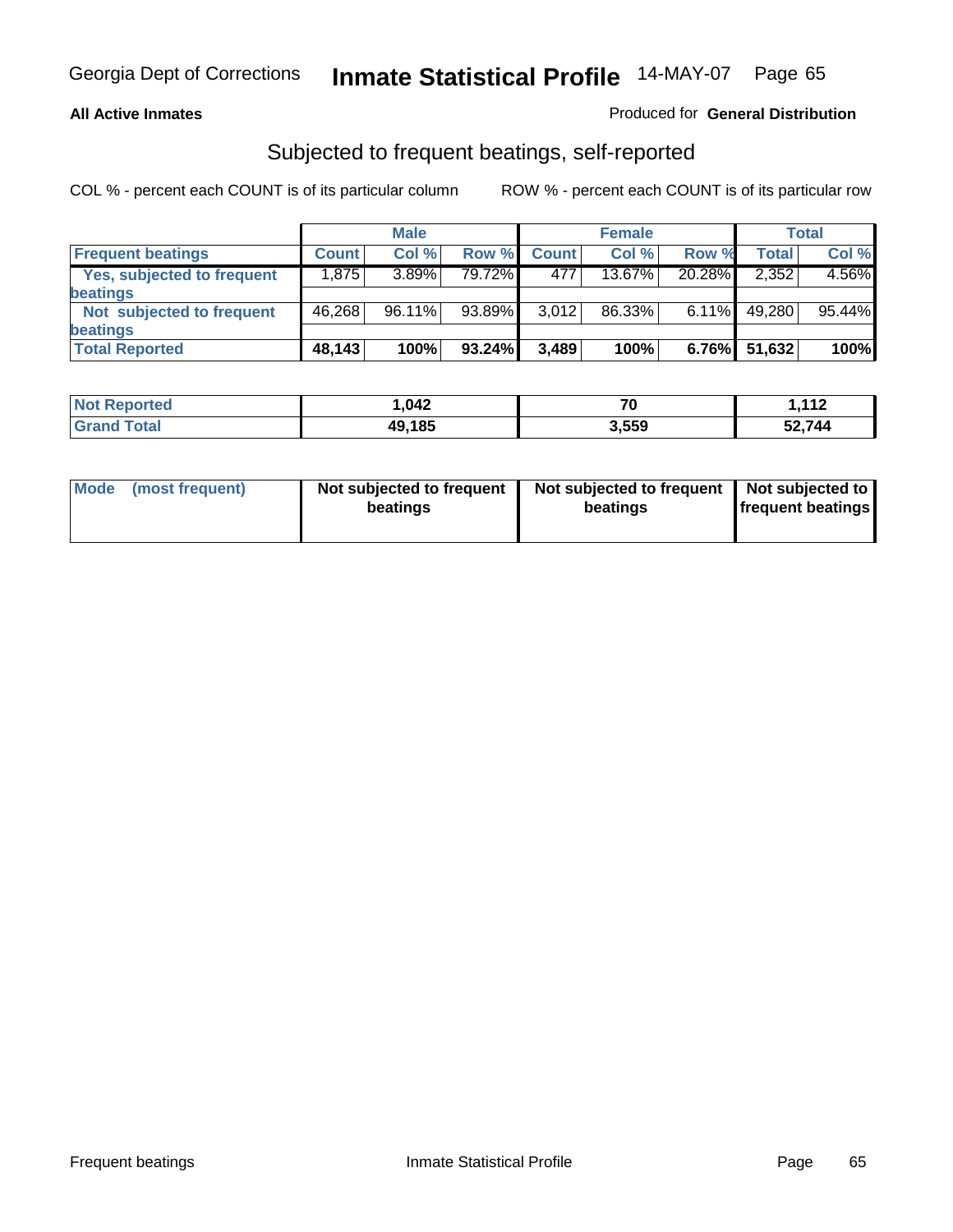### **All Active Inmates**

### Produced for **General Distribution**

# Father absent during inmate's childhood

|                           |              | <b>Male</b> |           |             | <b>Female</b> |       |                 | Total  |
|---------------------------|--------------|-------------|-----------|-------------|---------------|-------|-----------------|--------|
| <b>Father Absent</b>      | <b>Count</b> | Col %       |           | Row % Count | Col %         | Row % | <b>Total</b>    | Col %  |
| Yes, father was absent    | 23.728       | 49.29%      | $94.79\%$ | 1,305       | 37.40%        |       | 5.21% 25,033    | 48.48% |
| No, father was not absent | 24.415       | $50.71\%$   | 91.79%    | 2,184       | 62.60%        |       | 8.21% 26,599    | 51.52% |
| <b>Total Reported</b>     | 48,143       | 100%        | $93.24\%$ | 3,489       | 100%          |       | $6.76\%$ 51,632 | 100%   |

| <b>Not Reported</b> | 042. ا | 70<br>r u | 112<br>1, I I Z |
|---------------------|--------|-----------|-----------------|
| <b>Total</b>        | 49,185 | 3,559     | 52.744          |

| Mode (most frequent) |  | 「No, father was not absent ┃No, father was not absent ┃No, father was not | absent |
|----------------------|--|---------------------------------------------------------------------------|--------|
|----------------------|--|---------------------------------------------------------------------------|--------|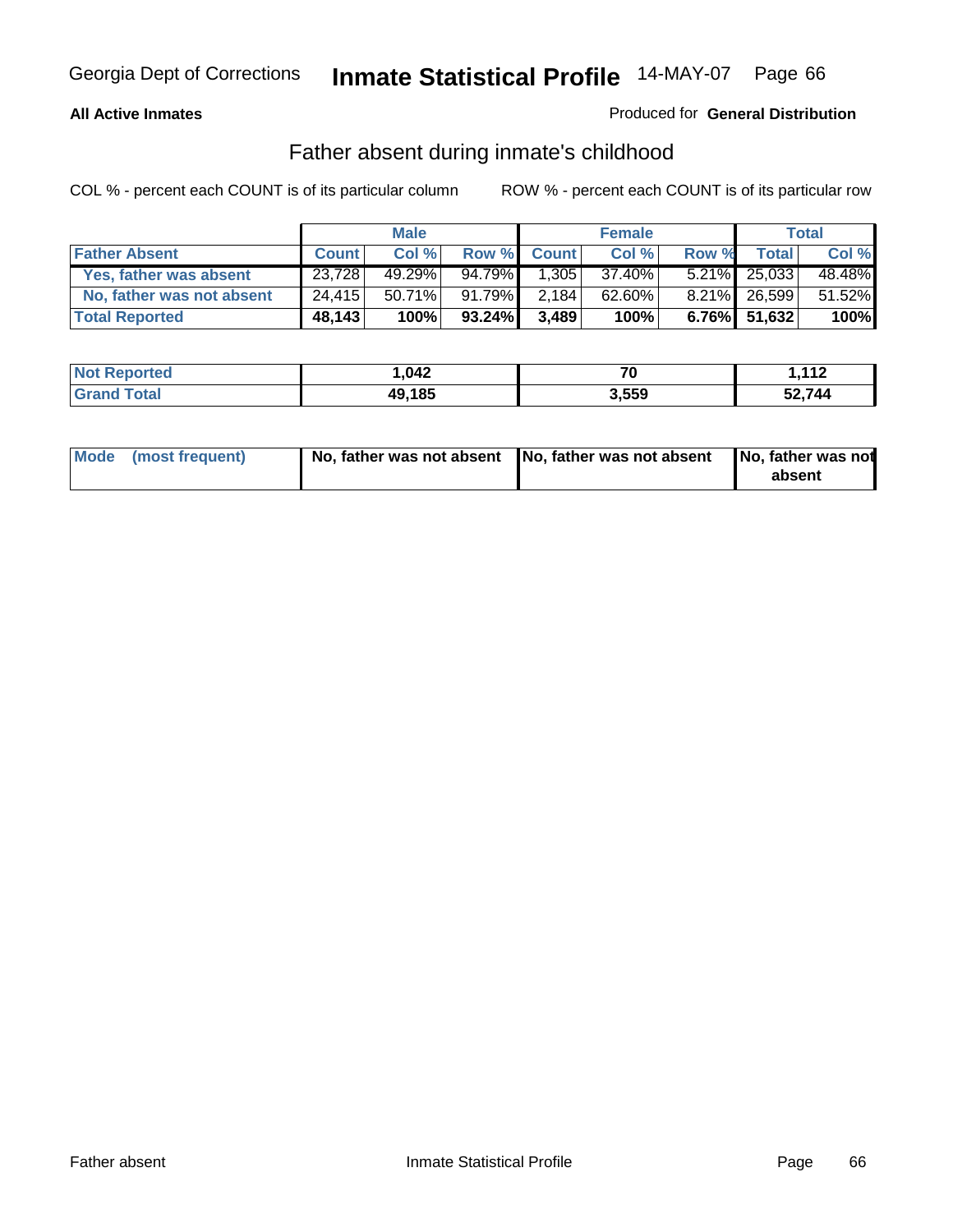### **All Active Inmates**

### Produced for **General Distribution**

# Mother absent during inmate's childhood

|                           |              | <b>Male</b> |        |              | <b>Female</b> |          |              | Total  |
|---------------------------|--------------|-------------|--------|--------------|---------------|----------|--------------|--------|
| <b>Mother Absent</b>      | <b>Count</b> | Col %       | Row %  | <b>Count</b> | Col %         | Row %    | <b>Total</b> | Col %  |
| Yes, mother was absent    | 6,293        | 13.07%      | 93.37% | 447          | 12.81%        | $6.63\%$ | 6.740        | 13.05% |
| No, mother was not absent | 41,850       | 86.93%      | 93.22% | 3.042        | 87.19%        | $6.78\%$ | 44,892       | 86.95% |
| <b>Total Reported</b>     | 48,143       | 100%        | 93.24% | 3,489        | 100%          |          | 6.76% 51,632 | 100%   |

| <b>Not Reported</b> | 1,042  | 70<br>'U | 112<br>I . I I 4 |
|---------------------|--------|----------|------------------|
| <b>Grand Total</b>  | 49,185 | 3,559    | 52.744           |

| Mode (most frequent) | No, mother was not absent $\vert$ No, mother was not absent $\vert$ No, mother was | not absent |
|----------------------|------------------------------------------------------------------------------------|------------|
|                      |                                                                                    |            |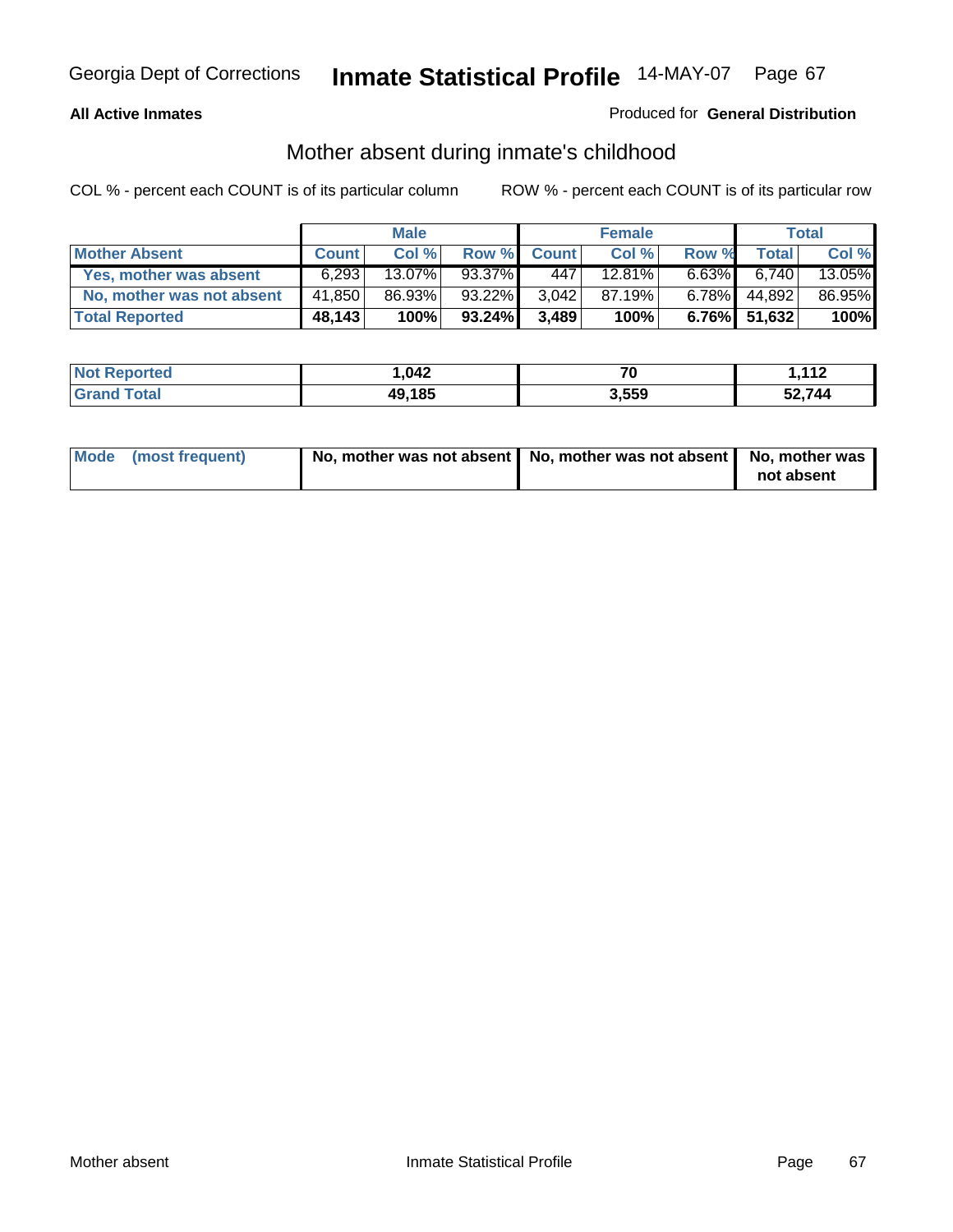#### **All Active Inmates**

#### Produced for **General Distribution**

# Number of prior Georgia incarcerations

|                                       |              | <b>Male</b> |                    |       | <b>Female</b> |       |        | <b>Total</b> |
|---------------------------------------|--------------|-------------|--------------------|-------|---------------|-------|--------|--------------|
| <b>Num of Prior GA Incarcerations</b> | <b>Count</b> | Col %       | <b>Row % Count</b> |       | Col %         | Row % | Total  | Col %        |
| $\bf{0}$                              | 27,929       | 56.78%      | 92.10%             | 2,395 | 67.29%        | 7.90% | 30,324 | 57.49%       |
|                                       | 8,897        | 18.09%      | 94.06%             | 562   | 15.79%        | 5.94% | 9,459  | 17.93%       |
|                                       | 4,932        | 10.03%      | 95.03%             | 258   | 7.25%         | 4.97% | 5,190  | 9.84%        |
|                                       | 3,054        | 6.21%       | 95.47%             | 145   | 4.07%         | 4.53% | 3,199  | 6.07%        |
|                                       | 1,900        | 3.86%       | 95.91%             | 81    | 2.28%         | 4.09% | 1,981  | 3.76%        |
| 5                                     | 1,090        | 2.22%       | 95.28%             | 54    | 1.52%         | 4.72% | 1,144  | 2.17%        |
| <b>More Than 5</b>                    | 1,383        | 2.81%       | 95.58%             | 64    | 1.80%         | 4.42% | 1,447  | 2.74%        |
| <b>Total Reported</b>                 | 49,185       | 100%        | 93.25%             | 3,559 | 100%          | 6.75% | 52,744 | 100%         |

| N              |        |      |        |
|----------------|--------|------|--------|
| . Cir<br>_____ | 49.185 | .559 | 52.744 |

| Mean (average)       | l.O3 | 1.01 |
|----------------------|------|------|
| Median (middle)      |      |      |
| Mode (most frequent) |      |      |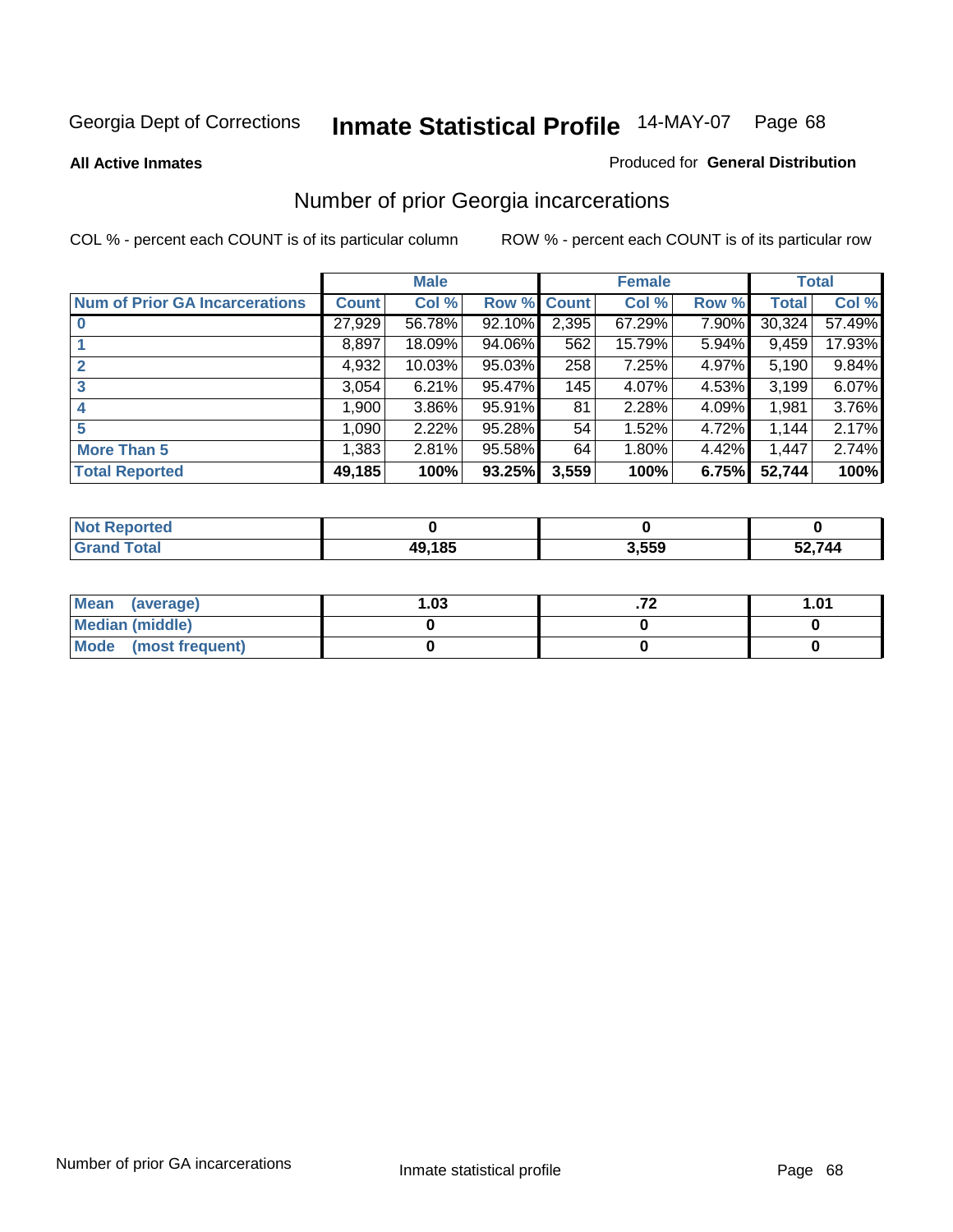**All Active Inmates**

#### Produced for **General Distribution**

# Prison sentence in years

COL % - percent each COUNT is of its particular column ROW % - percent each COUNT is of its particular row

|                                 |              | <b>Male</b> |         |              | <b>Female</b> |        | <b>Total</b> |        |
|---------------------------------|--------------|-------------|---------|--------------|---------------|--------|--------------|--------|
| <b>Prison Sentence In Years</b> | <b>Count</b> | Col %       | Row %   | <b>Count</b> | Col %         | Row %  | <b>Total</b> | Col %  |
| $0 - 1$                         | 3,010        | 6.12%       | 90.96%  | 299          | 8.40%         | 9.04%  | 3,309        | 6.27%  |
| $1.1 - 2$                       | 3,683        | 7.49%       | 87.71%  | 516          | 14.50%        | 12.29% | 4,199        | 7.96%  |
| $2.1 - 3$                       | 3,791        | 7.71%       | 89.22%  | 458          | 12.87%        | 10.78% | 4,249        | 8.06%  |
| $3.1 - 4$                       | 2,662        | 5.41%       | 90.85%  | 268          | 7.53%         | 9.15%  | 2,930        | 5.56%  |
| $4.1 - 5$                       | 4,849        | 9.86%       | 91.25%  | 465          | 13.07%        | 8.75%  | 5,314        | 10.08% |
| $5.1 - 6$                       | 2,033        | 4.13%       | 93.00%  | 153          | 4.30%         | 7.00%  | 2,186        | 4.14%  |
| $6.1 - 7$                       | 1,913        | 3.89%       | 93.73%  | 128          | 3.60%         | 6.27%  | 2,041        | 3.87%  |
| $7.1 - 8$                       | 1,794        | 3.65%       | 93.49%  | 125          | 3.51%         | 6.51%  | 1,919        | 3.64%  |
| $8.1 - 9$                       | 717          | 1.46%       | 93.48%  | 50           | 1.40%         | 6.52%  | 767          | 1.45%  |
| $9.1 - 10$                      | 6,044        | 12.29%      | 94.28%  | 367          | 10.31%        | 5.72%  | 6,411        | 12.15% |
| $10.1 - 12$                     | 2,358        | 4.79%       | 95.81%  | 103          | 2.89%         | 4.19%  | 2,461        | 4.67%  |
| $12.1 - 15$                     | 3,438        | 6.99%       | 95.79%  | 151          | 4.24%         | 4.21%  | 3,589        | 6.80%  |
| $15.1 - 20$                     | 3,462        | 7.04%       | 96.62%  | 121          | 3.40%         | 3.38%  | 3,583        | 6.79%  |
| 20.1 - Over                     | 2,730        | 5.55%       | 97.67%  | 65           | 1.83%         | 2.33%  | 2,795        | 5.30%  |
| <b>Life</b>                     | 6,142        | 12.49%      | 95.60%  | 283          | 7.95%         | 4.40%  | 6,425        | 12.18% |
| <b>Life Without Parole</b>      | 453          | 0.92%       | 98.69%  | 6            | 0.17%         | 1.31%  | 459          | 0.87%  |
| <b>Death</b>                    | 103          | 0.21%       | 99.04%  |              | 0.03%         | 0.96%  | 104          | 0.20%  |
| <b>Youthful Offenders</b>       | 3            | 0.01%       | 100.00% |              |               |        | 3            | 0.01%  |
| <b>Total Reported</b>           | 49,185       | 100%        | 93.25%  | 3,559        | 100%          | 6.75%  | 52,744       | 100%   |

| ported<br><b>NOT</b> |        |       |       |
|----------------------|--------|-------|-------|
| <b>otal</b>          | 49,185 | 3,559 | 2,744 |

#### **Determinate (numeric) sentences only**

| Mear | апе | - 1 | <b>01 C</b><br>υ.υ |
|------|-----|-----|--------------------|
|      |     |     |                    |

**All sentences (including determinate), with life, life without parole, and death sentences figured at 45 years**

| 20<br>.                |        |              |      |      |
|------------------------|--------|--------------|------|------|
| -------<br>____<br>___ | $M$ ea | $\mathbf{a}$ | J.ZJ | 3.69 |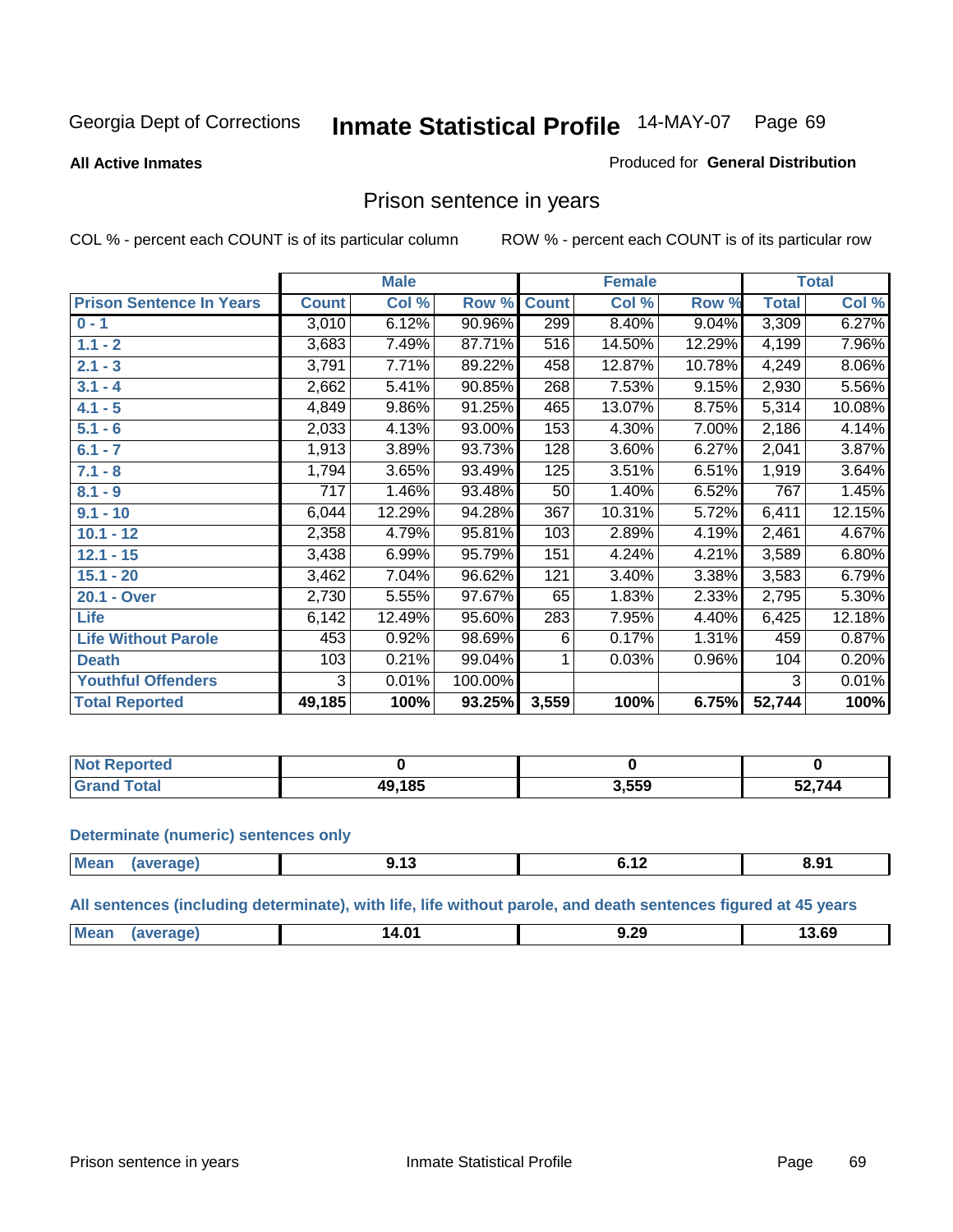#### **All Active Inmates**

#### Produced for **General Distribution**

# Primary offense, broken out into felonies vs misdemeanors

|                                  |              | <b>Male</b> |                    |       | <b>Female</b> |        |              | Total   |
|----------------------------------|--------------|-------------|--------------------|-------|---------------|--------|--------------|---------|
| <b>Felonies and Misdemeanors</b> | <b>Count</b> | Col%        | <b>Row % Count</b> |       | Col %         | Row %  | <b>Total</b> | Col %   |
| <b>Felonies</b>                  | 47,301       | $99.99\%$   | 93.30%             | 3.396 | 99.97%        | 6.70%  | 50,697       | 99.98%  |
| <b>Misdemeanors</b>              |              | $.01\%$     | 87.50%             |       | .03%          | 12.50% |              | $.02\%$ |
| <b>Total Reported</b>            | 47,308       | 100%        | 93.3%              | 3,397 | 100%          | 6.7%   | 50,705       | 100%    |

| <b>Not</b><br>ted <sup>-</sup><br>. | 1877     | 167<br>I VZ         | 2039  |
|-------------------------------------|----------|---------------------|-------|
|                                     | 10 4 O.E | 170<br>$\mathbf{r}$ | 2.744 |

| Mode (most frequent) | elonies | elonies | onies<br>-е к |
|----------------------|---------|---------|---------------|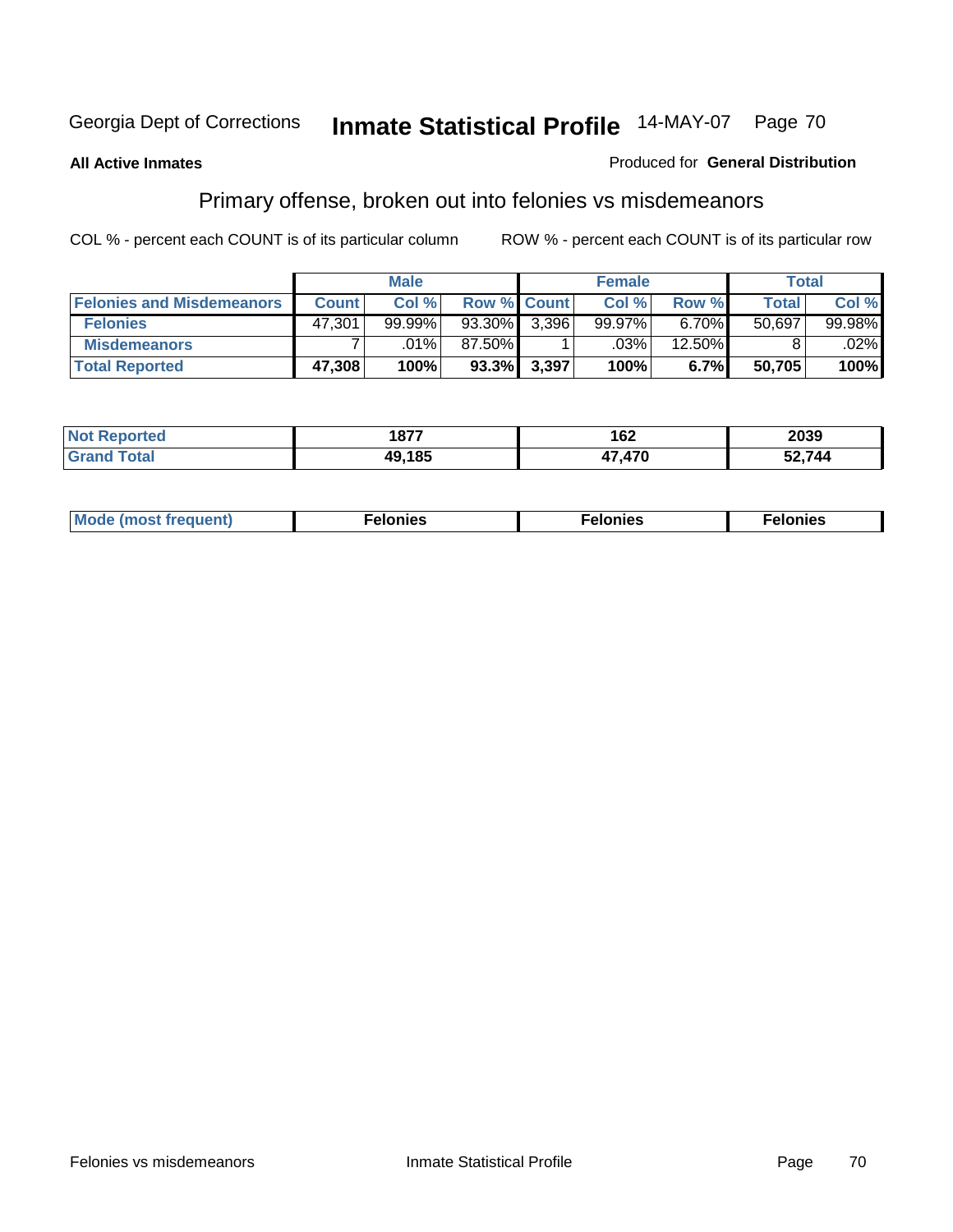#### **All Active Inmates**

#### Produced for **General Distribution**

# Primary offense, broken out into six broad crime categories

|                                  |              | <b>Male</b> |                    |       | <b>Female</b> |        |              | <b>Total</b> |  |
|----------------------------------|--------------|-------------|--------------------|-------|---------------|--------|--------------|--------------|--|
| <b>Crime Categories</b>          | <b>Count</b> | Col %       | <b>Row % Count</b> |       | Col %         | Row %  | <b>Total</b> | Col %        |  |
| <b>Violent</b>                   | 21,006       | 44.40%      | 94.35%             | 1,258 | 37.03%        | 5.65%  | 22,264       | 43.91%       |  |
| <b>Sex Crime</b><br>$\mathbf{2}$ | 7,091        | 14.99%      | 98.66%             | 96    | 2.83%         | 1.34%  | 7,187        | 14.17%       |  |
| $\mathbf{3}$<br><b>Property</b>  | 8,997        | 19.02%      | 89.09%             | 1,102 | 32.44%        | 10.91% | 10,099       | 19.92%       |  |
| <b>Drug</b><br>4                 | 7,819        | 16.53%      | $90.55\%$          | 816   | 24.02%        | 9.45%  | 8,635        | 17.03%       |  |
| <b>Habit/DUI</b><br>5            | 161          | $.34\%$     | 95.27%             | 8'    | .24%          | 4.73%  | 169          | .33%         |  |
| <b>Other</b><br>6                | 2,234        | 4.72%       | 95.02%             | 117   | 3.44%         | 4.98%  | 2,351        | 4.64%        |  |
| <b>Total Reported</b>            | 47,308       | 100%        | 93.3%              | 3,397 | 100%          | 6.7%   | 50,705       | 100%         |  |

| 1877   | 162   | 2039   |
|--------|-------|--------|
| 49,185 | 3,559 | 12,744 |

|  | <b>Mou</b><br>--- | .<br>วlent | ---<br>olent | ≀lent |
|--|-------------------|------------|--------------|-------|
|--|-------------------|------------|--------------|-------|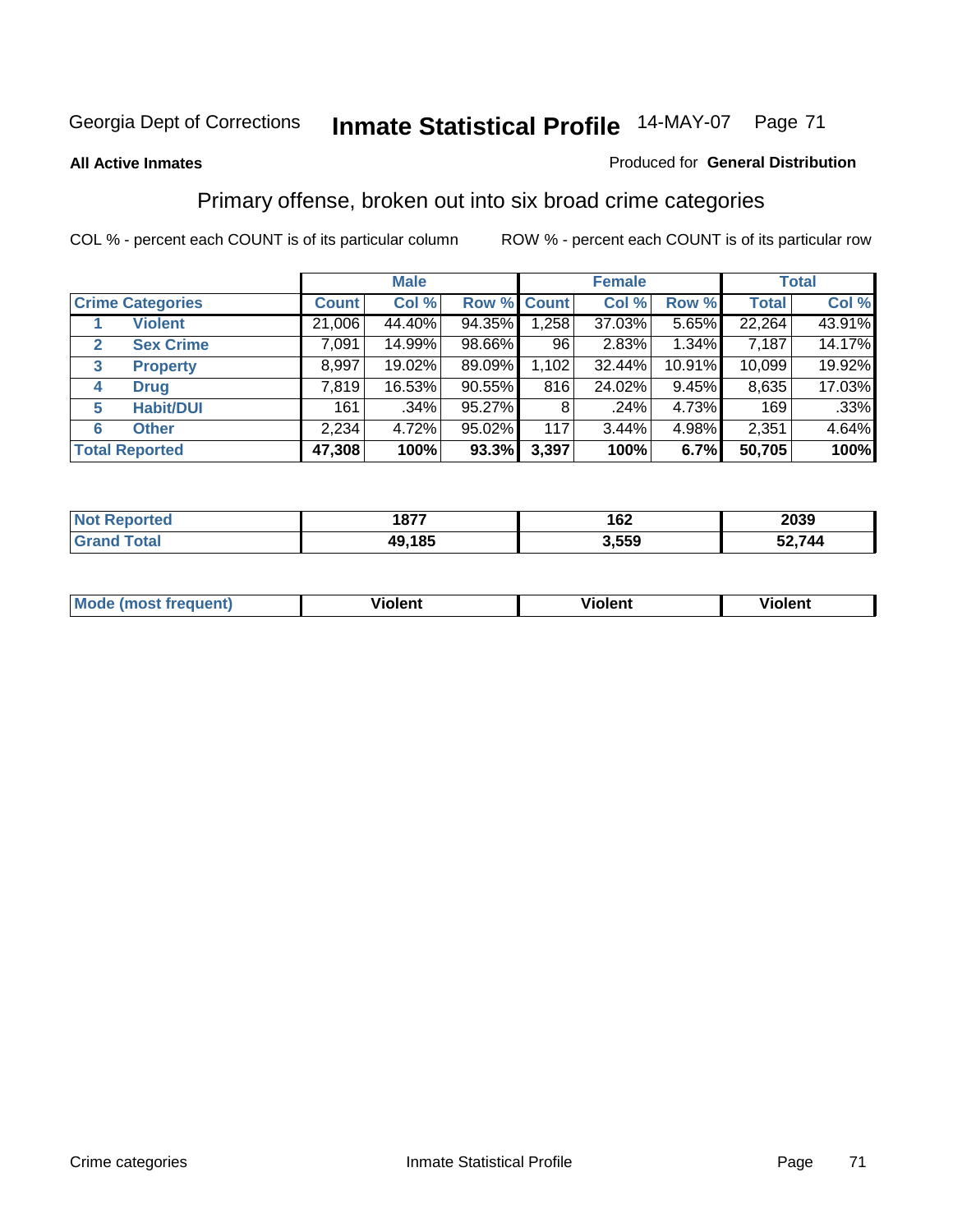**All Active Inmates**

#### Produced for **General Distribution**

# Primary offense, detailed offense code

|      |                                            |                  | <b>Male</b> |         |                 | <b>Female</b>              |         |                 | <b>Total</b> |
|------|--------------------------------------------|------------------|-------------|---------|-----------------|----------------------------|---------|-----------------|--------------|
|      | <b>Primary Offense</b>                     | <b>Count</b>     | Col %       | Row %   | <b>Count</b>    | $\overline{\text{Col }^9}$ | Row %   | <b>Total</b>    | Col %        |
| 25   | <b>Simple Battery</b>                      |                  |             |         | 1.              | .03%                       | 100.00% | 1               | .01%         |
| 71   | <b>Viol Motor Veh Law</b>                  | 1                | .01%        | 100.00% |                 |                            |         | 1               | .01%         |
| 72   | <b>Dui</b>                                 | 1                | .01%        | 100.00% |                 |                            |         | 1               | .01%         |
| 73   | <b>Obstr Of Law Enf Officer</b>            | 1                | .01%        | 100.00% |                 |                            |         | 1               | .01%         |
| 78   | <b>Terroristic Threats</b>                 | 1                | .01%        | 100.00% |                 |                            |         | $\mathbf{1}$    | .01%         |
| 127  | <b>Interference With</b>                   | 1                | .01%        | 100.00% |                 |                            |         | 1               | .01%         |
|      | <b>Custody</b>                             |                  |             |         |                 |                            |         |                 |              |
| 169  | <b>Methamphetamine</b><br><b>Misdemnor</b> | 1                | .01%        | 100.00% |                 |                            |         | 1               | .01%         |
| 341  | <b>Reckless Driving</b>                    | 1                | .01%        | 100.00% |                 |                            |         | 1               | .01%         |
| 1100 | <b>Misc Homicide Offense</b>               | $\overline{13}$  | .03%        | 92.86%  | 1               | .03%                       | 7.14%   | $\overline{14}$ | .03%         |
| 1101 | <b>Murder</b>                              | 4,519            | 9.55%       | 94.48%  | 264             | 7.77%                      | 5.52%   | 4,783           | 9.43%        |
| 1102 | <b>Voluntary Manslaughter</b>              | 1,051            | 2.22%       | 88.47%  | 137             | 4.03%                      | 11.53%  | 1,188           | 2.34%        |
| 1103 | <b>Involuntary</b>                         | 116              | .25%        | 85.29%  | $\overline{20}$ | .59%                       | 14.71%  | 136             | .27%         |
|      | <b>Manslaughter</b>                        |                  |             |         |                 |                            |         |                 |              |
| 1120 | <b>Reckless Abandonment</b>                | 1                | .01%        | 100.00% |                 |                            |         | 1               | .01%         |
| 1121 | <b>Feticide</b>                            | 4                | .01%        | 100.00% |                 |                            |         | 4               | .01%         |
| 1123 | <b>Vehicular Homicide</b>                  | $\overline{317}$ | .67%        | 89.30%  | $\overline{38}$ | 1.12%                      | 10.70%  | 355             | .70%         |
| 1125 | <b>Conceal Death Of</b>                    | $\overline{12}$  | .03%        | 92.31%  | 1               | .03%                       | 7.69%   | $\overline{13}$ | .03%         |
|      | <b>Another</b>                             |                  |             |         |                 |                            |         |                 |              |
| 1127 | <b>Mistreatment Of Dead</b>                | 1                | .01%        | 100.00% |                 |                            |         | 1               | .01%         |
| 1190 | <b>Body</b><br><b>Atmpt Murder</b>         | $\overline{4}$   | .01%        | 80.00%  | 1               | .03%                       | 20.00%  | $\overline{5}$  | .01%         |
| 1191 | <b>Murder, Conspire To</b>                 | 5                | .01%        | 83.33%  | 1               | .03%                       | 16.67%  | $\overline{6}$  | .01%         |
|      | <b>Commit</b>                              |                  |             |         |                 |                            |         |                 |              |
| 1300 | <b>Misc Assault/Battery</b>                | $\overline{34}$  | .07%        | 97.14%  | $\overline{1}$  | .03%                       | 2.86%   | $\overline{35}$ | .07%         |
| 1301 | <b>Family Violence Battery</b>             | $\overline{71}$  | .15%        | 97.26%  | $\overline{2}$  | .06%                       | 2.74%   | $\overline{73}$ | .14%         |
| 1302 | <b>Aggrav Assault</b>                      | 4,297            | 9.08%       | 94.69%  | 241             | 7.09%                      | 5.31%   | 4,538           | 8.95%        |
| 1303 | <b>Atmpt Aggrav Assault</b>                | $\overline{3}$   | .01%        | 75.00%  | 1               | .03%                       | 25.00%  | 4               | .01%         |
| 1305 | <b>Aggrav Battery</b>                      | 720              | 1.52%       | 93.51%  | 50              | 1.47%                      | 6.49%   | 770             | 1.52%        |
| 1306 | <b>Misc Family Violence</b>                | 4                | .01%        | 100.00% |                 |                            |         | 4               | .01%         |
| 1307 | <b>Terrorist Threats &amp; Acts</b>        | 325              | .69%        | 95.03%  | $\overline{17}$ | .50%                       | 4.97%   | 342             | .67%         |
|      | 1308 False Imprisonment                    | $\overline{171}$ | .36%        | 96.61%  | $\overline{6}$  | .18%                       | 3.39%   | $\frac{1}{177}$ | .35%         |
| 1311 | <b>Kidnapping</b>                          | 1,390            | 2.94%       | 97.00%  | 43              | 1.27%                      | 3.00%   | 1,433           | 2.83%        |
| 1312 | <b>Interference With</b>                   | $\overline{2}$   | .01%        | 100.00% |                 |                            |         | $\overline{2}$  | .01%         |
|      | <b>Custody</b>                             |                  |             |         |                 |                            |         |                 |              |
| 1314 | <b>Aggrav Assault Peace</b><br><b>Ofcr</b> | $\overline{311}$ | .66%        | 96.58%  | 11              | .32%                       | 3.42%   | 322             | .64%         |
| 1315 | <b>Aggrav Battery Peace</b><br><b>Ofcr</b> | 14               | .03%        | 93.33%  | $\mathbf{1}$    | .03%                       | 6.67%   | 15              | .03%         |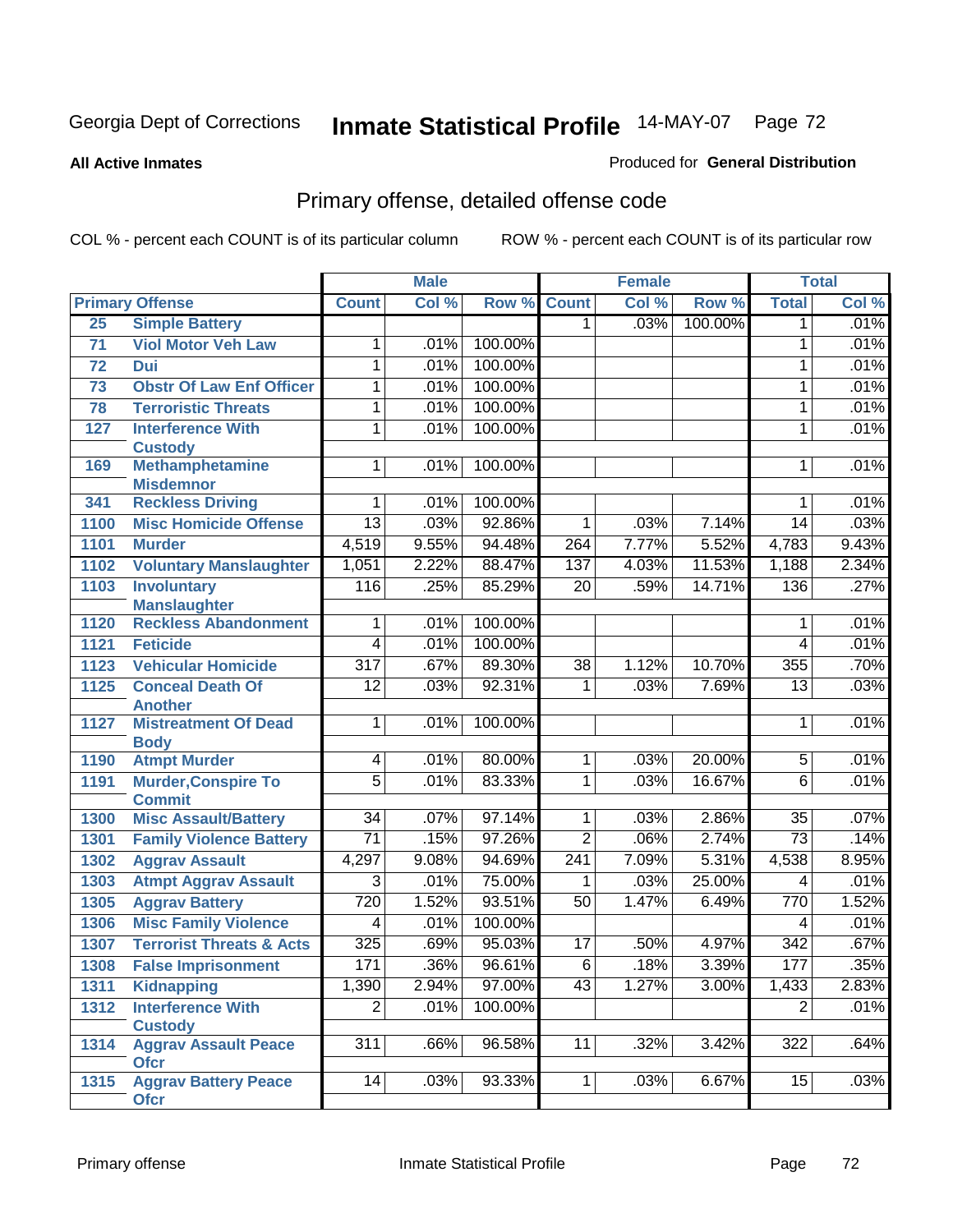#### **All Active Inmates**

### Produced for **General Distribution**

# Primary offense, detailed offense code

|      |                                  |                 | <b>Male</b> |         |                 | Female |         |                 | <b>Total</b> |
|------|----------------------------------|-----------------|-------------|---------|-----------------|--------|---------|-----------------|--------------|
|      | <b>Primary Offense</b>           | <b>Count</b>    | Col %       | Row %   | <b>Count</b>    | Col %  | Row %   | <b>Total</b>    | Col %        |
| 1316 | <b>Simple Battery</b>            | $\overline{3}$  | .01%        | 75.00%  | $\overline{1}$  | .03%   | 25.00%  | $\overline{4}$  | .01%         |
| 1317 | <b>Reck Cond Infected</b>        | $\overline{9}$  | .02%        | 75.00%  | $\overline{3}$  | .09%   | 25.00%  | $\overline{12}$ | .02%         |
|      | <b>Person</b>                    |                 |             |         |                 |        |         |                 |              |
| 1318 | <b>Injury By Vehicle</b>         | 66              | .14%        | 89.19%  | 8               | .24%   | 10.81%  | 74              | .15%         |
| 1320 | <b>Stalking</b>                  | $\overline{3}$  | .01%        | 100.00% |                 |        |         | $\overline{3}$  | .01%         |
| 1321 | <b>Aggrav Stalking</b>           | 282             | .60%        | 96.25%  | 11              | .32%   | 3.75%   | 293             | .58%         |
| 1390 | <b>Atmpt Kidnap</b>              | $\overline{2}$  | .01%        | 100.00% |                 |        |         | 2               | .01%         |
| 1400 | <b>Arson Misc</b>                | 3               | .01%        | 75.00%  | $\mathbf{1}$    | .03%   | 25.00%  | 4               | .01%         |
| 1401 | <b>Arson 1st Degree</b>          | 94              | .20%        | 84.68%  | $\overline{17}$ | .50%   | 15.32%  | 111             | .22%         |
| 1402 | <b>Arson 2nd Degree</b>          | $\overline{12}$ | .03%        | 92.31%  | $\mathbf{1}$    | .03%   | 7.69%   | 13              | .03%         |
| 1403 | <b>Arson 3rd Degree</b>          | 1               | .01%        | 100.00% |                 |        |         | 1               | .01%         |
| 1501 | <b>Crmnl Damage 1st</b>          | $\overline{30}$ | .06%        | 93.75%  | $\overline{2}$  | .06%   | 6.25%   | $\overline{32}$ | .06%         |
|      | <b>Degree</b>                    |                 |             |         |                 |        |         |                 |              |
| 1502 | <b>Crmnl Damage 2nd</b>          | $\overline{80}$ | .17%        | 94.12%  | $5\overline{)}$ | .15%   | 5.88%   | 85              | .17%         |
| 1506 | <b>Degree</b><br><b>Alter Id</b> | $\overline{5}$  | .01%        | 100.00% |                 |        |         | 5               | .01%         |
| 1601 | <b>Burglary</b>                  | 4,816           | 10.18%      | 96.05%  | 198             | 5.83%  | 3.95%   | 5,014           | 9.89%        |
| 1602 | <b>Poss Burglar Tools</b>        | 43              | .09%        | 97.73%  | 1               | .03%   | 2.27%   | 44              | .09%         |
| 1690 | <b>Atmpt Burglary</b>            | $\overline{30}$ | .06%        | 96.77%  | $\overline{1}$  | .03%   | 3.23%   | $\overline{31}$ | .06%         |
| 1700 | <b>Misc Forgery</b>              | 1               | .01%        | 50.00%  | $\overline{1}$  | .03%   | 50.00%  | $\overline{2}$  | .01%         |
| 1701 | <b>Forgery 1st Degree</b>        | 1,054           | 2.23%       | 71.36%  | 423             | 12.45% | 28.64%  | 1,477           | 2.91%        |
| 1702 | <b>Forgery 2nd Degree</b>        | $\overline{36}$ | .08%        | 73.47%  | $\overline{13}$ | .38%   | 26.53%  | 49              | .10%         |
| 1704 | <b>Bad Checks</b>                | $\overline{10}$ | .02%        | 66.67%  | $\overline{5}$  | .15%   | 33.33%  | $\overline{15}$ | .03%         |
| 1751 | <b>Theft Credit Card</b>         | $\overline{27}$ | .06%        | 81.82%  | $\overline{6}$  | .18%   | 18.18%  | $\overline{33}$ | .07%         |
| 1753 | <b>Fraudulent Credit Card</b>    | 63              | .13%        | 73.26%  | $\overline{23}$ | .68%   | 26.74%  | 86              | .17%         |
| 1755 | <b>Recv Gds, Srvs Fraud</b>      |                 |             |         | 1               | .03%   | 100.00% | 1               | .01%         |
|      | <b>Obtnd</b>                     |                 |             |         |                 |        |         |                 |              |
| 1756 | <b>Financial Identity Fraud</b>  | $\overline{33}$ | .07%        | 61.11%  | 21              | .62%   | 38.89%  | 54              | .11%         |
| 1759 | <b>Telecommunications</b>        | $\overline{2}$  | .01%        | 100.00% |                 |        |         | $\overline{2}$  | .01%         |
|      | <b>Fraud</b>                     |                 |             |         |                 |        |         |                 |              |
| 1760 | <b>Computer Pornography</b>      | 1               | .01%        | 100.00% |                 |        |         | 1               | .01%         |
| 1761 | <b>Computer Theft</b>            | $\overline{3}$  | .01%        | 37.50%  | $\overline{5}$  | .15%   | 62.50%  | $\overline{8}$  | .02%         |
| 1762 | <b>Computer Trespass</b>         | $\overline{3}$  | .01%        | 100.00% |                 |        |         | $\overline{3}$  | .01%         |
| 1790 | <b>Atmpt Forgery</b>             | $\overline{2}$  | .01%        | 100.00% |                 |        |         | $\overline{2}$  | .01%         |
| 1796 | <b>Fraudulent Access</b>         |                 |             |         | 1               | .03%   | 100.00% | 1               | .01%         |
|      | <b>Compute</b>                   |                 |             |         |                 |        |         |                 |              |
| 1799 | <b>Misc Fraud</b>                | 13              | .03%        | 59.09%  | 9               | .26%   | 40.91%  | $\overline{22}$ | .04%         |
| 1802 | <b>Theft By Taking</b>           | 862             | 1.82%       | 87.78%  | 120             | 3.53%  | 12.22%  | 982             | 1.94%        |
| 1803 | <b>Theft By Deception</b>        | $\overline{39}$ | .08%        | 79.59%  | 10 <sup>°</sup> | .29%   | 20.41%  | 49              | .10%         |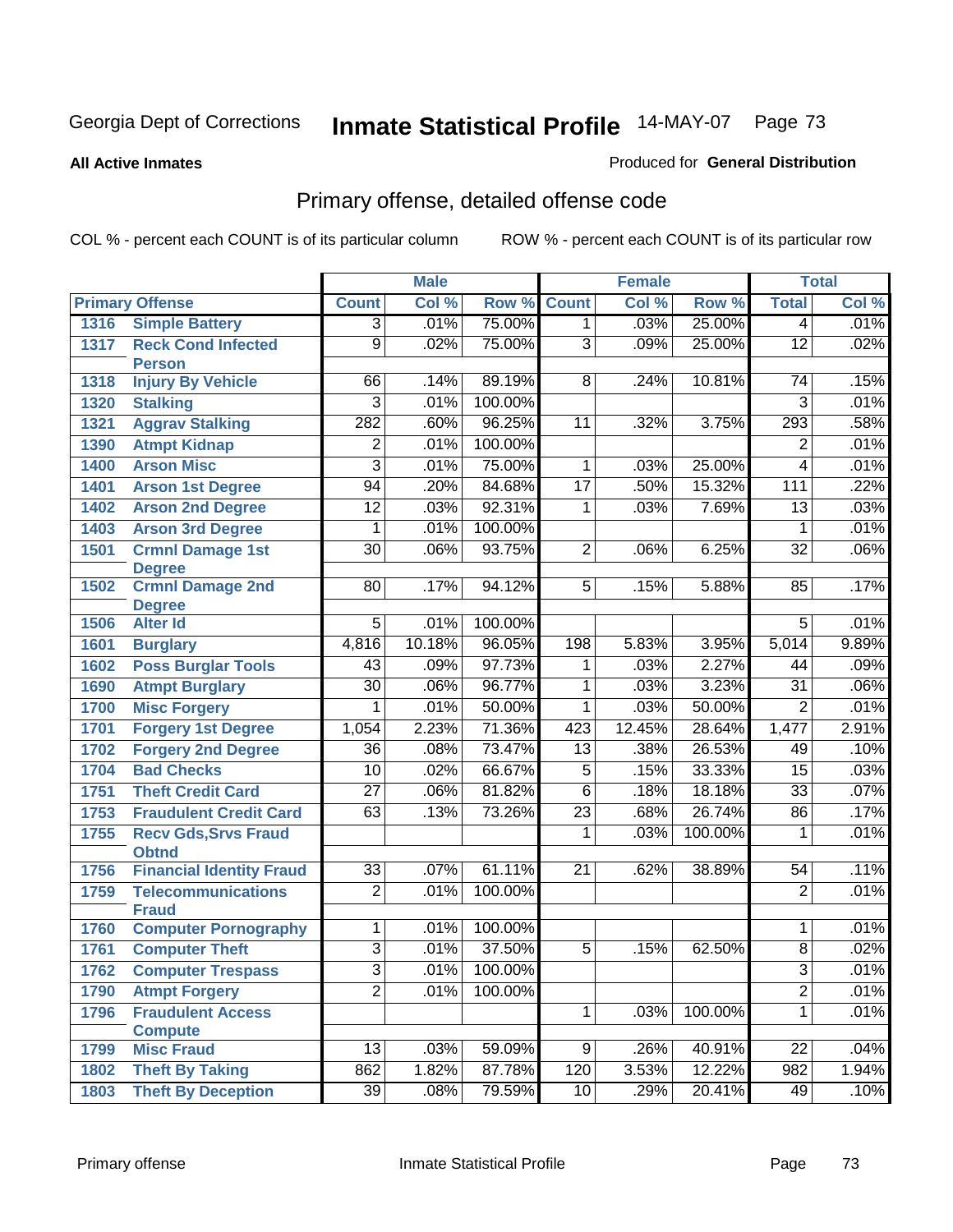#### **All Active Inmates**

### Produced for **General Distribution**

# Primary offense, detailed offense code

|      |                                           |                  | <b>Male</b> |         |                  | <b>Female</b>  |         |                  | <b>Total</b> |
|------|-------------------------------------------|------------------|-------------|---------|------------------|----------------|---------|------------------|--------------|
|      | <b>Primary Offense</b>                    | <b>Count</b>     | Col %       | Row %   | <b>Count</b>     | Col %          | Row %   | <b>Total</b>     | Col %        |
| 1805 | <b>Theft Of Lost Property</b>             | 1                | .01%        | 50.00%  | $\overline{1}$   | .03%           | 50.00%  | 2                | .01%         |
| 1806 | <b>Theft By Rec Stolen Prop</b>           | 892              | 1.89%       | 94.69%  | 50               | 1.47%          | 5.31%   | $\overline{942}$ | 1.86%        |
| 1807 | <b>Theft Of Services</b>                  | $\overline{3}$   | .01%        | 100.00% |                  |                |         | 3                | .01%         |
| 1808 | <b>Theft By Conversion</b>                | $\overline{33}$  | .07%        | 82.50%  | $\overline{7}$   | .21%           | 17.50%  | 40               | .08%         |
| 1811 | <b>Convsn Paymnts Real</b>                | 1                | .01%        | 100.00% |                  |                |         | $\mathbf 1$      | .01%         |
|      | <b>Propy</b>                              |                  |             |         |                  |                |         |                  |              |
| 1812 | <b>Atmpt Theft By Taking</b>              | 8                | .02%        | 100.00% |                  |                |         | 8                | .02%         |
| 1813 | <b>Theft Motorveh Or Part</b>             | 144              | .30%        | 93.51%  | 10               | .29%           | 6.49%   | 154              | .30%         |
| 1815 | <b>Theft Bring Prop In State</b>          | 15               | .03%        | 100.00% |                  |                |         | 15               | .03%         |
| 1816 | <b>Theft Recv Prop Out</b>                | $\overline{5}$   | .01%        | 100.00% |                  |                |         | $\overline{5}$   | .01%         |
|      | <b>State</b>                              | 416              | .88%        | 74.42%  | 143              | 4.21%          | 25.58%  | 559              | 1.10%        |
| 1821 | <b>Theft By Shoplifting</b>               | 142              | .30%        | 95.95%  | $\overline{6}$   | .18%           | 4.05%   | 148              | .29%         |
| 1880 | <b>Entering Vehicle</b>                   |                  |             |         |                  |                |         |                  | 3.75%        |
| 1901 | <b>Robbery</b>                            | 1,785            | 3.77%       | 93.80%  | $\overline{118}$ | 3.47%<br>3.97% | 6.20%   | 1,903            |              |
| 1902 | <b>Armed Robbery</b>                      | 4,582            | 9.69%       | 97.14%  | 135              |                | 2.86%   | 4,717            | 9.30%        |
| 1903 | <b>Robbery By Force</b>                   | 160              | .34%        | 91.95%  | 14               | .41%           | 8.05%   | 174              | .34%         |
| 1904 | <b>Robbery By Intimidation</b>            | 236              | .50%        | 92.55%  | $\overline{19}$  | .56%           | 7.45%   | 255              | .50%         |
| 1905 | <b>Robbery By Sudden</b><br><b>Snatch</b> | 116              | .25%        | 89.23%  | $\overline{14}$  | .41%           | 10.77%  | 130              | .26%         |
| 1911 | <b>Hijacking Motor Vehicle</b>            | $\overline{37}$  | .08%        | 94.87%  | $\overline{2}$   | .06%           | 5.13%   | $\overline{39}$  | .08%         |
| 1991 | <b>Atmpt Robbery</b>                      | $\overline{33}$  | .07%        | 89.19%  | $\overline{4}$   | .12%           | 10.81%  | $\overline{37}$  | .07%         |
| 1992 | <b>Atmpt Armed Robbery</b>                | 56               | .12%        | 87.50%  | $\overline{8}$   | .24%           | 12.50%  | 64               | .13%         |
| 2000 | <b>Misc Sexual Offense</b>                | 67               | .14%        | 100.00% |                  |                |         | 67               | .13%         |
| 2001 | <b>Rape</b>                               | 1,817            | 3.84%       | 99.73%  | $\overline{5}$   | .15%           | .27%    | 1,822            | 3.59%        |
| 2002 | <b>Sodomy</b>                             | $\overline{14}$  | .03%        | 100.00% |                  |                |         | $\overline{14}$  | .03%         |
| 2003 | <b>Aggrav Sodomy</b>                      | $\overline{224}$ | .47%        | 99.12%  | $\overline{2}$   | .06%           | .88%    | $\overline{226}$ | .45%         |
| 2006 | <b>Incest</b>                             | 150              | .32%        | 96.77%  | $\overline{5}$   | .15%           | 3.23%   | 155              | .31%         |
| 2007 | <b>Bigamy</b>                             |                  |             |         | 1                | .03%           | 100.00% | 1                | .01%         |
| 2009 | <b>Aggrav Sexual Battery</b>              | 137              | .29%        | 98.56%  | $\overline{2}$   | .06%           | 1.44%   | 139              | .27%         |
| 2011 | <b>Sexual Battery</b>                     | $\overline{2}$   | .01%        | 100.00% |                  |                |         | $\overline{2}$   | .01%         |
| 2016 | <b>Pimping A Minor Under</b>              | $\overline{5}$   | .01%        | 83.33%  | $\overline{1}$   | .03%           | 16.67%  | $\overline{6}$   | .01%         |
|      | 18                                        |                  |             |         |                  |                |         |                  |              |
| 2018 | <b>Statutory Rape</b>                     | 773              | 1.63%       | 98.85%  | 9                | .26%           | 1.15%   | 782              | 1.54%        |
| 2019 | <b>Child Molestation</b>                  | 2,256            | 4.77%       | 98.22%  | $\overline{41}$  | 1.21%          | 1.78%   | 2,297            | 4.53%        |
| 2020 | <b>Enticing Child-Indec</b>               | 93               | .20%        | 95.88%  | 4                | .12%           | 4.12%   | 97               | .19%         |
|      | <b>Purp</b>                               |                  |             |         |                  |                |         |                  |              |
| 2021 | <b>Aggrav Child Molestation</b>           | 1,295            | 2.74%       | 98.25%  | 23               | .68%           | 1.75%   | 1,318            | 2.60%        |
| 2022 | <b>Necrophilia</b>                        | $\mathbf 1$      | .01%        | 100.00% |                  |                |         | 1                | .01%         |
| 2023 | Sexl/Asslt/Agn/Pers/Cstd                  | $\overline{5}$   | .01%        | 100.00% |                  |                |         | 5                | .01%         |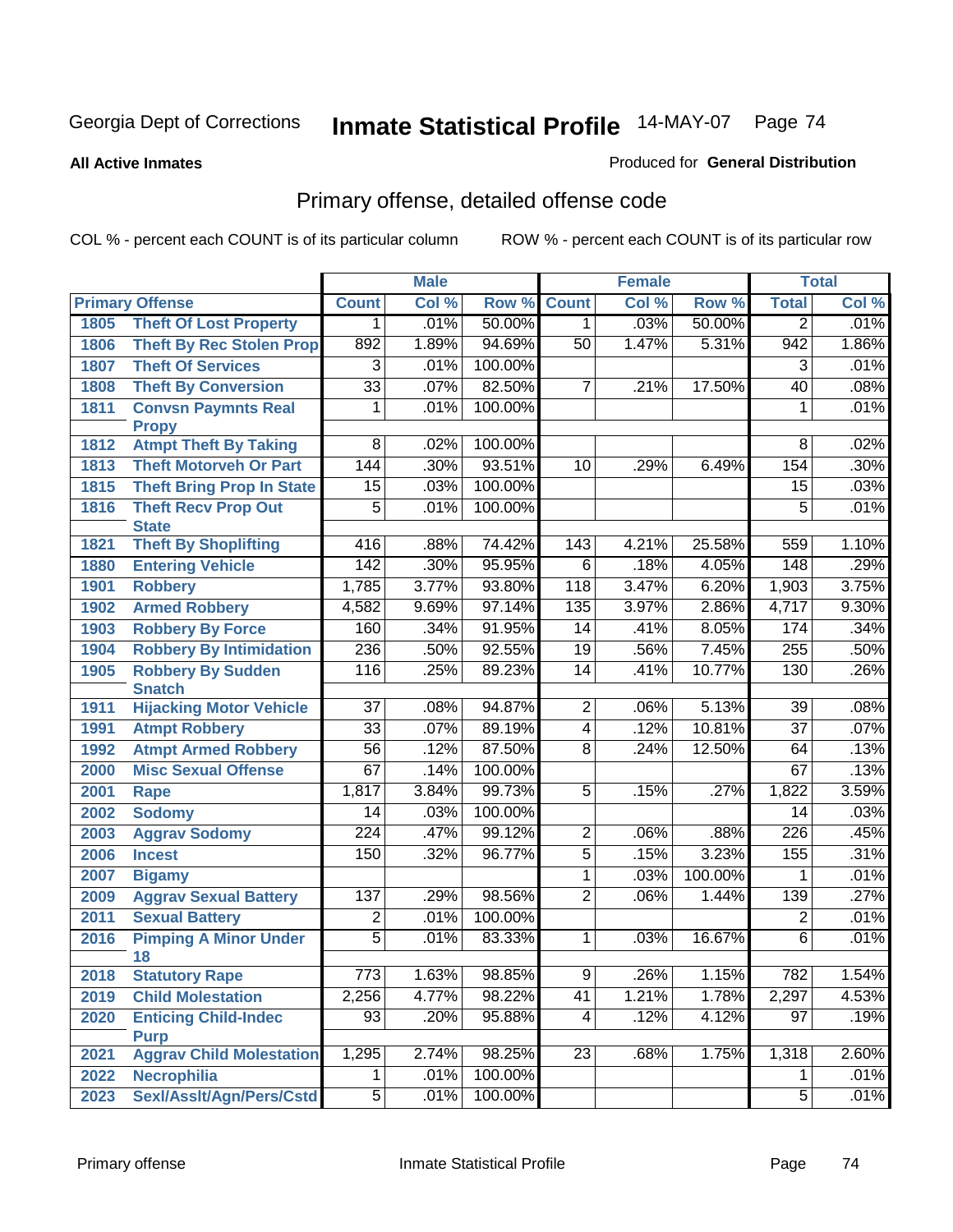**All Active Inmates**

#### Produced for **General Distribution**

# Primary offense, detailed offense code

|      |                                            |                 | <b>Male</b> |         |                | Female |         |                 | <b>Total</b> |
|------|--------------------------------------------|-----------------|-------------|---------|----------------|--------|---------|-----------------|--------------|
|      | <b>Primary Offense</b>                     | <b>Count</b>    | Col %       | Row %   | <b>Count</b>   | Col %  | Row %   | <b>Total</b>    | Col %        |
|      | V                                          |                 |             |         |                |        |         |                 |              |
| 2025 | <b>Solicit Sodomy From</b><br><b>Minor</b> | $\overline{2}$  | .01%        | 100.00% |                |        |         | $\overline{2}$  | .01%         |
| 2026 | <b>Sex Offender Fail Registr</b>           | 87              | .18%        | 96.67%  | 3              | .09%   | 3.33%   | 90              | .18%         |
| 2091 | <b>Atmpt Rape</b>                          | $\overline{21}$ | .04%        | 100.00% |                |        |         | 21              | .04%         |
| 2093 | <b>Atmpt Aggrav Sodomy</b>                 | $\overline{3}$  | .01%        | 100.00% |                |        |         | 3               | .01%         |
| 2094 | <b>Atmpt Child Molestation</b>             | $\overline{10}$ | .02%        | 100.00% |                |        |         | 10              | .02%         |
| 2095 | <b>Agg Aslt W Intnt To Rape</b>            | 61              | .13%        | 100.00% |                |        |         | 61              | .12%         |
| 2097 | <b>Statutory Rape, Atmpt</b>               | 1               | .01%        | 100.00% |                |        |         | 1               | .01%         |
| 2099 | <b>Agg Sex Battery Atmpt</b>               | $\overline{2}$  | .01%        | 100.00% |                |        |         | $\overline{2}$  | .01%         |
| 2100 | <b>Misc Obscenity</b>                      | $\overline{3}$  | .01%        | 100.00% |                |        |         | 3               | .01%         |
| 2101 | <b>Distributing Obscene Mat</b>            | $\overline{1}$  | .01%        | 100.00% |                |        |         | 1               | .01%         |
| 2205 | <b>False Swearng Writtn</b><br><b>Stmt</b> | $\overline{8}$  | .02%        | 66.67%  | 4              | .12%   | 33.33%  | $\overline{12}$ | .02%         |
| 2300 | <b>Abuse Of Govt Office</b>                | $\overline{2}$  | .01%        | 100.00% |                |        |         | $\overline{2}$  | .01%         |
| 2301 | <b>Bribery Govt Officer</b>                | $\overline{6}$  | .01%        | 85.71%  | 1              | .03%   | 14.29%  | $\overline{7}$  | .01%         |
| 2313 | <b>Influencing Witness</b>                 | $\overline{3}$  | .01%        | 100.00% |                |        |         | $\overline{3}$  | .01%         |
| 2314 | <b>Obstr Of Law Enf Officer</b>            | 626             | 1.32%       | 93.57%  | 43             | 1.27%  | 6.43%   | 669             | 1.32%        |
| 2315 | <b>Tampering With</b>                      | $\overline{5}$  | .01%        | 62.50%  | $\overline{3}$ | .09%   | 37.50%  | 8               | .02%         |
|      | <b>Evidence</b>                            |                 |             |         |                |        |         |                 |              |
| 2316 | <b>Fleeing/Eluding Police</b>              | 100             | .21%        | 97.09%  | $\overline{3}$ | .09%   | 2.91%   | 103             | .20%         |
| 2401 | <b>Perjury</b>                             | $\overline{3}$  | .01%        | 100.00% |                |        |         | $\overline{3}$  | .01%         |
| 2402 | <b>False Swearing</b>                      | 1               | .01%        | 100.00% |                |        |         | 1               | .01%         |
| 2405 | <b>Impersonating Officer</b>               | $\overline{6}$  | .01%        | 100.00% |                |        |         | 6               | .01%         |
| 2407 | <b>Embracery</b>                           | $\overline{2}$  | .01%        | 100.00% |                |        |         | $\overline{2}$  | .01%         |
| 2408 | <b>False Statements Govt</b>               | $\overline{28}$ | .06%        | 93.33%  | $\overline{2}$ | .06%   | 6.67%   | $\overline{30}$ | .06%         |
| 2411 | <b>Impersntng In Legal</b><br><b>Procd</b> | 1               | .01%        | 100.00% |                |        |         | 1               | .01%         |
| 2501 | <b>Escape</b>                              | 99              | .21%        | 92.52%  | 8              | .24%   | 7.48%   | 107             | .21%         |
| 2502 | <b>Aiding Escape</b>                       |                 |             |         | 1              | .03%   | 100.00% | 1               | .01%         |
| 2503 | <b>Hindering Appreh Or Pun</b>             | $\overline{2}$  | .01%        | 40.00%  | 3              | .09%   | 60.00%  | $\overline{5}$  | .01%         |
| 2507 | <b>Mutiny In Penal Inst</b>                | $\overline{3}$  | .01%        | 100.00% |                |        |         | $\overline{3}$  | .01%         |
| 2511 | <b>Bail Jumping</b>                        | 9               | .02%        | 100.00% |                |        |         | 9               | $.02\%$      |
| 2590 | <b>Atmpt Escape</b>                        | $\overline{1}$  | .01%        | 100.00% |                |        |         | $\mathbf{1}$    | .01%         |
| 2609 | <b>False Public Alarm</b>                  | $\overline{3}$  | .01%        | 100.00% |                |        |         | $\overline{3}$  | .01%         |
| 2613 | <b>Crmnl Interfere Govt</b>                | 44              | .09%        | 100.00% |                |        |         | 44              | .09%         |
| 2703 | <b>Prop</b><br><b>Commerical Gambling</b>  | $\overline{1}$  | .01%        | 100.00% |                |        |         | $\mathbf 1$     | .01%         |
| 2730 | <b>Lottery Violation</b>                   | $\overline{2}$  | .01%        | 100.00% |                |        |         | $\overline{2}$  | .01%         |
|      |                                            |                 |             |         |                |        |         |                 |              |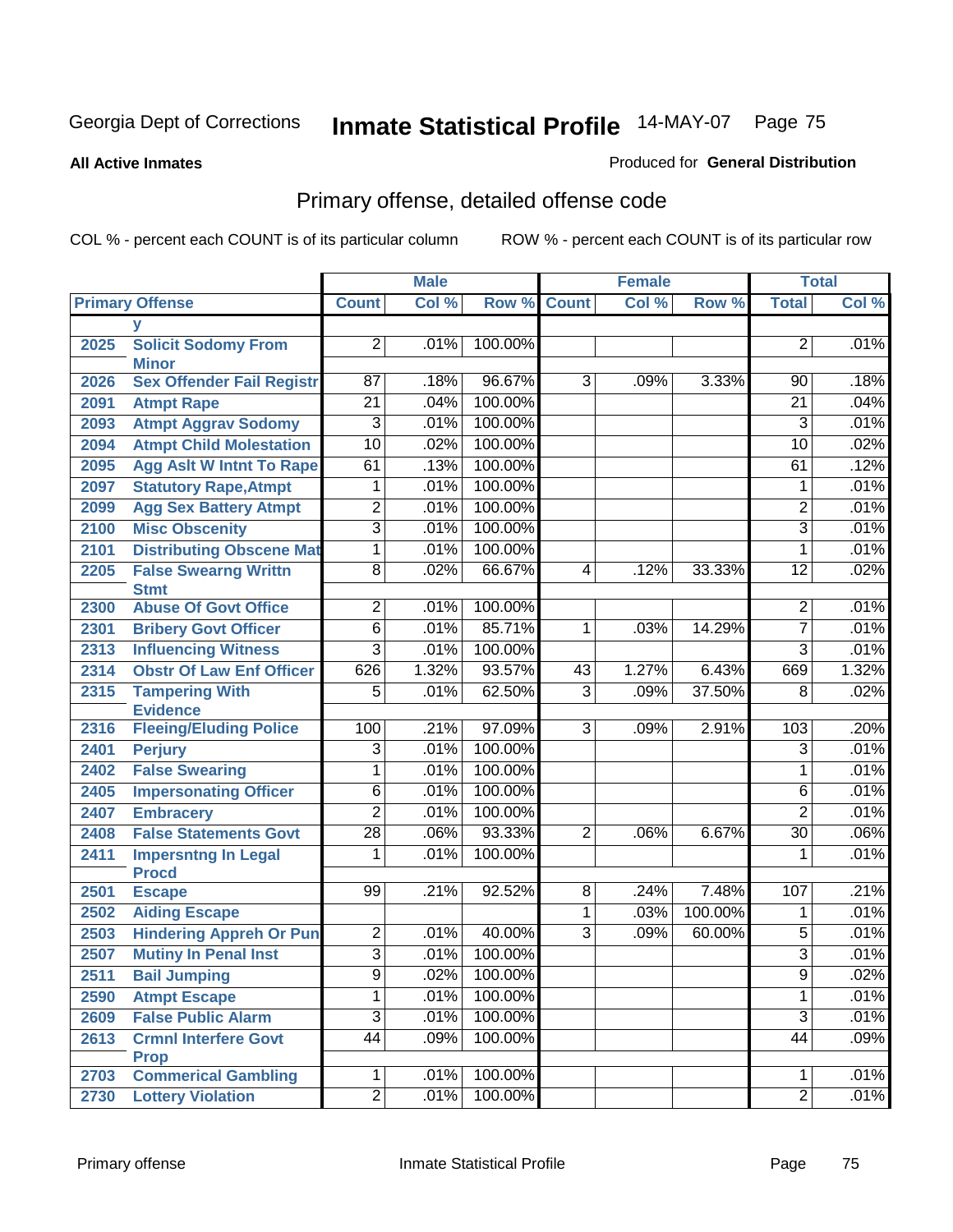**All Active Inmates**

### Produced for **General Distribution**

# Primary offense, detailed offense code

|      |                                                     |                 | <b>Male</b> |         |                 | <b>Female</b> |          |                  | <b>Total</b> |
|------|-----------------------------------------------------|-----------------|-------------|---------|-----------------|---------------|----------|------------------|--------------|
|      | <b>Primary Offense</b>                              | <b>Count</b>    | Col %       | Row %   | <b>Count</b>    | Col %         | Row %    | <b>Total</b>     | Col %        |
| 2761 | <b>Removal Baggage, Cargo</b>                       | 4               | .01%        | 100.00% |                 |               |          | $\overline{4}$   | .01%         |
|      | <b>Etc</b>                                          |                 |             |         |                 |               |          |                  |              |
| 2801 | <b>Cruelty To Children</b>                          | 234             | .49%        | 74.29%  | $\overline{81}$ | 2.38%         | 25.71%   | 315              | .62%         |
| 2802 | <b>Atmpt Cruelty To</b><br><b>Children</b>          | 1               | .01%        | 50.00%  | 1               | .03%          | 50.00%   | $\overline{2}$   | .01%         |
| 2803 | <b>Manufact Meth Near</b><br><b>Child</b>           | $\overline{7}$  | .01%        | 58.33%  | $5\overline{)}$ | .15%          | 41.67%   | 12               | .02%         |
| 2811 | <b>Cruelty To Elder Person</b>                      | $\overline{5}$  | .01%        | 71.43%  | $\overline{2}$  | .06%          | 28.57%   | 7                | .01%         |
| 2843 | <b>Sex Exploitation Child</b>                       | $\overline{35}$ | .07%        | 97.22%  | $\overline{1}$  | .03%          | 2.78%    | $\overline{36}$  | .07%         |
| 2852 | <b>Abandonment Of Child</b>                         | 1               | .01%        | 50.00%  | 1               | .03%          | 50.00%   | $\overline{c}$   | .01%         |
| 2854 | <b>Cntrbtng Delingency</b>                          |                 |             |         | $\overline{2}$  | .06%          | 100.00%  | $\overline{2}$   | .01%         |
| 2900 | <b>Minor</b><br><b>Misc Weapon/Explosive</b><br>Off | $\overline{3}$  | .01%        | 100.00% |                 |               |          | $\overline{3}$   | .01%         |
| 2901 | <b>Carry Concealed Weapon</b>                       | $\overline{2}$  | .01%        | 100.00% |                 |               |          | $\overline{2}$   | .01%         |
| 2910 | <b>Poss Of Firearm Dur</b><br><b>Crime</b>          | 267             | .56%        | 97.09%  | $\overline{8}$  | .24%          | 2.91%    | $\overline{275}$ | .54%         |
| 2911 | <b>Poss Knife During Crime</b>                      | $\overline{2}$  | .01%        | 100.00% |                 |               |          | $\overline{2}$   | .01%         |
| 2912 | <b>Poss Of Certain</b>                              | $\overline{42}$ | .09%        | 97.67%  | 1               | .03%          | 2.33%    | 43               | .08%         |
|      | <b>Weapons</b>                                      |                 |             |         |                 |               |          |                  |              |
| 2913 | <b>Poss Firearm 1st</b>                             | $\overline{46}$ | .10%        | 92.00%  | $\overline{4}$  | .12%          | 8.00%    | 50               | .10%         |
|      | <b>Offender</b>                                     |                 |             |         |                 |               |          |                  |              |
| 2914 | <b>Poss Firearm Convct</b>                          | 799             | 1.69%       | 97.56%  | 20              | .59%          | 2.44%    | 819              | 1.62%        |
| 2915 | <b>Felon</b><br><b>Carry Weapon At School</b>       | $\overline{5}$  | .01%        | 83.33%  | $\overline{1}$  | .03%          | 16.67%   | $6\overline{6}$  | .01%         |
| 2963 | <b>Guard Line</b>                                   | 1               | .01%        | 50.00%  | 1               | .03%          | 50.00%   | $\overline{2}$   | .01%         |
|      | <b>W/Weapon/Drugs</b>                               |                 |             |         |                 |               |          |                  |              |
| 2965 | <b>Poss Weapon By</b>                               | $\overline{7}$  | .01%        | 100.00% |                 |               |          | 7                | .01%         |
|      | <b>Prisoner</b>                                     |                 |             |         |                 |               |          |                  |              |
| 2967 | <b>Destroy/Injur Police Dog</b>                     | 1               | .01%        | 100.00% |                 |               |          | 1                | .01%         |
| 2971 | <b>Cruelty To Animals</b>                           | $\overline{5}$  | .01%        | 100.00% |                 |               |          | $\overline{5}$   | .01%         |
| 2972 | <b>Aggrav Cruelty To</b><br><b>Animals</b>          | $\overline{2}$  | .01%        | 100.00% |                 |               |          | $\overline{2}$   | .01%         |
| 3000 | <b>Misc Invasion Of Privacy</b>                     | 1               | .01%        | 100.00% |                 |               |          | 1                | .01%         |
| 3002 | <b>Peeping Tom</b>                                  | $\overline{25}$ | .05%        | 100.00% |                 |               |          | 25               | .05%         |
| 3404 | <b>Racketeering</b>                                 | 64              | .14%        | 75.29%  | $\overline{21}$ | .62%          | 24.71%   | 85               | .17%         |
| 4001 | <b>S/D Narcotics Opiates</b>                        | 42              | .09%        | 95.45%  | $\overline{2}$  | .06%          | 4.55%    | 44               | .09%         |
| 4002 | <b>S/D Dep Stim Cntrf Drugs</b>                     | $\overline{38}$ | .08%        | 82.61%  | 8               | .24%          | 17.39%   | 46               | .09%         |
| 4004 | <b>S/D Of Marijuana</b>                             | 291             | .62%        | 97.00%  | $\overline{9}$  | .26%          | $3.00\%$ | 300              | .59%         |
| 4006 | <b>Poss Narcotics Opiates</b>                       | 63              | .13%        | 85.14%  | $\overline{11}$ | .32%          | 14.86%   | 74               | .15%         |
| 4007 | <b>Poss Dep Stim Cntrf</b>                          | 58              | .12%        | 79.45%  | 15              | .44%          | 20.55%   | 73               | .14%         |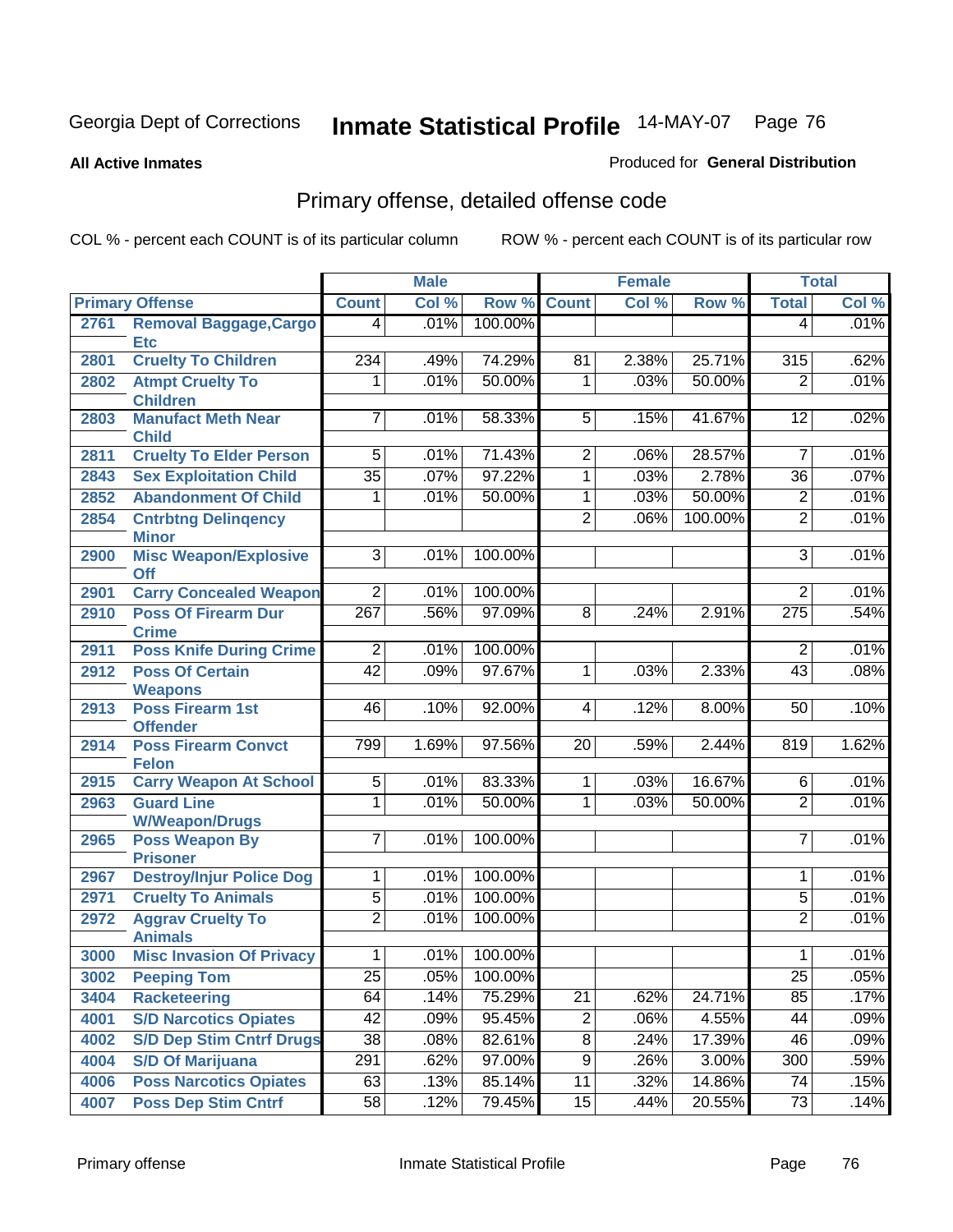#### **All Active Inmates**

### Produced for **General Distribution**

# Primary offense, detailed offense code

|      |                                     |                  | <b>Male</b> |            |                 | <b>Female</b> |         |                  | <b>Total</b> |
|------|-------------------------------------|------------------|-------------|------------|-----------------|---------------|---------|------------------|--------------|
|      | <b>Primary Offense</b>              | <b>Count</b>     | Col %       | Row %      | <b>Count</b>    | Col %         | Row %   | <b>Total</b>     | Col %        |
|      | <b>Drugs</b>                        |                  |             |            |                 |               |         |                  |              |
| 4008 | <b>Poss Of Lsd</b>                  | 5                | .01%        | 100.00%    |                 |               |         | 5                | .01%         |
| 4009 | <b>Poss Of Marijuana</b>            | 315              | .67%        | 94.59%     | 18              | .53%          | 5.41%   | 333              | .66%         |
| 4011 | <b>Illegal Attm To Obt Drugs</b>    | $\overline{13}$  | .03%        | 56.52%     | 10              | .29%          | 43.48%  | $\overline{23}$  | .05%         |
| 4012 | <b>Viol Ga Cntrl Sbst Act</b>       | $\overline{22}$  | .05%        | 88.00%     | $\overline{3}$  | .09%          | 12.00%  | $\overline{25}$  | .05%         |
| 4013 | <b>Viol Dngrous Drgs Act</b>        | $\mathbf{1}$     | .01%        | 100.00%    |                 |               |         | $\mathbf 1$      | .01%         |
| 4014 | <b>Uniwfl Mfg/Del/Dist N-C S</b>    | $\overline{23}$  | .05%        | 95.83%     | $\mathbf 1$     | .03%          | 4.17%   | $\overline{24}$  | .05%         |
| 4016 | <b>Poss Drug Related Matri</b>      | $\overline{17}$  | .04%        | 100.00%    |                 |               |         | $\overline{17}$  | .03%         |
| 4017 | <b>S/D Cont Sub Public</b>          | $\overline{95}$  | .20%        | 94.06%     | 6               | .18%          | 5.94%   | 101              | .20%         |
| 4018 | <b>S/D Cont Sub School</b>          | $\overline{51}$  | .11%        | 92.73%     | $\overline{4}$  | .12%          | 7.27%   | $\overline{55}$  | .11%         |
| 4021 | <b>S/D Cocaine</b>                  | 1,582            | 3.34%       | 93.66%     | 107             | 3.15%         | 6.34%   | 1,689            | 3.33%        |
| 4022 | <b>Poss Of Cocaine</b>              | 2,320            | 4.90%       | 89.92%     | 260             | 7.65%         | 10.08%  | 2,580            | 5.09%        |
| 4030 | <b>Poss Ephedrine</b>               | 16               | .03%        | 84.21%     | $\overline{3}$  | .09%          | 15.79%  | $\overline{19}$  | .04%         |
| 4031 | <b>Poss Methamphetamine</b>         | 840              | 1.78%       | 82.03%     | 184             | 5.42%         | 17.97%  | 1,024            | 2.02%        |
| 4032 | <b>Sale Methamphetamine</b>         | 148              | .31%        | 86.05%     | 24              | .71%          | 13.95%  | 172              | .34%         |
| 4033 | <b>Poss Mda/Extsy</b>               | 1                | .01%        | 100.00%    |                 |               |         | 1                | .01%         |
| 4034 | <b>Sale Mda/Extsy</b>               | $\mathbf{1}$     | .01%        | 50.00%     | $\mathbf{1}$    | .03%          | 50.00%  | $\overline{2}$   | .01%         |
| 4090 | <b>Atmpt Viol Substance Act</b>     | $\overline{21}$  | .04%        | 80.77%     | $\overline{5}$  | .15%          | 19.23%  | $\overline{26}$  | .05%         |
| 4100 | <b>Misc Drugs Trafficking</b>       | 125              | .26%        | 94.70%     | $\overline{7}$  | .21%          | 5.30%   | $\overline{132}$ | .26%         |
| 4101 | <b>Traf Cocaine Less 200</b>        | 501              | 1.06%       | 95.07%     | $\overline{26}$ | .77%          | 4.93%   | $\overline{527}$ | 1.04%        |
|      | Gm                                  |                  |             |            |                 |               |         |                  |              |
| 4102 | Traf Cocaine 201-400 Gm             | 93               | .20%        | 93.94%     | 6               | .18%          | 6.06%   | 99               | .20%         |
| 4103 | <b>Traf Cocaine 401+ Gm</b>         | $\overline{143}$ | .30%        | 95.33%     | 7               | .21%          | 4.67%   | 150              | .30%         |
| 4111 | <b>Traf Narcotic Less 14 Gm</b>     | 8                | .02%        | 100.00%    |                 |               |         | 8                | .02%         |
| 4112 | <b>Traf Narcotic 15-28 Gm</b>       | 4                | .01%        | 100.00%    |                 |               |         | 4                | .01%         |
| 4113 | <b>Traf Narcotic 29+ Gm</b>         | 4                | .01%        | 100.00%    |                 |               |         | 4                | .01%         |
| 4121 | Traf Marijna 10-2000 Lb             | 43               | .09%        | 89.58%     | 5               | .15%          | 10.42%  | 48               | .09%         |
| 4122 | Traf Marijna 2001-10k Lb            | 4                | .01%        | 100.00%    |                 |               |         | 4                | .01%         |
| 4126 | <b>Traf Amphtmine 28-199</b>        | $\overline{7}$   | .01%        | 100.00%    |                 |               |         | $\overline{7}$   | .01%         |
|      | Gm                                  |                  |             |            |                 |               |         |                  | .01%         |
| 4127 | <b>Traf Amphtmine 200-399</b><br>Gm |                  |             |            | $\overline{1}$  | .03%          | 100.00% | 1                |              |
| 4128 | <b>Traf Amphtmine 400+ Gm</b>       | $\overline{3}$   | .01%        | $100.00\%$ |                 |               |         | $\overline{3}$   | .01%         |
| 4130 | <b>Cnspire Traffic Cntrl Sub</b>    | $\overline{7}$   | .01%        | 100.00%    |                 |               |         | $\overline{7}$   | .01%         |
| 4131 | <b>Transactions Drug</b>            | $\overline{1}$   | .01%        | 100.00%    |                 |               |         | $\mathbf{1}$     | .01%         |
|      | <b>Objects</b>                      |                  |             |            |                 |               |         |                  |              |
| 4133 | <b>Use Comm Facity Vio C</b>        | $\vert 4 \vert$  | .01%        | 100.00%    |                 |               |         | 4                | .01%         |
|      | <b>Sub</b>                          |                  |             |            |                 |               |         |                  |              |
| 4134 | <b>Att/Consprcy Commt</b>           | 25               | .05%        | 80.65%     | $\overline{6}$  | .18%          | 19.35%  | 31               | .06%         |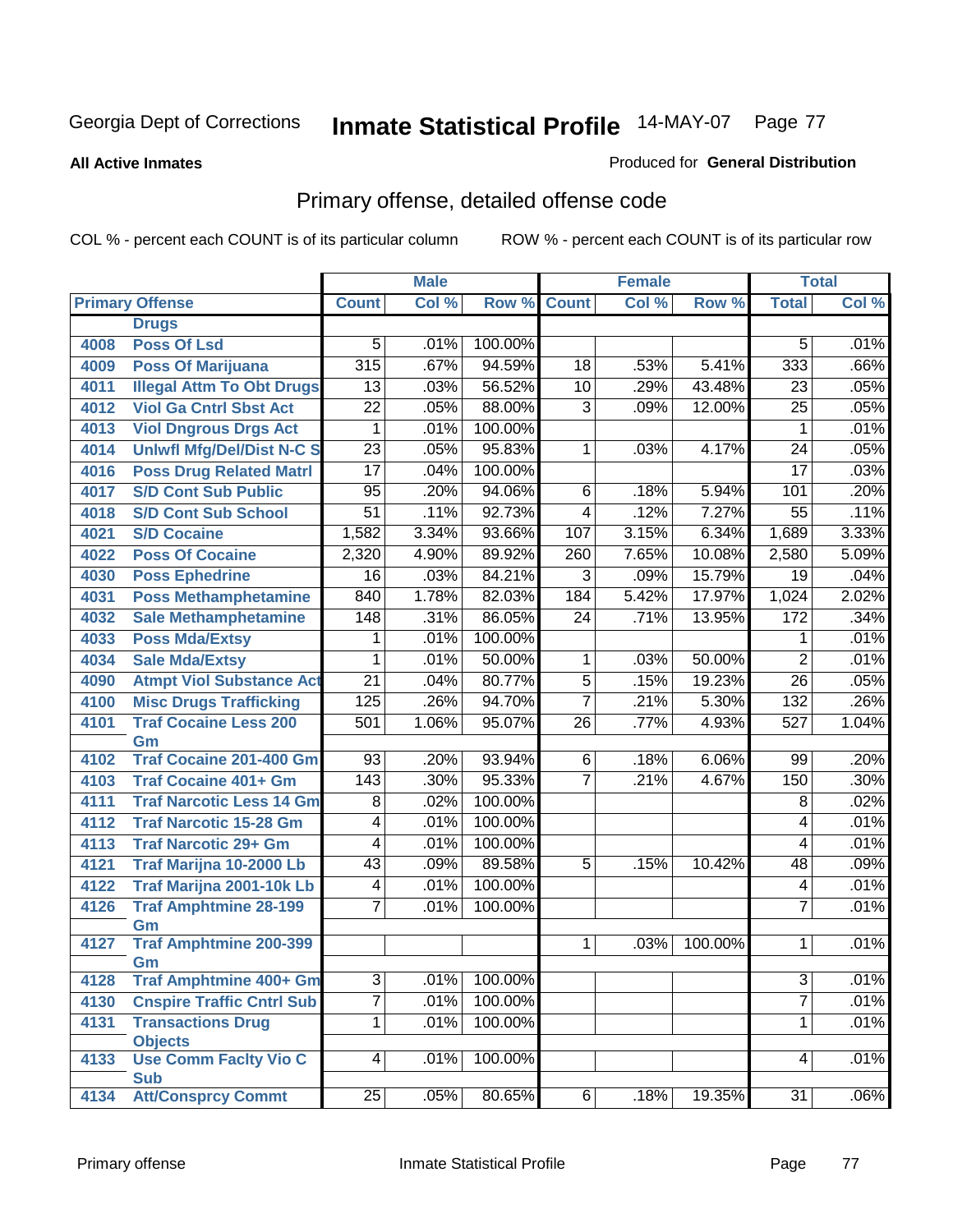#### **All Active Inmates**

#### Produced for **General Distribution**

# Primary offense, detailed offense code

|                      |                                              | <b>Male</b>      |       |         |                 | <b>Female</b> |         | <b>Total</b>     |       |
|----------------------|----------------------------------------------|------------------|-------|---------|-----------------|---------------|---------|------------------|-------|
|                      | <b>Primary Offense</b>                       | <b>Count</b>     | Col % | Row %   | <b>Count</b>    | Col %         | Row %   | <b>Total</b>     | Col % |
|                      | C/S/Of                                       |                  |       |         |                 |               |         |                  |       |
| 4140                 | <b>Traf Methamph 28-199</b>                  | 293              | .62%  | 90.71%  | $\overline{30}$ | .88%          | 9.29%   | 323              | .64%  |
|                      | Gm                                           |                  |       |         |                 |               |         |                  |       |
| 4141                 | <b>Traf Methamph 200-399</b>                 | $\overline{53}$  | .11%  | 91.38%  | 5               | .15%          | 8.62%   | 58               | .11%  |
| 4142                 | Gm<br>Traf Methamph 400+ Gm                  | 76               | .16%  | 98.70%  | $\mathbf{1}$    | .03%          | 1.30%   | 77               | .15%  |
| 4143                 | <b>Manf Methamph 28-199</b>                  | $\overline{32}$  | .07%  | 84.21%  | $\overline{6}$  | .18%          | 15.79%  | $\overline{38}$  | .07%  |
|                      | Gm                                           |                  |       |         |                 |               |         |                  |       |
| 4144                 | <b>Manf Methamph 200-399</b>                 |                  | .01%  | 100.00% |                 |               |         | 1                | .01%  |
|                      | Gm                                           |                  |       |         |                 |               |         |                  |       |
| 4146                 | <b>Traf Methamph Unspec</b>                  | $\overline{21}4$ | .45%  | 90.30%  | $\overline{23}$ | .68%          | 9.70%   | $\overline{237}$ | .47%  |
|                      | Amt                                          |                  |       |         |                 |               |         |                  |       |
| 4147                 | <b>Manf Methamph Unspec</b>                  | 206              | .44%  | 92.38%  | 17              | .50%          | 7.62%   | 223              | .44%  |
| 4150                 | <b>Amt</b><br><b>Traf Mda/Extsy 28-199gm</b> |                  | .01%  | 100.00% |                 |               |         | 1                | .01%  |
|                      |                                              | $\overline{34}$  | .07%  | 89.47%  |                 |               | 10.53%  | $\overline{38}$  |       |
| 5001                 | <b>Viol Motor Vehicle Laws</b>               |                  |       |         | $\overline{4}$  | .12%          |         |                  | .07%  |
| 5003                 | <b>Chop Shop Violation</b>                   | 4                | .01%  | 100.00% |                 |               |         | 4                | .01%  |
| 5004                 | <b>Drvng Habtl Violator</b>                  | $\overline{117}$ | .25%  | 96.69%  | $\overline{4}$  | .12%          | 3.31%   | $\overline{121}$ | .24%  |
| 5005                 | <b>Habit Traf Viol/Impaired</b>              | 7                | .01%  | 100.00% |                 |               |         | 7                | .01%  |
| 5006                 | <b>Habit Traf Viol/Other</b>                 | 1                | .01%  | 100.00% |                 |               |         | 1                | .01%  |
| 6000                 | <b>Misc Mrals/Pblic H/Safty</b>              | $\overline{16}$  | .03%  | 100.00% |                 |               |         | $\overline{16}$  | .03%  |
| 6200                 | <b>Misc CorrectionI Inst Off</b>             | $\overline{14}$  | .03%  | 93.33%  | 1               | .03%          | 6.67%   | $\overline{15}$  | .03%  |
| 8001                 | <b>Violatn Othr States Law</b>               |                  |       |         | 1               | .03%          | 100.00% | 1                | .01%  |
| 9901                 | <b>Conspiracy</b>                            | $\overline{45}$  | .10%  | 88.24%  | $\overline{6}$  | .18%          | 11.76%  | $\overline{51}$  | .10%  |
| 9905                 | <b>Crmnl Atmpt</b>                           | $\overline{21}$  | .04%  | 91.30%  | $\overline{2}$  | .06%          | 8.70%   | $\overline{23}$  | .05%  |
| 9910                 | <b>Crmnl Solicitation</b>                    | $\overline{3}$   | .01%  | 100.00% |                 |               |         | $\overline{3}$   | .01%  |
| 9911                 | <b>Party To A Crime</b>                      | 6                | .01%  | 100.00% |                 |               |         | 6                | .01%  |
| <b>Total Rported</b> |                                              | 47,308           | 100%  | 93.3%   | 3,397           | 100%          | 6.7%    | 50,705           | 100%  |

| <b>ported</b> | ,877   | 162<br>$ -$ | 2,039  |
|---------------|--------|-------------|--------|
| ™otal         | 49,185 | 3,559       | 52,744 |

| Mode (most frequent) | 1601 Burglary | 1701 Forgery 1st Degree | 1601 Burglary |
|----------------------|---------------|-------------------------|---------------|
|                      |               |                         |               |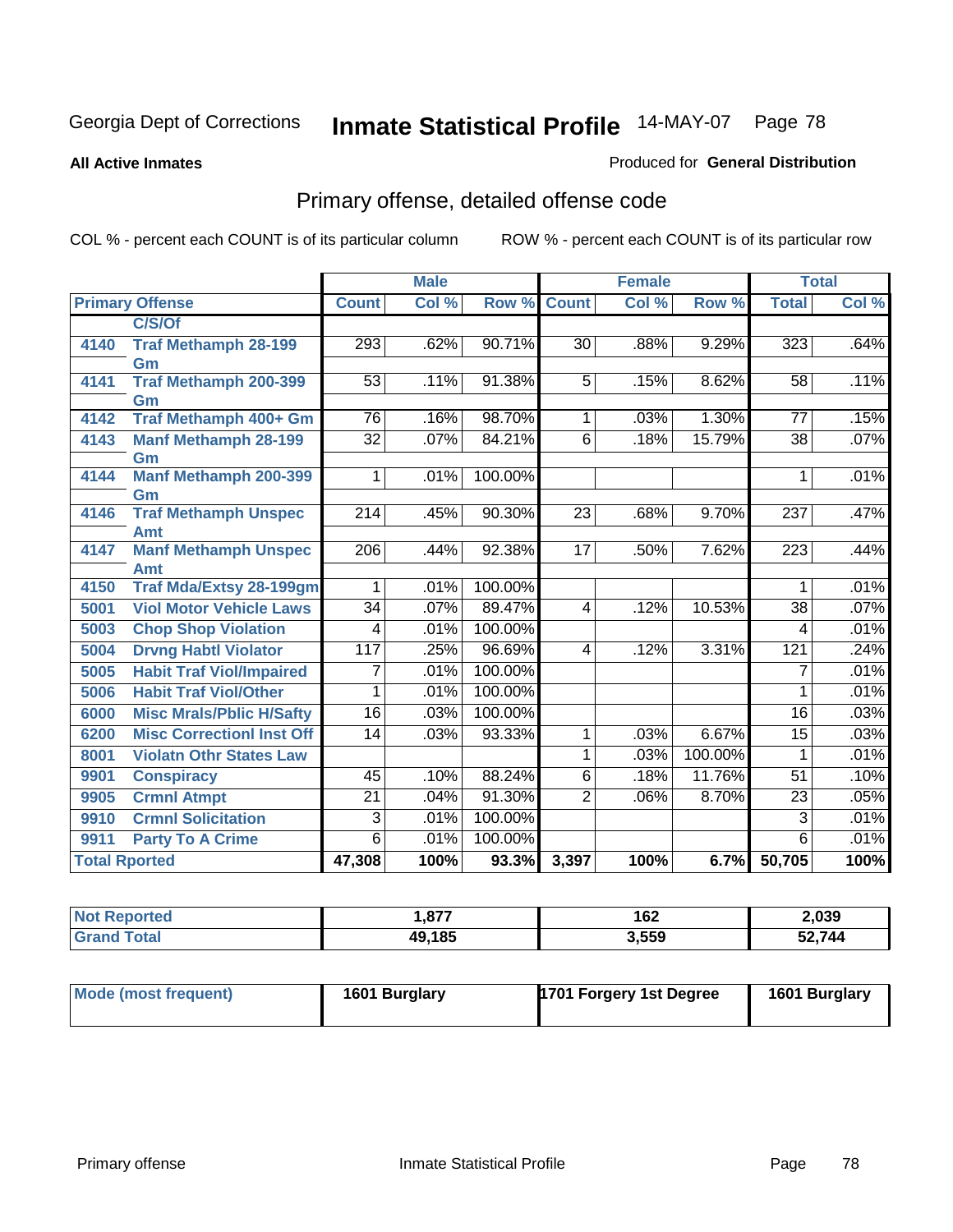#### **All Active Inmates**

### Produced for **General Distribution**

# County of conviction of primary offense

|                         |                             |                  | <b>Male</b> |         | <b>Female</b>    |       |        |                  | <b>Total</b>               |
|-------------------------|-----------------------------|------------------|-------------|---------|------------------|-------|--------|------------------|----------------------------|
|                         | <b>County of Conviction</b> | <b>Count</b>     | Col %       | Row %   | <b>Count</b>     | Col % | Row %  | <b>Total</b>     | $\overline{\text{Col }\%}$ |
| 1                       | <b>Appling</b>              | 87               | .18%        | 93.55%  | $\overline{6}$   | .18%  | 6.45%  | 93               | .18%                       |
| $\overline{2}$          | <b>Atkinson</b>             | $\overline{39}$  | .08%        | 95.12%  | $\overline{2}$   | .06%  | 4.88%  | $\overline{41}$  | .08%                       |
| $\overline{\mathbf{3}}$ | <b>Bacon</b>                | $\overline{55}$  | .12%        | 96.49%  | $\overline{2}$   | .06%  | 3.51%  | $\overline{57}$  | .11%                       |
| 4                       | <b>Baker</b>                | $\overline{13}$  | .03%        | 92.86%  | $\mathbf{1}$     | .03%  | 7.14%  | $\overline{14}$  | .03%                       |
| 5                       | <b>Baldwin</b>              | $\overline{345}$ | .73%        | 94.78%  | $\overline{19}$  | .56%  | 5.22%  | 364              | .72%                       |
| 6                       | <b>Banks</b>                | $\overline{79}$  | .17%        | 90.80%  | $\overline{8}$   | .24%  | 9.20%  | $\overline{87}$  | .17%                       |
| $\overline{\mathbf{7}}$ | <b>Barrow</b>               | 256              | .54%        | 95.52%  | $\overline{12}$  | .35%  | 4.48%  | 268              | .53%                       |
| 8                       | <b>Bartow</b>               | $\overline{544}$ | 1.15%       | 89.47%  | 64               | 1.88% | 10.53% | 608              | 1.20%                      |
| 9                       | <b>Ben Hill</b>             | $\overline{248}$ | .52%        | 93.58%  | $\overline{17}$  | .50%  | 6.42%  | $\overline{265}$ | .52%                       |
| 10                      | <b>Berrien</b>              | $\overline{77}$  | .16%        | 85.56%  | $\overline{13}$  | .38%  | 14.44% | $\overline{90}$  | .18%                       |
| 11                      | <b>Bibb</b>                 | 1,008            | 2.13%       | 95.09%  | $\overline{52}$  | 1.53% | 4.91%  | 1,060            | 2.09%                      |
| 12                      | <b>Bleckley</b>             | $\overline{98}$  | .21%        | 86.73%  | $\overline{15}$  | .44%  | 13.27% | $\overline{113}$ | .22%                       |
| $\overline{13}$         | <b>Brantley</b>             | $\overline{55}$  | .12%        | 94.83%  | $\overline{3}$   | .09%  | 5.17%  | $\overline{58}$  | .11%                       |
| $\overline{14}$         | <b>Brooks</b>               | $\overline{67}$  | .14%        | 100.00% |                  |       |        | 67               | .13%                       |
| 15                      | <b>Bryan</b>                | $\overline{97}$  | .21%        | 92.38%  | $\overline{8}$   | .24%  | 7.62%  | 105              | .21%                       |
| 16                      | <b>Bulloch</b>              | 470              | .99%        | 94.95%  | $\overline{25}$  | .74%  | 5.05%  | 495              | .98%                       |
| $\overline{17}$         | <b>Burke</b>                | $\sqrt{203}$     | .43%        | 94.86%  | $\overline{11}$  | .32%  | 5.14%  | $\overline{214}$ | .42%                       |
| 18                      | <b>Butts</b>                | 151              | .32%        | 95.57%  | $\overline{7}$   | .21%  | 4.43%  | 158              | .31%                       |
| 19                      | <b>Calhoun</b>              | $\overline{39}$  | .08%        | 90.70%  | 4                | .12%  | 9.30%  | 43               | .08%                       |
| 20                      | <b>Camden</b>               | 136              | .29%        | 94.44%  | $\overline{8}$   | .24%  | 5.56%  | 144              | .28%                       |
| 21                      | <b>Candler</b>              | $\overline{84}$  | .18%        | 94.38%  | $\overline{5}$   | .15%  | 5.62%  | 89               | .18%                       |
| $\overline{22}$         | <b>Carroll</b>              | $\overline{536}$ | 1.13%       | 90.54%  | $\overline{56}$  | 1.65% | 9.46%  | 592              | 1.17%                      |
| 23                      | <b>Catoosa</b>              | 259              | .55%        | 91.52%  | $\overline{24}$  | .71%  | 8.48%  | 283              | .56%                       |
| 24                      | <b>Charlton</b>             | $\overline{55}$  | .12%        | 93.22%  | $\overline{4}$   | .12%  | 6.78%  | $\overline{59}$  | .12%                       |
| 25                      | <b>Chatham</b>              | 2,319            | 4.90%       | 94.73%  | $\overline{129}$ | 3.80% | 5.27%  | 2,448            | 4.83%                      |
| 26                      | <b>Chattahoochee</b>        | $\overline{22}$  | .05%        | 95.65%  | 1                | .03%  | 4.35%  | $\overline{23}$  | .05%                       |
| 27                      | <b>Chattooga</b>            | $\overline{227}$ | .48%        | 88.67%  | $\overline{29}$  | .85%  | 11.33% | 256              | .50%                       |
| 28                      | <b>Cherokee</b>             | $\overline{557}$ | 1.18%       | 91.31%  | $\overline{53}$  | 1.56% | 8.69%  | 610              | 1.20%                      |
| 29                      | <b>Clarke</b>               | 461              | .97%        | 94.66%  | $\overline{26}$  | .77%  | 5.34%  | 487              | .96%                       |
| 30                      | <b>Clay</b>                 | $\overline{24}$  | .05%        | 92.31%  | $\overline{2}$   | .06%  | 7.69%  | $\overline{26}$  | .05%                       |
| $\overline{31}$         | <b>Clayton</b>              | 1,531            | 3.24%       | 92.68%  | 121              | 3.56% | 7.32%  | 1,652            | 3.26%                      |
| 32                      | <b>Clinch</b>               | 46               | .10%        | 92.00%  | 4                | .12%  | 8.00%  | 50               | .10%                       |
| 33                      | <b>Cobb</b>                 | 2,476            | 5.23%       | 91.13%  | 241              | 7.09% | 8.87%  | 2,717            | 5.36%                      |
| 34                      | <b>Coffee</b>               | $\overline{216}$ | .46%        | 90.76%  | $\overline{22}$  | .65%  | 9.24%  | 238              | .47%                       |
| 35                      | <b>Colquitt</b>             | 303              | .64%        | 95.58%  | 14               | .41%  | 4.42%  | $\overline{317}$ | .63%                       |
| 36                      | <b>Columbia</b>             | 298              | .63%        | 93.71%  | 20               | .59%  | 6.29%  | 318              | .63%                       |
| 37                      | <b>Cook</b>                 | 133              | .28%        | 93.01%  | 10               | .29%  | 6.99%  | 143              | .28%                       |
| 38                      | <b>Coweta</b>               | $\overline{510}$ | 1.08%       | 92.90%  | $\overline{39}$  | 1.15% | 7.10%  | 549              | 1.08%                      |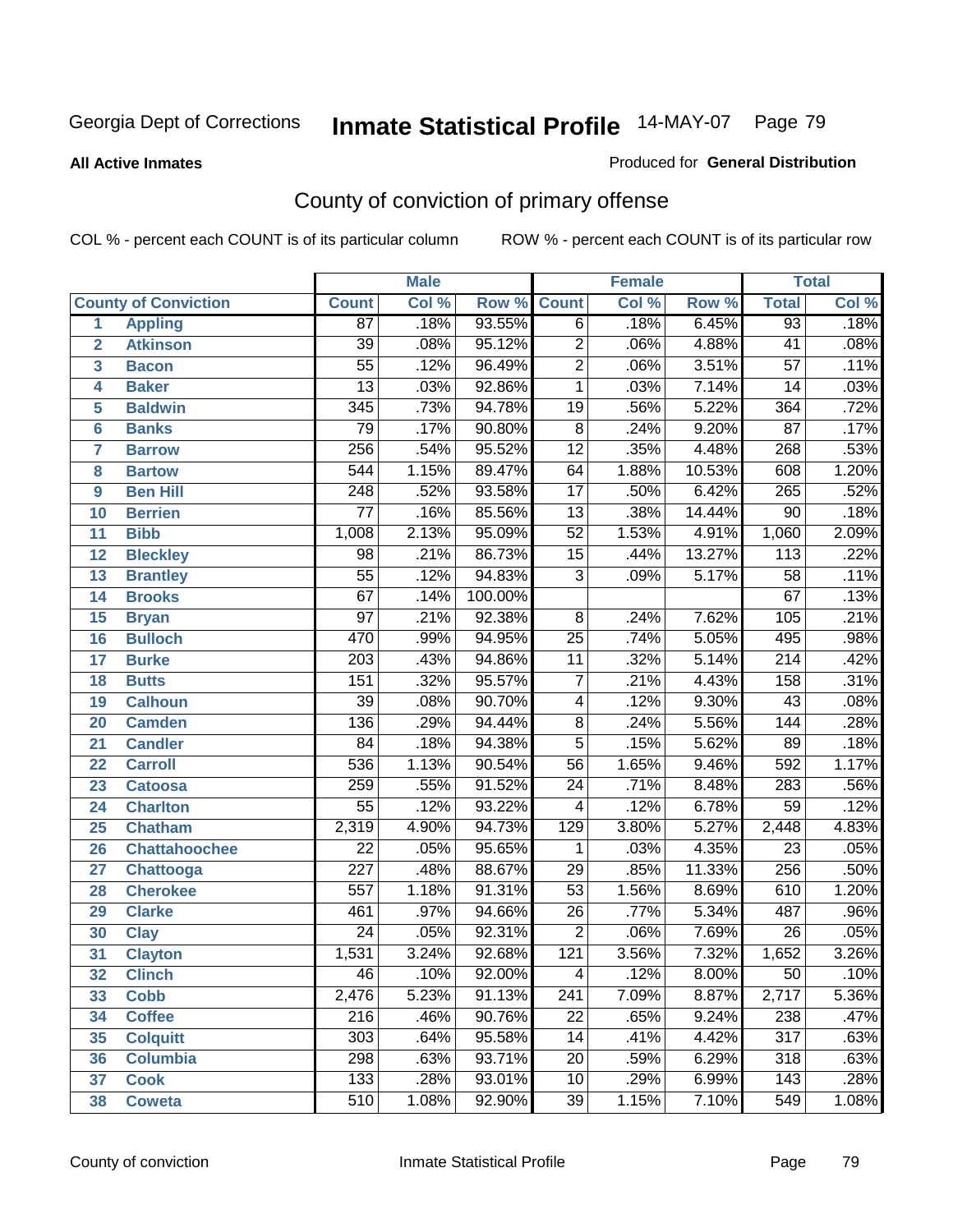#### **All Active Inmates**

#### Produced for **General Distribution**

# County of conviction of primary offense

|                 |                             |                  | <b>Male</b> |         | <b>Female</b>    |       |        | <b>Total</b>     |       |  |
|-----------------|-----------------------------|------------------|-------------|---------|------------------|-------|--------|------------------|-------|--|
|                 | <b>County of Conviction</b> | <b>Count</b>     | Col %       | Row %   | <b>Count</b>     | Col % | Row %  | <b>Total</b>     | Col % |  |
| 39              | <b>Crawford</b>             | $\overline{18}$  | .04%        | 81.82%  | $\overline{4}$   | .12%  | 18.18% | $\overline{22}$  | .04%  |  |
| 40              | <b>Crisp</b>                | 270              | .57%        | 93.75%  | $\overline{18}$  | .53%  | 6.25%  | 288              | .57%  |  |
| 41              | <b>Dade</b>                 | $\overline{132}$ | .28%        | 92.31%  | $\overline{11}$  | .32%  | 7.69%  | $\overline{143}$ | .28%  |  |
| 42              | <b>Dawson</b>               | 90               | .19%        | 92.78%  | 7                | .21%  | 7.22%  | $\overline{97}$  | .19%  |  |
| 43              | <b>Decatur</b>              | 293              | .62%        | 93.31%  | $\overline{21}$  | .62%  | 6.69%  | $\overline{314}$ | .62%  |  |
| 44              | <b>Dekalb</b>               | 2,984            | 6.31%       | 94.82%  | 163              | 4.80% | 5.18%  | 3,147            | 6.21% |  |
| 45              | <b>Dodge</b>                | 176              | .37%        | 95.14%  | 9                | .26%  | 4.86%  | 185              | .36%  |  |
| 46              | <b>Dooly</b>                | 104              | .22%        | 97.20%  | $\overline{3}$   | .09%  | 2.80%  | 107              | .21%  |  |
| 47              | <b>Dougherty</b>            | 966              | 2.04%       | 93.79%  | 64               | 1.88% | 6.21%  | 1,030            | 2.03% |  |
| 48              | <b>Douglas</b>              | 1,082            | 2.29%       | 90.92%  | 108              | 3.18% | 9.08%  | 1,190            | 2.35% |  |
| 49              | <b>Early</b>                | 78               | .16%        | 98.73%  | 1                | .03%  | 1.27%  | 79               | .16%  |  |
| 50              | <b>Echols</b>               | $\overline{11}$  | .02%        | 100.00% |                  |       |        | $\overline{11}$  | .02%  |  |
| $\overline{51}$ | <b>Effingham</b>            | 167              | .35%        | 90.27%  | 18               | .53%  | 9.73%  | 185              | .36%  |  |
| 52              | <b>Elbert</b>               | 154              | .33%        | 93.90%  | 10               | .29%  | 6.10%  | 164              | .32%  |  |
| 53              | <b>Emanuel</b>              | 151              | .32%        | 95.57%  | $\overline{7}$   | .21%  | 4.43%  | 158              | .31%  |  |
| $\overline{54}$ | <b>Evans</b>                | 83               | .18%        | 96.51%  | $\overline{3}$   | .09%  | 3.49%  | 86               | .17%  |  |
| 55              | <b>Fannin</b>               | 116              | .25%        | 93.55%  | $\overline{8}$   | .24%  | 6.45%  | 124              | .24%  |  |
| 56              | <b>Fayette</b>              | 258              | .55%        | 89.90%  | 29               | .85%  | 10.10% | 287              | .57%  |  |
| 57              | <b>Floyd</b>                | 778              | 1.64%       | 89.22%  | 94               | 2.77% | 10.78% | 872              | 1.72% |  |
| 58              | <b>Forsyth</b>              | $\overline{261}$ | .55%        | 90.63%  | $\overline{27}$  | .79%  | 9.38%  | 288              | .57%  |  |
| 59              | <b>Franklin</b>             | 126              | .27%        | 90.00%  | $\overline{14}$  | .41%  | 10.00% | $\overline{140}$ | .28%  |  |
| 60              | <b>Fulton</b>               | 4,144            | 8.76%       | 96.33%  | 158              | 4.65% | 3.67%  | 4,302            | 8.48% |  |
| 61              | Gilmer                      | 120              | .25%        | 88.24%  | $\overline{16}$  | .47%  | 11.76% | 136              | .27%  |  |
| 62              | <b>Glascock</b>             | $\overline{5}$   | .01%        | 83.33%  | $\mathbf{1}$     | .03%  | 16.67% | $\overline{6}$   | .01%  |  |
| 63              | <b>Glynn</b>                | 458              | .97%        | 96.02%  | $\overline{19}$  | .56%  | 3.98%  | 477              | .94%  |  |
| 64              | <b>Gordon</b>               | 296              | .63%        | 89.43%  | $\overline{35}$  | 1.03% | 10.57% | 331              | .65%  |  |
| 65              | <b>Grady</b>                | $\overline{224}$ | .47%        | 92.95%  | $\overline{17}$  | .50%  | 7.05%  | 241              | .48%  |  |
| 66              | <b>Greene</b>               | 99               | .21%        | 93.40%  | $\overline{7}$   | .21%  | 6.60%  | 106              | .21%  |  |
| 67              | <b>Gwinnett</b>             | 1,552            | 3.28%       | 92.16%  | $\overline{132}$ | 3.89% | 7.84%  | 1,684            | 3.32% |  |
| 68              | <b>Habersham</b>            | 113              | .24%        | 91.13%  | $\overline{11}$  | .32%  | 8.87%  | 124              | .24%  |  |
| 69              | <b>Hall</b>                 | $\overline{740}$ | 1.56%       | 92.04%  | 64               | 1.88% | 7.96%  | 804              | 1.59% |  |
| 70              | <b>Hancock</b>              | 39               | .08%        | 95.12%  | 2                | .06%  | 4.88%  | 41               | .08%  |  |
| 71              | <b>Haralson</b>             | $\overline{81}$  | .17%        | 94.19%  | $\overline{5}$   | .15%  | 5.81%  | $\overline{86}$  | .17%  |  |
| 72              | <b>Harris</b>               | $\overline{96}$  | .20%        | 96.00%  | $\overline{4}$   | .12%  | 4.00%  | 100              | .20%  |  |
| 73              | <b>Hart</b>                 | 110              | .23%        | 95.65%  | $\overline{5}$   | .15%  | 4.35%  | 115              | .23%  |  |
| 74              | <b>Heard</b>                | $\overline{54}$  | .11%        | 88.52%  | $\overline{7}$   | .21%  | 11.48% | 61               | .12%  |  |
| 75              | <b>Henry</b>                | $\overline{507}$ | 1.07%       | 91.02%  | 50               | 1.47% | 8.98%  | 557              | 1.10% |  |
| 76              | <b>Houston</b>              | 588              | 1.24%       | 92.16%  | $\overline{50}$  | 1.47% | 7.84%  | 638              | 1.26% |  |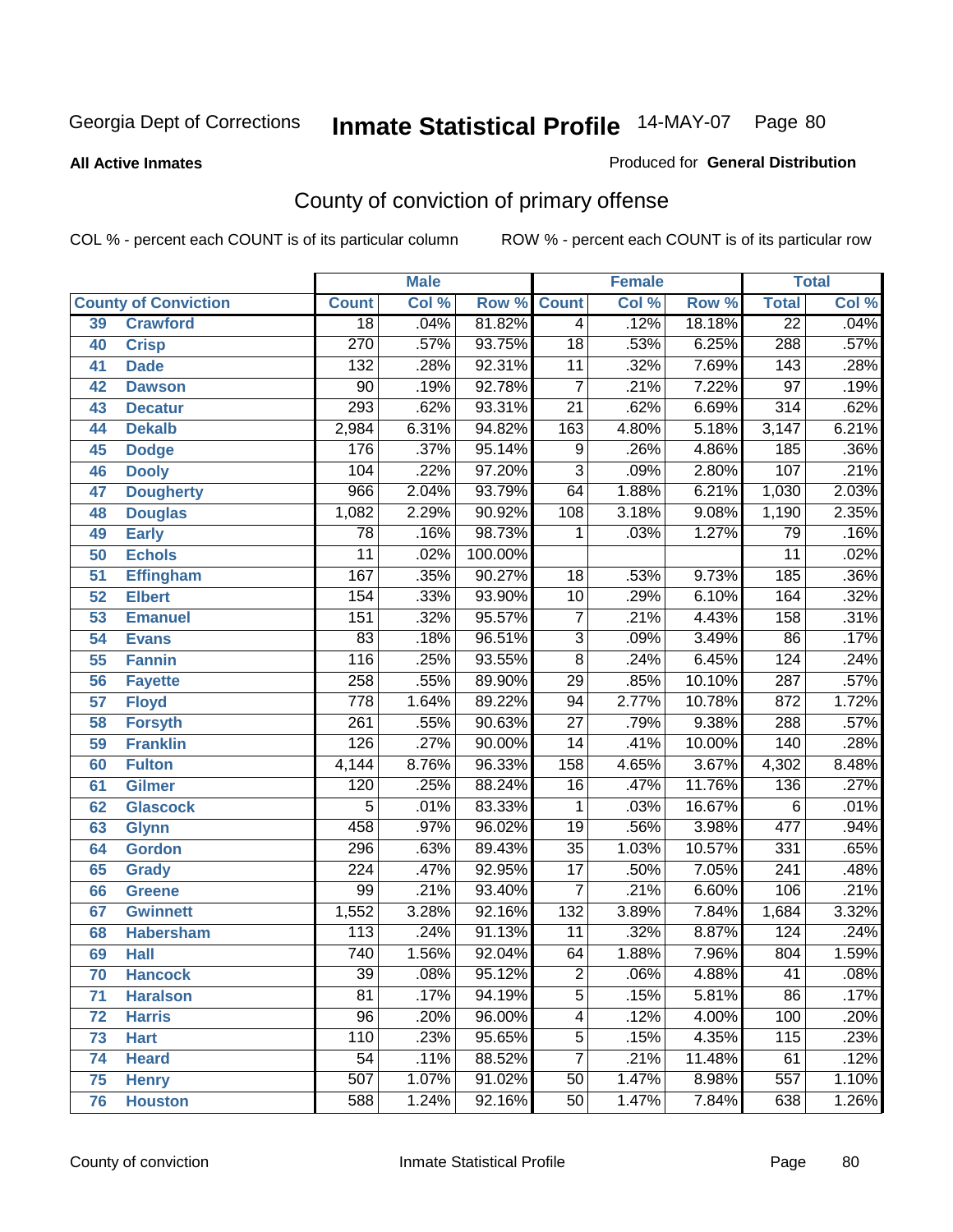#### **All Active Inmates**

#### Produced for **General Distribution**

# County of conviction of primary offense

|                 |                             |                  | <b>Male</b> |         | <b>Female</b>    |       |        | <b>Total</b>     |       |
|-----------------|-----------------------------|------------------|-------------|---------|------------------|-------|--------|------------------|-------|
|                 | <b>County of Conviction</b> | <b>Count</b>     | Col %       | Row %   | <b>Count</b>     | Col % | Row %  | <b>Total</b>     | Col % |
| $\overline{77}$ | <b>Irwin</b>                | 64               | .14%        | 96.97%  | $\overline{2}$   | .06%  | 3.03%  | 66               | .13%  |
| 78              | <b>Jackson</b>              | 196              | .41%        | 91.59%  | $\overline{18}$  | .53%  | 8.41%  | $\overline{214}$ | .42%  |
| 79              | <b>Jasper</b>               | 63               | .13%        | 95.45%  | $\overline{3}$   | .09%  | 4.55%  | 66               | .13%  |
| 80              | <b>Jeff Davis</b>           | $\overline{79}$  | .17%        | 96.34%  | $\overline{3}$   | .09%  | 3.66%  | $\overline{82}$  | .16%  |
| 81              | <b>Jefferson</b>            | $\overline{93}$  | .20%        | 96.88%  | $\overline{3}$   | .09%  | 3.13%  | $\overline{96}$  | .19%  |
| 82              | <b>Jenkins</b>              | $\overline{73}$  | .15%        | 93.59%  | $\overline{5}$   | .15%  | 6.41%  | $\overline{78}$  | .15%  |
| 83              | <b>Johnson</b>              | 60               | .13%        | 96.77%  | $\overline{2}$   | .06%  | 3.23%  | 62               | .12%  |
| 84              | <b>Jones</b>                | 151              | .32%        | 92.07%  | $\overline{13}$  | .38%  | 7.93%  | 164              | .32%  |
| 85              | <b>Lamar</b>                | $\overline{80}$  | .17%        | 91.95%  | $\overline{7}$   | .21%  | 8.05%  | $\overline{87}$  | .17%  |
| 86              | <b>Lanier</b>               | 40               | .08%        | 88.89%  | $\overline{5}$   | .15%  | 11.11% | $\overline{45}$  | .09%  |
| 87              | <b>Laurens</b>              | $\overline{274}$ | .58%        | 91.95%  | $\overline{24}$  | .71%  | 8.05%  | 298              | .59%  |
| 88              | <b>Lee</b>                  | $\overline{72}$  | .15%        | 96.00%  | $\overline{3}$   | .09%  | 4.00%  | $\overline{75}$  | .15%  |
| 89              | <b>Liberty</b>              | $\overline{251}$ | .53%        | 95.08%  | $\overline{13}$  | .38%  | 4.92%  | 264              | .52%  |
| 90              | <b>Lincoln</b>              | $\overline{42}$  | .09%        | 100.00% |                  |       |        | $\overline{42}$  | .08%  |
| 91              | Long                        | $\overline{92}$  | .19%        | 96.84%  | $\overline{3}$   | .09%  | 3.16%  | $\overline{95}$  | .19%  |
| 92              | <b>Lowndes</b>              | 586              | 1.24%       | 95.44%  | $\overline{28}$  | .82%  | 4.56%  | 614              | 1.21% |
| 93              | <b>Lumpkin</b>              | $\overline{87}$  | .18%        | 95.60%  | 4                | .12%  | 4.40%  | $\overline{91}$  | .18%  |
| 94              | <b>Macon</b>                | $\overline{68}$  | .14%        | 94.44%  | 4                | .12%  | 5.56%  | $\overline{72}$  | .14%  |
| 95              | <b>Madison</b>              | 140              | .30%        | 93.33%  | 10               | .29%  | 6.67%  | 150              | .30%  |
| 96              | <b>Marion</b>               | $\overline{51}$  | .11%        | 94.44%  | $\overline{3}$   | .09%  | 5.56%  | $\overline{54}$  | .11%  |
| 97              | <b>Mcduffie</b>             | 189              | .40%        | 94.97%  | 10               | .29%  | 5.03%  | 199              | .39%  |
| 98              | <b>Mcintosh</b>             | $\overline{70}$  | .15%        | 97.22%  | $\overline{2}$   | .06%  | 2.78%  | $\overline{72}$  | .14%  |
| 99              | <b>Meriwether</b>           | $\overline{200}$ | .42%        | 94.79%  | $\overline{11}$  | .32%  | 5.21%  | $\overline{211}$ | .42%  |
| 100             | <b>Miller</b>               | $\overline{34}$  | .07%        | 97.14%  | $\mathbf{1}$     | .03%  | 2.86%  | $\overline{35}$  | .07%  |
| 101             | <b>Mitchell</b>             | 177              | .37%        | 90.31%  | $\overline{19}$  | .56%  | 9.69%  | 196              | .39%  |
| 102             | <b>Monroe</b>               | 181              | .38%        | 89.16%  | $\overline{22}$  | .65%  | 10.84% | $\overline{203}$ | .40%  |
| 103             | <b>Montgomery</b>           | 46               | .10%        | 93.88%  | $\overline{3}$   | .09%  | 6.12%  | 49               | .10%  |
| 104             | <b>Morgan</b>               | $\overline{91}$  | .19%        | 92.86%  | $\overline{7}$   | .21%  | 7.14%  | $\overline{98}$  | .19%  |
| 105             | <b>Murray</b>               | $\overline{247}$ | .52%        | 93.21%  | $\overline{18}$  | .53%  | 6.79%  | $\overline{265}$ | .52%  |
| 106             | <b>Muscogee</b>             | 1,728            | 3.65%       | 93.25%  | $\overline{125}$ | 3.68% | 6.75%  | 1,853            | 3.65% |
| 107             | <b>Newton</b>               | 505              | 1.07%       | 92.66%  | 40               | 1.18% | 7.34%  | $\overline{545}$ | 1.07% |
| 108             | <b>Oconee</b>               | 56               | .12%        | 94.92%  | 3                | .09%  | 5.08%  | 59               | .12%  |
| 109             | <b>Oglethorpe</b>           | $\overline{57}$  | .12%        | 95.00%  | $\overline{3}$   | .09%  | 5.00%  | 60               | .12%  |
| 110             | <b>Paulding</b>             | $\overline{212}$ | .45%        | 93.39%  | $\overline{15}$  | .44%  | 6.61%  | $\overline{227}$ | .45%  |
| 111             | <b>Peach</b>                | $\overline{97}$  | .21%        | 98.98%  | $\mathbf 1$      | .03%  | 1.02%  | 98               | .19%  |
| 112             | <b>Pickens</b>              | 81               | .17%        | 94.19%  | $\overline{5}$   | .15%  | 5.81%  | $\overline{86}$  | .17%  |
| 113             | <b>Pierce</b>               | $\overline{51}$  | .11%        | 96.23%  | $\overline{2}$   | .06%  | 3.77%  | $\overline{53}$  | .10%  |
| 114             | <b>Pike</b>                 | $\overline{39}$  | .08%        | 92.86%  | $\overline{3}$   | .09%  | 7.14%  | 42               | .08%  |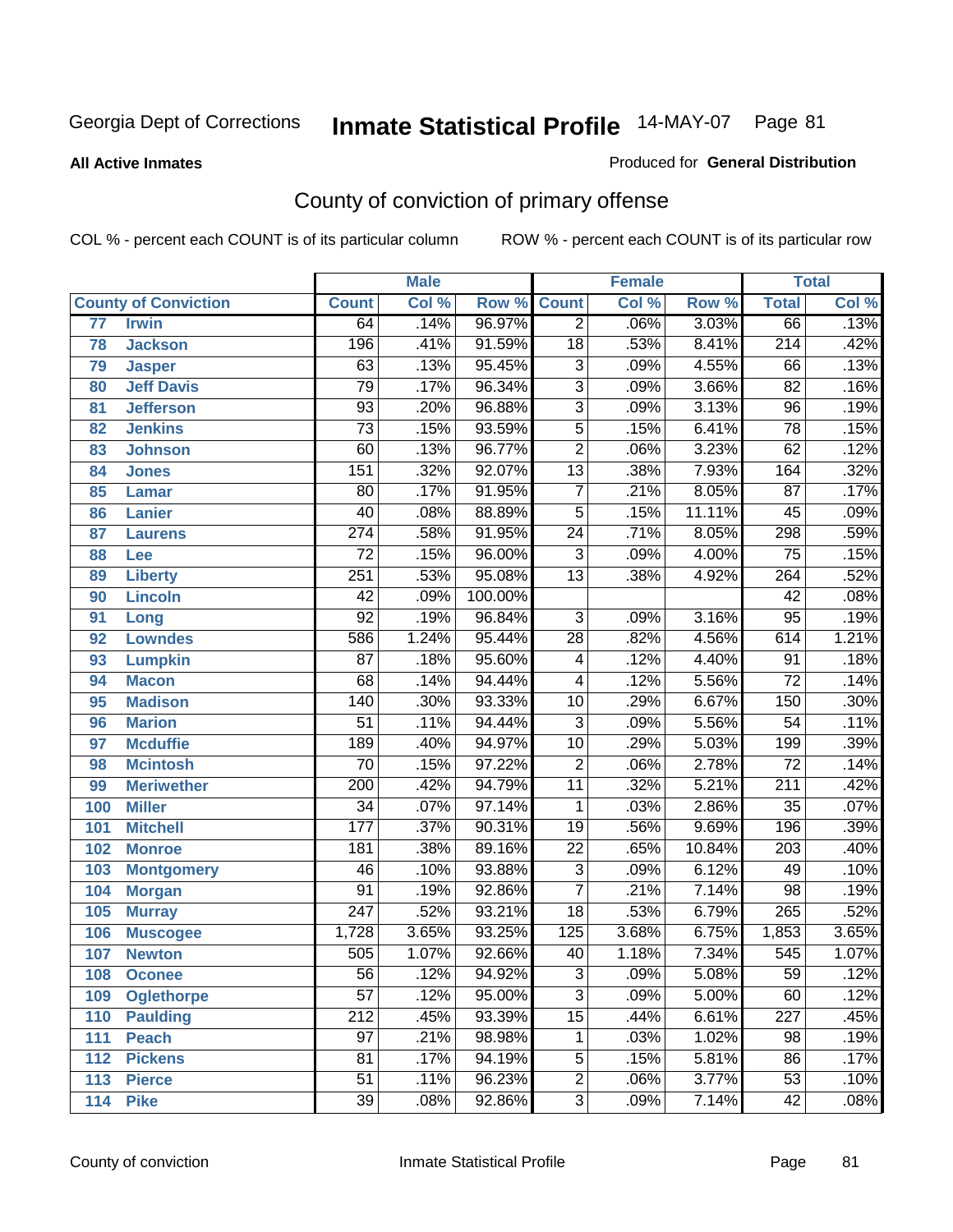**All Active Inmates**

### Produced for **General Distribution**

# County of conviction of primary offense

|                             |                  | <b>Male</b> |                    | <b>Female</b>           |       |        | <b>Total</b>     |         |
|-----------------------------|------------------|-------------|--------------------|-------------------------|-------|--------|------------------|---------|
| <b>County of Conviction</b> | <b>Count</b>     | Col %       | <b>Row % Count</b> |                         | Col % | Row %  | <b>Total</b>     | Col %   |
| 115<br><b>Polk</b>          | 139              | .29%        | 95.21%             | $\overline{7}$          | .21%  | 4.79%  | 146              | .29%    |
| 116<br><b>Pulaski</b>       | 76               | .16%        | 87.36%             | 11                      | .32%  | 12.64% | $\overline{87}$  | .17%    |
| 117<br><b>Putnam</b>        | $\overline{123}$ | .26%        | 96.09%             | 5                       | .15%  | 3.91%  | $\overline{128}$ | .25%    |
| 118<br>Quitman              | 14               | .03%        | 93.33%             | $\mathbf{1}$            | .03%  | 6.67%  | $\overline{15}$  | .03%    |
| 119<br><b>Rabun</b>         | 69               | .15%        | 90.79%             | $\overline{7}$          | .21%  | 9.21%  | $\overline{76}$  | .15%    |
| 120<br><b>Randolph</b>      | $\overline{52}$  | .11%        | 100.00%            |                         |       |        | $\overline{52}$  | .10%    |
| <b>Richmond</b><br>121      | 1,834            | 3.88%       | 94.49%             | 107                     | 3.15% | 5.51%  | 1,941            | 3.83%   |
| 122<br><b>Rockdale</b>      | 408              | .86%        | 93.15%             | 30                      | .88%  | 6.85%  | 438              | .86%    |
| 123<br><b>Schley</b>        | $\overline{21}$  | .04%        | 100.00%            |                         |       |        | $\overline{21}$  | .04%    |
| 124<br><b>Screven</b>       | 134              | .28%        | 95.04%             | $\overline{7}$          | .21%  | 4.96%  | $\overline{141}$ | .28%    |
| 125<br><b>Seminole</b>      | 63               | .13%        | 90.00%             | $\overline{7}$          | .21%  | 10.00% | 70               | .14%    |
| 126<br><b>Spalding</b>      | 568              | 1.20%       | 91.76%             | 51                      | 1.50% | 8.24%  | 619              | 1.22%   |
| 127<br><b>Stephens</b>      | 174              | .37%        | 89.69%             | $\overline{20}$         | .59%  | 10.31% | 194              | .38%    |
| 128<br><b>Stewart</b>       | $\overline{29}$  | .06%        | 90.63%             | $\overline{3}$          | .09%  | 9.38%  | $\overline{32}$  | .06%    |
| 129<br><b>Sumter</b>        | 234              | .49%        | 94.35%             | 14                      | .41%  | 5.65%  | $\overline{248}$ | .49%    |
| <b>Talbot</b><br>130        | $\overline{42}$  | .09%        | 91.30%             | $\overline{\mathbf{4}}$ | .12%  | 8.70%  | 46               | .09%    |
| 131<br><b>Taliaferro</b>    | $\overline{15}$  | .03%        | 88.24%             | $\overline{2}$          | .06%  | 11.76% | $\overline{17}$  | .03%    |
| <b>Tattnall</b><br>132      | 169              | .36%        | 96.02%             | $\overline{7}$          | .21%  | 3.98%  | 176              | .35%    |
| 133<br><b>Taylor</b>        | $\overline{76}$  | .16%        | 95.00%             | $\overline{4}$          | .12%  | 5.00%  | 80               | .16%    |
| <b>Telfair</b><br>134       | $\overline{145}$ | .31%        | 90.06%             | 16                      | .47%  | 9.94%  | 161              | .32%    |
| 135<br><b>Terrell</b>       | $\overline{75}$  | .16%        | 97.40%             | $\overline{2}$          | .06%  | 2.60%  | $\overline{77}$  | .15%    |
| 136<br><b>Thomas</b>        | 306              | .65%        | 94.15%             | $\overline{19}$         | .56%  | 5.85%  | 325              | .64%    |
| 137<br><b>Tift</b>          | 326              | .69%        | 95.60%             | $\overline{15}$         | .44%  | 4.40%  | $\overline{341}$ | .67%    |
| <b>Toombs</b><br>138        | $\overline{248}$ | .52%        | 93.23%             | 18                      | .53%  | 6.77%  | 266              | .52%    |
| 139<br><b>Towns</b>         | 29               | .06%        | 85.29%             | $\overline{5}$          | .15%  | 14.71% | $\overline{34}$  | .07%    |
| <b>Treutlen</b><br>140      | 65               | .14%        | 95.59%             | $\overline{3}$          | .09%  | 4.41%  | 68               | .13%    |
| 141<br><b>Troup</b>         | 670              | 1.42%       | 92.29%             | $\overline{56}$         | 1.65% | 7.71%  | 726              | 1.43%   |
| 142<br><b>Turner</b>        | 76               | .16%        | 95.00%             | 4                       | .12%  | 5.00%  | 80               | .16%    |
| 143<br><b>Twiggs</b>        | $\overline{43}$  | .09%        | 91.49%             | $\overline{4}$          | .12%  | 8.51%  | $\overline{47}$  | .09%    |
| 144<br><b>Union</b>         | 49               | .10%        | 96.08%             | $\overline{2}$          | .06%  | 3.92%  | $\overline{51}$  | .10%    |
| 145<br><b>Upson</b>         | $\overline{252}$ | .53%        | 91.97%             | $\overline{22}$         | .65%  | 8.03%  | $\overline{274}$ | .54%    |
| 146<br><b>Walker</b>        | 388              | .82%        | 89.20%             | 47                      | 1.38% | 10.80% | 435              | $.86\%$ |
| 147<br><b>Walton</b>        | 300              | .63%        | 93.75%             | $\overline{20}$         | .59%  | 6.25%  | 320              | .63%    |
| 148<br><b>Ware</b>          | $\overline{327}$ | .69%        | 93.16%             | $\overline{24}$         | .71%  | 6.84%  | 351              | .69%    |
| <b>Warren</b><br>149        | 44               | .09%        | 91.67%             | 4                       | .12%  | 8.33%  | 48               | .09%    |
| <b>Washington</b><br>150    | 108              | .23%        | 94.74%             | 6                       | .18%  | 5.26%  | 114              | .22%    |
| 151<br><b>Wayne</b>         | 151              | .32%        | 90.96%             | 15                      | .44%  | 9.04%  | 166              | .33%    |
| 152<br><b>Webster</b>       | $\overline{13}$  | .03%        | 92.86%             | $\mathbf{1}$            | .03%  | 7.14%  | 14               | .03%    |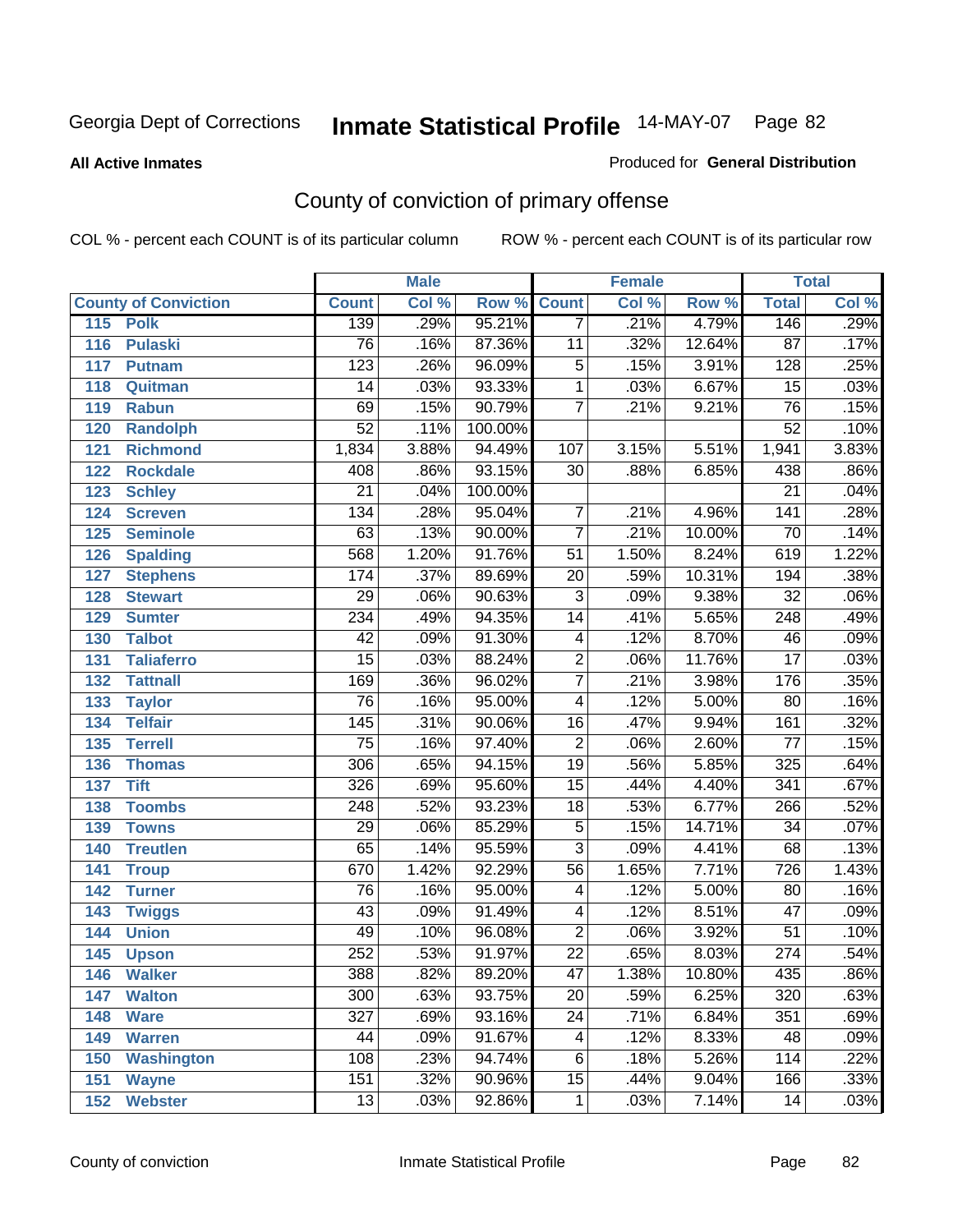**All Active Inmates**

#### Produced for **General Distribution**

# County of conviction of primary offense

|                             |              | <b>Male</b> |             |                | <b>Female</b> |          |              | <b>Total</b> |
|-----------------------------|--------------|-------------|-------------|----------------|---------------|----------|--------------|--------------|
| <b>County of Conviction</b> | <b>Count</b> | Col %       | Row % Count |                | Col %         | Row %    | <b>Total</b> | Col %        |
| <b>Wheeler</b><br>153       | 28           | $.06\%$     | 96.55%      |                | .03%          | $3.45\%$ | 29           | $.06\%$      |
| <b>White</b><br>154         | 78           | .16%        | 88.64%      | 10             | .29%          | 11.36%   | 88           | .17%         |
| <b>Whitfield</b><br>155     | 727          | 1.54%       | 90.42%      | 77             | 2.27%         | 9.58%    | 804          | 1.59%        |
| 156<br><b>Wilcox</b>        | 63           | .13%        | 95.45%      | 3              | $.09\%$       | 4.55%    | 66           | .13%         |
| <b>Wilkes</b><br>157        | 77           | .16%        | 92.77%      | 6              | .18%          | 7.23%    | 83           | .16%         |
| <b>Wilkinson</b><br>158     | 68           | .14%        | 97.14%      | $\overline{2}$ | $.06\%$       | 2.86%    | 70           | .14%         |
| <b>Worth</b><br>159         | 141          | $.30\%$     | $95.92\%$   | 6              | .18%          | 4.08%    | 147          | .29%         |
| <b>Total Rported</b>        | 47,308       | 100%        | 93.3%       | 3,397          | 100%          | 6.7%     | 50,705       | 100%         |

| тео<br><b>N</b> | . 877  | 162   | 2,039 |
|-----------------|--------|-------|-------|
|                 | 49,185 | 3,559 | 2.744 |

| <b>Mo</b><br>uenti<br>. | ∙ulton<br>____ | Cobb | <b>ultor</b> |
|-------------------------|----------------|------|--------------|
|                         |                |      |              |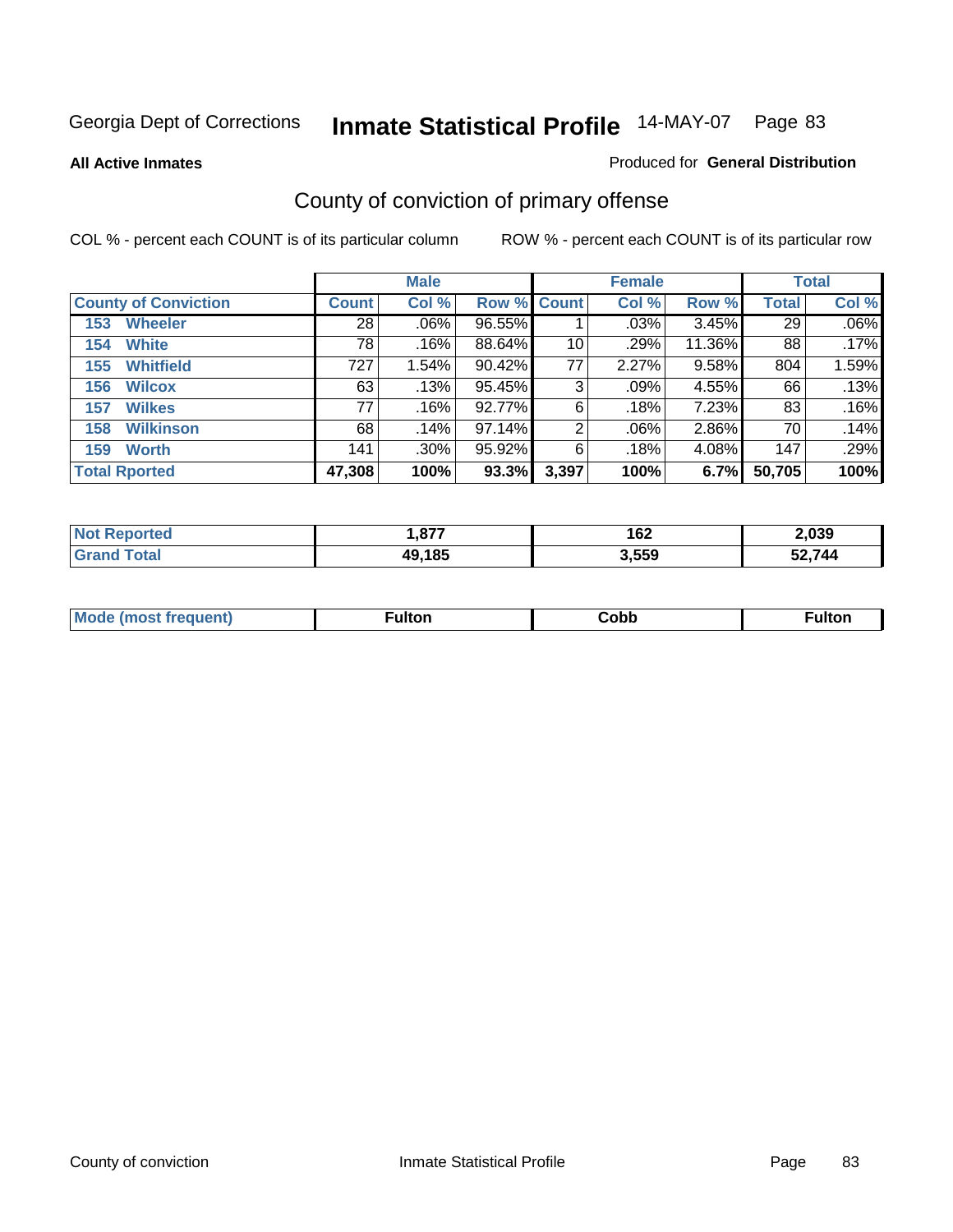**All Active Inmates**

#### Produced for **General Distribution**

# Circuit of conviction of primary offense

|                         |                                 |                    | <b>Male</b> |        |                  | <b>Female</b> |        |                  | <b>Total</b> |
|-------------------------|---------------------------------|--------------------|-------------|--------|------------------|---------------|--------|------------------|--------------|
|                         | <b>Circuit of Conviction</b>    | <b>Count</b>       | Col %       | Row %  | <b>Count</b>     | Col %         | Row %  | <b>Total</b>     | Col %        |
| 1                       | <b>Alapaha Circuit</b>          | 335                | .71%        | 90.79% | $\overline{34}$  | 1.00%         | 9.21%  | 369              | .73%         |
| $\overline{2}$          | <b>Alcovy Circuit</b>           | 805                | 1.70%       | 93.06% | 60               | 1.77%         | 6.94%  | 865              | 1.71%        |
| $\overline{\mathbf{3}}$ | <b>Atlanta Circuit</b>          | 4,144              | 8.76%       | 96.33% | 158              | 4.65%         | 3.67%  | 4,302            | 8.48%        |
| 4                       | <b>Atlantic Circuit</b>         | 762                | 1.61%       | 95.49% | $\overline{36}$  | 1.06%         | 4.51%  | 798              | 1.57%        |
| 5                       | <b>Augusta Circuit</b>          | 2,335              | 4.94%       | 94.42% | 138              | 4.06%         | 5.58%  | 2,473            | 4.88%        |
| $6\phantom{a}$          | <b>Blue Ridge Circuit</b>       | $\overline{557}$   | 1.18%       | 91.31% | $\overline{53}$  | 1.56%         | 8.69%  | 610              | 1.20%        |
| $\overline{\mathbf{7}}$ | <b>Brunswick Circuit</b>        | 911                | 1.93%       | 94.70% | $\overline{51}$  | 1.50%         | 5.30%  | 962              | 1.90%        |
| 8                       | <b>Chattahoochee Circuit</b>    | 2,015              | 4.26%       | 93.46% | $\overline{141}$ | 4.15%         | 6.54%  | 2,156            | 4.25%        |
| 9                       | <b>Cherokee Circuit</b>         | 840                | 1.78%       | 89.46% | 99               | 2.91%         | 10.54% | 939              | 1.85%        |
| 10                      | <b>Clayton Circuit</b>          | 1,531              | 3.24%       | 92.68% | $\overline{121}$ | 3.56%         | 7.32%  | 1,652            | 3.26%        |
| 11                      | <b>Cobb Circuit</b>             | $\overline{2,}476$ | 5.23%       | 91.13% | $\overline{241}$ | 7.09%         | 8.87%  | 2,717            | 5.36%        |
| 12                      | <b>Conasauga Circuit</b>        | 974                | 2.06%       | 91.11% | 95               | 2.80%         | 8.89%  | 1,069            | 2.11%        |
| 13                      | <b>Cordele Circuit</b>          | 685                | 1.45%       | 94.35% | $\overline{41}$  | 1.21%         | 5.65%  | 726              | 1.43%        |
| 14                      | <b>Coweta Circuit</b>           | 1,970              | 4.16%       | 92.10% | 169              | 4.97%         | 7.90%  | 2,139            | 4.22%        |
| 15                      | <b>Dougherty Circuit</b>        | 966                | 2.04%       | 93.79% | 64               | 1.88%         | 6.21%  | 1,030            | 2.03%        |
| 16                      | <b>Dublin Circuit</b>           | 442                | .93%        | 93.05% | $\overline{33}$  | .97%          | 6.95%  | 475              | .94%         |
| 17                      | <b>Eastern Circuit</b>          | 2,319              | 4.90%       | 94.73% | $\overline{129}$ | 3.80%         | 5.27%  | 2,448            | 4.83%        |
| 18                      | <b>Flint Circuit</b>            | $\overline{507}$   | 1.07%       | 91.02% | $\overline{50}$  | 1.47%         | 8.98%  | $\overline{557}$ | 1.10%        |
| 19                      | <b>Griffin Circuit</b>          | 1,117              | 2.36%       | 91.41% | 105              | 3.09%         | 8.59%  | 1,222            | 2.41%        |
| 20                      | <b>Gwinnett Circuit</b>         | 1,552              | 3.28%       | 92.16% | $\overline{132}$ | 3.89%         | 7.84%  | 1,684            | 3.32%        |
| 21                      | <b>Houston Circuit</b>          | 588                | 1.24%       | 92.16% | $\overline{50}$  | 1.47%         | 7.84%  | 638              | 1.26%        |
| $\overline{22}$         | <b>Lookout Mountain Circuit</b> | 1,006              | 2.13%       | 90.06% | $\overline{111}$ | 3.27%         | 9.94%  | 1,117            | 2.20%        |
| 23                      | <b>Macon Circuit</b>            | 1,123              | 2.37%       | 95.17% | 57               | 1.68%         | 4.83%  | 1,180            | 2.33%        |
| 24                      | <b>Middle Circuit</b>           | 684                | 1.45%       | 94.61% | $\overline{39}$  | 1.15%         | 5.39%  | $\overline{723}$ | 1.43%        |
| 25                      | <b>Mountain Circuit</b>         | 356                | .75%        | 90.36% | $\overline{38}$  | 1.12%         | 9.64%  | 394              | .78%         |
| 26                      | <b>Northeastern Circuit</b>     | 830                | 1.75%       | 92.12% | $\overline{71}$  | 2.09%         | 7.88%  | 901              | 1.78%        |
| 27                      | <b>Northern Circuit</b>         | 587                | 1.24%       | 93.32% | $\overline{42}$  | 1.24%         | 6.68%  | 629              | 1.24%        |
| 28                      | <b>Ocmulgee Circuit</b>         | 979                | 2.07%       | 94.41% | $\overline{58}$  | 1.71%         | 5.59%  | 1,037            | 2.05%        |
| 29                      | <b>Oconee Circuit</b>           | 569                | 1.20%       | 91.19% | $\overline{55}$  | 1.62%         | 8.81%  | 624              | 1.23%        |
| 30                      | <b>Ogeechee Circuit</b>         | 844                | 1.78%       | 93.88% | $\overline{55}$  | 1.62%         | 6.12%  | 899              | 1.77%        |
| $\overline{31}$         | <b>Pataula Circuit</b>          | 340                | .72%        | 96.05% | 14               | .41%          | 3.95%  | 354              | .70%         |
| 32                      | <b>Piedmont Circuit</b>         | 531                | 1.12%       | 93.32% | 38               | 1.12%         | 6.68%  | 569              | 1.12%        |
| 33                      | <b>Rome Circuit</b>             | 778                | 1.64%       | 89.22% | 94               | 2.77%         | 10.78% | 872              | 1.72%        |
| 34                      | <b>South Georgia Circuit</b>    | 746                | 1.58%       | 92.33% | 62               | 1.83%         | 7.67%  | 808              | 1.59%        |
| 35                      | <b>Southern Circuit</b>         | 1,273              | 2.69%       | 95.43% | 61               | 1.80%         | 4.57%  | 1,334            | 2.63%        |
| 36                      | <b>Southwestern Circuit</b>     | 437                | .92%        | 94.59% | 25               | .74%          | 5.41%  | 462              | .91%         |
| 37                      | <b>Stone Mountain Circuit</b>   | 2,984              | 6.31%       | 94.82% | 163              | 4.80%         | 5.18%  | 3,147            | 6.21%        |
| 38                      | <b>Tallapoosa Circuit</b>       | $\overline{220}$   | .47%        | 94.83% | $\overline{12}$  | .35%          | 5.17%  | 232              | .46%         |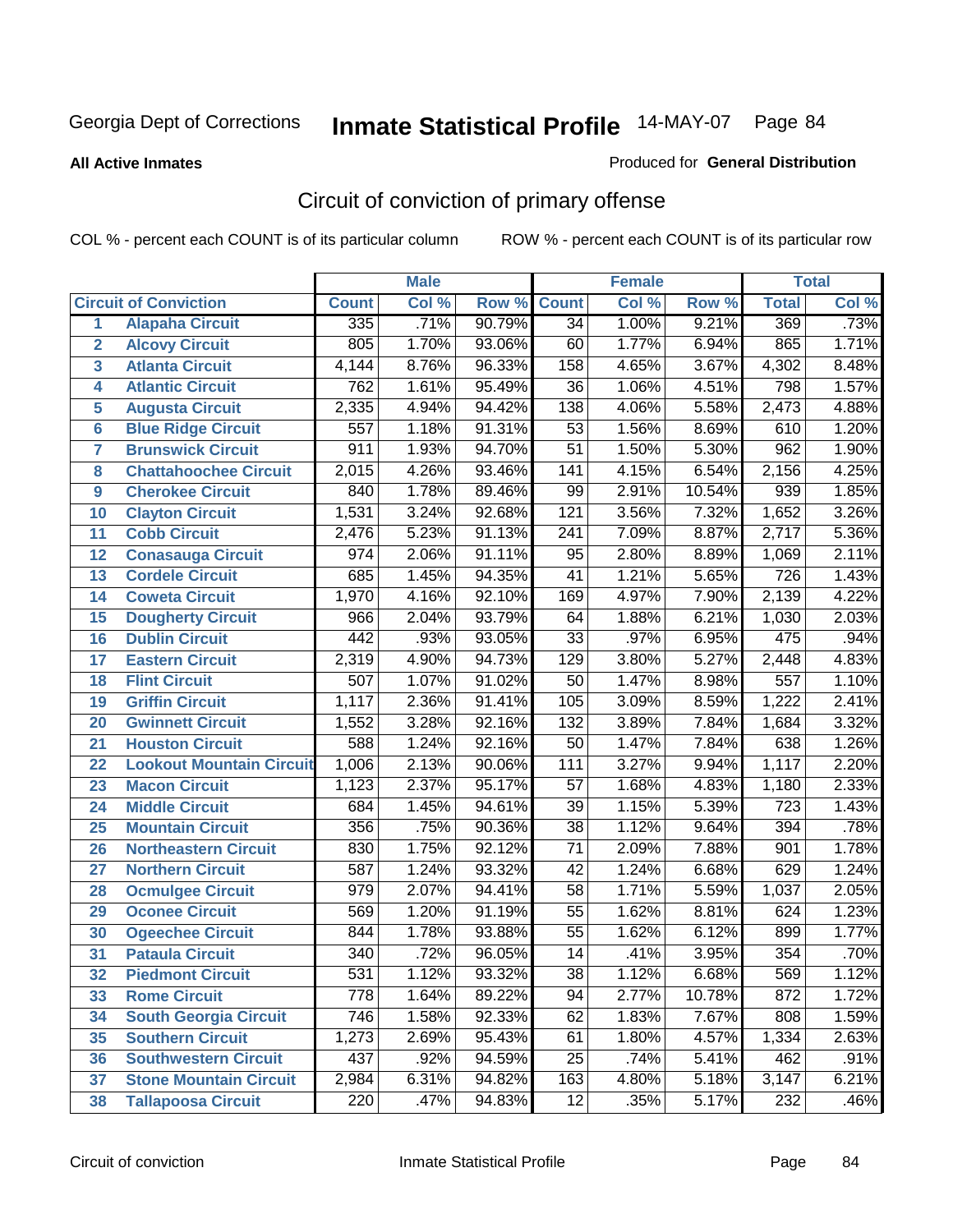**All Active Inmates**

#### Produced for **General Distribution**

# Circuit of conviction of primary offense

|    |                              |              | <b>Male</b> |        |              | <b>Female</b> |          |              | <b>Total</b> |
|----|------------------------------|--------------|-------------|--------|--------------|---------------|----------|--------------|--------------|
|    | <b>Circuit of Conviction</b> | <b>Count</b> | Col %       | Row %  | <b>Count</b> | Col %         | Row %    | <b>Total</b> | Col %        |
| 39 | <b>Tifton Circuit</b>        | 607          | 1.28%       | 95.74% | 27           | .79%          | 4.26%    | 634          | 1.25%        |
| 40 | <b>Toombs Circuit</b>        | 372          | .79%        | 94.18% | 23           | .68%          | 5.82%    | 395          | .78%         |
| 41 | <b>Waycross Circuit</b>      | 759          | 1.60%       | 93.01% | 57           | 1.68%         | 6.99%    | 816          | 1.61%        |
| 42 | <b>Western Circuit</b>       | 517          | 1.09%       | 94.69% | 29           | .85%          | 5.31%    | 546          | 1.08%        |
| 43 | <b>Rockdale Circuit</b>      | 408          | .86%        | 93.15% | 30           | .88%          | 6.85%    | 438          | $.86\%$      |
| 44 | <b>Douglas Circuit</b>       | 1,082        | 2.29%       | 90.92% | 108          | 3.18%         | 9.08%    | 1,190        | 2.35%        |
| 45 | <b>Appalachian Circuit</b>   | 317          | .67%        | 91.62% | 29           | .85%          | $8.38\%$ | 346          | .68%         |
| 46 | <b>Enotah Circuit</b>        | 243          | .51%        | 92.05% | 21           | .62%          | 7.95%    | 264          | .52%         |
| 47 | <b>Bell-Forsyth Circuit</b>  | 261          | .55%        | 90.63% | 27           | .79%          | 9.38%    | 288          | .57%         |
| 48 | <b>Towaliga Circuit</b>      | 412          | .87%        | 91.96% | 36           | 1.06%         | 8.04%    | 448          | .88%         |
| 49 | <b>Paulding Circuit</b>      | 212          | .45%        | 93.39% | 15           | .44%          | 6.61%    | 227          | .45%         |
|    | <b>Total Rported</b>         | 47,308       | 100%        | 93.3%  | 3,397        | 100%          | 6.7%     | 50,705       | 100%         |

| тео<br>w | 077<br>.o/ | 162   | 2,039 |
|----------|------------|-------|-------|
|          | 49,185     | 3,559 | 2.744 |

| M<br>.<br>.<br>---<br>ור<br>нс<br><b>OUNN</b> |  |  |  |  |  |
|-----------------------------------------------|--|--|--|--|--|
|-----------------------------------------------|--|--|--|--|--|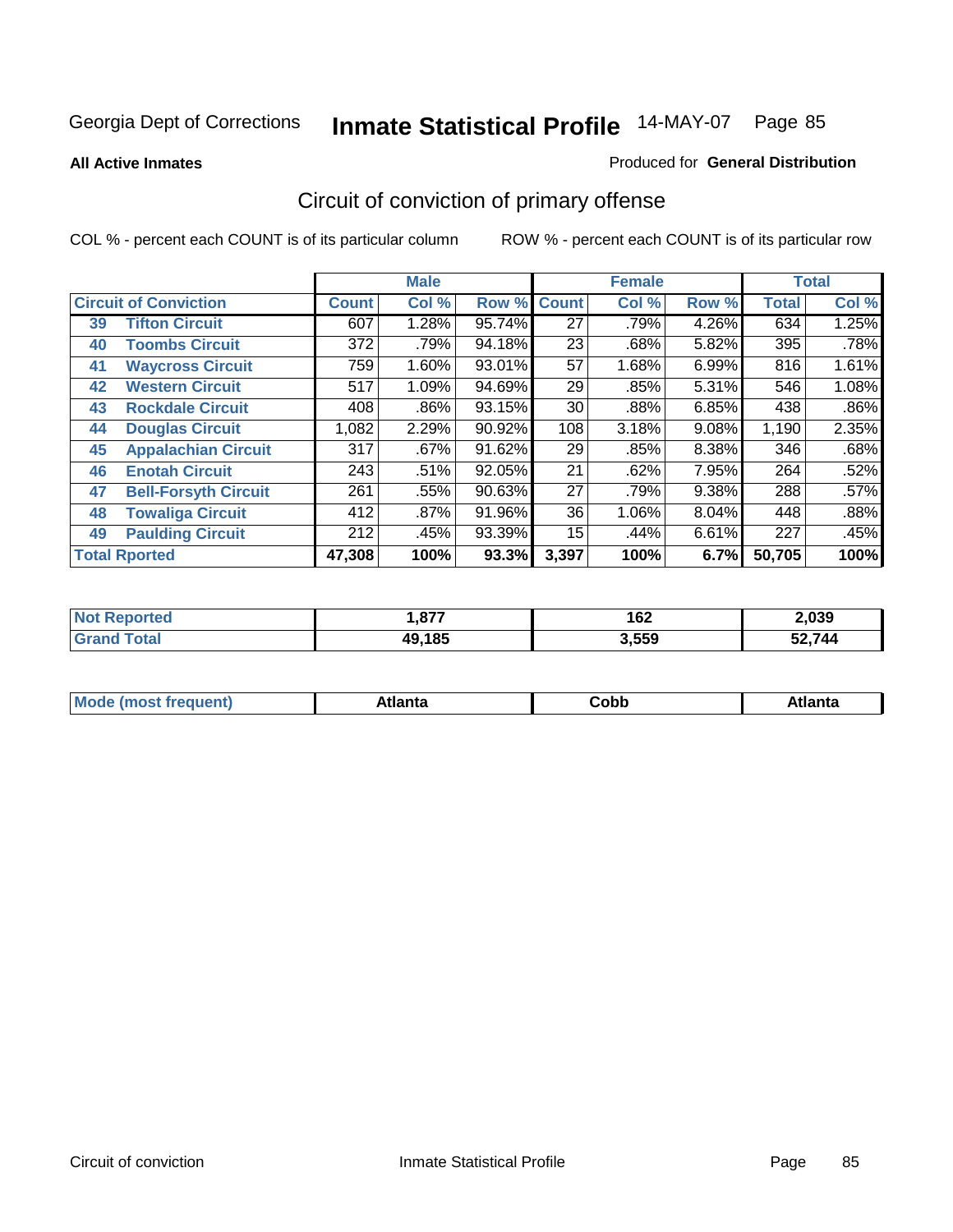### **All Active Inmates**

### Produced for **General Distribution**

## Years served (jail + prison) in this incarceration

|                              |                  | <b>Male</b> |         |                  | <b>Female</b> |        |                  | <b>Total</b> |
|------------------------------|------------------|-------------|---------|------------------|---------------|--------|------------------|--------------|
| <b>Years Served</b>          | <b>Count</b>     | Col %       | Row %   | <b>Count</b>     | Col %         | Row %  | <b>Total</b>     | Col%         |
| Less than one year           | 7,229            | 15.51%      | 88.12%  | 975              | 28.98%        | 11.88% | 8,204            | 16.41%       |
| 1 to 1.99 years              | 10,108           | 21.68%      | 90.92%  | 1,009            | 29.99%        | 9.08%  | 11,117           | 22.24%       |
| 2 to 2.99 years              | 6,283            | 13.48%      | 93.82%  | 414              | 12.31%        | 6.18%  | 6,697            | 13.40%       |
| 3 to 3.99 years              | 3,918            | 8.40%       | 94.94%  | $\overline{209}$ | 6.21%         | 5.06%  | 4,127            | 8.26%        |
| 4 to 4.99 years              | 3,058            | 6.56%       | 95.50%  | 144              | 4.28%         | 4.50%  | 3,202            | 6.41%        |
| 5 to 5.99 years              | 2,230            | 4.78%       | 95.26%  | 111              | 3.30%         | 4.74%  | 2,341            | 4.68%        |
| 6 to 6.99 years              | 1,970            | 4.23%       | 96.14%  | 79               | 2.35%         | 3.86%  | 2,049            | 4.10%        |
| $\overline{7}$ to 7.99 years | 1,717            | 3.68%       | 95.39%  | 83               | 2.47%         | 4.61%  | 1,800            | 3.60%        |
| 8 to 8.99 years              | 1,670            | 3.58%       | 96.03%  | 69               | 2.05%         | 3.97%  | 1,739            | 3.48%        |
| 9 to 9.99 years              | 1,551            | 3.33%       | 96.52%  | $\overline{56}$  | 1.66%         | 3.48%  | 1,607            | 3.21%        |
| 10 to 10.99 years            | 1,104            | 2.37%       | 96.76%  | $\overline{37}$  | 1.10%         | 3.24%  | 1,141            | 2.28%        |
| 11 to 11.99 years            | 889              | 1.91%       | 97.37%  | $\overline{24}$  | 0.71%         | 2.63%  | $\overline{913}$ | 1.83%        |
| 12 to 12.99 years            | 766              | 1.64%       | 96.23%  | $\overline{30}$  | 0.89%         | 3.77%  | 796              | 1.59%        |
| 13 to 13.99 years            | $\overline{728}$ | 1.56%       | 95.66%  | $\overline{33}$  | 0.98%         | 4.34%  | 761              | 1.52%        |
| 14 to 14.99 years            | $\overline{581}$ | 1.25%       | 96.99%  | $\overline{18}$  | 0.54%         | 3.01%  | 599              | 1.20%        |
| 15 to 15.99 years            | 482              | 1.03%       | 96.79%  | 16               | 0.48%         | 3.21%  | 498              | 1.00%        |
| 16 to 16.99 years            | 404              | 0.87%       | 96.88%  | $\overline{13}$  | 0.39%         | 3.12%  | 417              | 0.83%        |
| 17 to 17.99 years            | $\overline{343}$ | 0.74%       | 97.17%  | 10               | 0.30%         | 2.83%  | $\frac{1}{353}$  | 0.71%        |
| 18 to 18.99 years            | 281              | 0.60%       | 97.57%  | $\overline{7}$   | 0.21%         | 2.43%  | 288              | 0.58%        |
| 19 to 19.99 years            | 259              | 0.56%       | 96.64%  | $\overline{9}$   | 0.27%         | 3.36%  | 268              | 0.54%        |
| 20 to 20.99 years            | 178              | 0.38%       | 98.34%  | $\overline{3}$   | 0.09%         | 1.66%  | 181              | 0.36%        |
| 21 to 21.99 years            | 161              | 0.35%       | 97.58%  | 4                | 0.12%         | 2.42%  | 165              | 0.33%        |
| 22 to 22.99 years            | $\overline{121}$ | 0.26%       | 97.58%  | $\overline{3}$   | 0.09%         | 2.42%  | 124              | 0.25%        |
| 23 to 23.99 years            | 105              | 0.23%       | 98.13%  | $\overline{2}$   | 0.06%         | 1.87%  | 107              | 0.21%        |
| 24 to 24.99 years            | 80               | 0.17%       | 98.77%  | 1                | 0.03%         | 1.23%  | 81               | 0.16%        |
| 25 to 25.99 years            | $\overline{93}$  | 0.20%       | 97.89%  | $\overline{2}$   | 0.06%         | 2.11%  | 95               | 0.19%        |
| 26 to 26.99 years            | 64               | 0.14%       | 98.46%  | 1                | 0.03%         | 1.54%  | 65               | 0.13%        |
| 27 to 27.99 years            | 49               | 0.11%       | 100.00% |                  |               |        | 49               | 0.10%        |
| 28 to 28.99 years            | $\overline{38}$  | 0.08%       | 97.44%  | $\mathbf{1}$     | 0.03%         | 2.56%  | $\overline{39}$  | 0.08%        |
| 29 to 29.99 years            | 39               | 0.08%       | 100.00% |                  |               |        | 39               | 0.08%        |
| Thirty + years               | $\overline{123}$ | 0.26%       | 99.19%  | $\mathbf{1}$     | 0.03%         | 0.81%  | 124              | 0.25%        |
| <b>Total Reported</b>        | 46,622           | 100%        | 93.27%  | 3,364            | 100%          | 6.73%  | 49,986           | 100.0%       |

| <b>Not Reported</b> | 2,563  | 195   | 2,758  |
|---------------------|--------|-------|--------|
| <b>Grand Total</b>  | 49,185 | 3,559 | 52,744 |
|                     | --     |       |        |

| <b>Mean</b><br>(average) | 5.04               | 3.09               | 4.91          |
|--------------------------|--------------------|--------------------|---------------|
| Median (middle)          | 2.93               | 1.62               | 2.81          |
| Mode (most frequent)     | Less than one year | Less than one year | Less than one |
|                          |                    |                    | vear          |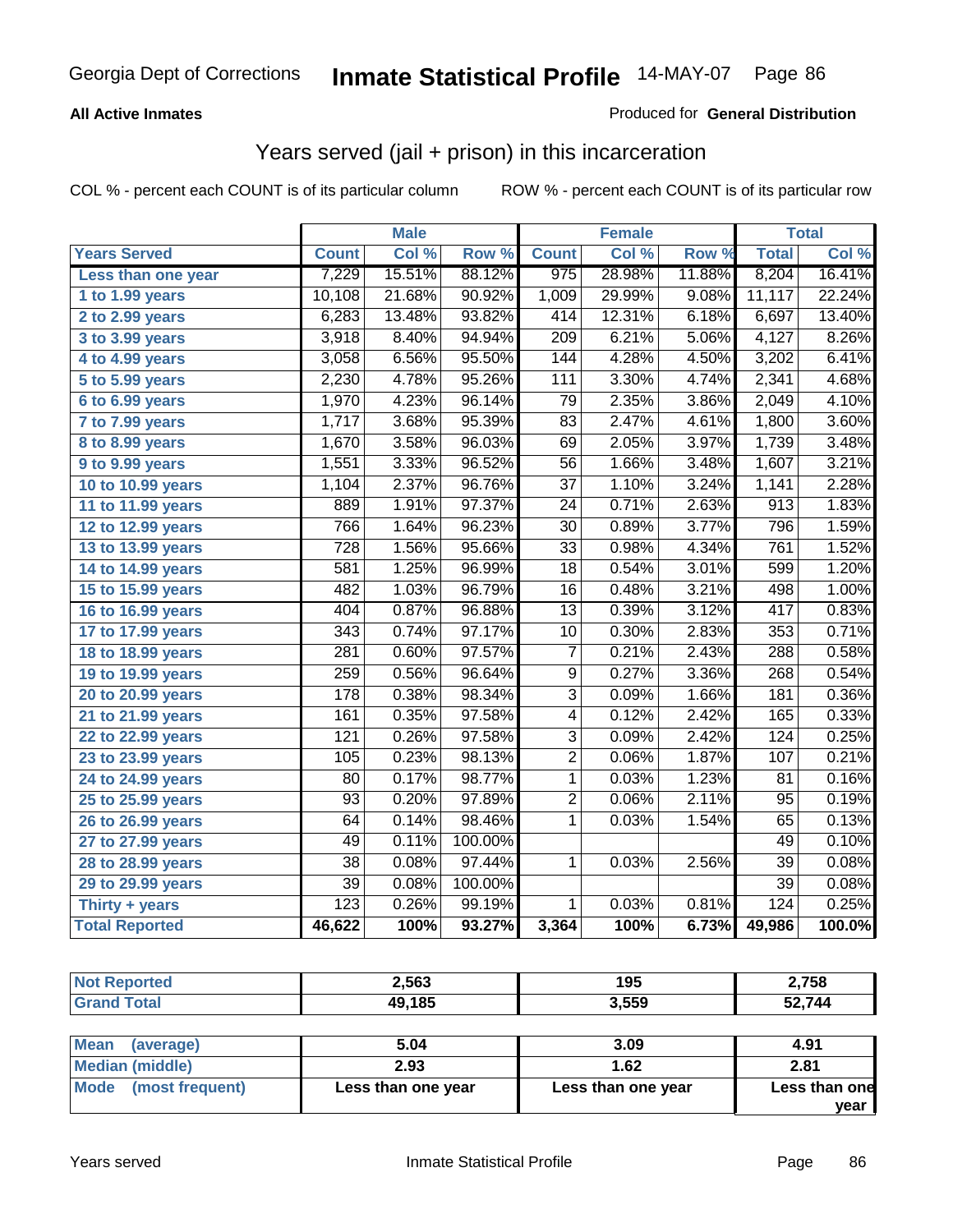### **All Active Inmates**

Produced for **General Distribution**

### Results of most recent HIV tests

|                         |              | <b>Male</b> |         |       | <b>Female</b> |          |        | Total  |
|-------------------------|--------------|-------------|---------|-------|---------------|----------|--------|--------|
| <b>HIV Test Results</b> | <b>Count</b> | Col %       | Row %   | Count | Col %         | Row %    | Total  | Col %  |
| <b>Positive</b>         | 862          | $1.80\%$    | 92.00%  | 75    | 2.19%         | $8.00\%$ | 937    | 1.83%  |
| <b>Negative</b>         | 46,925       | 98.18%      | 93.32%  | 3,357 | 97.81%        | $6.68\%$ | 50,282 | 98.15% |
| <b>Indeterminate</b>    | 9            | 0.02%       | 100.00% |       |               |          |        | 0.02%  |
| <b>Refused</b>          |              | 0.01%       | 100.00% |       |               |          |        | 0.01%  |
| <b>Total Reported</b>   | 47,797       | 100%        | 93.30%  | 3,432 | 100%          | 6.70%    | 51,229 | 100.0% |

| <b>Not</b><br><b>orted</b>  | .388   | י י<br>14 I | 515. ا |
|-----------------------------|--------|-------------|--------|
| <b>otal</b><br><b>Grand</b> | 49.185 | 3,559       | 52.744 |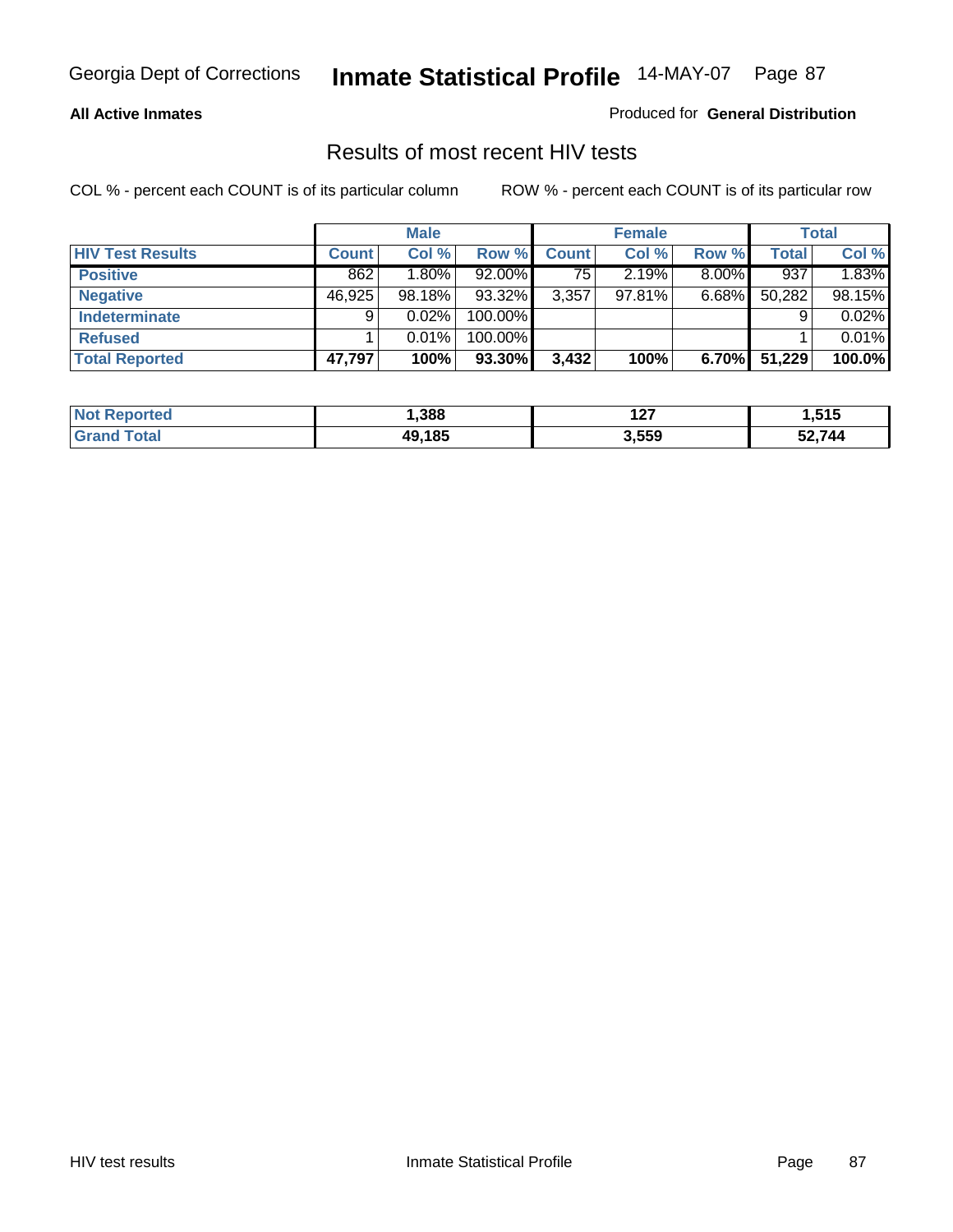### **All Active Inmates**

### Produced for **General Distribution**

### Results of most recent tuberculosis test

|                                  |              | <b>Male</b> |         |              | <b>Female</b> |          |              | Total  |
|----------------------------------|--------------|-------------|---------|--------------|---------------|----------|--------------|--------|
| <b>Tuberculosis Test Results</b> | <b>Count</b> | Col %       | Row %   | <b>Count</b> | Col %         | Row %    | <b>Total</b> | Col %  |
| <b>Positive on current test</b>  | 3,158        | $6.60\%$    | 97.56%  | 79           | 2.29%         | $2.44\%$ | 3,237        | 6.31%  |
| <b>Positive on previous test</b> | 5,605        | 11.71%      | 95.94%  | 237          | $6.87\%$      | 4.06%    | 5,842        | 11.39% |
| <b>Negative</b>                  | 39,069       | 81.66%      | 92.58%  | 3,132        | $90.84\%$     | $7.42\%$ | 42,201       | 82.27% |
| <b>Refused</b>                   | 13           | 0.03%       | 100.00% |              |               |          | 13           | 0.03%  |
| <b>Total Reported</b>            | 47,845       | 100%        | 93.28%  | 3,448        | 100%          | 6.72%    | 51,293       | 100%   |

| <b>Not</b><br>Reported       | .340   | 444   | A51    |
|------------------------------|--------|-------|--------|
| <b>Total</b><br><b>Grand</b> | 49,185 | 3,559 | 52.744 |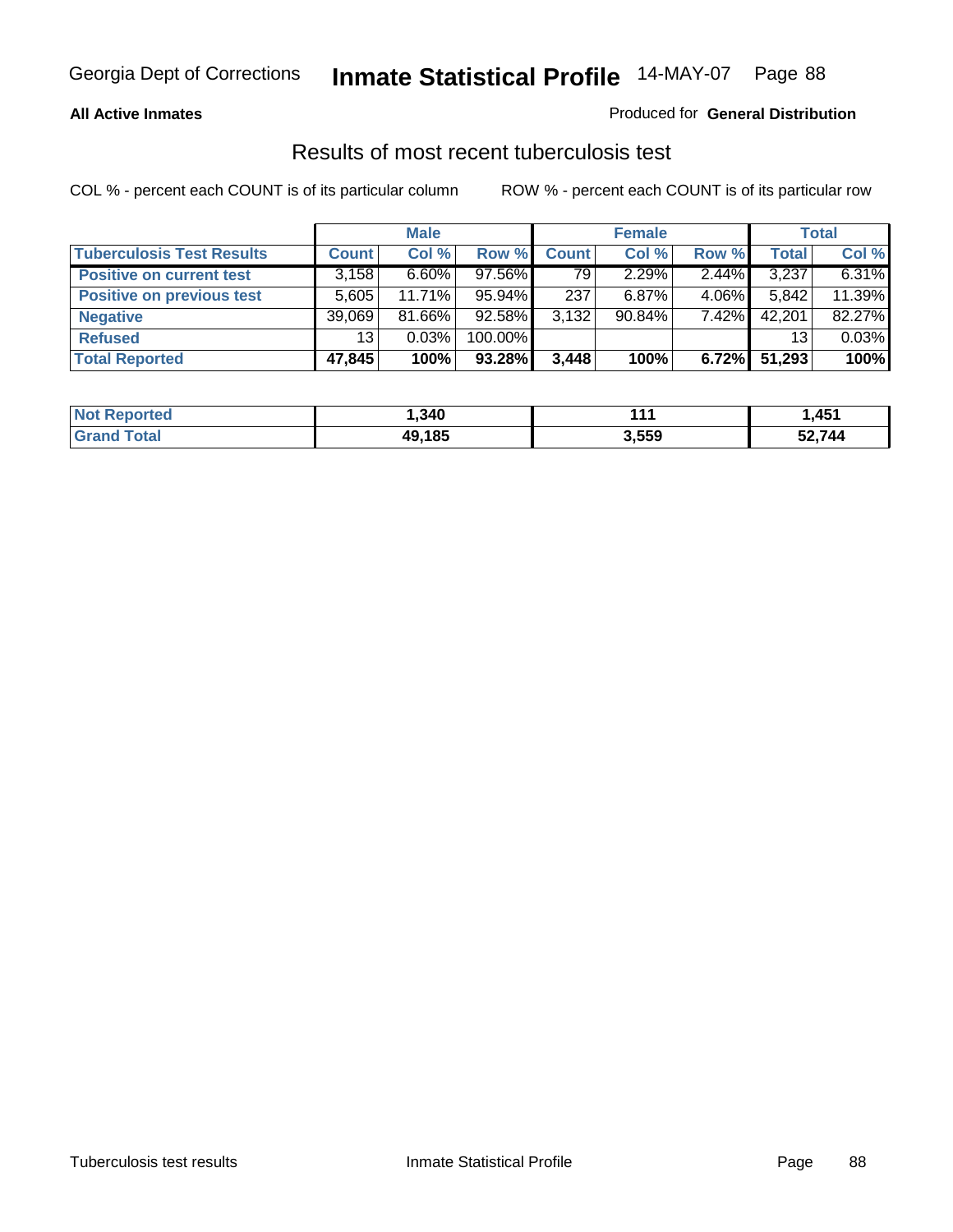### **All Active Inmates**

Produced for **General Distribution**

### Results of most recent syphilis test

|                                 |              | <b>Male</b> |           |              | <b>Female</b> |           |        | Total  |
|---------------------------------|--------------|-------------|-----------|--------------|---------------|-----------|--------|--------|
| <b>Syphilis Test Results</b>    | <b>Count</b> | Col %       | Row %     | <b>Count</b> | Col %         | Row %     | Total  | Col %  |
| <b>Positive on current test</b> | 865          | 1.83%       | 85.31%    | 149          | $4.34\%$      | $14.69\%$ | 1.014  | 2.00%  |
| <b>Negative</b>                 | 46,296       | 98.17%      | 93.38%    | 3,284        | 95.66%        | $6.62\%$  | 49,580 | 98.00% |
| <b>Total Reported</b>           | 47,161       | 100%        | $93.21\%$ | 3,433        | 100%          | $6.79\%$  | 50,594 | 100%   |

| <b>Not Reported</b> | 2,024  | 126   | 2,150  |
|---------------------|--------|-------|--------|
| <b>Grand Total</b>  | 49,185 | 3,559 | 52.744 |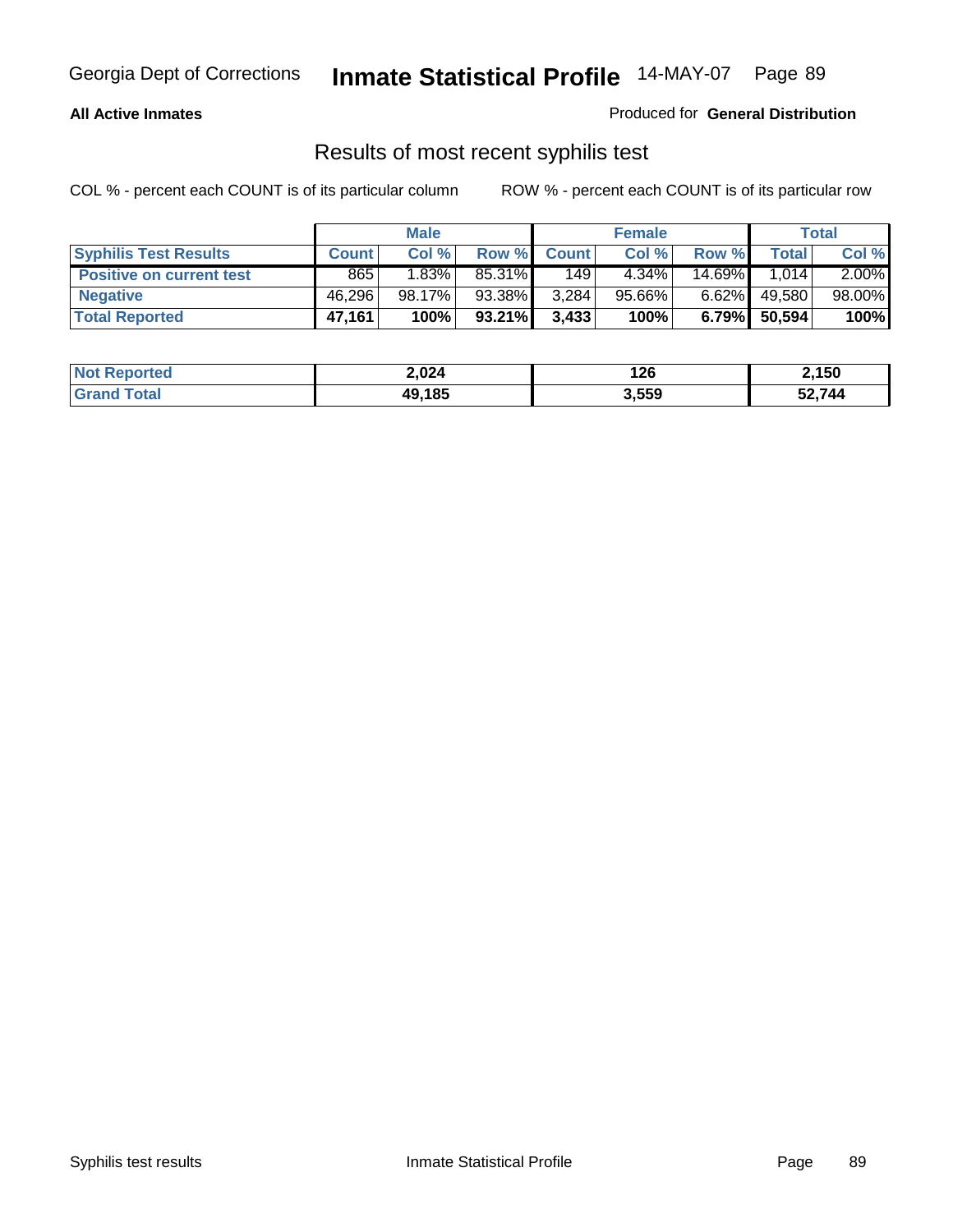### **All Active Inmates**

### Produced for **General Distribution**

### Results of most recent Hepatitis-C test

|                                 | <b>Male</b>  |           | <b>Female</b> |              |           | Total |                  |        |
|---------------------------------|--------------|-----------|---------------|--------------|-----------|-------|------------------|--------|
| <b>Hepatitis-C Test Results</b> | <b>Count</b> | Col %     | Row %         | <b>Count</b> | Col %     | Row % | Total            | Col %  |
| <b>Positive on current test</b> | 170          | $52.31\%$ | 98.27%        |              | 50.00%    | 1.73% | 173              | 52.27% |
| <b>Negative</b>                 | 155          | 47.69%    | 98.10%        |              | $50.00\%$ | 1.90% | 158 <sub>1</sub> | 47.73% |
| <b>Total Reported</b>           | 325          | 100%      | 98.19%I       |              | 100%      | 1.81% | 331              | 100%   |

| <b>Not Reported</b> | 48.860 | 3,553 | 52,413 |
|---------------------|--------|-------|--------|
| <b>Grand Total</b>  | 49.185 | 3,559 | 52,744 |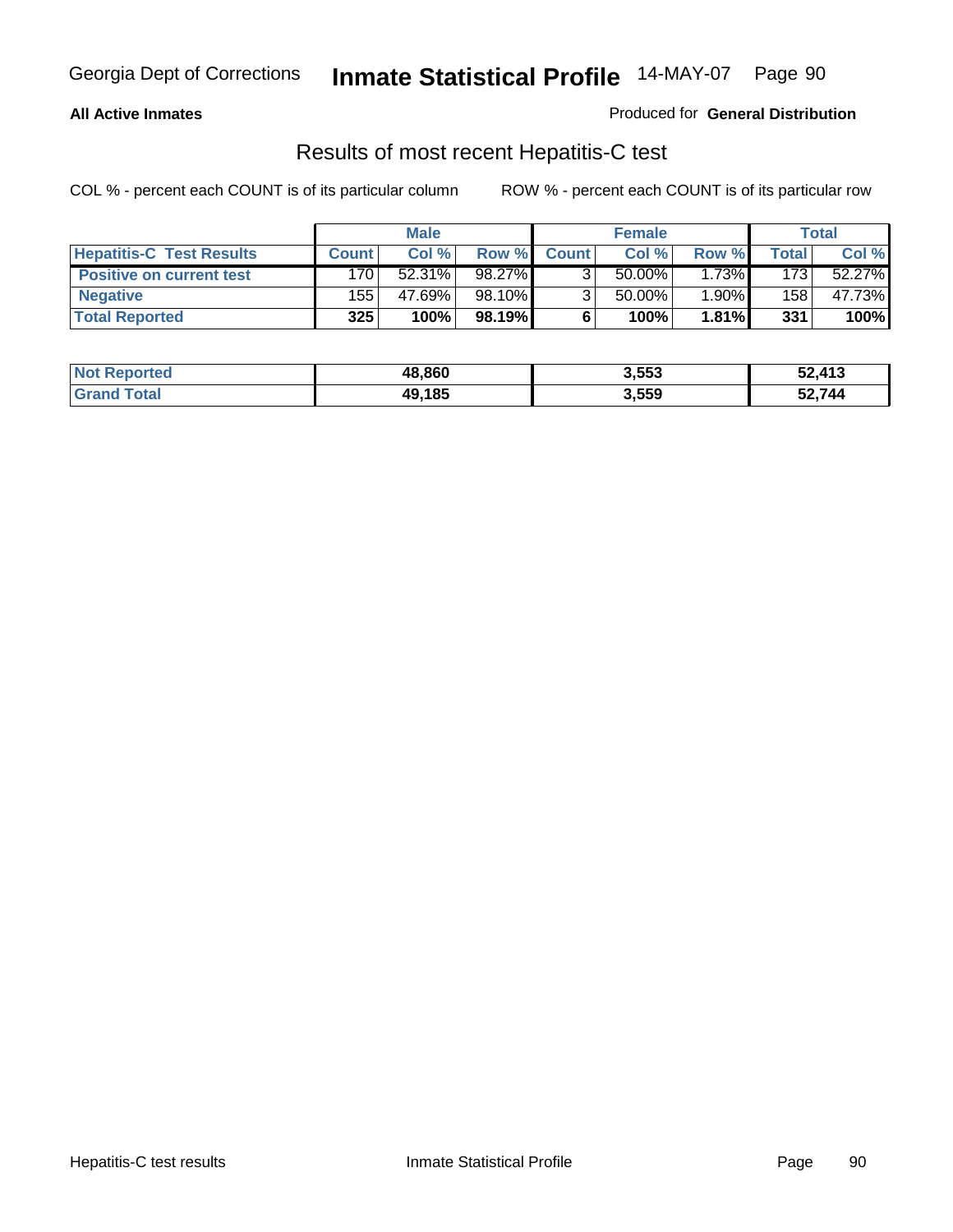### **All Active Inmates**

### Produced for **General Distribution**

### Results of most recent pregnancy test

|                                 | <b>Male</b>  |       | <b>Female</b> |              |          | Total   |       |        |
|---------------------------------|--------------|-------|---------------|--------------|----------|---------|-------|--------|
| <b>Pregnancy Test Results</b>   | <b>Count</b> | Col % | Row %         | <b>Count</b> | Col %    | Row %   | Total | Col %  |
| <b>Positive on current test</b> |              |       |               | 64           | $1.94\%$ | 100.00% | 64    | 1.94%  |
| <b>Negative</b>                 |              |       |               | 3.243        | 98.06%   | 100.00% | 3,243 | 98.06% |
| <b>Total Reported</b>           |              | %     | $0.00\%$      | 3,307        | 100%     | 100.00% | 3,307 | 100%   |

| <b>Not Reported</b> | 49,185 | 252   | 49,437 |
|---------------------|--------|-------|--------|
| <b>Grand Total</b>  | 49,185 | 3,559 | 52,744 |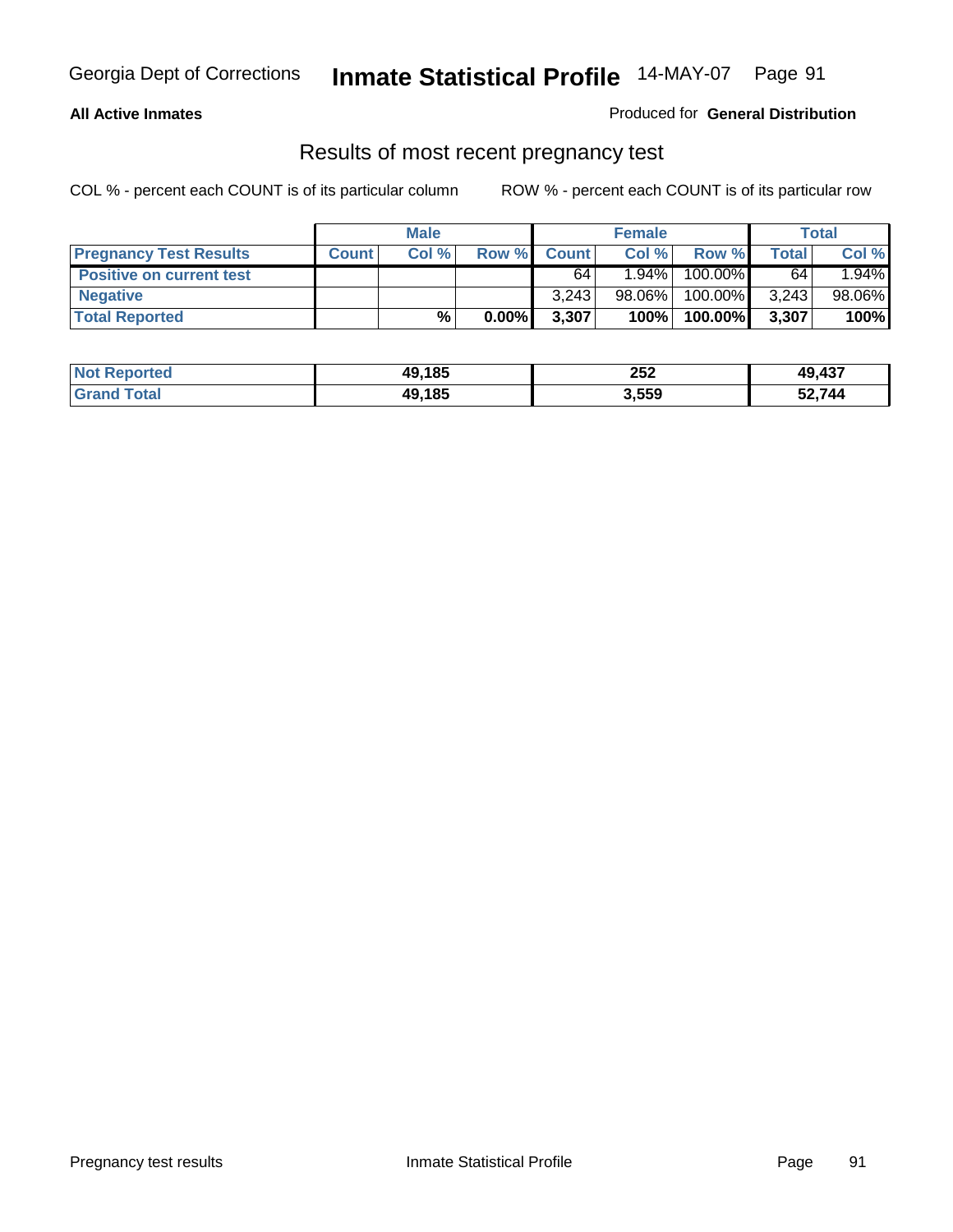### **All Active Inmates**

### Produced for **General Distribution**

### Results of most recent diabetes test

|                                 | <b>Male</b>  |         |         | <b>Female</b> |                       |          | Total |         |
|---------------------------------|--------------|---------|---------|---------------|-----------------------|----------|-------|---------|
| <b>Diabetes Test Results</b>    | <b>Count</b> | Col %   | Row %   | <b>Count</b>  | Col %                 | Row %I   | Total | Col %   |
| <b>Positive on current test</b> | 80 l         | 100.00% | 98.77%I |               | $100.\overline{00\%}$ | $1.23\%$ | 81    | 100.00% |
| <b>Total Reported</b>           | 80           | 100%    | 98.77%  |               | 100%                  | 1.23%    | 81    | 100%    |

| <b>Not Reported</b>   | 49,105 | 3,558 | 52,663 |
|-----------------------|--------|-------|--------|
| Total<br><b>Grand</b> | 49.185 | 3,559 | 52.744 |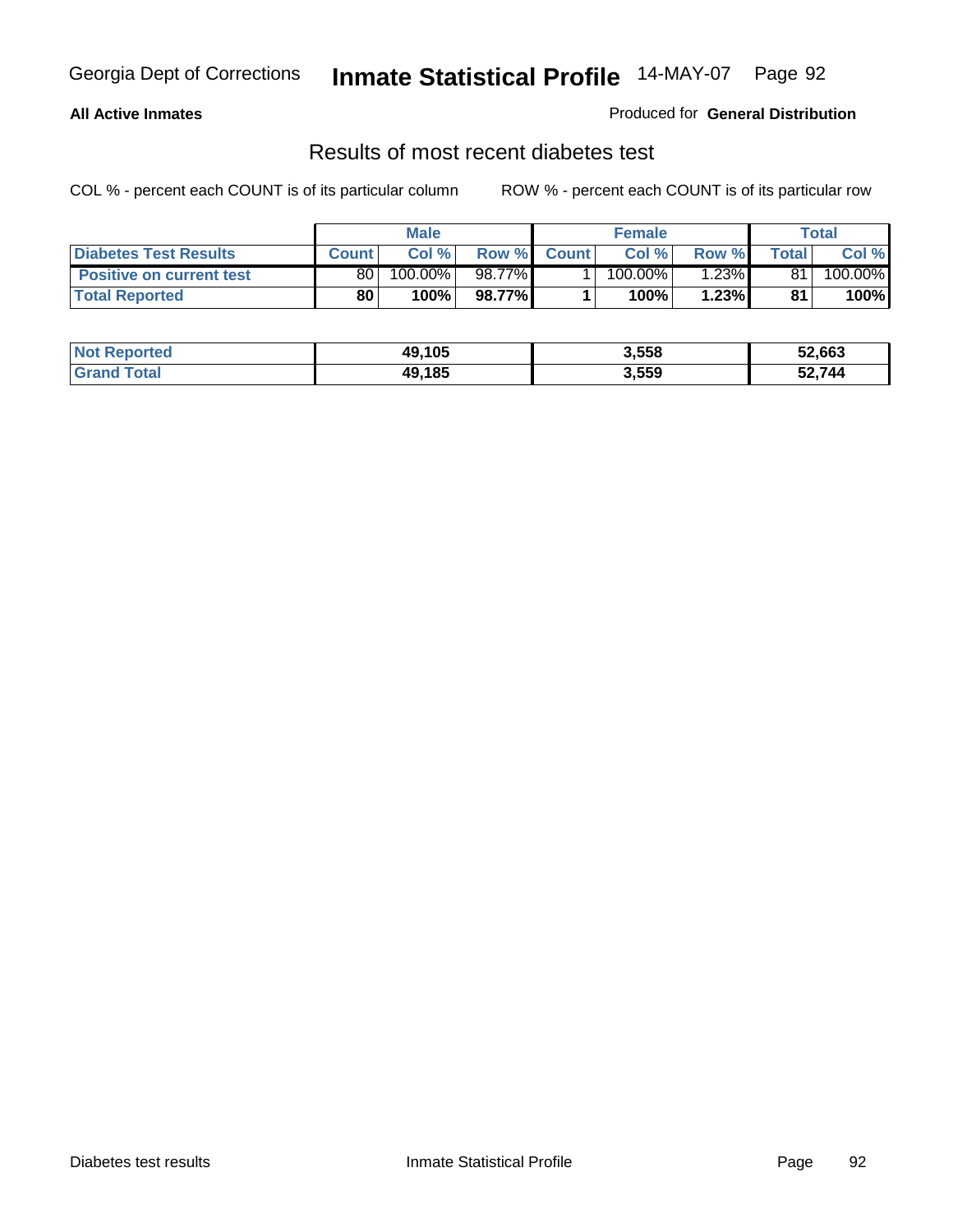### **All Active Inmates**

### Produced for **General Distribution**

### Results of most recent hypertension test

|                                  |              | <b>Male</b> |         |              | <b>Female</b> |          |       | <b>Total</b> |
|----------------------------------|--------------|-------------|---------|--------------|---------------|----------|-------|--------------|
| <b>Hypertension Test Results</b> | <b>Count</b> | Col %       | Row %   | <b>Count</b> | Col%          | Row %    | Total | Col %        |
| <b>Positive on current test</b>  | 372          | 98.15%      | 99.20%  |              | 100.00%       | $0.80\%$ | 375   | 98.17%       |
| <b>Negative</b>                  |              | 1.85%       | 100.00% |              |               |          |       | $1.83\%$     |
| <b>Total Reported</b>            | 379          | 100%        | 99.21%  |              | 100%          | 0.79%    | 382   | 100%         |

| <b>Not Reported</b> | 48,806 | 3,556 | 52,362 |
|---------------------|--------|-------|--------|
| <b>Grand Total</b>  | 49,185 | 3,559 | 52,744 |